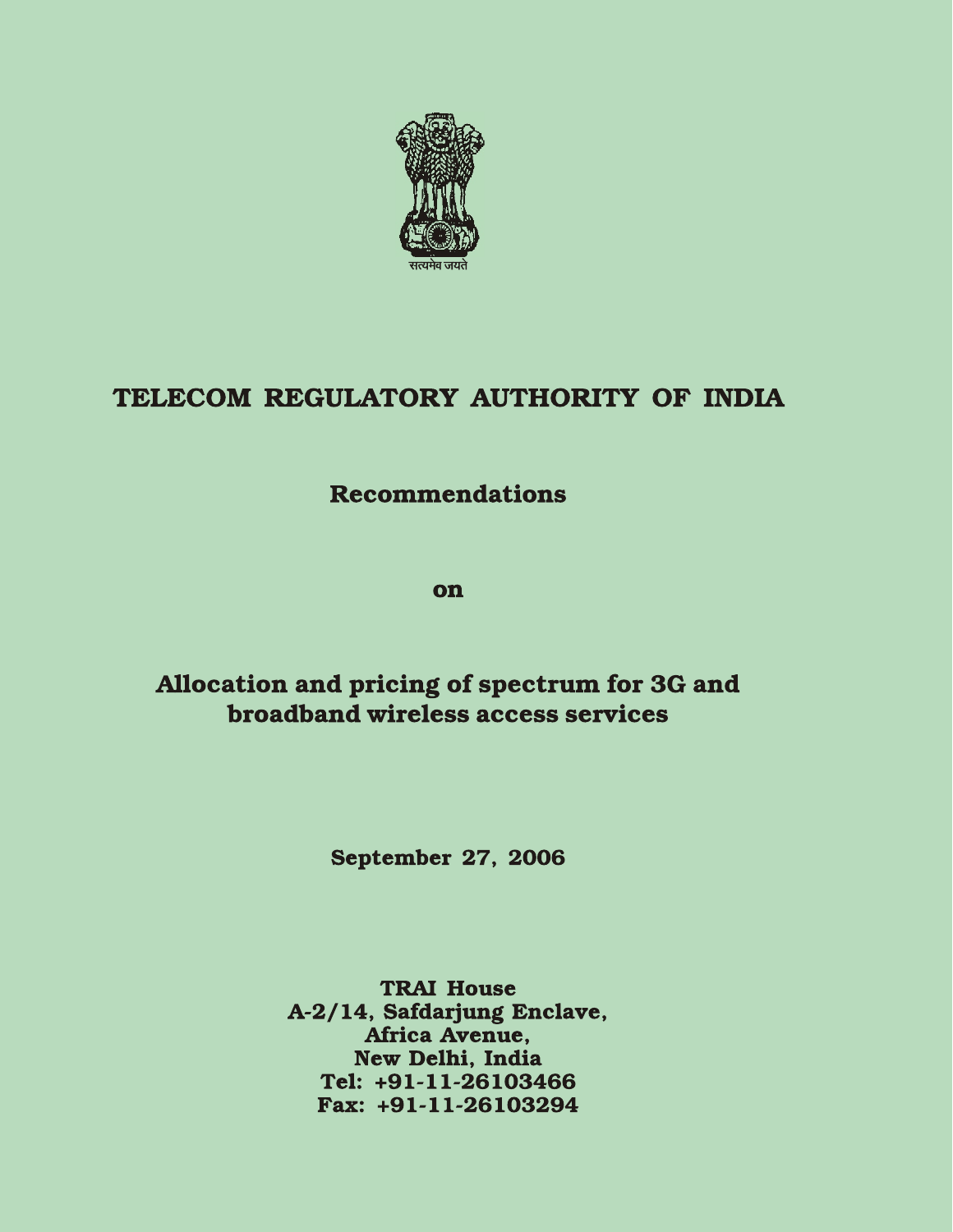

# **TELECOM REGULATORY AUTHORITY OF INDIA**

# **Recommendations**

**on**

# **Allocation and pricing of spectrum for 3G and broadband wireless access services**

**September 27, 2006**

**TRAI House A-2/14, Safdarjung Enclave, Africa Avenue, New Delhi, India Tel: +91-11-26103466 Fax: +91-11-26103294**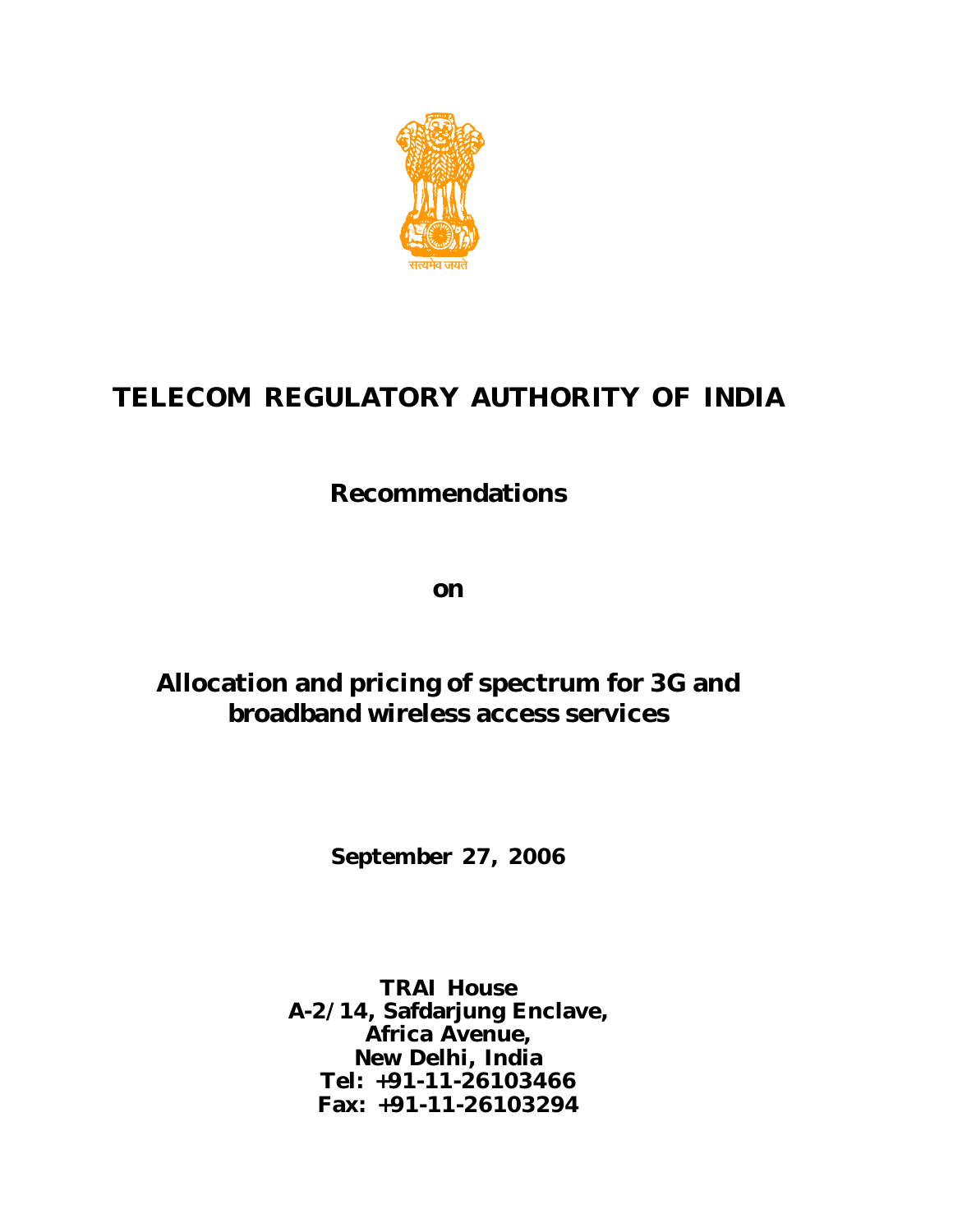#### **Sub: Recommendations on Allocation and pricing of spectrum for 3G and BWA services**

- 1. Kindly refer to DOT's letter No L-14047/09/2005-NTG dated May 22, 2006 vide which TRAI's recommendations on the methodology for allotment of spectrum for 3G services and its pricing aspects were sought. TRAI also considered appropriate to include issues related to wireless broadband access because of its relevance in Indian context, due to similarity with 3G specially in respect of high data rates / throughput delivered.
- 2. The Authority issued a consultation paper on 'Allocation and pricing of spectrum for 3G services and Broadband Wireless Access' on 12th June 2006 highlighting the issues on Allocation of spectrum for 3G services and its Pricing and Allocation and pricing of spectrum for BWA technologies. The Authority conducted an Open House Discussion in Delhi on July 7, 2006, and following this, held one-on-one meetings with various stakeholders, Defense services, and Department of Space to gain an indepth understanding of different stakeholders' views and arguments.
- 3. Based on inputs received during the consultation process and in-house analysis, TRAI has come out with the recommendations on Allocation and pricing of spectrum for 3G and BWA services and issued today. A copy of the same along with Press Release is enclosed
- 4. These recommendations are also being posted on TRAI's website (www.trai.gov.in)

(Nripendra Misra) Chairperson, TRAI

The Secretary, Department of Telecommunications, Ministry of Communications and IT, Sanchar Bhavan, New Delhi-110001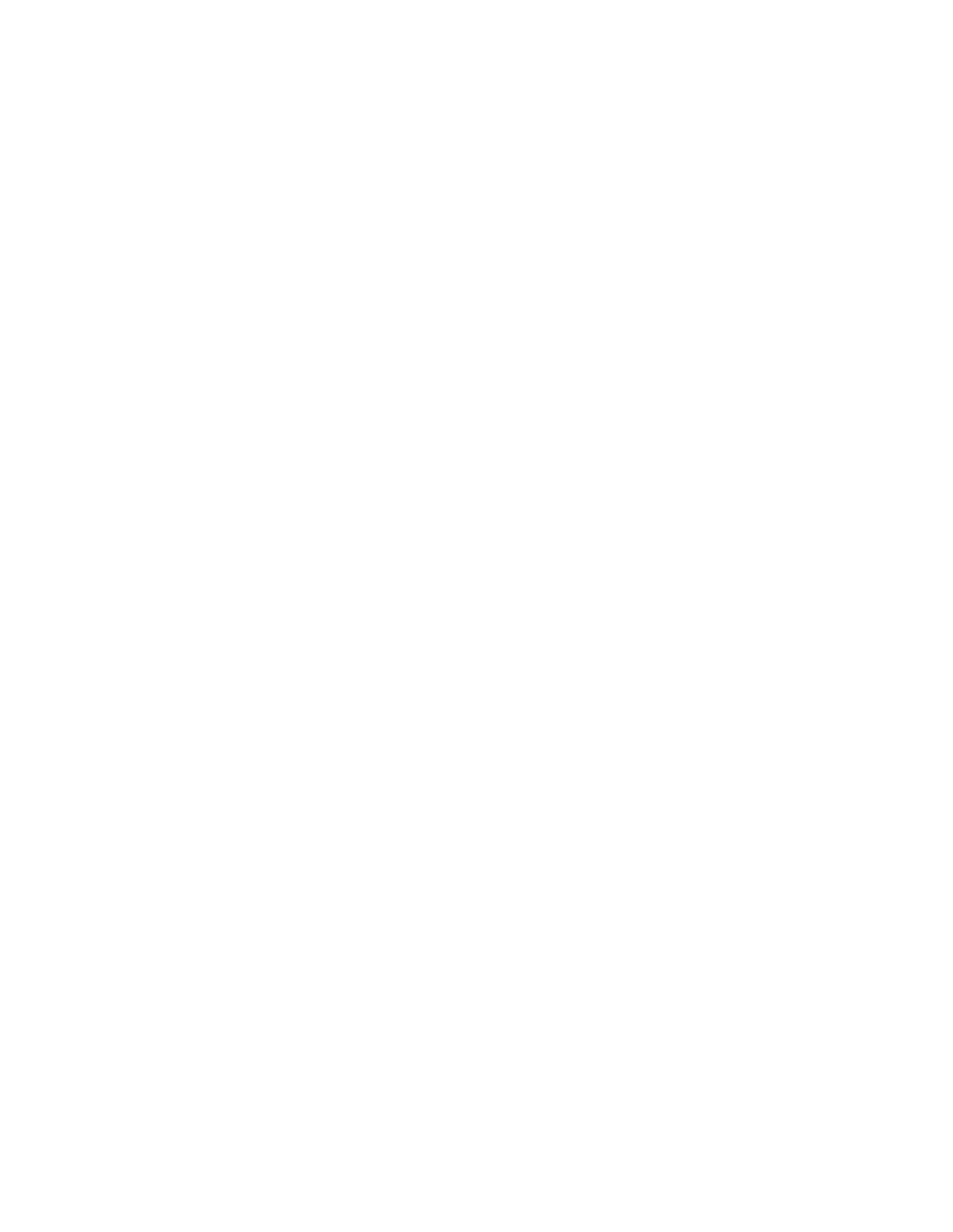#### **PREFACE**

The growth of the telecom sector in the country has been very impressive. While making recommendations on third generation (3G) mobile technology, the challenge before the Authority was to make the benefits of technology more widely available to people. Mobile phones mainly addressing the voice-centric needs are spreading fast. This growth became possible in an environment where supply of telecom services was not constrained based on pre-determined demand. The Authority's policy to encourage competition, a level-playing field, and to maintain a technologically neutral stance had a significant role in this growth. The unmet demand was huge and therefore there has not been a situation of glut in supplies in telecom sector. There is no sign of slowing down. The subscriber base is growing by approximately 5 million every month. By end-2007, India would have crossed 200 million phone subscribers. Future growth of wireless services is critically dependent upon the availability of adequate spectrum.

- 2. The Authority is committed to the view that the consumers must get the benefit of new technology and variety of services. It also believes that the telecom service providers should have the flexibility to choose from the range of technologies available and the regulatory policies must not restrict the choice of the operator. Therefore, the Authority considered it appropriate to offer its recommendations both on 3G technology and on broadband wireless access (BWA) systems at the same time. It would also ensure that the spectrum issues are considered in a holistic manner and piecemeal or ad-hoc solutions do not find place in future planning. The Authority has also made suggestions on the wider issue management of spectrum, which is now a scarce resource in the country. The future growth in telecom would largely depend on the way we manage our spectrum.
- 3. Most respondents have been very generous with their time and participation during our consultation process. Each participant emphasized the need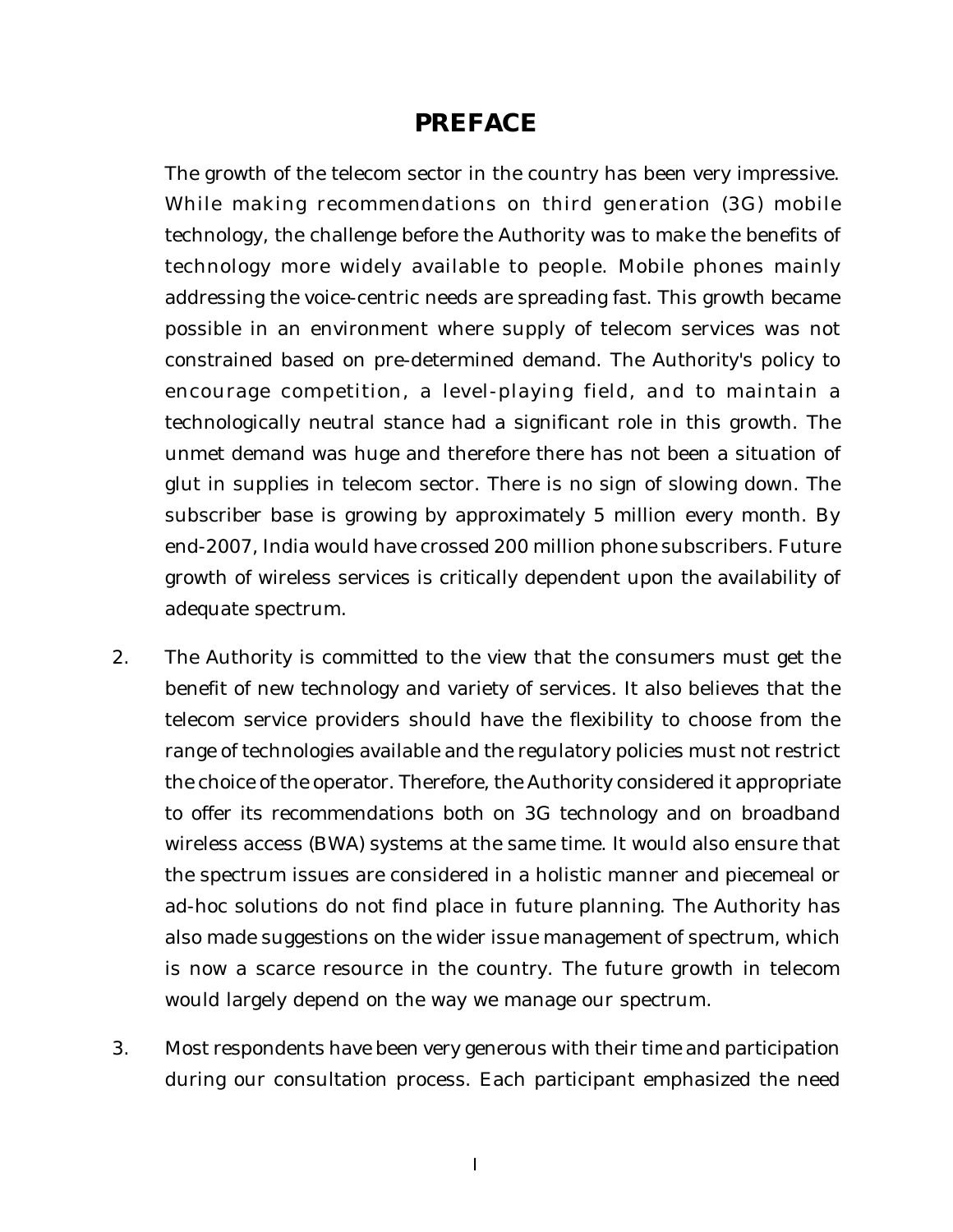for a longer-term vision and planning. In making these recommendations, the Authority has given due importance to principle of transparency, efficiency, certainty in matter of allocation, pricing of spectrum and subscriber's affordability. Our effort has been to remain as close as possible to the reality of the environment which alone can ensure time-bound implementation.

**(Nripendra Misra)**

**Chairman, TRAI**

II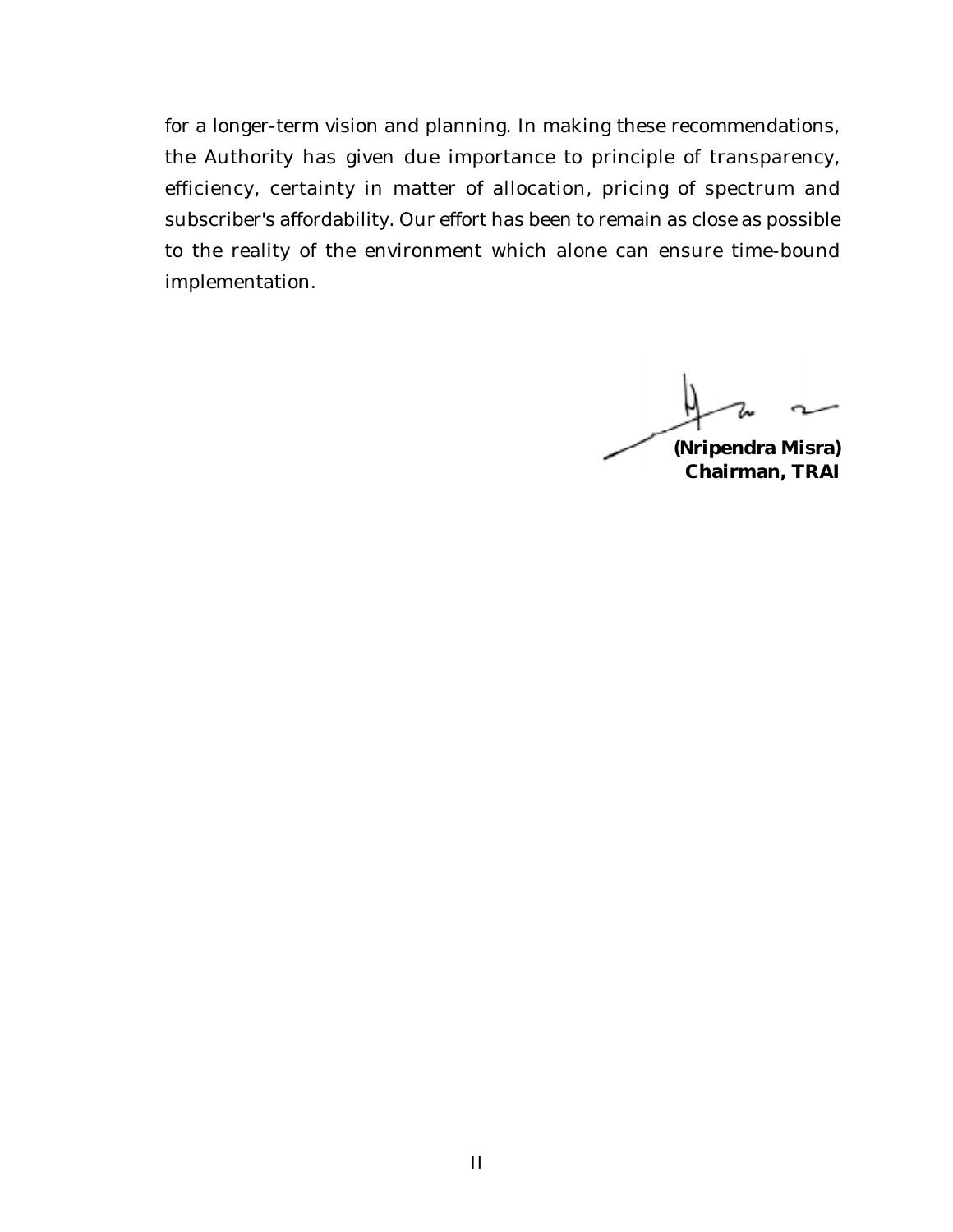# **Table of Contents**

| Chapter 3. Identification of spectrum bands and their allocation |  |
|------------------------------------------------------------------|--|
| Chapter 4. Allocation methodology and pricing for 3G spectrum 38 |  |
|                                                                  |  |

### **Annexures**

| Annex B: Subscriber-based spectrum allocation criteria  106                                                      |
|------------------------------------------------------------------------------------------------------------------|
| Annex C: Spectrum bands used for 3G services internationally  107                                                |
| Annex D: Resumption of spectrum in the 800 MHz band  108                                                         |
| Annex E: Summary of presentations on the 'mixed band plan'  110                                                  |
| Annex F: Technical discussion of 'mixed band plan' 114                                                           |
|                                                                                                                  |
| Annex H: Proposed 15-carrier plan for 800 MHz band  121                                                          |
| Annex I: Spectrum requirement in 800 MHz based on<br>present usage, growth, and future subscriber projection 122 |
|                                                                                                                  |
| Annex K: Levels of competition and number of service providers 126                                               |
| Annex L: 3G spectrum allocation methods internationally 127                                                      |
|                                                                                                                  |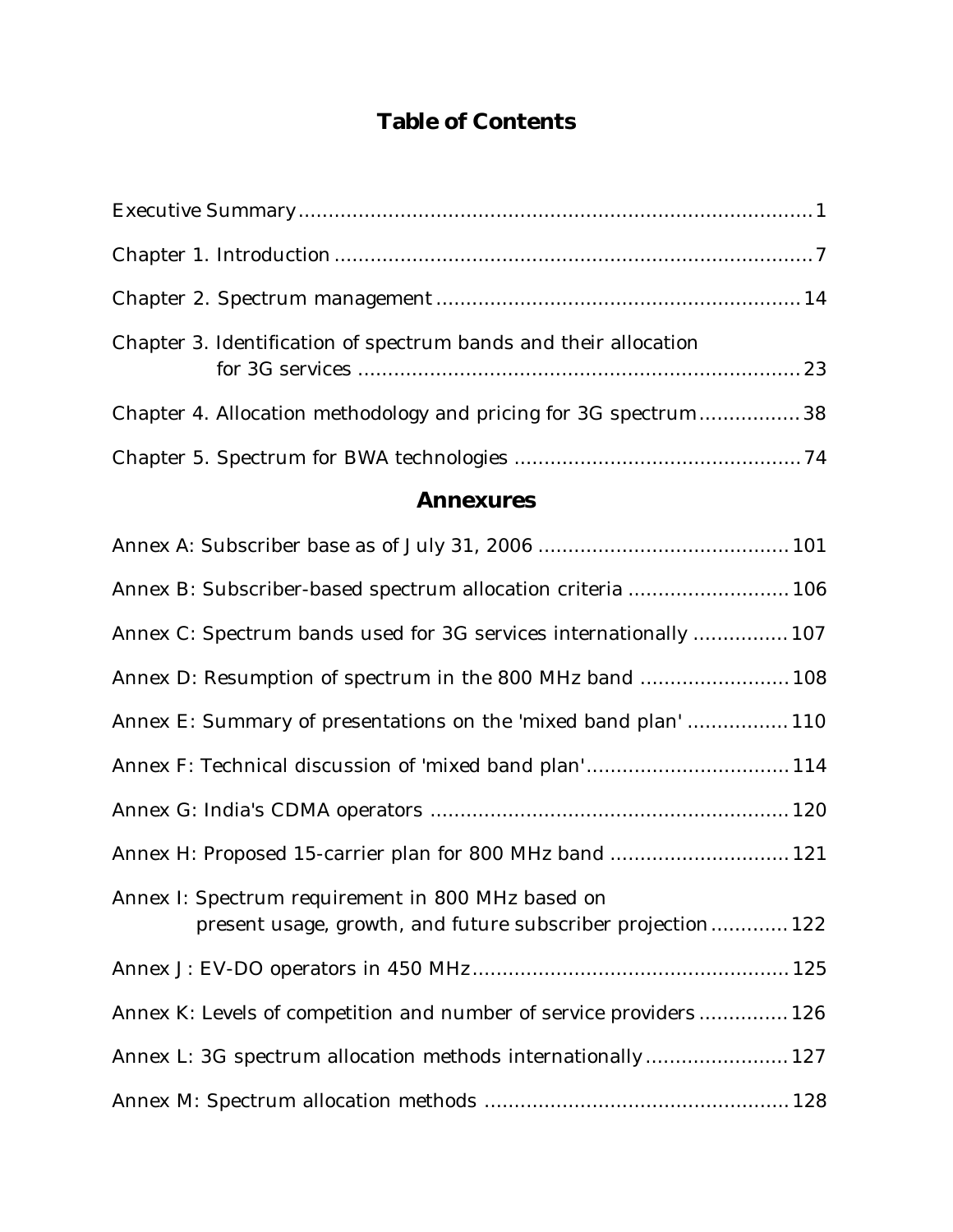| Annex P: Roll out obligations for 3G networks around the world 138 |  |
|--------------------------------------------------------------------|--|
|                                                                    |  |
|                                                                    |  |
|                                                                    |  |
|                                                                    |  |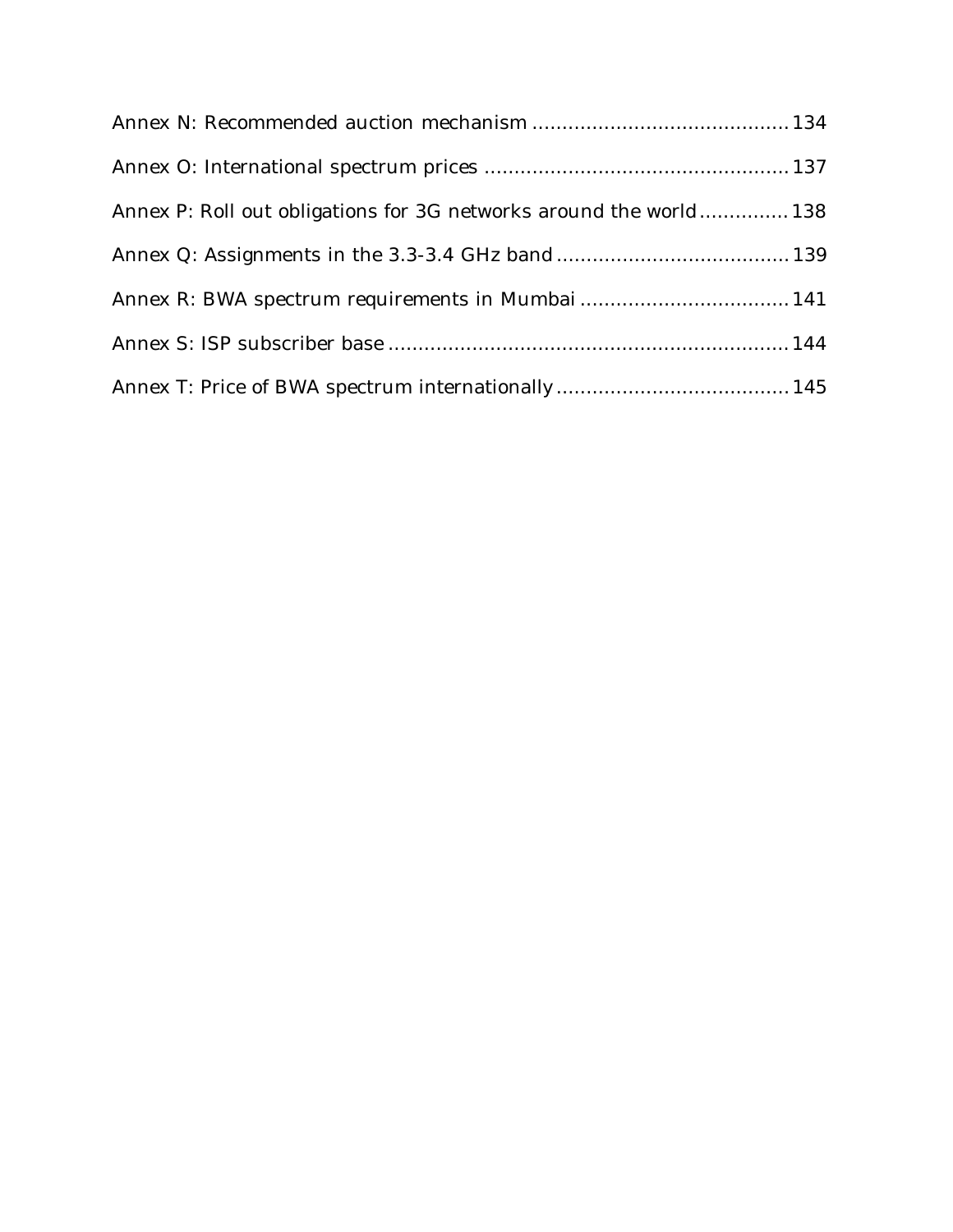# **EXECUTIVE SUMMARY**

## **Introduction**

- S.1. The Government sought recommendations from the Authority on the methodology for allotment of spectrum for 3G services and its pricing aspects.
- S.2. Third generation (3G) systems represent the next step in the evolution of mobile cellular communication. 2G systems focus on voice communication, while 3G systems support increased data communication. They allow highspeed data of at least 144 kbps, mobile Internet access, entertainment, and triple-play converged communications services, and have markedly greater capacity and spectrum efficiency than 2G systems.
- S.3. In addition to issues relating to 3G, the Authority believed that it would be relevant to discuss and seek comments on spectrum allocation and pricing for broadband wireless access (BWA) technologies as well, to help boost broadband penetration in the country, especially in the rural areas. It is essential that any forward-looking spectrum policy should take into account the developments in 3G and BWA to create a clear and stable regulatory framework.
- S.4. Keeping in mind the goal of setting out a path for the current and future availability of spectrum, and with the main principles of encouraging competition and growth, and a level-playing field, and maintaining a technology neutral stance, the Authority has made recommendations on:
	- § Band identification for 3G services
	- Allocation methodology and pricing for 3G spectrum
	- § Band identification, allocation and pricing of BWA spectrum
- S.5. During the consultation process, it became clear that many competing users and uses were competing for scarce spectrum. The Authority recognized that in order to ensure that the growth of telecom services, which is mainly concentrated in wireless services, continues unabated, a clear roadmap for spectrum availability is essential. Thus, in addition to these recommendations, the Authority has also made suggestions on spectrum management in the Indian context.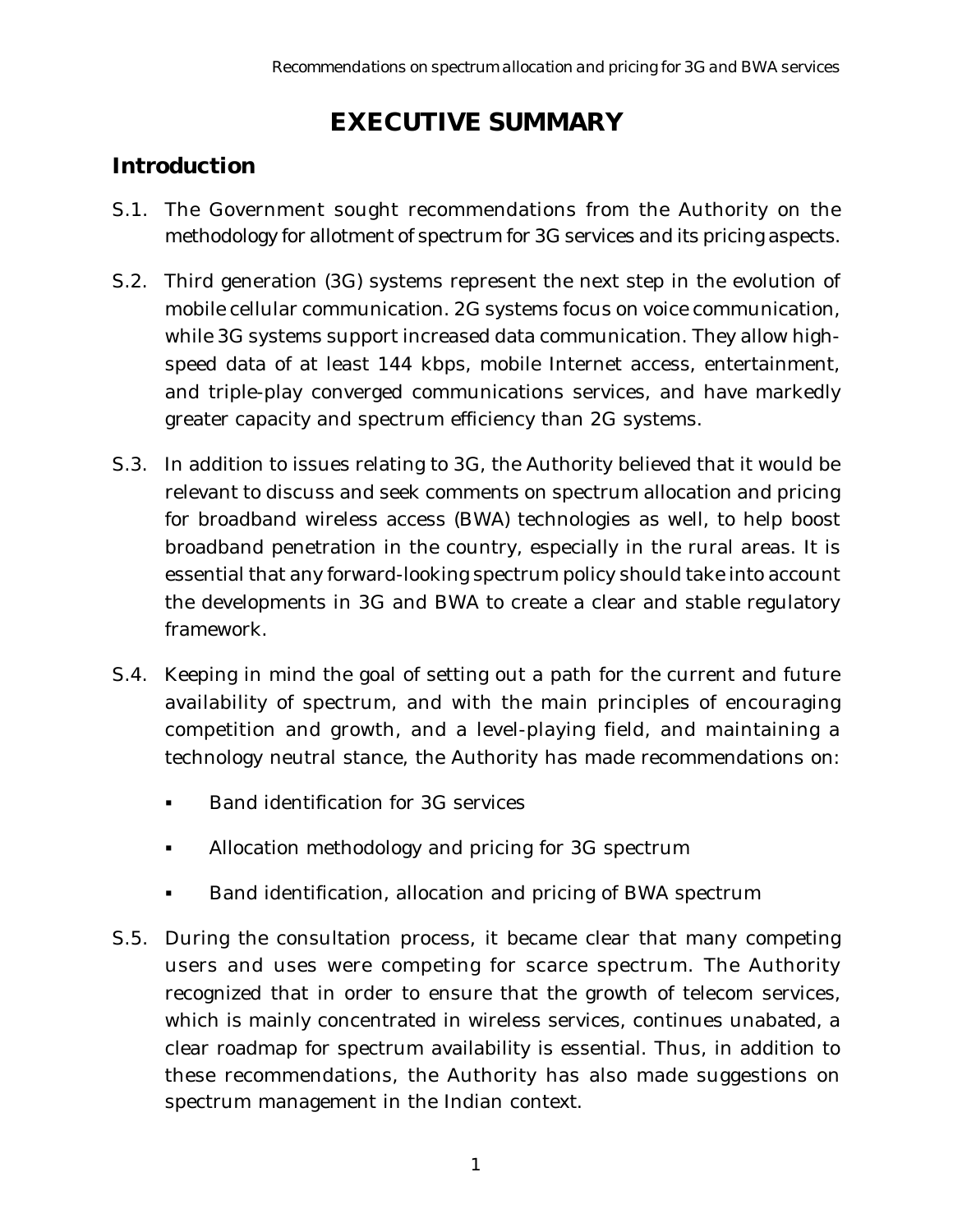### **Spectrum management**

- S.6. The organizational frameworks and methods of spectrum management are still primarily tied to a legacy where only a few government departments and agencies were spectrum users. Considering the growth and development of wireless technologies and services, a long-term view on overall spectrum management policy including the organizational structure for spectrum management is necessary. A liberal and transparent approach is necessary so that it matches with the overall policy approach.
- S.7. Although these issues were not explicitly discussed in the consultation paper and the Authority is not making any specific recommendations on these issues, the Authority considers it necessary to deliberate on these issues before coming to the specific recommendations on 3G and BWA spectrum.
- S.8. The Authority has discussed the need to ensure availability of adequate spectrum, to ensure efficient utilization of the spectrum, and making the processes of spectrum allocation completely transparent, and based on a road map and well-researched plan. The Authority believes that it will be important for concerned agencies to ensure that the nonavailability of spectrum does not come in the way of deploying any wireless technology. Further, monitoring of spectrum use to avoid hoarding and interference also need to be strengthened. Finally, the organizations of spectrum management need to be strengthened. This whole issue is not to be dealt with in piecemeal but should be taken up as a long-term policy issue. From this perspective, it becomes necessary to handle it through an inter-departmental coordination committee under DoT at the highest level.
- S.9. To co-ordinate the availability of spectrum among various major users it is proposed that a National Frequency Management Board (NFMB) may be constituted under the Chairmanship of MoC&IT, with Chairman/TRAI, Secretary/DoT, Secretary/Defence, Secretary/Department of Space, Secretary/I &B, Secretary/DIT, Chairman of the Railway Board, and two academicians from the field of telecom, IT, spectrum policy, and related areas as its Members.

## **Identification of spectrum bands and their allocation for 3G services**

S.10. The Authority has recommended that the Government should not treat the allocation of 3G spectrum in continuation of 2G spectrum.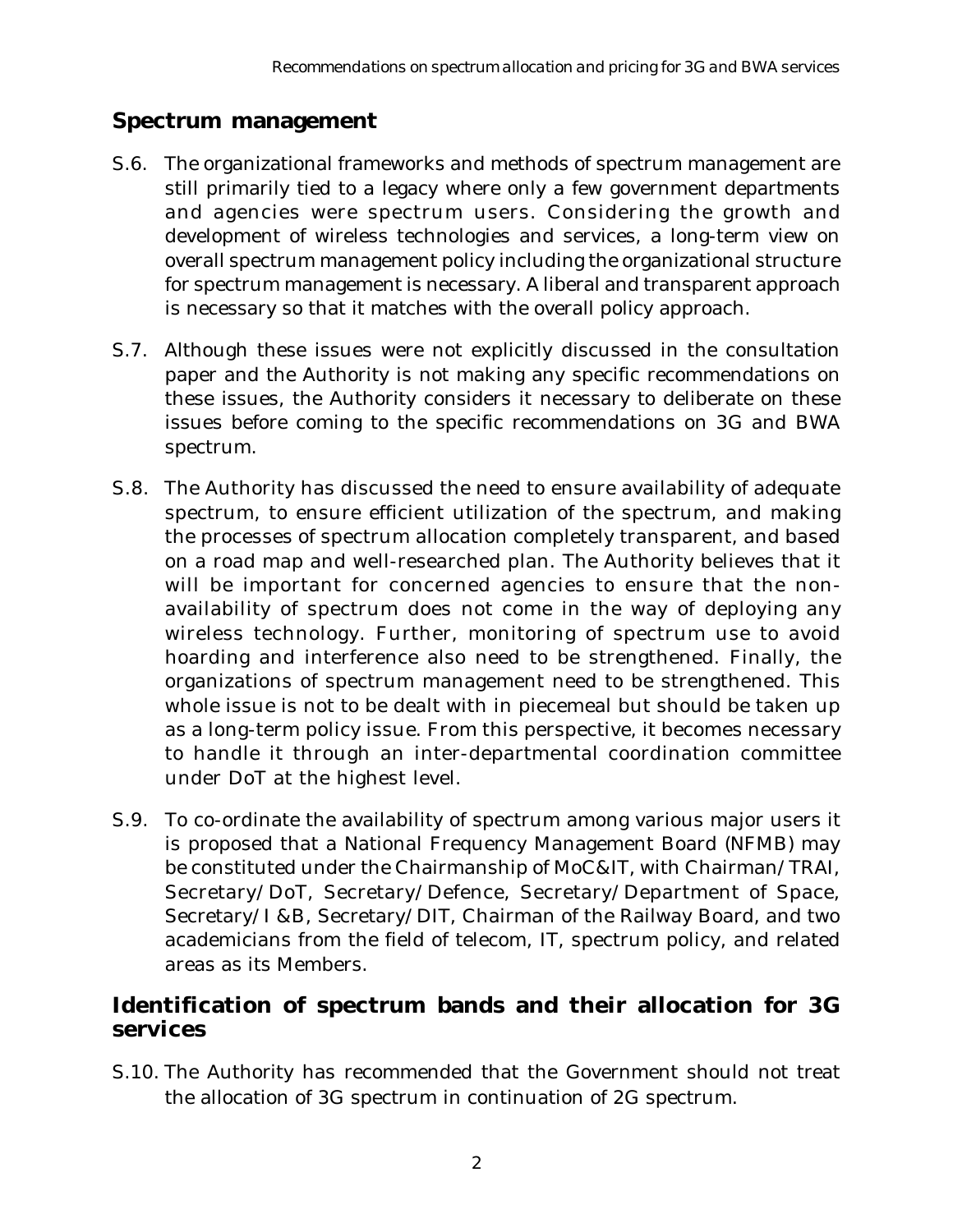- S.11. The Authority has identified the 450 MHz, 800 MHz, and 2.1 GHz bands for immediate allocation for 3G services. The PCS1900 band has been identified as a possibility in the near future depending on the success of trials and vacation by incumbent users.
- S.12. The Authority has recommended that 2 x 25 MHz of spectrum in blocks of 2 x 5 MHz should be allocated for 3G services.
- S.13. Based on the current growth rates, it is expected that the number of carriers needed for CDMA subscriber voice traffic in all the service areas will be at the most 12 to 13 carriers. Additionally, in circles where there are three CDMA operators, the Authority has recommended re-aligning the band to form 15 carriers. Thus, two to three carriers can be earmarked for 3G services in the 800 MHz band.
- S.14. 450 MHz band has excellent propagation characteristics, and will be suited especially for coverage in rural areas. The Authority recommended that 450 MHz band should also be identified for CDMA operators on a separate plank with rural roll out commitment.
- S.15. As the PCS1900 band will not be available in the near future, and hence, a mixed band allocation will not be possible in the near future. However, the Government should conduct the trial to verify practical feasibility of coexistence of mixed band allocations, and in case the co-existence is found feasible and economically practicable, then it should work towards refarming of the PCS1900 band, specifically 2 x 10 MHz in the near future to enable the future growth of 3G cellular services in India.

## **Allocation methodology and pricing for 3G spectrum**

- S.16. In order to enable future growth of 3G services, it is essential that the DoT has a time bound road map for making available additional and sufficient spectrum.
- S.17. 2 x 32.5 MHz of spectrum will be available in a time scenario of 6-9 months for 3G services.
- S.18. With the current availability of 2 x 25 MHz of spectrum in the 2.1 GHz band, five operators should be accommodated in blocks of 2 x 5 MHz in this band in the first lot. Remaining operators should be allocated spectrum as and when it is available. Since the quantum of spectrum in the 800 MHz band is limited, the Authority recommended that this band be allocated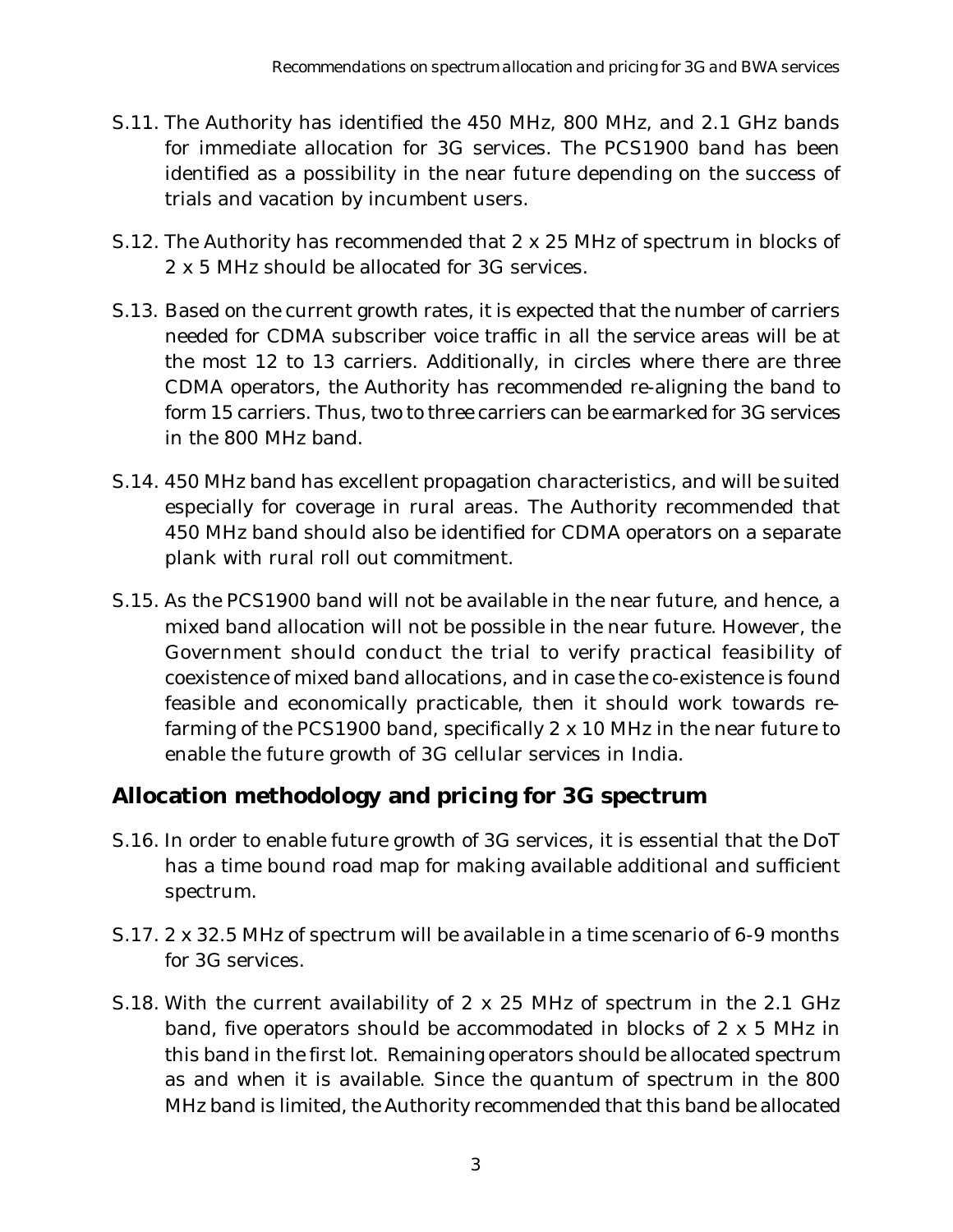among the UASL CDMA operators. DoT should also allocate 2 x 5 MHz in the 450 MHz band to one of the existing UASL CDMA operators based on the specified allocation process.

- S.19. An UASL CDMA operator will have the option to seek 2 x 1.25 MHz in the 800 MHz band at a determined price. Additionally, it will have the option of taking spectrum in either the 2.1 GHz or 450 MHz bands. In case it opts for the 2.1 GHz band, the UASL CDMA operator will have to bid along with the other operators. In case it is among the successful bidder, he will have an option of either retaining 2 x 1.25 MHz in the 800 MHz and getting an additional 2 x 3.75 MHz in the 2.1 GHz band, or giving up the option on 2 x 1.25 MHz in the 800 MHz band and getting 2 x 5 MHz in the 2.1 GHz band.
- S.20. In the 450 MHz band, if more than one operator opts for 2 x 5 MHz, the Authority recommended that a single stage bidding process be conducted. The reserve price for 2 x 5 MHz in the 450 MHz band will be half of the reserve price set for 2.1 GHz band for that service area.

## **Spectrum pricing**

- S.21. The Government should charge a spectrum acquisition fee from all operators wishing to provide services using the 800 MHz band and/or 450 MHz band. The allocation criteria followed for the identified carriers in 800 MHz should also be a spectrum acquisition fee.
- S.22. The Government may allocate spectrum blocks in the 2.1 GHz band using a simultaneous ascending auction system. If there are more operators interested in the 450 MHz or 800 MHz bands than the amount of available spectrum, then a one-stage bidding process should be organized to decide the winners.
- S.23. Ascending auctions have a reserve price, a minimum price above which bidders must place their bids. The Authority has recommended a specific reserve price for the 2.1 GHz and 450 MHz bands. For the 800 MHz band 3G carriers, the Authority recommended that the second-highest winning bid in the 2.1 GHz auction should be pro-rated to a per-2 x 1.25 MHz price.
- S.24. DoT should have a one year moratorium on incremental annual spectrum fees for 3G spectrum from the time of spectrum assignment. After this one year, the DoT should charge operators an additional annual spectrum charge of 1 per cent of the operator's total adjusted gross revenue (AGR).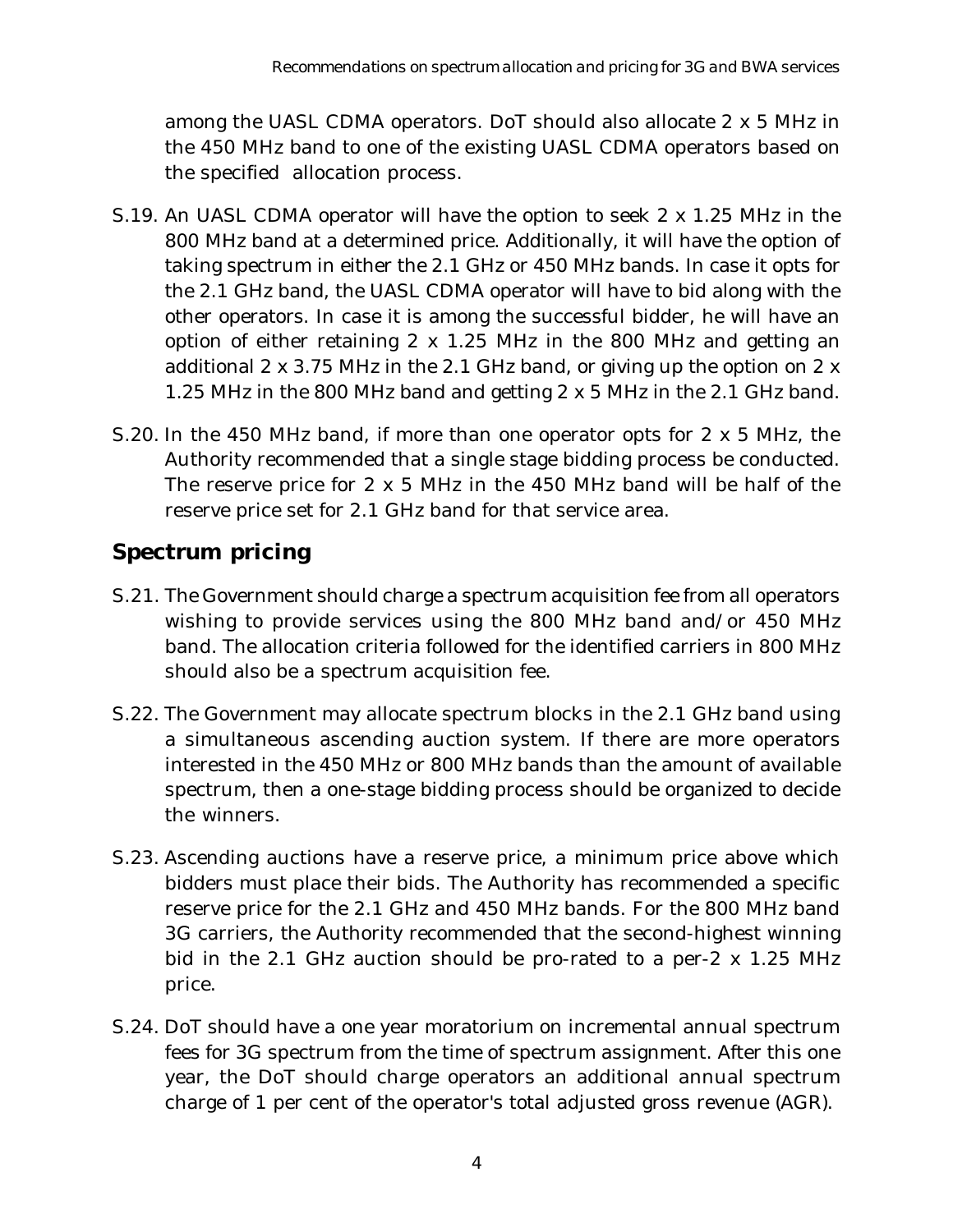S.25. There are specific roll out obligations and conditions to be enforced for the 2.1 GHz and 450 MHz bands.

### **Spectrum for BWA technologies**

- S.26. The Authority considered the following bands for BWA systems: 700 MHz, 2.3 - 2.4 GHz, 2.5 - 2.69 GHz, 3.3 - 3.4 GHz, 3.4 - 3.6 GHz, 5.15 GHz - 5.35 GHz & 5.725 GHz - 5.875 GHz.
- S.27. In order to ensure that sufficient spectrum is available for BWA systems, the Authority recommended that at least 200 MHz of spectrum should be made available for BWA to accommodate growth requirement until 2007, and an additional 100 MHz of spectrum should be coordinated by 2010.
- S.28. Operators with current spectrum assignments in the 3.3-3.4 GHz band should be given the option to migrate to circle-wide operations by December 2006, and the DoT should then allocate this spectrum for BWA technologies as discussed subsequently.
- S.29. The DoT should coordinate with DoS to get 100 MHz for broadband wireless applications in the 3.4 - 3.6 GHz band immediately.
- S.30. Use of the 5.15-5.35 GHz and 5.725-5.875 GHz bands may be allowed on a technology neutral, non-protected, non-exclusive basis as delicensed bands in also the outdoor deployments of terrestrial wireless technologies.
- S.31. DoT should coordinate some part of 700 MHz spectrum for making it available for rural wireless networks in the near future. Also keeping in mind the suitability of 2.3-2.4 GHz band for BWA applications and the need for additional spectrum later, the Authority recommended that DoT should plan to vacate/re-farm this 100 MHz band from the existing users by end-2007 and allocate it for BWA services.
- S.32. The Authority also recommended that the DoT should initiate the process to vacate portions of the 2.5 - 2.69 GHz band that might not be in use at this time, or which have marginal uses limited in nature. This spectrum should be earmarked for wireless telecommunications systems, and the Authority will recommend the precise allocation at a later stage depending on technological developments and market demand.
- S.33. The Authority recommended allocation of the 200 MHz of spectrum in the 3.3-3.4 GHz and 3.4-3.6 GHz bands to 13 operators in contiguous blocks of 15 MHz each. The Authority will make recommendations about future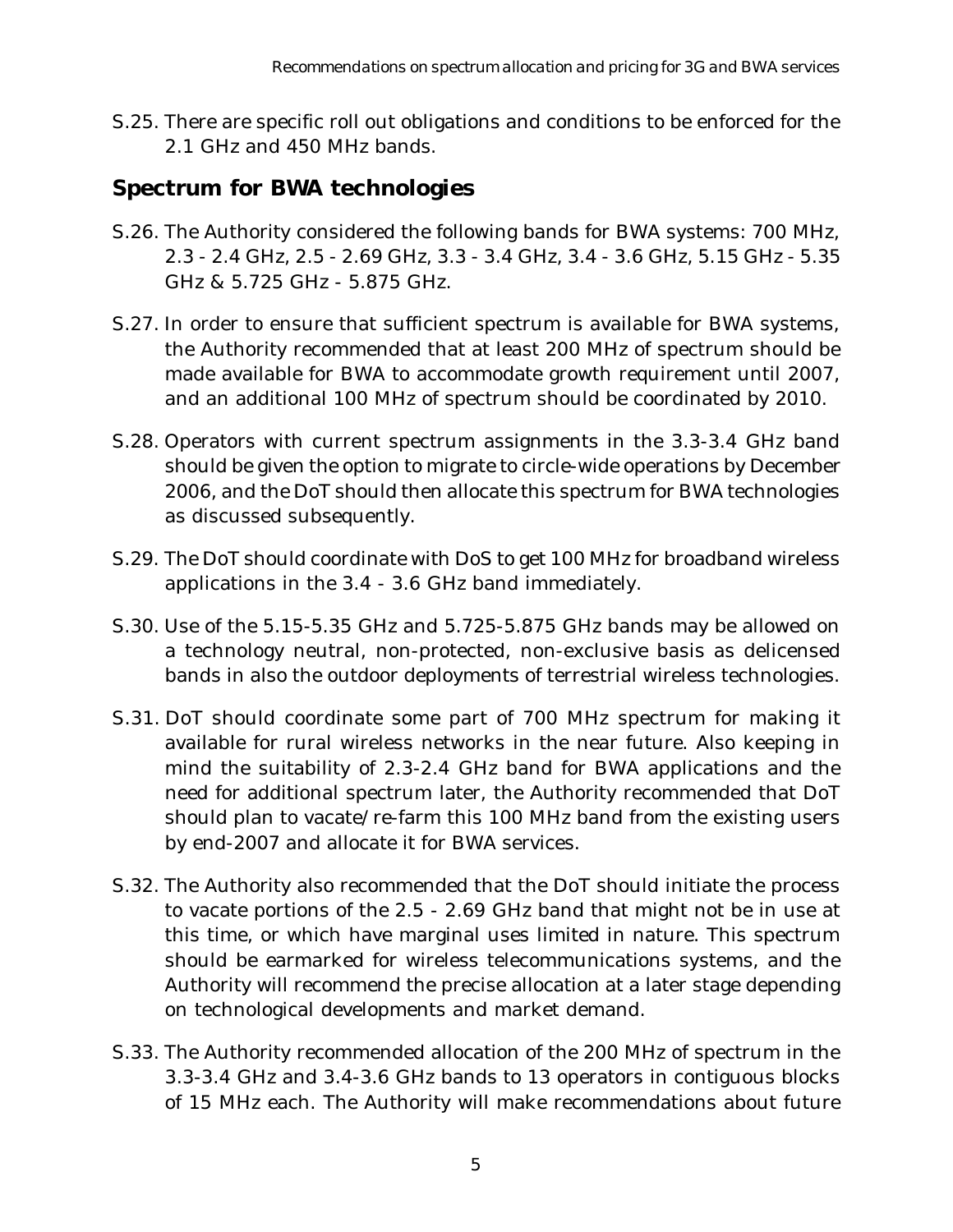allocations of spectrum in bands such as 2.3 GHz, 2.5 GHz, or 700 MHz, as and when these bands are made available.

- S.34. Twelve blocks of BWA spectrum as identified should be allocated among UASLs, CMSPs, or Category A and B ISPs for circle level deployments. One block of spectrum should be allocated to Category A, B, and C ISP licenses in cities or SSAs with population less than one million. DoT may use a first-come first-serve allocation mechanism for this one block of spectrum if needed.
- S.35. DoT should organize a one-stage sealed bid auction for every circle to allocate BWA spectrum for circle-wide licensees. Reserve prices have been specified.
- S.36. There are specific roll out obligations and conditions for operators offering BWA services.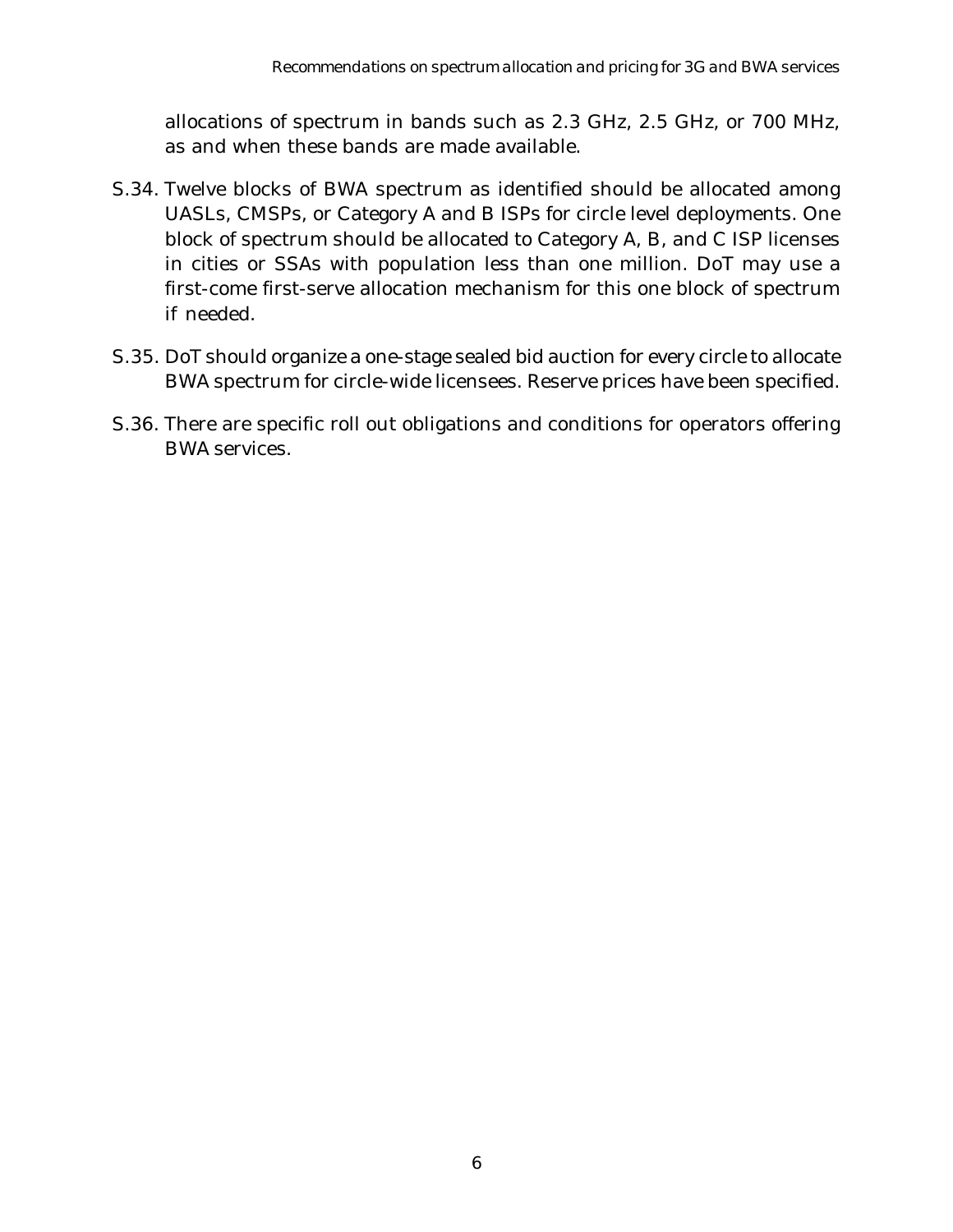# **CHAPTER 1. INTRODUCTION**

# **Background**

- 1.1 **The Department of Telecommunications (DoT), vide their letter D.O. No. L-14047/09/2005-NTG dated May 22, 2006 sought recommendations from the Telecom Regulatory Authority of India (TRAI, henceforth 'the Authority') on the methodology for allotment of spectrum for 3G services and its pricing aspects.**
- 1.2 As of mid-2006, there are 2.4 billion mobile phone subscribers worldwide.<sup>1</sup> With 123 million mobile subscribers in August 2006, India is home to 4.8 per cent of these subscribers, and has joined the five-member hundred million mobile subscribers club. The circle wise and operator wise subscriber number has been provided in Annex A. The current teledensity is about 14.50, and we are close to reaching the teledensity target of 15, which is the target for 2010 in the New Telecom Policy (NTP) of 1999. With the present growth rate, the Government's new target of 250 million telephone subscribers by end-2007 (Figure 1) is achievable. Most, if not all of these subscribers use voice-centric services. World over also, second generation (2G) subscribers form the bulk of the mobile phone base, with up to 90 per cent subscribing to either GSM or CDMA2000 1x services.<sup>2</sup> In India too, mobile operators have deployed either CDMA2000 or GSM networks to provide 2G cellular services.
- 1.3 Third generation (3G) systems represent the next step in the evolution of mobile cellular communication. 2G systems focus on voice communication, while 3G systems support increased data communication. They allow highspeed data of atleast 144 kbps, mobile Internet access, entertainment, and triple-play converged communications services, and have markedly greater capacity and spectrum efficiency than 2G systems.<sup>3</sup>

<sup>1</sup> GSM World, Quarterly Statistics, available at: http://www.gsmworld.com/news/statistics pdf/ gsma\_stats\_q2\_06.pdf

<sup>2</sup> The Authority classifies GSM and CDMA2000 1xRTT as 2G technologies, and CDMA2000 EV-DO and WCDMA as 3G technologies.

<sup>3</sup> CDMA Development Group, Delivering Voice and Data: Comparing CDMA2000 and GSM/GPRS/ EDGE/UMTS, December 2005, available at http://www.cdg.org/resources/white\_papers/files/ Capacity%20Dec%202005.pdf; Huber, J. F., The GSM Evolution to UMTS, ITU Seminar IMT-2000, 10-13 September 2002, available at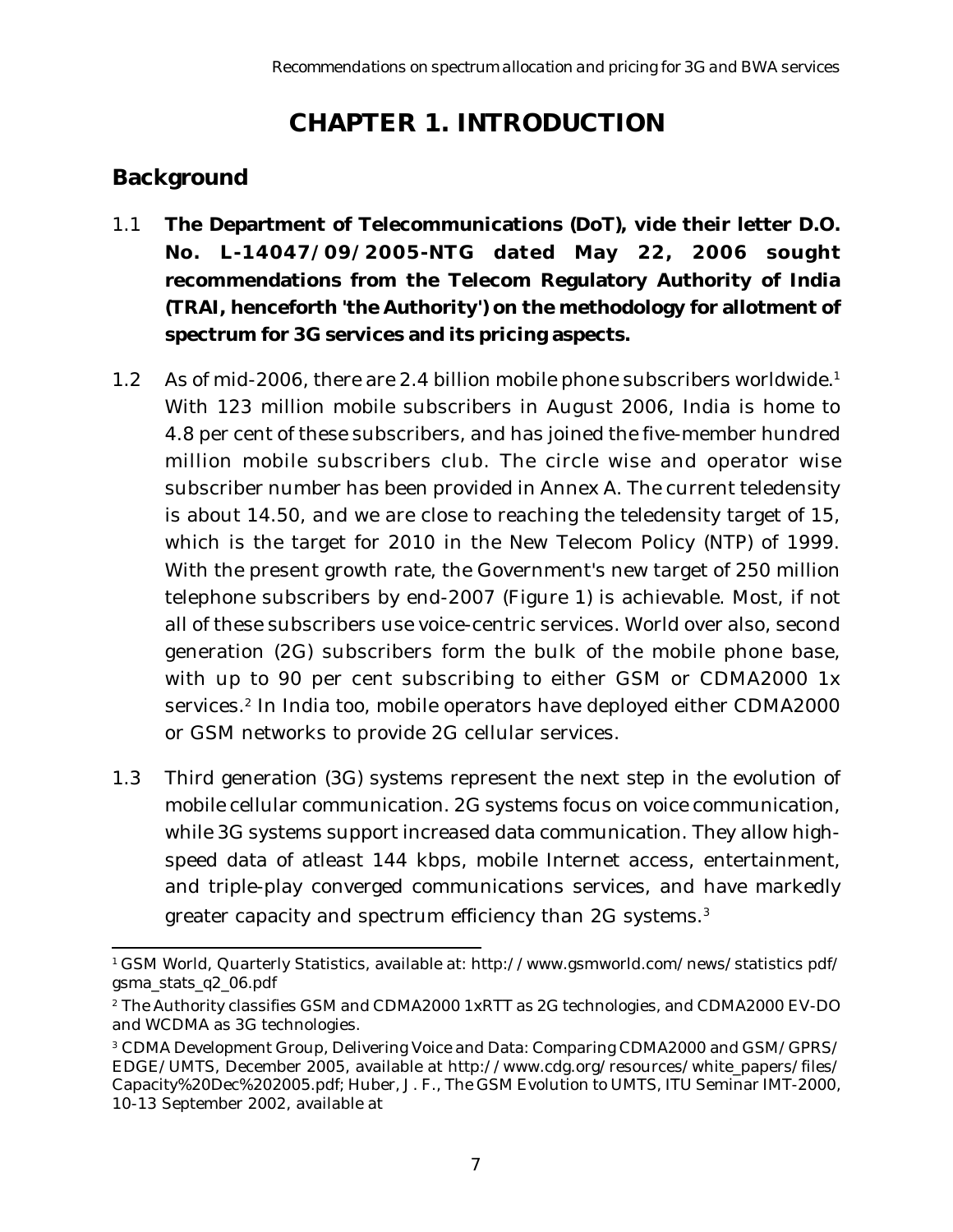1.4 The International Telecommunication Union (ITU) developed 3G standards under the name of International Mobile Telecommunications-2000 (IMT-2000), with a set of five terrestrial radio interface specifications as given in Table 1.



**Figure 1: Growth trends in telephone penetration in India4**

| <b>ITU</b> designations        | <b>Designation</b>   | <b>Technology</b>                      |
|--------------------------------|----------------------|----------------------------------------|
| <b>IMT-Direct Spread (DS)</b>  | <b>UTRAFDD</b>       | <b>Wideband Code Division Multiple</b> |
|                                |                      | Access (WCDMA)                         |
| IMT-Multi-Carrier (MC)         | CDMA <sub>2000</sub> | Code Division Multiple Access (CDMA)   |
| IMT-Time-Code (TC)             | <b>UTRATDD</b>       | Time Division-Synchronous Code         |
|                                |                      | Division Multiple Access (TD-SCDMA)    |
| <b>IMT-Single Carrier (SC)</b> | <b>UWC-136</b>       | Time Division Multiple Access (TDMA)   |
| <b>IMT-Frequency Time (FT)</b> | <b>DECT</b>          | Digital European Cordless Telephone    |
|                                |                      | (DECT)                                 |

**Table 1: IMT-2000 air interfaces5**

1.5 Following the recommendations from the World Radiocommunication Conferences, WARC-92 and WRC-2000, the ITU identified that frequency arrangements for implementation of the terrestrial component of IMT-2000 should be in the following bands:

http://www.itu.int/ITU-D/tech/imt-2000/moscow2002/4-2 huber.pdf#search=%22wcdma%20capacity%20gsm%22

<sup>4</sup> TRAI data

<sup>5</sup> http://www.itu.int/osg/spu/imt-2000/technology.html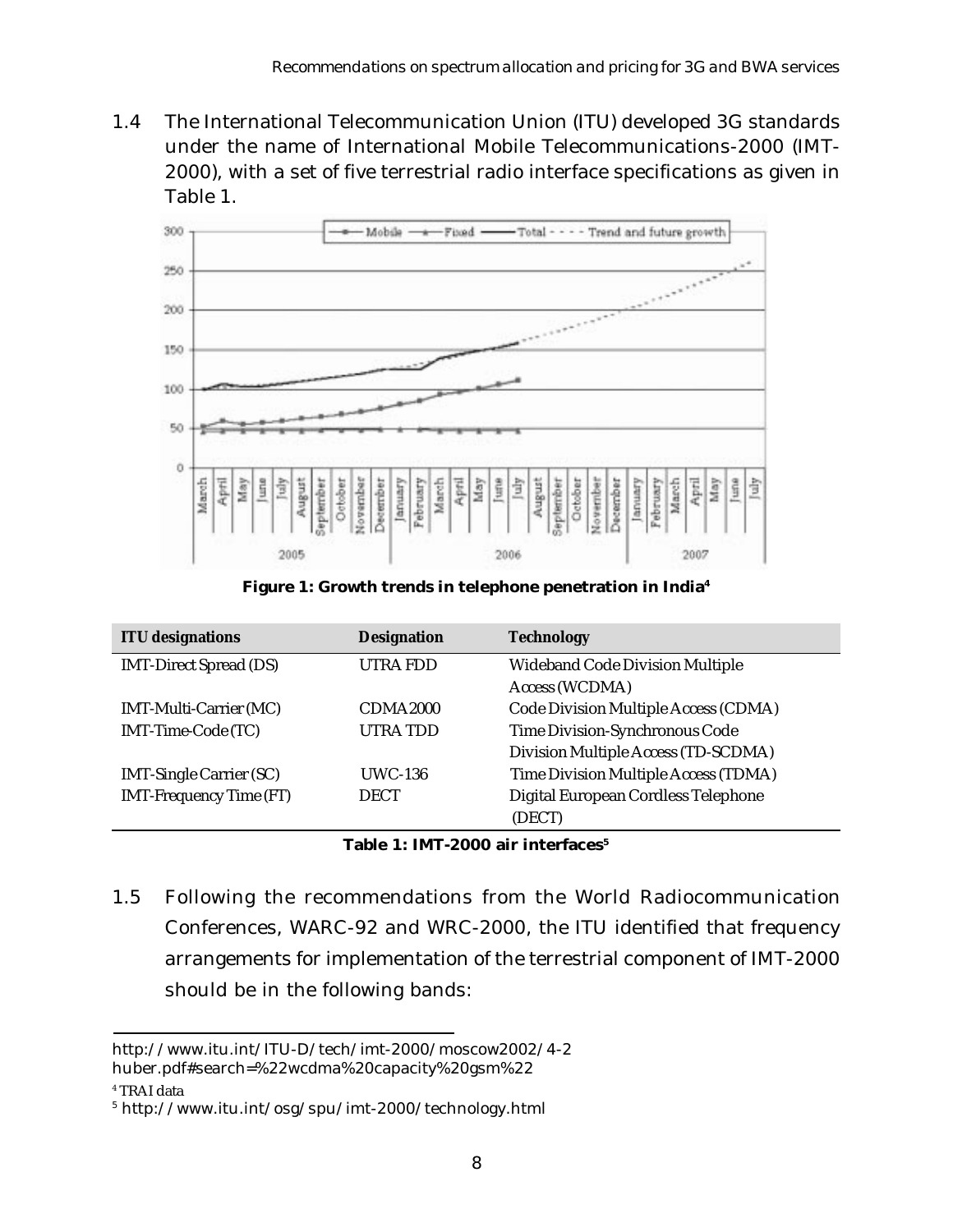- § 806-960 MHz
- § 1710-1885 MHz
- § 1885-2025 MHz
- § 2110-2200 MHz
- § 2500-2690 MHz
- 1.6 In May 2005, the Authority, after a public consultation, had made recommendations to the Government on spectrum related issues. In this, the Authority noted that, "there is a shortage of 2G spectrum," and "the release of additional 2G spectrum in the required time frame so as to meet this shortfall may not be possible." Noting that the release of spectrum in the IMT-2000 bands could be possible in a shorter time frame, the Authority found that it was "possible to shift some users from 2 G bands to IMT-2000 band, thereby creating space for new and marginal users in the existing 2 G bands," and hence, "the Authority recommend[ed] that 3G spectrum allocation to the existing operators should be viewed as an extension of 2G spectrum allocations."6 The Authority made this recommendation specifically because at that time, no other band was available to accommodate the fast growth of cellular telephony in India.
- 1.7 Since 2005, changes in the availability of spectrum and stakeholder inputs necessitate a new approach to respond to the Government's request. First, the Defence services have agreed to vacate 2 x 20 MHz in the 1800 MHz band, in addition to 25 MHz in the 2.1 GHz UMTS band. The availability of additional spectrum in the 1800 MHz band provides sufficient room for growth of 2G services for the medium term. Second, CDMA operators reported that dual band CDMA2000 handsets, which could operate in the 800 MHz and 2.1 GHz bands, were not immediately available. They again requested that spectrum should be allocated in the PCS1900 band, which allows the use of available 800/1900 MHz equipment and thus ensures a level playing field. Third, a stakeholder has indicated that it is willing to pay up to Rs. 1,500 crore for a pan-India allocation of 2 x 5 MHz of spectrum. The Authority's recommendation of May 2005 was that spectrum in the 2.1 GHz band should be allocated without a one-time acquisition fee.

<sup>6</sup> TRAI, Recommendations on Spectrum related issues, May 2005, paragraph (¶) 3.7.2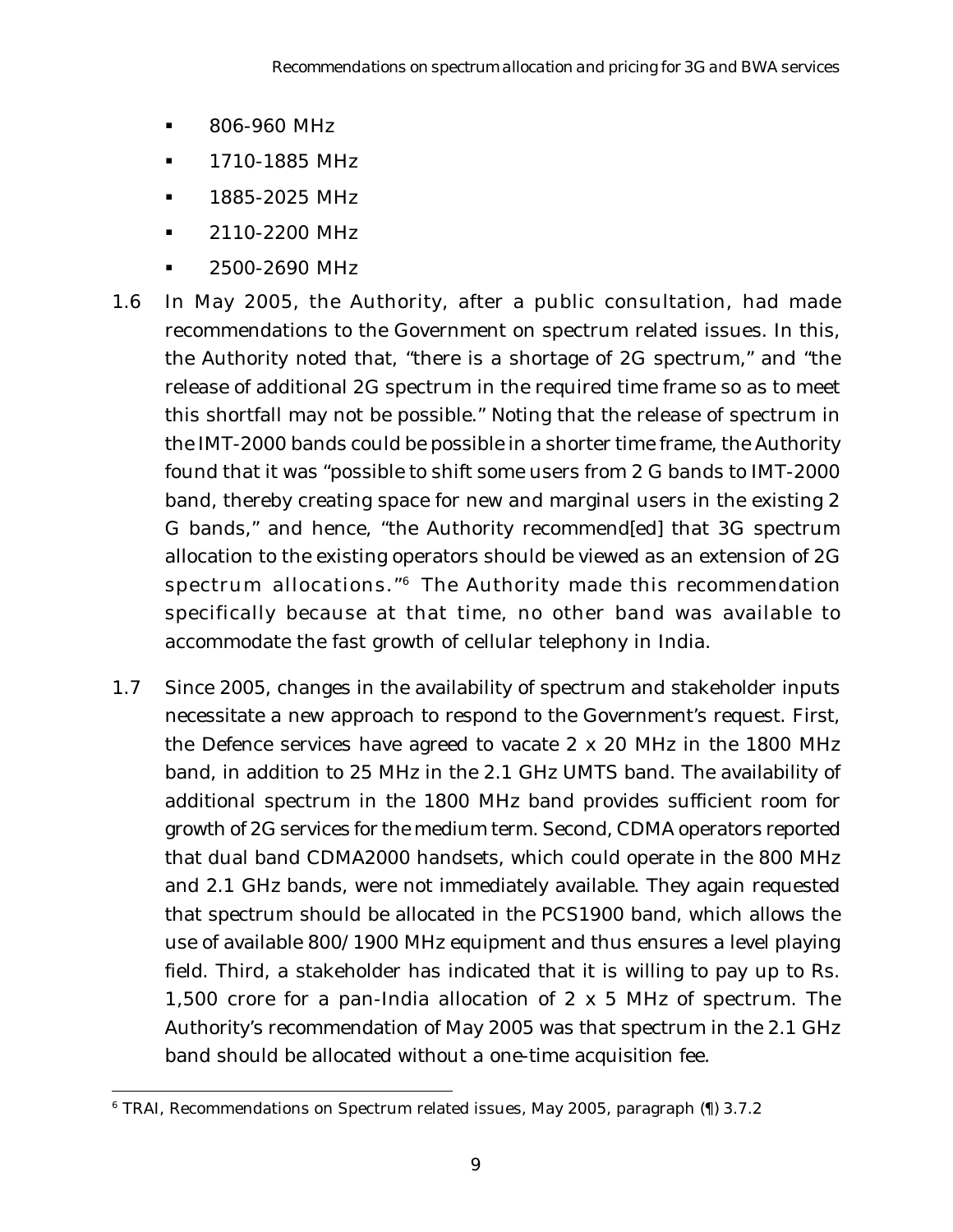- 1.8 In addition to addressing the issue of allocation and pricing of spectrum for 3G, the Authority believed that it would be relevant to discuss and seek comments on spectrum allocation and pricing for broadband wireless access (BWA) technologies as well, to help boost broadband penetration in the country, especially in the rural areas. Moreover, decisions about spectrum allocation for 3G technologies will have a bearing on the growth of BWA technologies and related services. Since both BWA and 3G offer high speed mobile data access, it is essential that any forward looking 3G spectrum policy should take into account the developments in BWA and its requirements as well – creating a clear and stable regulatory framework.
- 1.9 The Authority issued a consultation paper on 'Allocation and pricing of spectrum for 3G services and Broadband Wireless Access' on 12<sup>th</sup> June 2006. The consultation paper invited stakeholders' written comments on the issues raised by June 30, 2006, and these comments were put on TRAI's website. In the consultation paper, the Authority identified the main issues that the recommendations should address. These are:
	- § Allocation of spectrum for 3G services
	- § Pricing of allocated spectrum
	- § Allocation and pricing of spectrum for BWA technologies
- 1.10 The Authority conducted an Open House Discussion in Delhi on July 7, 2006. Following this, it held one-on-one meetings with Defence services, Department of Space, academicians from IIT, Kanpur, IIT Chennai, IIT Delhi, and the Indian School of Business, and various stakeholder including service providers namely M/s Tata, M/s Idea, M/s Reliance Infocom, M/s BSNL, M/s Spice, M/s Aircel, M/s Bharti, M/s Hutch, and M/s HFCL, industry groups viz. CDMA Development Group, Cellular Operators Association of India, and the Association of Unified Service Providers of India, and equipment vendors M/s Intel, M/s Ericsson, M/s Motorola, M/s Qualcomm, M/s Nokia, M/s Alcatel and M/s Lucent to gain an in-depth understanding of different stakeholders' views and arguments. The Authority has also researched the issues.
- 1.11 Based on inputs received during the consultation process, the Authority has identified some specific issues that the recommendations will have to now address: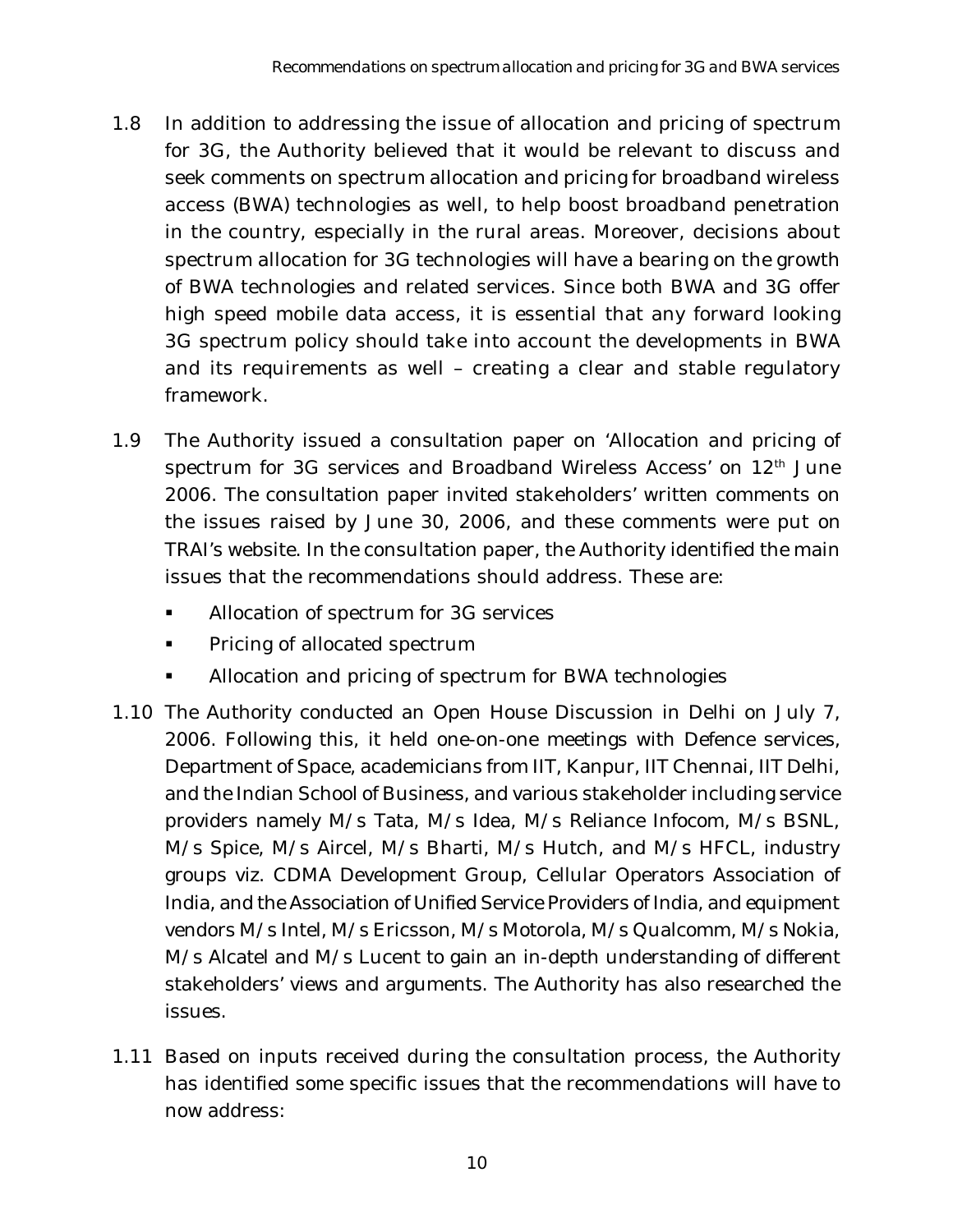- § Which bands should we allocate for IMT-2000 services?
- § What should be the timeframe for the allocation of the identified bands?
- § How many operators should be allocated spectrum at present and how many when spectrum becomes available in the future, and the quantum of spectrum to be allocated per operator?
- Through what mechanism should spectrum be allocated?
- What should be the price of spectrum, if any, in the identified bands?
- **For BWA technologies, similar issues of allocation and pricing exist.**

## **Principles followed in the recommendations**

- 1.12 The recommendations deal with a variety of issues, and the Authority has identified the principles that form the basis of the decisions made in this set of recommendations. For transparency and clarity, the principles followed are enumerated below but in no order of priority:
	- *(i) The maximization of consumer interest*: This will involve supporting and encouraging the diffusion of new and advanced technologies, setting a framework that ensures affordability and universal access to the new communications technologies
	- *(ii) Responsible and efficient use of spectrum*: Spectrum should be available for use by those who value it the most, and use it in the most efficient way to provide maximum possible capacity
	- *(iii) Aiding growth of the sector*: The current growth of the cellular and telecommunications sector should continue unabated
	- *(iv) Ensure technology and service neutrality/convergence*: Keeping in mind the trend towards convergence of voice, video, and data streams by digital wireless technologies, it will be important to remain technology and service neutral to reduce regulatory risk and have a future and growth oriented policy framework
	- *(v) Recovery of costs and pricing of spectrum*: Pricing mechanisms should not only encourage efficiency, but also ensure that the costs associated with making spectrum available, i.e. re-farming or vacating incumbent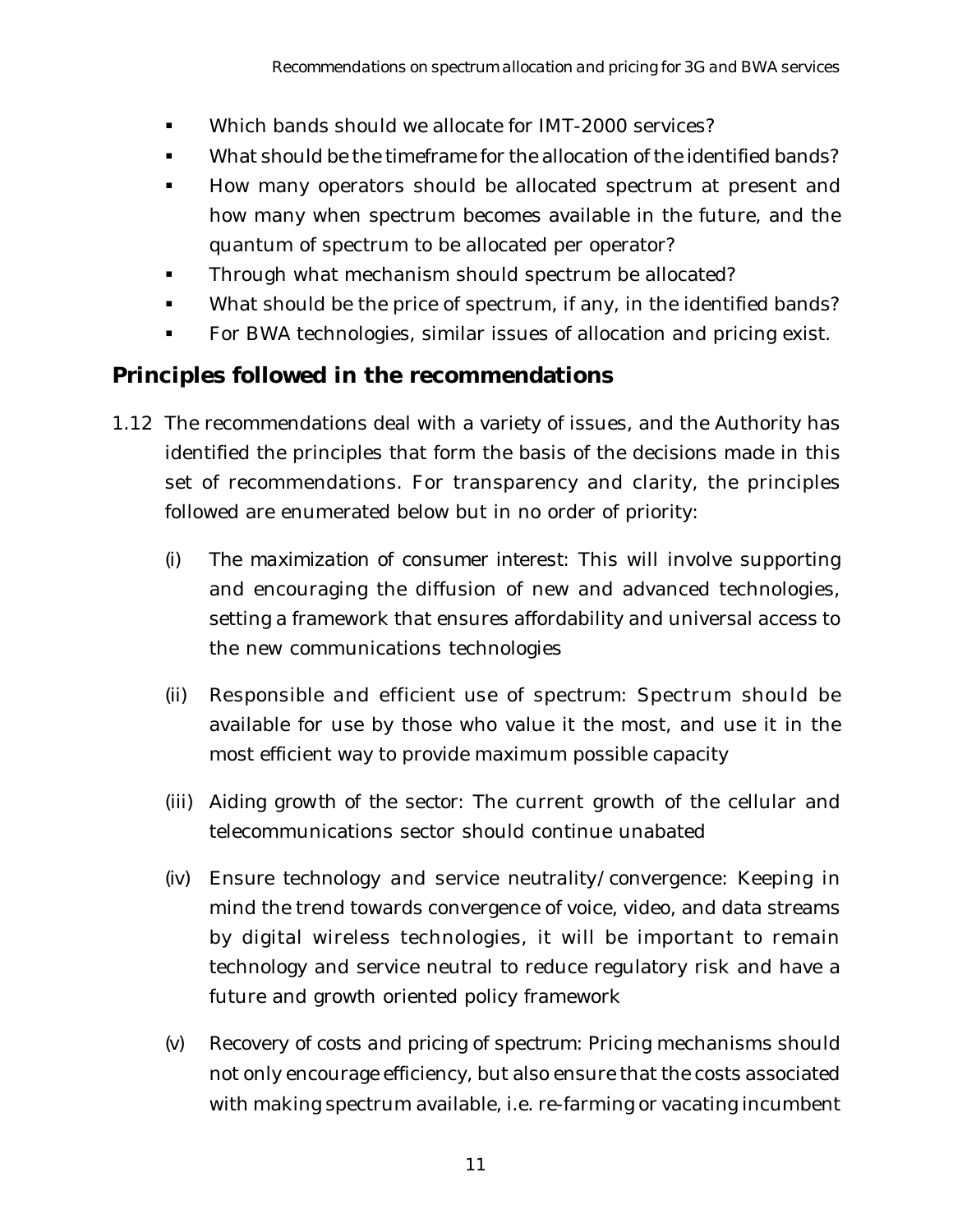users, and managing spectrum should form the basis of any pricing scheme. In addition, the price of spectrum should reflect the scarcity of spectrum and capture the value that is due to it.

- *(vi) Orient spectrum policy to the future*: The recommendations the Authority makes should ensure that India is not locked in to using one technology indefinitely, but allows the entry of new technologies in the future with the least regulatory burden
- *(vii) Competition*: Competition in facilities and service provision will help bring down prices, improve consumer choice and service, and help make the sector more efficient
- *(viii) Keeping a level playing field*: No conditions should exist which favour one group of stakeholder more than another, with the only exception being the public interest – if there is a choice to be made between maintaining a level playing field and maximizing the public interest, the public interest should prevail
- *(ix) Sharing of infrastructure*: In order to reduce costs associated with network rollout and improve affordability and financial viability, infrastructure sharing between operators should be promoted

## **Scope of the recommendations**

- 1.13 During the consultation process, some stakeholders commented that the scope of the present consultation should be limited only to the aspects on which DoT sought the Authority's recommendations, i.e. 3G spectrum allocation and pricing. It may be noted that as per Clause 11 (1) (a) of the TRAI (Amendment) Act of 2000, the Authority is empowered to make recommendations, either *suo moto* or on a request from the licensor on matters including:
	- Terms and conditions of license to a service provider
	- § Measures for the development of telecommunication technology and any other matter relatable to telecommunication industry in general.
	- Efficient management of available spectrum.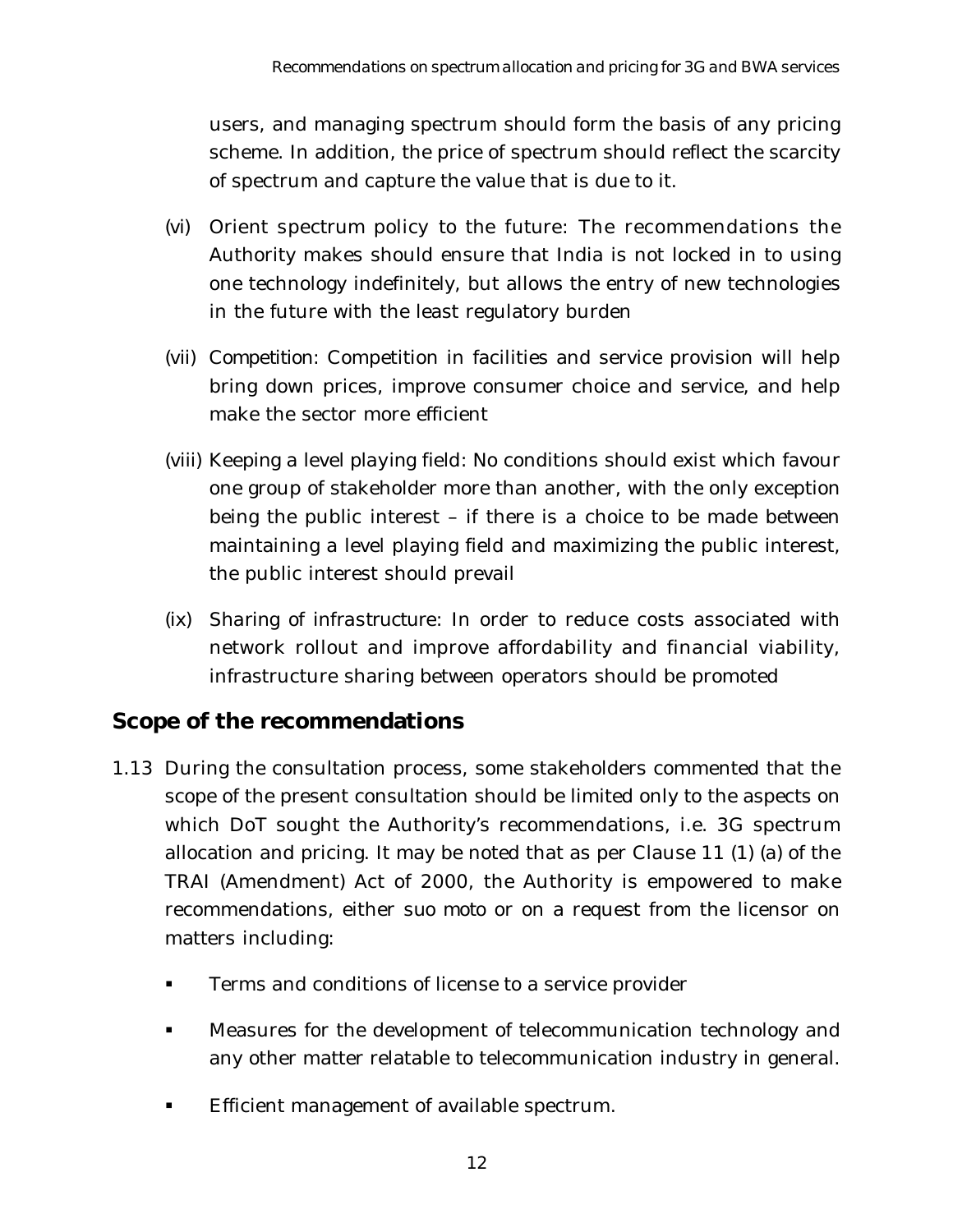- 1.14 The consultation process included questions on BWA spectrum issues because the Authority believed that these technologies are relevant to the growth of telecommunication services in India. In addition, specific licensing issues such as roll out obligations and spectrum allocations also required the Authority's attention. Given these conditions, the Authority has also addressed and made recommendations on BWA spectrum issues.
- 1.15 In view of the scarce availability of spectrum and the increasing demand by wireless technologies, the Authority feels that now there is an urgent requirement to have a fresh and comprehensive look at the present practices of spectrum allocation and pricing as well as ensuring its efficient usage. The Authority is conscious of the fact that these issues were not included in the consultation process, but has decided to broadly flag these important issues in Chapter 2 for charting the future roadmap.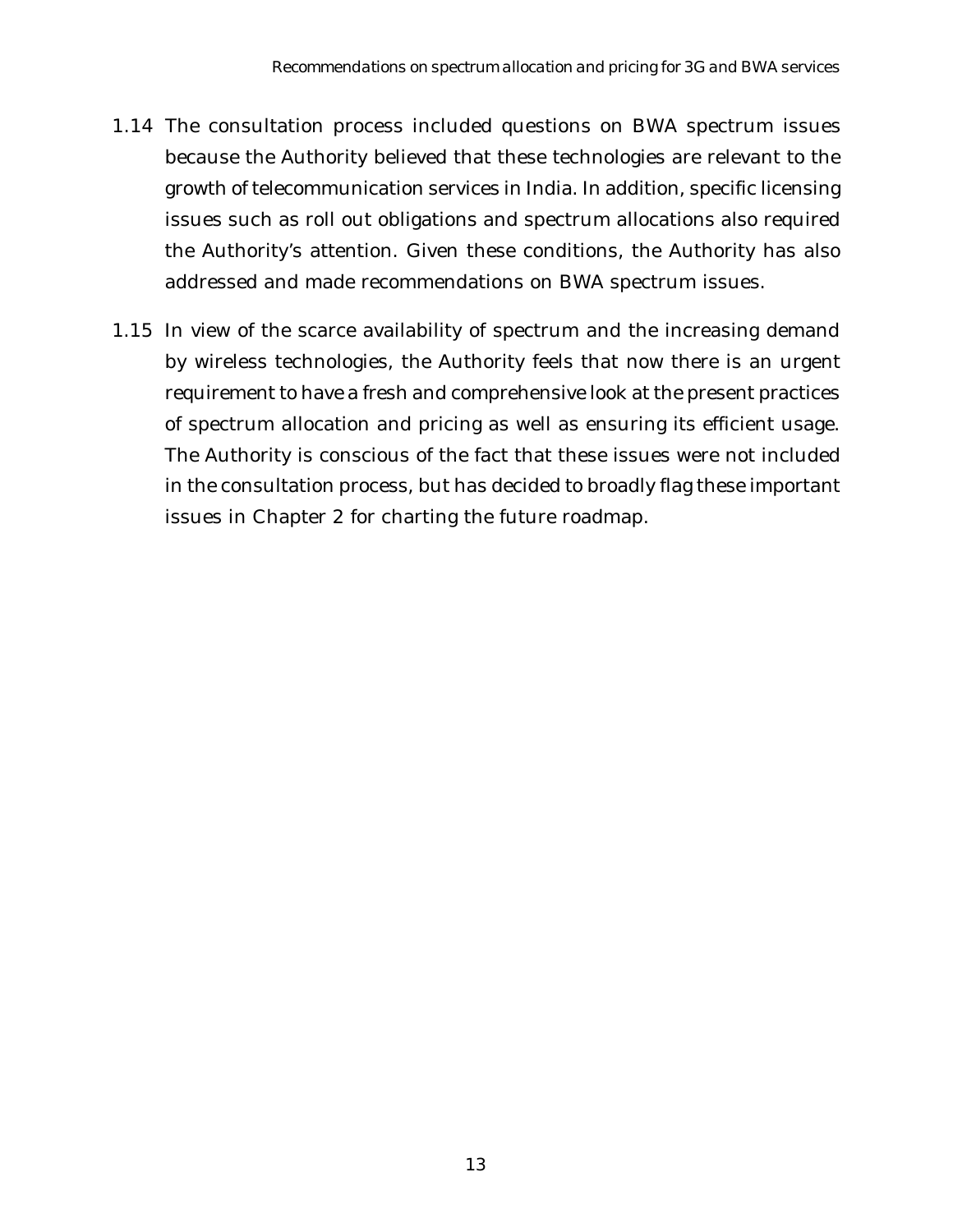# **CHAPTER 2. SPECTRUM MANAGEMENT**

- 2.1 The future growth in telecom services would be wireless centric. Even at present, spectrum management is very vital and with the entry of multiple operators offering various telecom services using different kinds of wireless technologies, and with the trends of convergence, the task of spectrum management is becoming more critical and complex.
- 2.2 Before liberalization of telecom services, the users of spectrum were mostly limited to a few government departments and agencies. Now the number of spectrum users has increased manifold. Further, technological advances have opened the possibility of development of new wireless technologies like software-defined radios (SDRs), smart antennas, and IP-based wireless networks that are shifting the network's intelligence to the periphery from the core. The intelligence in wireless devices facilitates better use of spectrum, and this necessitates a paradigm shift in spectrum management.
- 2.3 These technological developments initiated a debate about four years ago on whether spectrum is land or sea, that is, if it should be treated as an exclusive or shared resource.<sup>7</sup> This implies that in an era when wireless devices are intelligent enough to take care of interference, they need only certain guidelines and not rigid spectrum management.
- 2.4 The spectrum management transition from a 'land' to 'sea' approach will ultimately lead to the situation where no exclusive allocation of spectrum to a service provider is required. Instead, all service providers would only follow certain well-defined technical specifications and they will have an access to a common pool of spectrum. This is similar to the situation where nobody owns an ocean, but all shipping companies that have access to it are subjected to certain shipping and navigational guidelines. Delicensing of Wi-Fi spectrum is a very important step in this direction. The Office of Communication (Ofcom), UK's telecoms regulator and spectrum manager,

<sup>7</sup> *See* The Economist, Freeing the airwaves, May 29, 2003; FCC, Spectrum Policy Task Force Report, 2002, available online at: http://www.fcc.gov/sptf/reports.html; Benkler, Y., Some Economics of Wireless Communications,

Harvard Journal of Law & Technology, Volume 16, Number 1 Fall 2002; Ofcom, Spectrum Framework Review, 2004; Faulhaber, G. R. & Farber, D. J., Spectrum Management: Property Rights, Markets, and The Commons, Working Paper 02-12. AEI-Brookings Joint Center, Dec 2002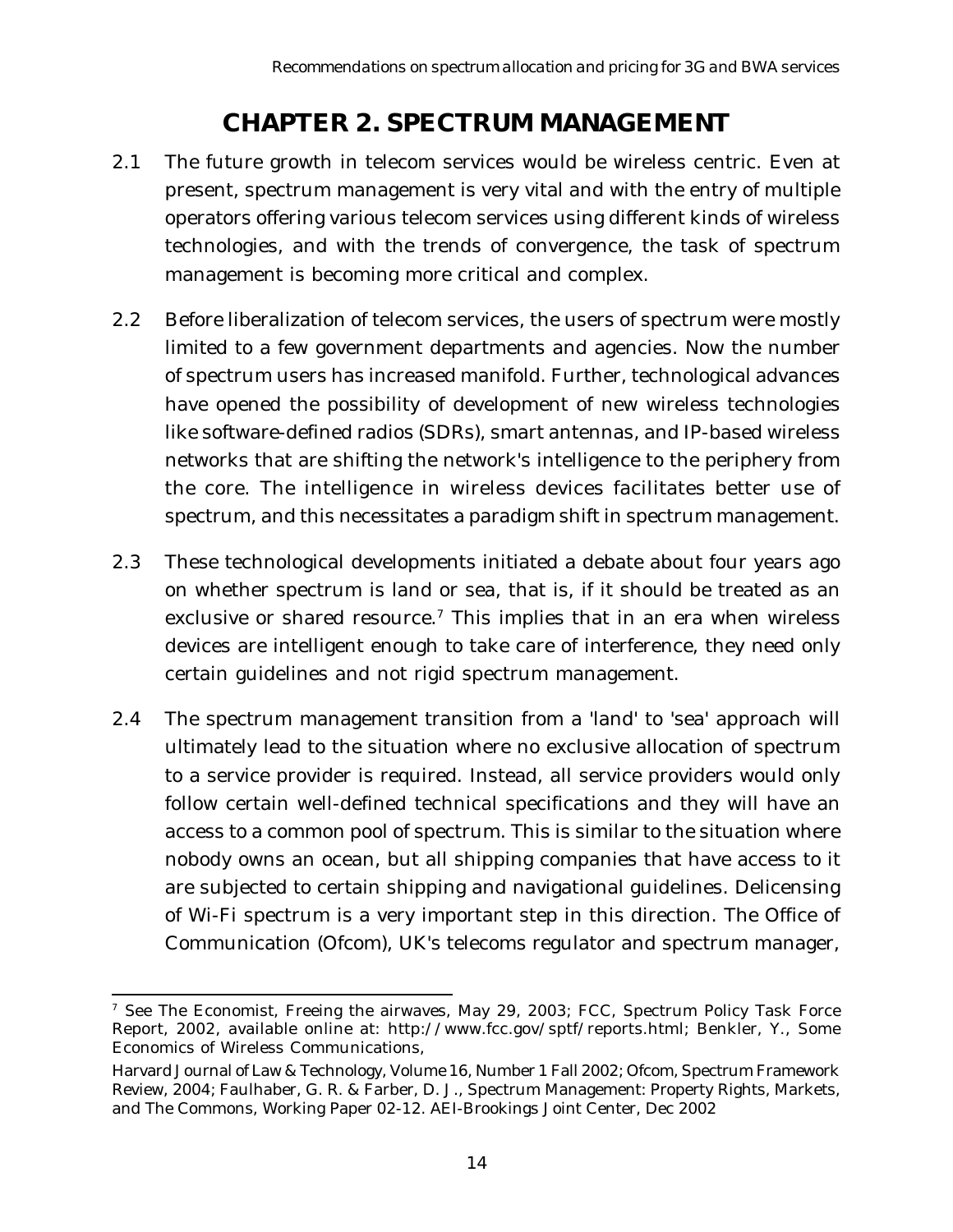devotes a substantial part of their resources to spectrum management and they have indicated that in the next five years, there will be a complete shift in their spectrum management policy. In a 2004 review of their spectrum framework, Ofcom indicated that almost 95 per cent of the spectrum in the early 2000s was through a command and control approach. The balance was through market-oriented or delicensed approach. By 2010- 11 Ofcom expects that in their jurisdiction, these figures will be almost reversed i.e. 80 per cent market driven and delicensed approach and 20 per cent command and control approach.<sup>8</sup> A few other countries are also following this approach. $9$  Such an approach to spectrum management is necessary to have the complete flexibility and market orientation. The fundamental approach has to be that whenever a new wireless technology is developed and if the service provider senses a business case, the nonavailability of spectrum should not come in the way of its deployment. There are many such technologies already deployed in some countries that may not clash with the existing wireless systems deployed, and so they should be able to deploy their equipment. Of course, in a marketoriented approach, every stakeholder should get a fair chance and opportunity. Specific technologies have not been discussed herein because as a technology neutral regulator, we do not want to project specific technology biases. This is a macro level approach that is suggested for spectrum management.

- 2.5 There are various issues that are important from the point of view of spectrum management. The telecom sector has been opened and the country is committed to a liberal policy approach. The same approach is also necessary in the management of spectrum. The procedure and the processes remain tied to the legacy. A liberal and transparent approach is necessary so that it matches with the overall policy approach.
- 2.6 Although these issues were not explicitly discussed in the consultation paper and the Authority is not making any specific recommendations on these issues, the Authority considers it necessary to deliberate on these issues before coming to the specific recommendations on 3G and BWA

<sup>8</sup> Ofcom, Spectrum Framework Review, ¶1.3

<sup>9</sup> FCC, Spectrum Policy Task Force Report, 2002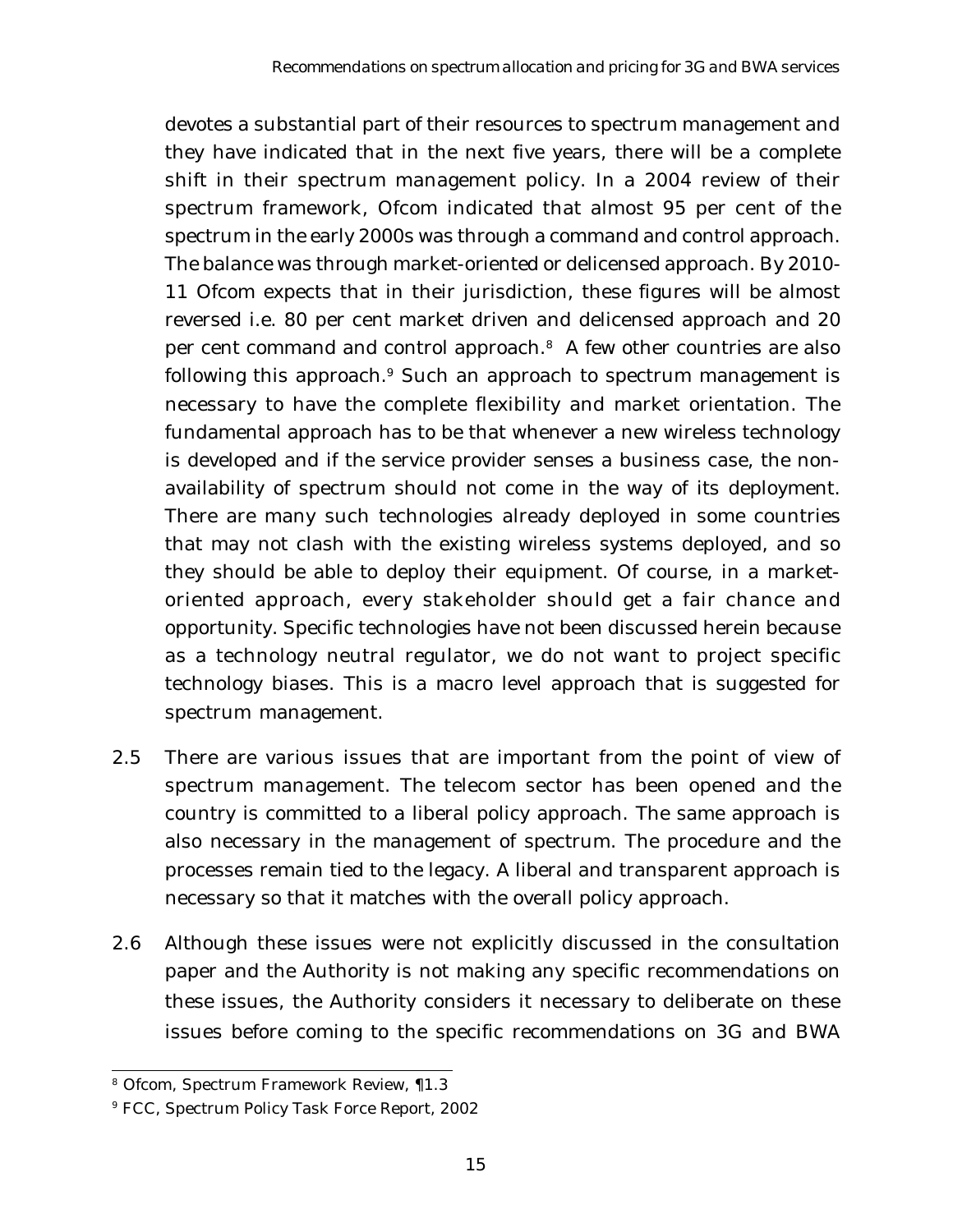spectrum pricing and allocation in subsequent chapters. The Authority also considers that this is not a one-time issue, and considering the growth and development of wireless technologies and services, a long-term view on overall spectrum management policy including the organizational structure for spectrum management is necessary. These issues are enumerated below:-

- (i) Availability of adequate spectrum so that its inadequacy does not hinder the progress and growth of telecom services in the country.
- (ii) Implementation of various policy, regulatory and technological related solutions to ensure efficient utilization of the spectrum.
- (iii) The process of spectrum allocation including various clearances is to be completely streamlined and wherever possible the usage of ICT to its full potential in this process should be encouraged. The allocation procedure should be completely transparent, and based on a road map and well researched deployment plan.
- (iv) The concerned agencies for spectrum management should develop the technical expertise and the expertise to anticipate the developments in national and international markets and accordingly take a timely action so that whenever service providers demand to use a particular wireless technology in the public interest then the non-availability of spectrum does not come in the way of deploying any wireless technology.
- (v) Effective monitoring and periodical updating of usage of spectrum to avoid the hoarding of spectrum by the service providers. Monitoring from the interference point of view also need to be strengthened.
- (vi) Organizational strengthening.
- 2.7 These issues are enumerated in detail in the subsequent paragraphs.

# **Availability of spectrum**

2.8 The Authority in its earlier recommendation on spectrum related issues has emphasized that adequate availability of spectrum is necessary for growth of telecom services and to ensure quality of service (QoS) standards. The scarcity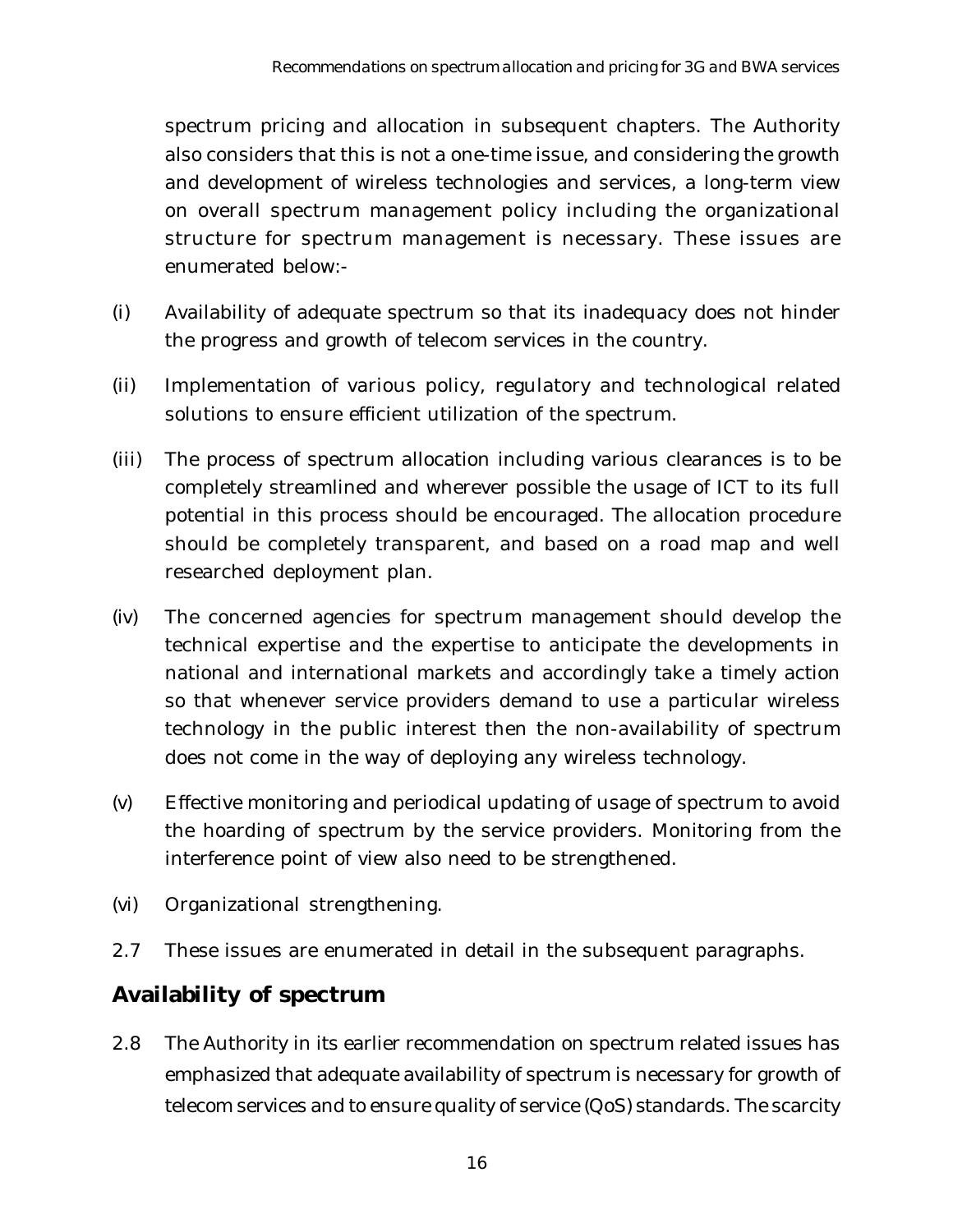of spectrum is mainly because the equipment available in the market works in certain frequency ranges. With the development of technology as explained above, this restriction of availability of equipment in specific frequency ranges might go away in the foreseeable future. However, due to economy of scale and interoperability issues in a global scenario, service providers may like to deploy the equipments that are manufactured at a global scale. In fact, this was one of the key objectives of the ITU while finalizing the spectrum requirements for IMT-2000 services in various WARC / WRC meetings between 1992 and 2003. Again, in the forthcoming WRC 2007 meeting these issues will be discussed and elaborated.

- 2.9 The second factor affecting the availability of spectrum is that the existing users might not be able to use the equipment in a frequency range, which today is required by another user because of the factors mentioned above. This leads to necessity of migration of existing users to different media or different spectrum. This whole issue is not to be dealt with in piecemeal but should be taken up as a long-term policy issue. From this perspective, it becomes necessary to handle it through an inter-departmental coordination committee under DoT at the highest level.
- 2.10 Sometimes, in a scenario where multiple operators use various technologies to offer similar services, the issue of identifying particular spectrum bands for particular technologies or other related issues, which in the perception of a particular stakeholder may affect the level playing field, are highlighted and get more attention. All these issues are very important for a healthy competition but the Authority believes that in the process we should not lose sight of the fact that every service provider needs spectrum to offer quality service to customers at an affordable price and to contribute to the growth of telecom services in the country. Different technologies offering similar services may sometimes need spectrum in the same frequency band. From that point of view, the technical and service neutrality aspect of spectrum management is to be emphasized.

### **Efficient utilization of spectrum**

2.11 Based on experience with mobile telephony, it is estimated that about 60 per cent of mobile phone calls originate or terminate within buildings.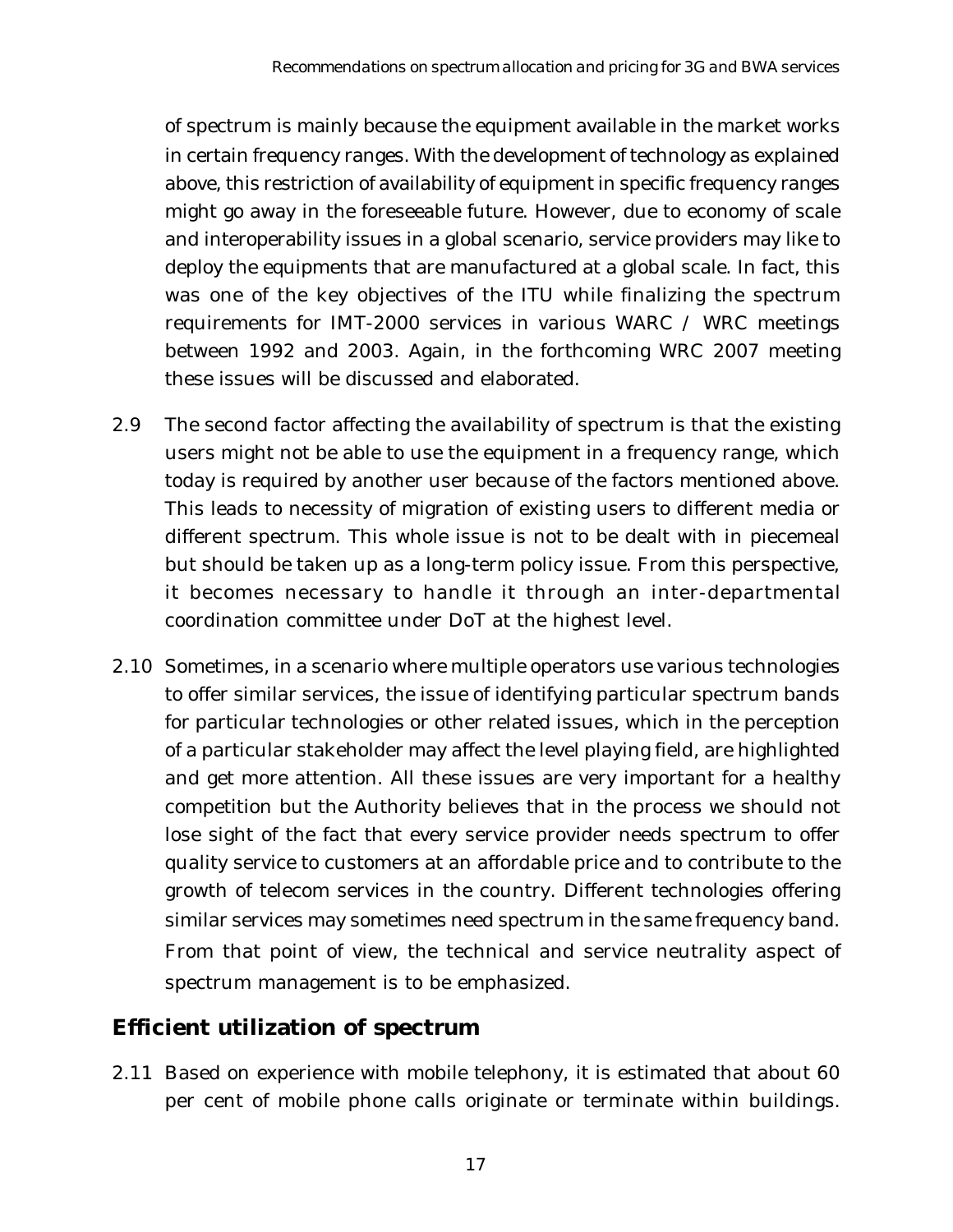This means that various technological solution like fixed-mobile convergence, low power coverage using micro and pico cells, and also reserving a part of the spectrum only for in-building coverage will enhance the efficiency of utilization of the spectrum. The Authority had also discussed this issue in its earlier recommendation of May 2005 on spectrum related issues. These solutions for in building coverage are already being deployed in some countries like the UK and Switzerland, and it is likely to spread to other countries. A service provider and equipment manufacturer also raised this issue in the consultation process. The Authority considers that this aspect should be studied in detail and its use should be commenced in the country.

2.12 Around 700 million people live in rural areas in India, where the population density is significantly lower than the urban areas'. The number of service providers who use spectrum to offer various services in each service area is about 4 to 7, or sometimes even more. Since spectrum management currently follows the principle of exclusive allocations, similar to management of land, each service provider is given an exclusive spectrum and it might not always be possible to ensure that the allocated spectrum is efficiently utilized. Under these circumstances, the operators themselves should have the commercial arrangements to share not only the passive infrastructure but also the radio part of the network. This kind of arrangement is already being used in other countries like France, Scotland, and Sweden. In this arrangement, it is not necessary that all service providers put up their radio networks in all parts of their service areas. The large number of licensees in each service area can divide the coverage area among themselves and they can sign intra-circle roaming agreements so that their subscribers may get services in each other's networks. This would be very effective arrangement to ensure efficient utilization of spectrum and network resources. The idea of infrastructure sharing is also very useful in the process of ensuring in-building coverage as discussed above. Of course, it is to be ensured that this does not affect competition and subscriber choice. Service providers should also deploy various technological means such as synthesized frequency hopping (SFH), multi-layer network architecture, smart antennas, and advanced coding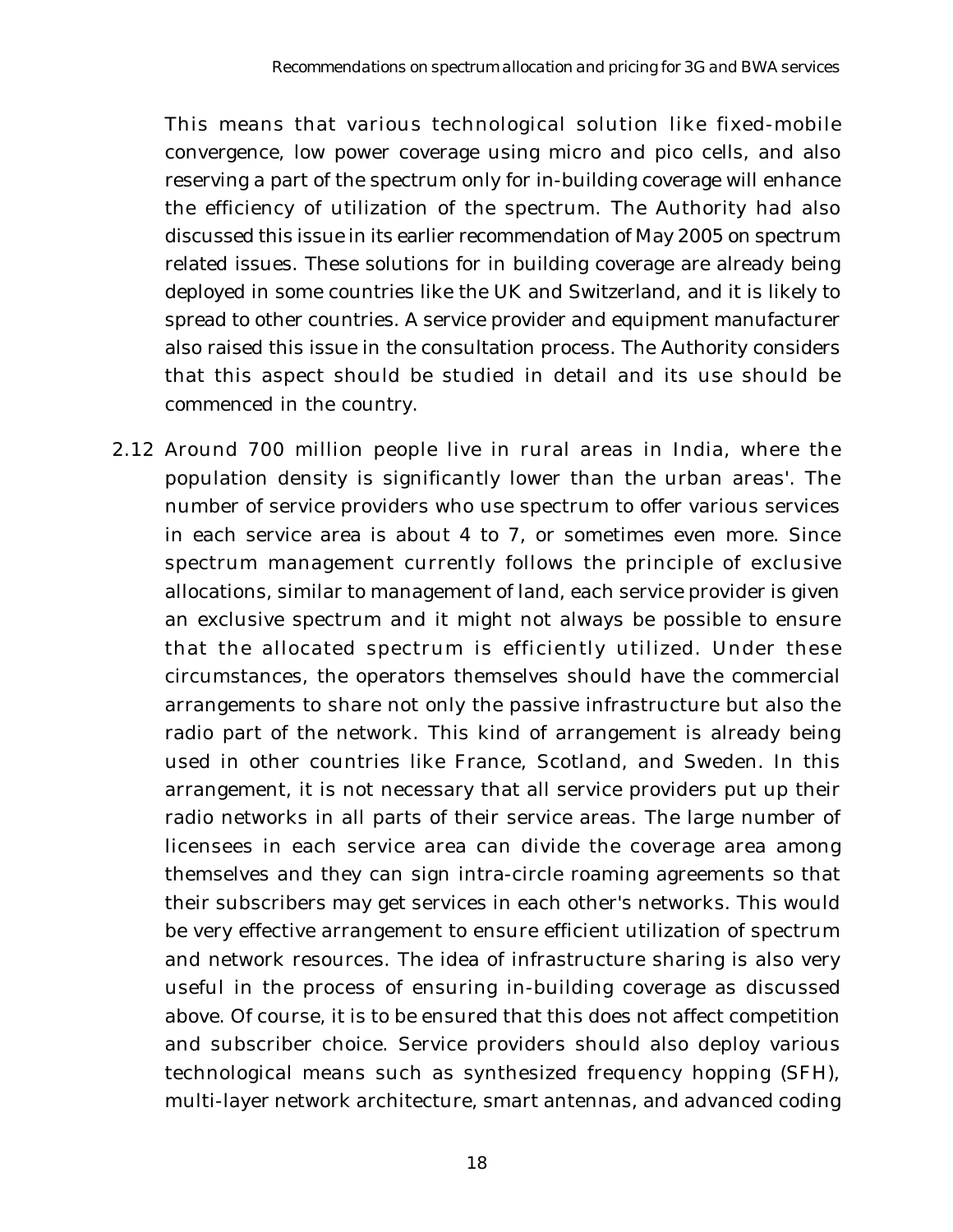and modulation techniques, to ensure most efficient utilization of spectrum. Further, the recommendations in the subsequent chapters discuss pricing and other license conditions, like rollout obligations, to ensure efficient utilization of spectrum.

### **Streamlining of spectrum allocation processes**

- 2.13 Various service providers feel that there is a delay in allocation of frequencies, SACFA clearance, etc. The SACFA clearance procedure is the same that was being practiced when there were a limited number of wireless users. Although WPC has been making efforts to reduce the time required for various clearances, the Authority feels that piecemeal and incremental improvement in this process will not help. Ten years has been a long time to live with the legacy approach, and a completely disruptive approach and revamping is necessary.
- 2.14 Current developments in computer hardware and software technology make it possible to develop a countrywide data base of various wireless installations of various users in a personal computer or a few networked PCs in the WPC office. With the help of this database and standard available software it should be possible to process the SACFA clearance through an online method. The results of this online processing of SACFA applications would be communicated to the applicant within the maximum period of 3 to 4 days. Different type of restrictions in various areas, e.g. tower heights near airports/airbases, etc. could also be fed into this database, and with digitized mapping/geographic information systems (GIS) available for various areas, it should be possible to process such information through an automated system. If in this online processing of application there is a problem with any existing user like the Airport Authority, Defence services, or Railways, then the applicant may be advised to sort out the issue on one to one basis. Otherwise, the applicant could change the parameters of his installations including shifting of site. Thus, the whole process should not take more than a week or 10 days. The Authority has also previously recommended that sites with tower heights less than 40 meters in rural areas may be exempted from SACFA clearance.10 It should not be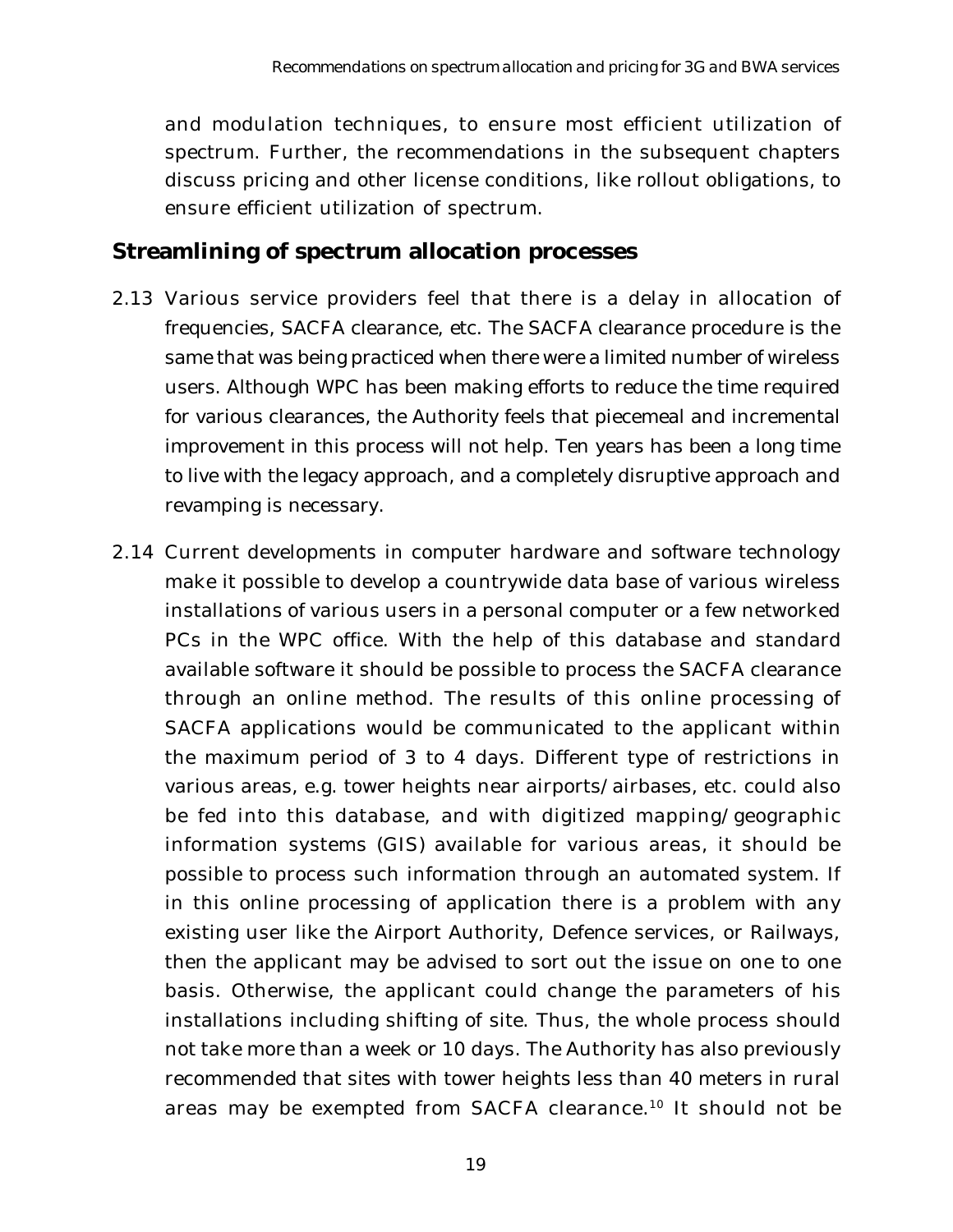necessary to hold periodical meetings with all SACFA members as being done in the current dispensation.

2.15 It is understood that WPC has already initiated the computerization of spectrum management process. However, the potential of computerization already created in WPC has not yet achieved the desired results. The Authority considers that this process should be expedited and ultimately a stage should be reached wherein the applicants seeking SACFA clearance should submit their application online and should get the response online as discussed above. This whole process should be implemented in a time bound manner. This would help in bringing the complete transparency in spectrum management process. The service providers would have to prepare a road map and well researched document plan.

## **Effective monitoring of usage of spectrum**

- 2.16 After allocation of spectrum, its usage is to be periodically monitored so that there is no hoarding of spectrum. As mentioned earlier, spectrum availability is to be linked to a roadmap and well researched deployment plan, and the monitoring of spectrum use should be carried out keeping in view this plan.
- 2.17 With increased penetration of wireless services, the monitoring wing is to be strengthened to ensure that there is no interference among different spectrum users.
- 2.18 The timely and full realization of spectrum usage fee is must for discouraging any kind of hoarding.

## **Organizational strengthening**

2.19 The Authority considers that the existing organization structure for spectrum management needs more autonomy and independence. Technical expertise should be developed not only in managing the spectrum, but also for anticipating the development of various wireless technologies and their applications. In various countries, the spectrum management agencies

<sup>10</sup> TRAI, Recommendations on Growth of Telecom services in rural India, October 3, 2005, ¶7.12.3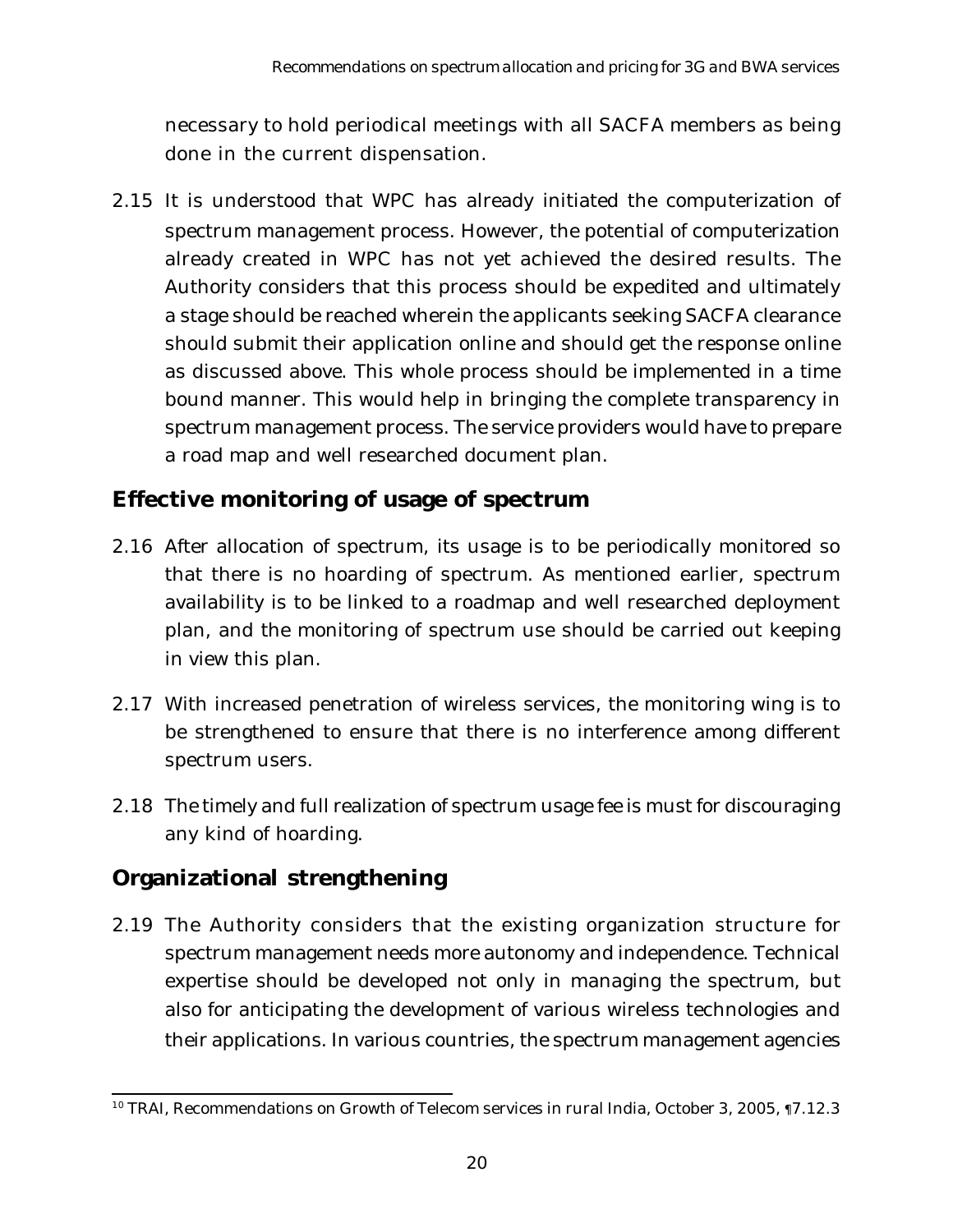are part of the independent telecom regulator so that the whole process of spectrum management becomes more specialized and efficient.

- 2.20 As mentioned earlier, it would be necessary for regulator, licensor, licensees, WPC, technology developers, equipment manufacturers, and various R&D institutions to continuously interact on spectrum related issues. All the stakeholders have to continuously feed the necessary inputs to the concerned agencies. The organizational structure could be considered in four parts which is explained below:
	- (i) A unit responsible for management of existing spectrum among existing users;
	- (ii) A unit which is responsible for availability of extra spectrum including vacation re-farming of spectrum;
	- (iii) Spectrum monitoring unit; and
	- (iv) A unit focusing on future developments of various wireless technologies, its applications in global scenario and its applicability to Indian conditions.
- 2.21 The Authority understands that it may be practically difficult to implement these organizational changes in one stroke, and considering the legacy burden, a phased but determined shift may be necessary. To co-ordinate the availability of spectrum among various major users it is proposed that a National Frequency Management Board (NFMB) maybe constituted under the Chairmanship of MoC&IT with Chairman/TRAI, Secretary/DoT, Secretary/Defence, Secretary/Department of Space, Secretary/I&B, Secretary/DIT, Chairman of the Railway Board, and two academicians from the field of telecom, IT, spectrum policy, and related areas as its Members. This NFMB would get inputs for its functioning from various units mentioned above through the CEO of Spectrum Management Organization. The NFMB may meet regularly and review the progress of spectrum related issues. The frequency planning and spectrum management process would be continuously updated on the basis of tasks assigned by the NFMB.
- 2.22 Since as per Section 11 (1) (a) (viii) of TRAI Act, the Authority is responsible for making recommendations either suo moto or on a request from the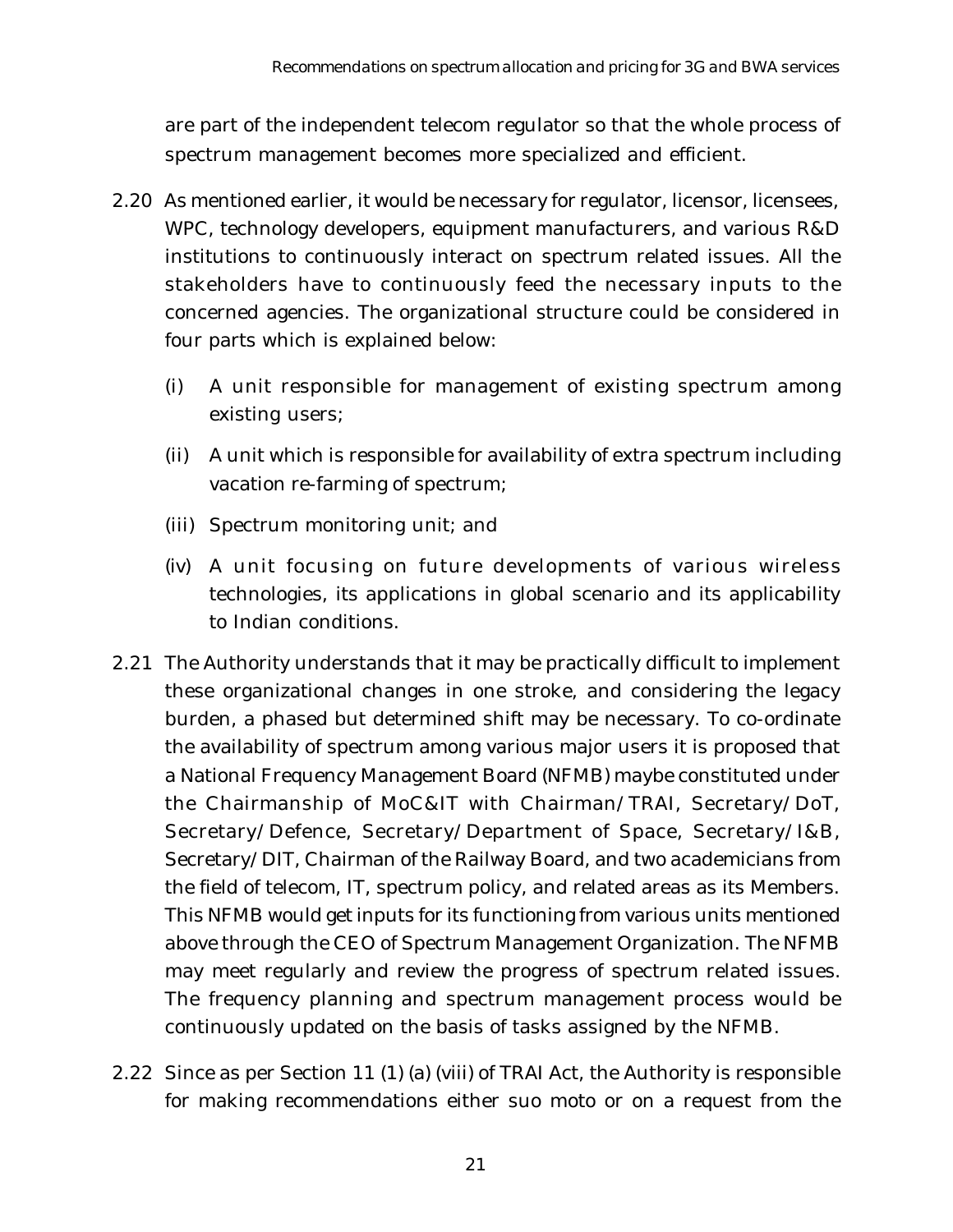licensor on efficient management of available spectrum, it would be advisable that unit focusing on future developments of wireless technologies should work as a separate division in TRAI. This unit should have experts in the field of technological, economics and commercial aspects of spectrum management. This unit should feed inputs on various global and national developments of spectrum related issues to NFMB mentioned above and also respond to related reference from DoT as envisaged in the TRAI Act.

- 2.23 As mentioned earlier, the Authority is aware of the fact that it had not included all the issues mentioned above in the consultation process and if the Government agrees in principle then the detailed recommendations on the subject could be finalized through a consultative process on the specific issues mentioned above. Considering the importance of spectrum related issues, the Authority included these issues in the recommendations to ensure the efficient management of scarce resource like spectrum.
- 2.24 Based on the general principles, laid down in the recommendations so far, the Authority has discussed the recommendations on allocation and pricing of spectrum related issues in subsequent chapters.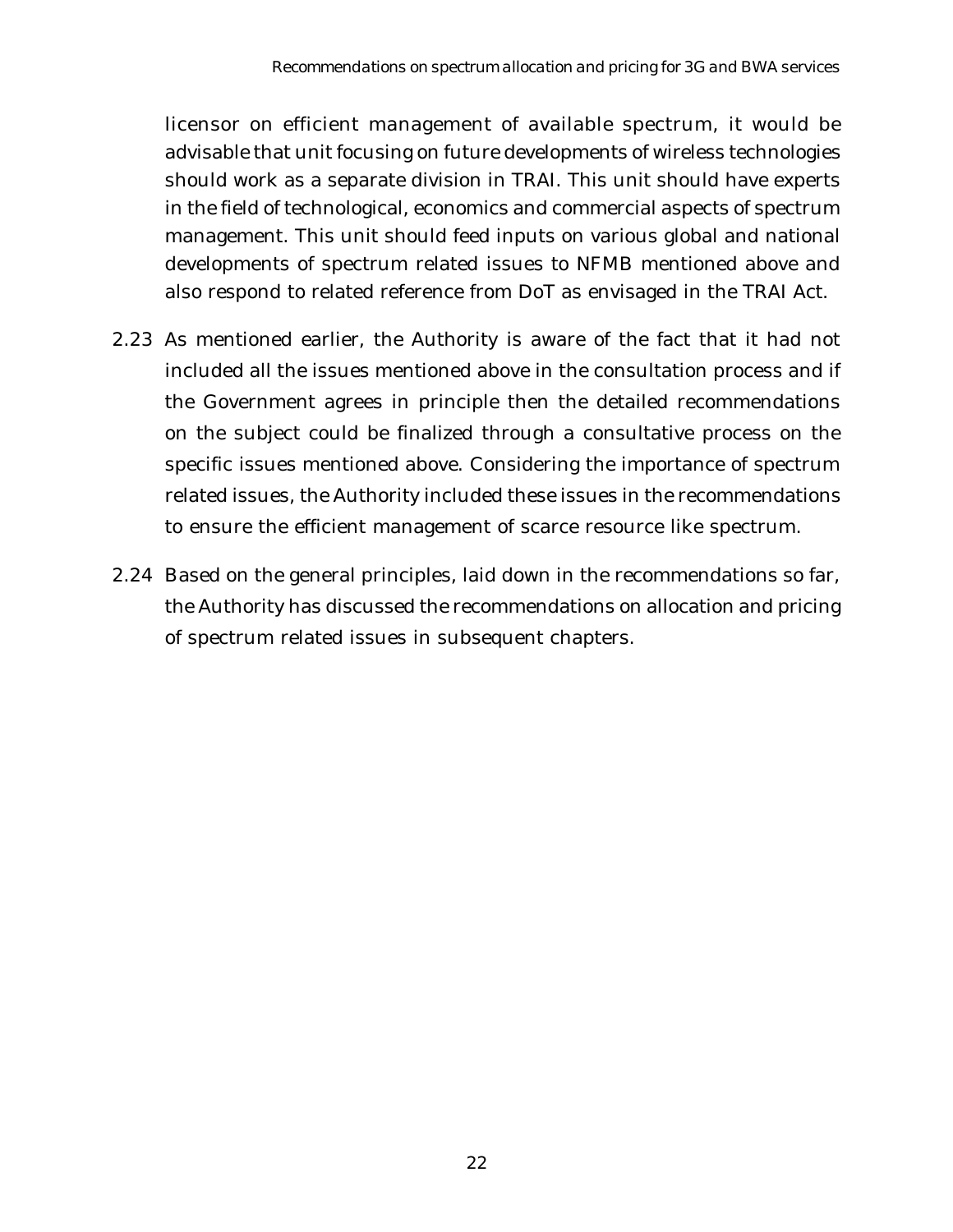# **CHAPTER 3. IDENTIFICATION OF SPECTRUM BANDS AND THEIR ALLOCATION FOR 3G SERVICES**

3.1 The ITU has broadly identified a range of bands that the country Governments may allocate for IMT-2000 services (paragraph, henceforth , ¶1.5). Table 2 below provides an overview of the bands in which 3G services are either planned or operational in various countries. Annex C provides information on some international allocations for 3G services.

| <b>Band (Designation)</b>        | <b>Uplink (MS to BS)</b> | Downlink (BS to MS) |
|----------------------------------|--------------------------|---------------------|
| 450 MHz                          | 452.5-457.475 MHz        | 462.5-467.475 MHz   |
| 800 MHz (or 850 MHz)             | 824-849 MHz              | 869-894 MHz         |
| 900 MHz                          | 890-915 MHz              | 935-960 MHz         |
| 1700 MHz (Korean PCS)            | 1750-1780 MHz            | 1840-1870 MHz       |
| <b>1900 MHz (US PCS)</b>         | 1850-1910 MHz            | 1930-1990 MHz       |
| 2.1 GHz $(UMTS/2.1 \text{ GHz})$ | 1920-1980 MHz            | 2110-2170 MHz       |

Table 2: Bands in use internationally for 3G services<sup>11</sup>

3.2 In the consultation paper, the Authority has considered WCDMA, evolving from GSM and CDMA 2000 1xEV-DO, evolving from CDMA 2000 as 3G technologies. While there are multiple evolution paths for operators to migrate from 2G to 3G systems in GSM and CDMA networks, however, given the widespread deployment of GSM and CDMA, the existing telecom operators will have an edge in offering 3G technologies as identified by the Authority. The future development of 1xEV-DO including revised versions and WCDMA/HSDPA would greatly influence the usage in terms of both services and affordability. The use of BWA has been discussed in Chapter 5 and the service providers would be making an informed choice for optimum results and widest coverage. At present, cellular services in India operate in the bands given in Table 3.

<sup>&</sup>lt;sup>11</sup> Source: National regulators, industry groups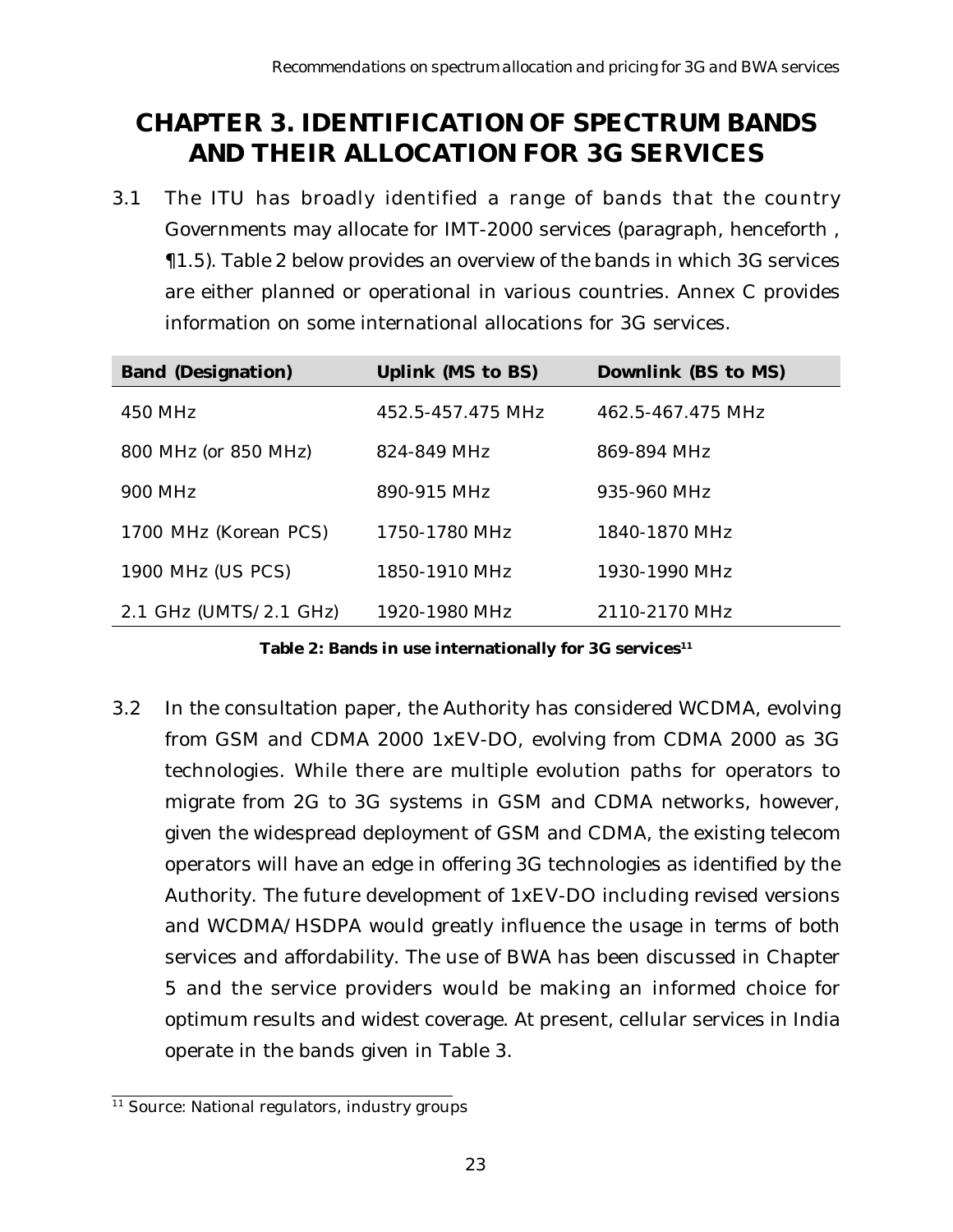| <b>Band</b> | <b>Uplink (MS to BS)</b> | <b>Downlink (BS to MS)</b> | <b>Technology deployed</b> |
|-------------|--------------------------|----------------------------|----------------------------|
| 800 MHz     | 824-844 MHz              | 869-889 MHz                | <b>CDMA</b>                |
| 900 MHz     | 890-915 MHz              | 935-960 MHz                | <b>GSM</b>                 |
| 1800 MHz    | 1710-1785 MHz            | 1805-1880 MHz              | <b>GSM</b>                 |

**Table 3: Indian cellular bands and deployed technologies**

#### **Evaluation of various spectrum bands identified by ITU in Indian context:**

#### **A. 2.1 GHz band**

- 3.3 According to the National Frequency Allocation Plan, 2002 (NFAP 2002), "IMT-2000 applications in the frequency bands 1885-2025 MHz paired with 2110-2200 MHz, may be coordinated with existing users initially for 1920- 1980 MHz paired with 2110-2170 MHz in the Frequency Division Duplex (FDD) mode, and 2010-2025 MHz in the Time Division Duplex (TDD) mode depending on market needs and availability, as far as possible." This band of 1920-1980 MHz paired with 2110-2170 MHz is commonly referred to as the 2.1 GHz band.
- 3.4 In May 2005, the Authority had made recommendations to the Government on spectrum related issues. Based on the information available then, the Authority had identified the 2.1 GHz band for 3G services. The Authority had then recognized the shortage of spectrum in the 800, 900 and 1800 MHz bands and the assessment was that allocation of 2.1 GHz band for 3G services may relieve to some extent the congestion in already identified bands for 2G services on account of subscriber migration from 2G to 3G services.
- 3.5 Since May 2005, there have been significant developments leading to redetermination of spectrum for 3G services by the Authority. The Department of Telecom (DoT) in close coordination with Defence services is implementing a project for vacation of 2 x 20 MHz in the 1800 MHz band. Separately, the Authority has already requested DoT to resume certain specific allocations in 800 MHz band from agencies that have presently negligible or no use of this allocated band. It is hoped that with these measures, the telecom service providers will have additional spectrum in the short run to accommodate their future growth within the currently allocated 800, 900, and 1800 MHz bands. The details of suggested resumption of spectrum is at Annex D.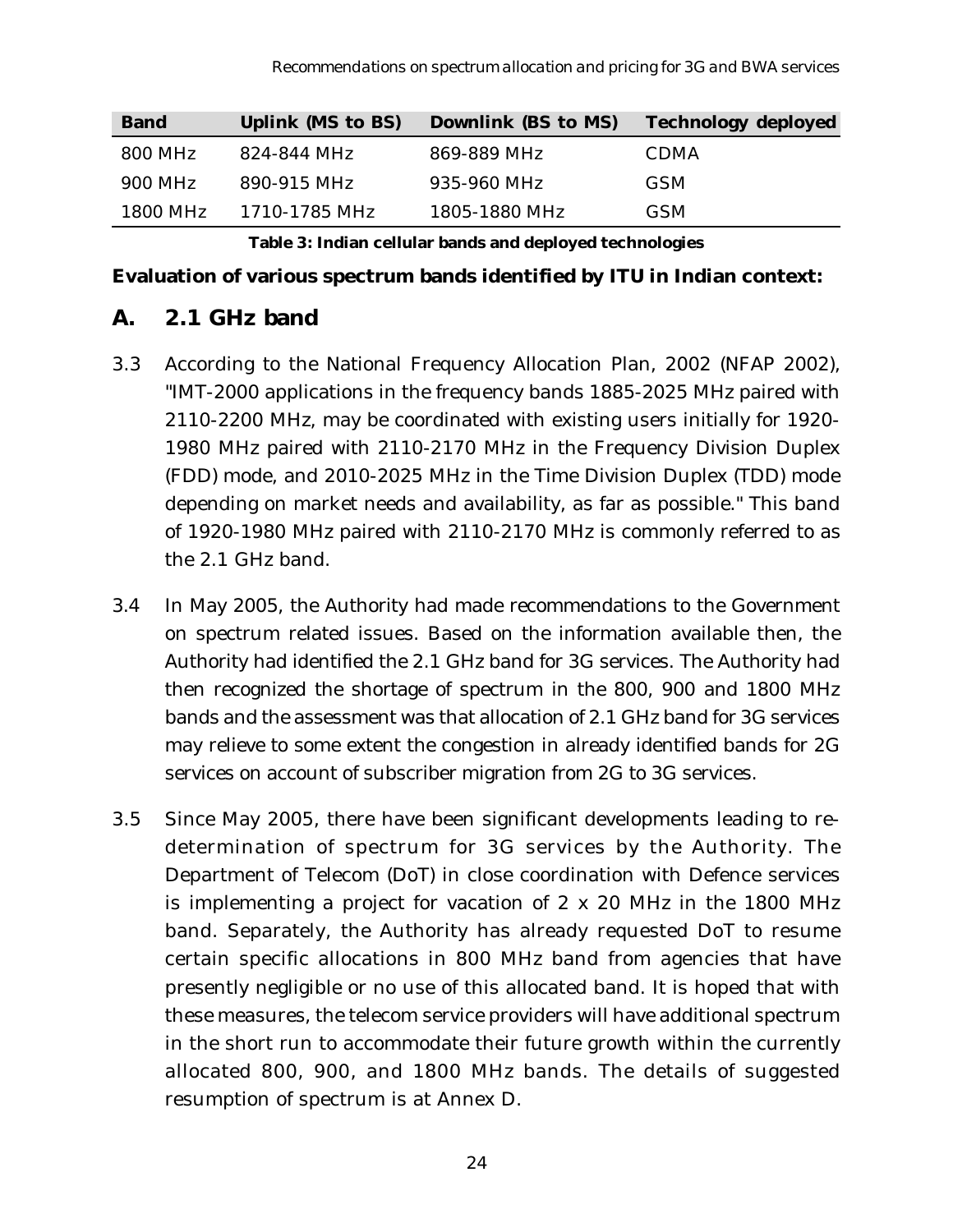- 3.6 DoT in close coordination with Defence have also undertaken the Plan for vacation of 25 MHz in the 2.1 GHz uplink band. DoT already has 2.1 GHz downlink band hence there will be spectrum available though not adequate for telecom service operators to offer 3G services in about 6 to 9 months time span.
- 3.7 The Authority in Chapter 2 has highlighted spectrum as a very scarce resource. Re-farming to make available identified spectrum bands for telecom services involves huge cost and has its limitations. A serious crunch situation is on the horizon. Therefore, any policy on spectrum must reflect this reality. It should also ensure efficient management and usage of spectrum. Moreover, in a scenario of fast developing alternate technologies, the Authority is strongly of the view that the pricing of spectrum is a necessity for sustaining technology neutrality.
- 3.8 Earlier, the Authority had anticipated that there could be a consolidation in the mobile sector but the current situation is that the number of operators in different service areas is increasing as some of the regional players are trying to have a pan-India footprint. The available spectrum is limited and can be distributed only among limited number of operators. One of the most commonly used selection criteria of such eligible operators for allocation of spectrum could be on the basis of price to be paid by them. **Hence, the Authority recommends that the 3G can not be perceived as an automatic extension of 2G and would need to be viewed as a kind of stand alone service for specialized needs and its allocation criteria has to be specific separately. The existing license provisions empower DoT to review and redefine spectrum allocation procedure and policies.**
- 3.9 Based on the inputs received from stakeholders during the recent consultation process, it emerges that there is a sharp division amongst stakeholders specifically between GSM and CDMA operators. As discussed in ¶1.7, CDMA operators have made repeated representations regarding violation of the level playing field if 3G services are identified in the 2.1 GHz band only. They have argued that the majority of WCDMA systems around the world operate in the 2.1 GHz band and both equipments and handsets are easily available for WCDMA operations in this band. The inter-operability in the 900 MHz/1800 MHz and 2.1 GHz bands for WCDMA is not an issue.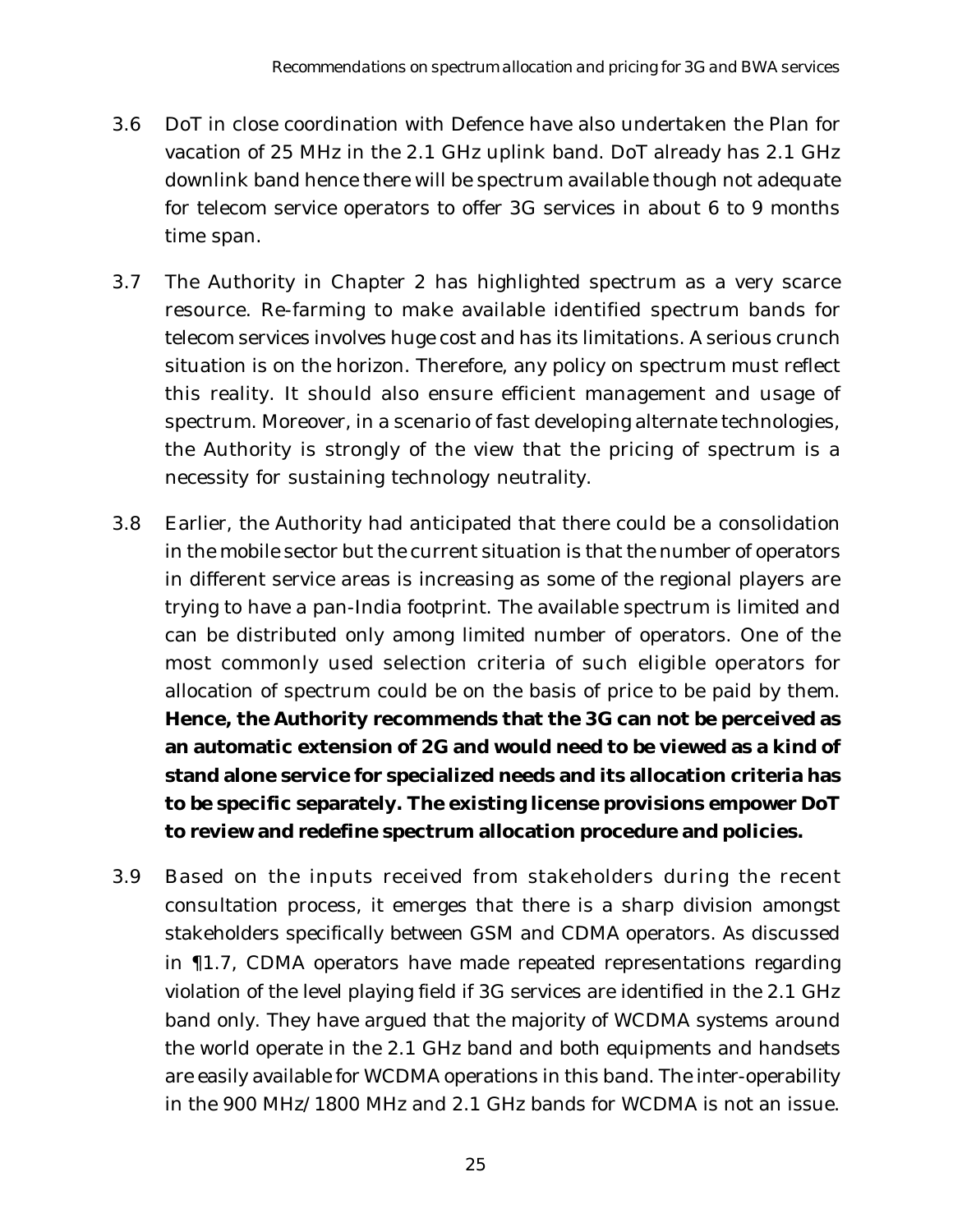Thus, both the technology, availability of equipment at competitive prices and the economy of scale is heavily loaded in favour of WCDMA operations. It would be possible for service providers with GSM technology to deploy 3G services network, i.e. WCDMA in a short span of about 6-9 months. The CDMA operators have further argued that these features are non-existent for CDMA2000 1xEV-DO in the 2.1 GHz band. Dual band CDMA equipment and handsets in the 800 MHz and 2.1 GHz bands are presently not available. Moreover, the manufacturers may also not strike the economies of scale even if the equipments/handsets are developed in future and thus will have serious pricing implications. The service operators with CDMA technology seriously apprehend that the identification of 2.1 GHz band for 3G will be both technologically and financially unviable proposition. This would deny a level playing field for CDMA operators.

3.10 The contention of the CDMA operators and also the manufacturers linked with CDMA technology have been seriously evaluated by the Authority. The apprehension of CDMA service operators perhaps is not well founded. Japan and South Korea have operators offering CDMA services in the 2.1 GHz and 1700 MHz bands respectively.<sup>12</sup> In the United States, Cingular Wireless offers WCDMA services in the PCS1900 band.<sup>13</sup> As far as the economies of scale is concerned, it is seen that all of these operations are confined to limited areas, but that they have been able to overcome the limited economies of scale. In addition, China Unicom and Russia's Skylink have begun trials for CDMA EV-DO services in the 2.1 GHz band.<sup>14</sup> Thus, the economies of scale issue for EV-DO operators in the 2.1 GHz band may get resolved in the medium term. There are indications that chipset and equipment manufacturers are already in advanced stages of development of CDMA 1xEV-DO hardware in the 2.1 GHz bands. The market size of India is large enough to leverage the volumes for bringing down prices and

<sup>&</sup>lt;sup>12</sup> CDMA Development Group worldwide database; Ericsson presentation, 3G & Spectrum Allocation: Sharing Ericsson's Experience, 2006, available at: http://www.ncc.gov.ng/ Workshop%20Papers/3G%20Spectrum/

NCC%203G%20Spectrum%20Allocation%20latest.pdf#search=%22ericsson%20kddi%20dl%20ul%22 <sup>13</sup> The Shosteck Group, In-Band W-CDMA: The Commercial Potential for 850, 900, 1800, and 1900 MHz Deployment, March 2005

<sup>&</sup>lt;sup>14</sup> CDG Worldwide database (http://www.cdg.org/worldwide/index.asp), and Lucent, Lucent Technologies and Russia's SKYLINK Test CDMA2000 Solution For 2.1 GHz Spectrum Band, September 8, 2004, http://www.lucent.com/press/0904/040908.nsb.html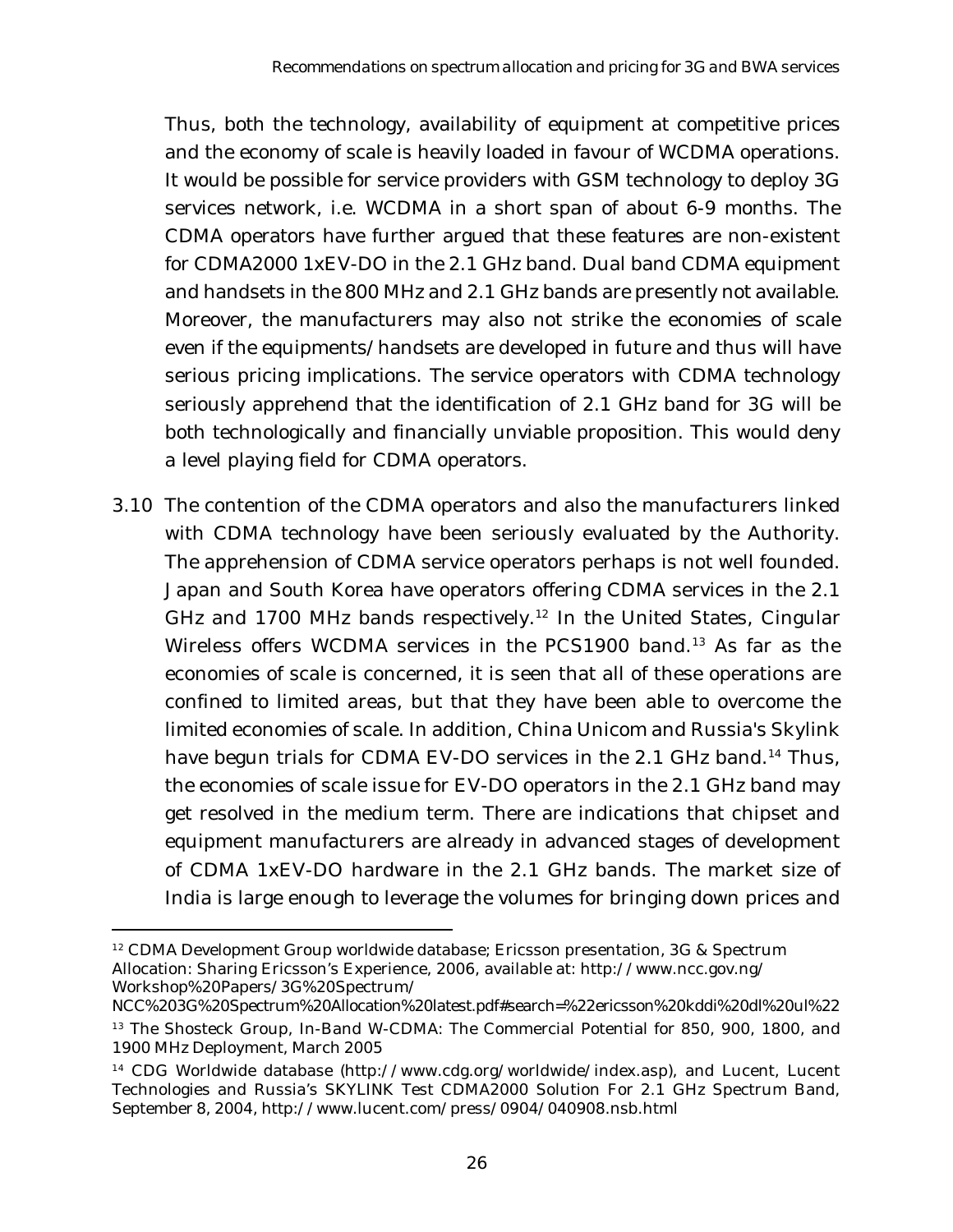the economies of scale can easily be captured both for manufacturing and service operations. The experience in 2G confirms this assertion. As the deployment timeframe in 2.1 GHz may not be simultaneous, the Authority has addressed the issue of first mover advantage by exploring alternative spectrum for CDMA 1xEV-DO services so that both GSM and CDMA service providers can offer 3G services to their subscribers simultaneously.

3.11 **The Authority recommends that the DoT should immediately allocate 2 x 25 MHz of spectrum in the 2.1 GHz band as per the allocation mechanism described subsequently.**

## **B. The PCS1900 band**

- 3.12 Telecom service providers with CDMA technology have strongly advocated in favour of a mixed band allocation. Their apprehensions against the allocation of 2.1 GHz band for CDMA 1xEV-DO have already been stated in 3.9. Their contention is that the Government should allocate spectrum in PCS 1900 band (1850-1910 MHz paired with 1930-1990 MHz) to ensure a level playing field and thus not stifle the growth of CDMA operations in the country. The Authority has seriously considered the possibility of simultaneously allocating both PCS1900 and the 2.1 GHz band for 3G Services to CDMA and GSM based telecom service operators i.e. 'mixed band plan'.
- 3.13 The problem with the 'mixed band plan' is that the 2.1 GHz uplink band (1920-1980 MHz) overlaps with the PCS1900 downlink band (1930-1990 MHz). GSM operators claim that there will be interference at the WCDMA base station receiver and the CDMA2000 handset receiver if both bands operate simultaneously. To overcome this interference problem, CDMA operators have suggested using only the small non-overlapping portion of the PCS1900 band (1900-1910 MHz paired with 1980-1990 MHz) and installing filters in the CDMA base station transmitter and WCDMA Node-B receiver to mitigate interference.
- 3.14 There are three issues in the immediate implementation of the 'mixed band plan' proposal:
	- (i) The Indian Defence services are extensive users of the PCS1900 band (1850-1910 MHz paired with 1930-1990 MHz). Low power TDD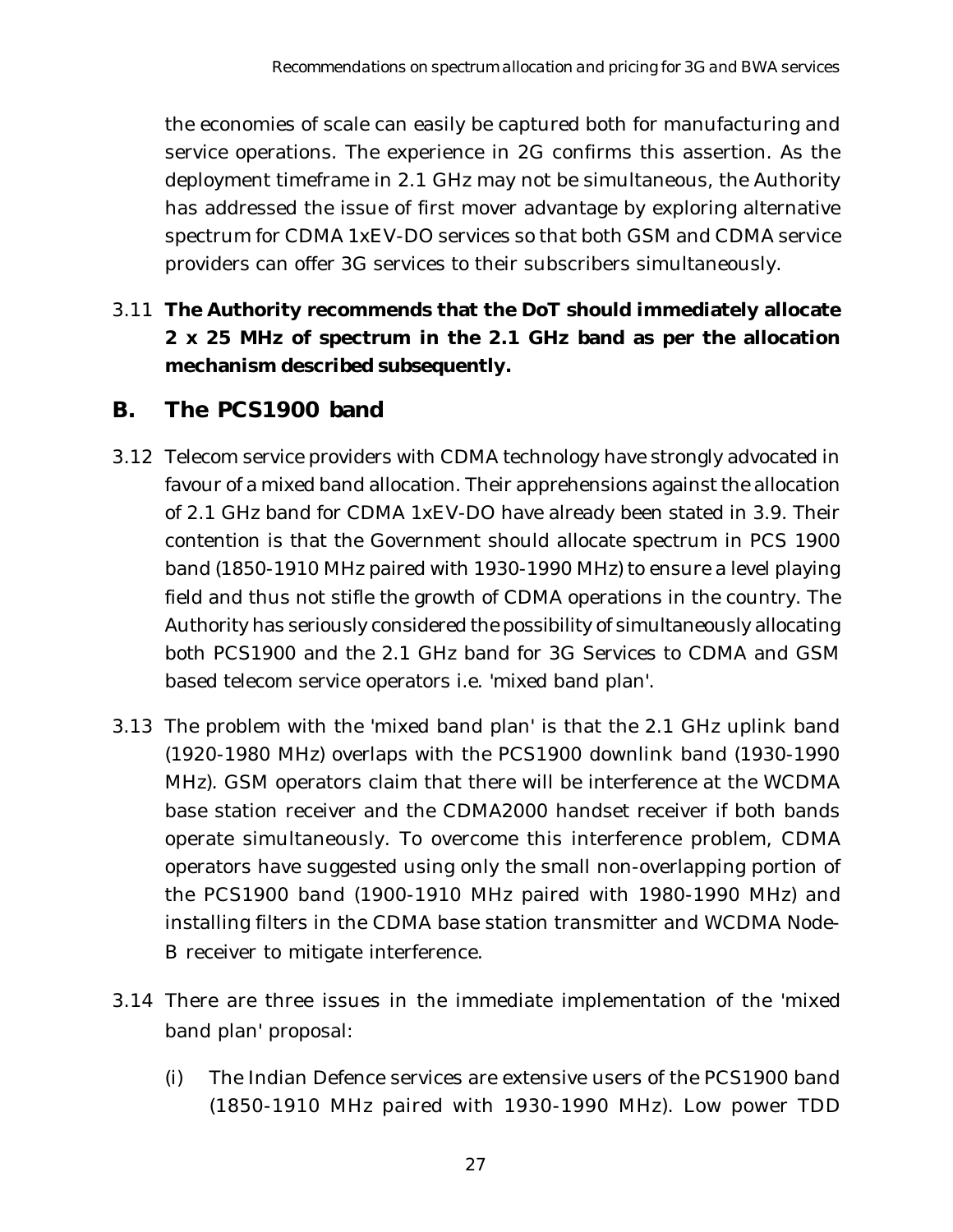CorDECT systems also use 1880-1900 MHz, with an additional band earmarked in the 1900-1910 MHz range for future microcellular TDD technologies. Further, the PCS1900 band downlink overlaps with the 2.1 GHz uplink band, except for 10 MHz between 1980-1990 MHz. Thus, only a limited amount of 2 x 10 MHz (1900-1910 MHz paired with 1980-1990 MHz) could be available for IMT-2000 operations in PCS1900 band, that too only if the future requirements of microcellular TDD technologies are covered in some other band.

- (ii) The Authority had a series of meetings with the senior officials of Defence services. It made a specific request for vacation of 1850-1910 MHz paired with 1930-1990 MHz to the Defence services. The response has not been favourable and the Defence services do not foresee vacation of this band in the near future.
- (iii) If one considers this  $2 \times 10$  MHz allocation proposal, there is a possibility that the CDMA base station transmitter operating between 1980-1990 MHz will interfere with the WCDMA base station receiver operating in the 1920-1980 MHz range and reduce the capacity of the WCDMA system. In addition, the WCDMA handsets will cause interference with the CDMA handsets, leading to possible worsening of quality of service. As a result, any allocation in the PCS1900 band in addition to the 2.1 GHz band will require interference mitigation measures, which might impose additional costs on both the systems.
- 3.15 During the consultation process, a number of CDMA and GSM operators and equipment vendors made detailed presentations to the Authority on the effects and implications of the 'mixed band plan'. The Authority also had in-depth discussions with both the Cellular Operators Association of India (COAI) and the Association of Unified Service Providers of India (AUSPI) about the 'mixed band plan' and the technical issues surrounding its implementation. Specifically, AUSPI suggested that while interference will occur, however, using appropriate filters and spatial separations between the antennas will mitigate the problem. COAI on the other hand sees the interference caused to WCDMA operations as extremely difficult and costly to overcome, and are of the opinion that the 'mixed band plan' is not technically feasible. A summary of these technical presentations is at Annex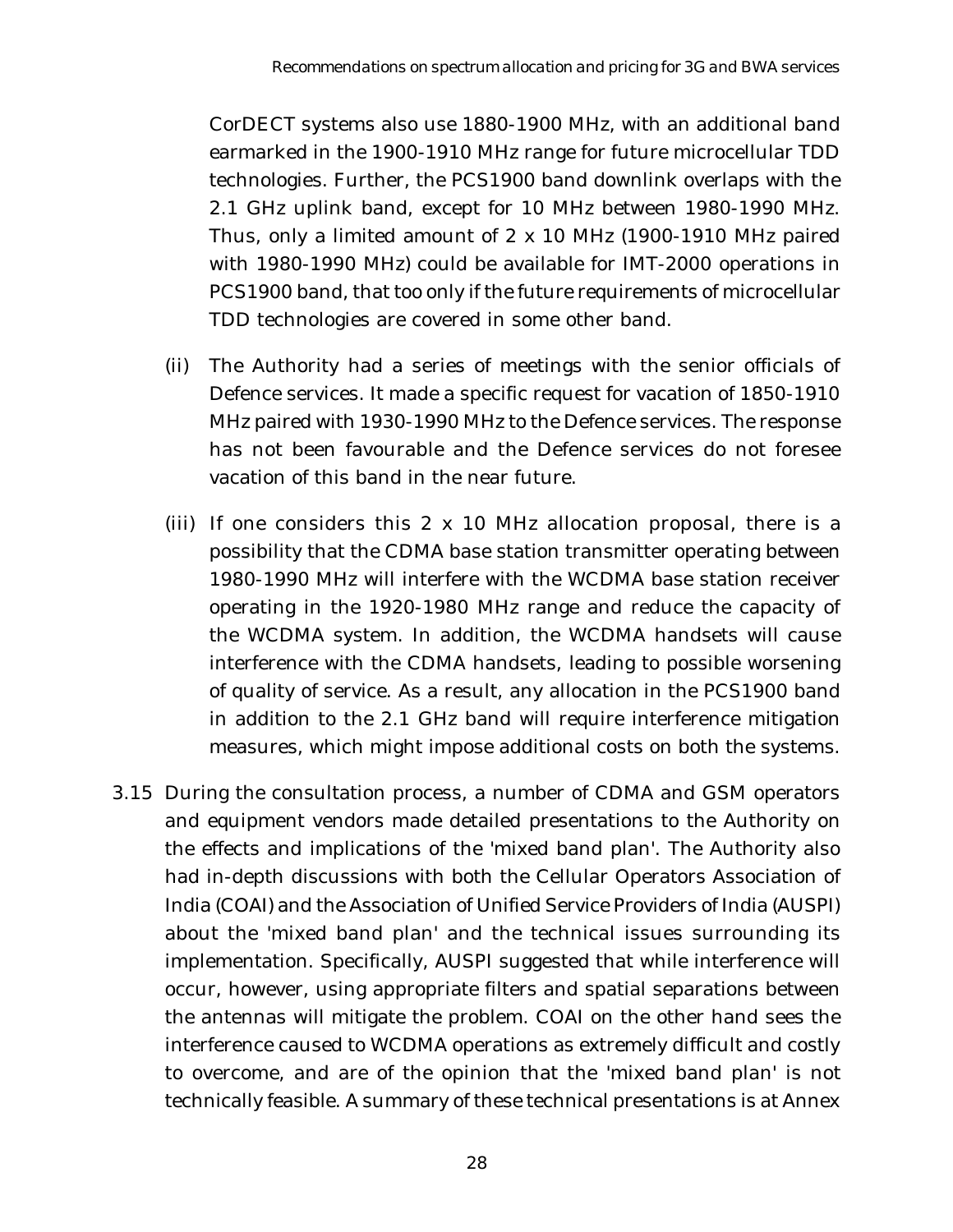E. In order to substantiate their claims in field conditions, AUSPI has recently offered to conduct a trial to measure the interference between PCS1900 and 2.1 GHz systems. The Authority also held detailed technical discussions with experts from the country's leading academic institutions on the interference issue and its technical solution.

- 3.16 In order to obtain an authoritative/academic perspective on this issue and examine the feasibility of the mixed band plan, the Authority contracted a consultant, IIT Delhi. FITT carried out detailed simulations and analysis of the interference problem, to verify if a mixed-band plan was feasible, and if yes, then how and with what effects. The results of the report, also attached in Annex F show that it is feasible to have a mixed-band allocation, i.e. systems can operate simultaneously in 2 x 10 MHz in the PCS1900 band and 2 x 25 MHz in the 2.1 GHz band provided adequate filters are installed and a dead-space is provided between the two bands. The resulting mixed band plan would be:
	- (i) PCS1900: 1900-1910 MHz paired with 1980-1990 MHz (2 x 10 MHz)
	- (ii) 2.1 GHz: 1920-1970 MHz paired with 2110-2160 MHz (2 x 50 MHz)
	- (iii) Dead space: 1970-1980 MHz (10 MHz)
- 3.17 The following steps will be required to successfully operate in the above 'mixed band plan':
	- (i) PCS1900 operators will have to put filters on their base station transmitters to ensure that spurious emissions falling within the 2.1 GHz uplink band are eliminated, and
	- (ii) 2.1 GHz operators will have to put filters in their Node-B receivers to ensure that they maintain sufficient adjacent channel selectivity from the PCS1900 transmitter.
	- (iii) Operators will have to plan their networks to maintain a minimum level of horizontal and vertical antenna isolation, i.e. they will have to keep a vertical spacing between co-located WCDMA and EV-DO base station antennas, or have sufficient distance between the different base stations if they are at the same height as explained in Annex F.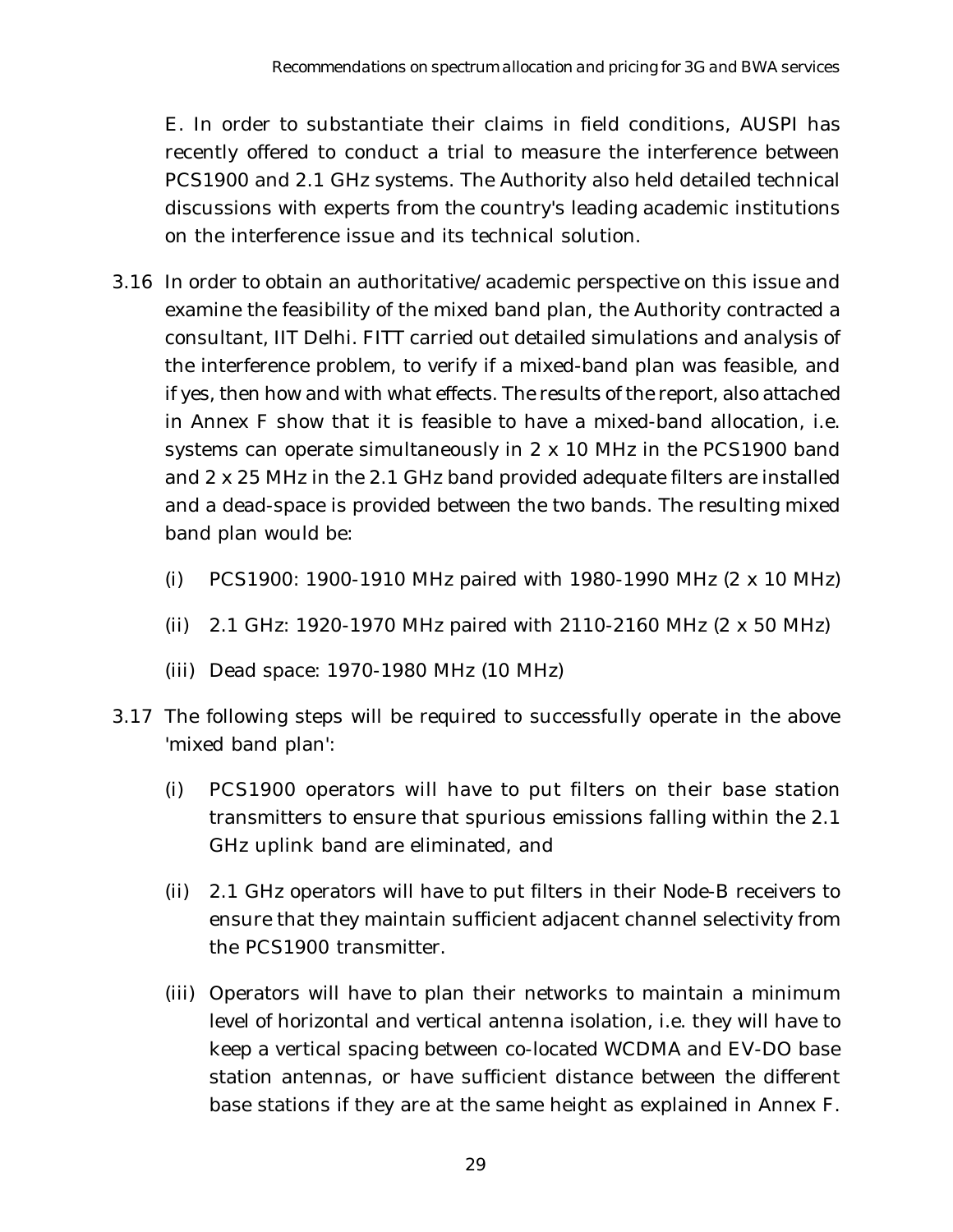- 3.18 The Authority has independently analyzed the findings of the consultant and is of the view that the issues of interference are not insurmountable. It should be possible to work out specifications for installation of effective filters. However, it will be an additional cost to both CDMA and WCDMA operators. Even then, interference in the handset of CDMA subscribers may not be totally ruled out.
- 3.19 These issues were also discussed at great length with the technical experts from Qualcomm and Lucent. They also made technological presentations down playing the argument of interference and strongly argued in favour of mixed band plan.
- 3.20 In addition to theoretical simulations of technical feasibility of the mixed band plan, the CDMA operators proposed to conduct a field trial to verify the possibility of co-existence of PCS1900 and UMTS 2.1 GHz system in a defined geographical area. The Authority has already recommended to DoT that industry representatives, equipment vendors, telecom experts, and the Government should conduct the trial to verify the possibility of coexistence of PCS1900 and 2.1 GHz systems and the feasibility of the mixed band plan at the earliest. The matter is presently before the DoT. Therefore, the result of such a trial are not available for these recommendations.
- 3.21 The Authority in its earlier recommendations had decided not to follow the mixed band plan due to the interference problem and due to Defence services completely ruling out the possibility of vacation of 2 x 10 MHz in the PCS1900 band. Now the Association of Unified Service Providers (AUSPI), consisting of the CDMA operators, are offering the equipment for trial for mixed band operation at their own cost and Defence has not completely ruled out the availability of the above mentioned spectrum. Since we have both GSM and CDMA operations in India, the Authority is of the view that the issue of practical feasibility of coexistence of mixed band operations should be settled once and for all. Therefore, **the Authority recommends that the Government should conduct the trial to verify practical feasibility of coexistence of mixed band allocations, and in case the co-existence is found feasible and economically practicable, then it should work towards re-farming of the PCS1900 band, specifically 2 x 10 MHz to enable the future growth of 3G cellular services in India.**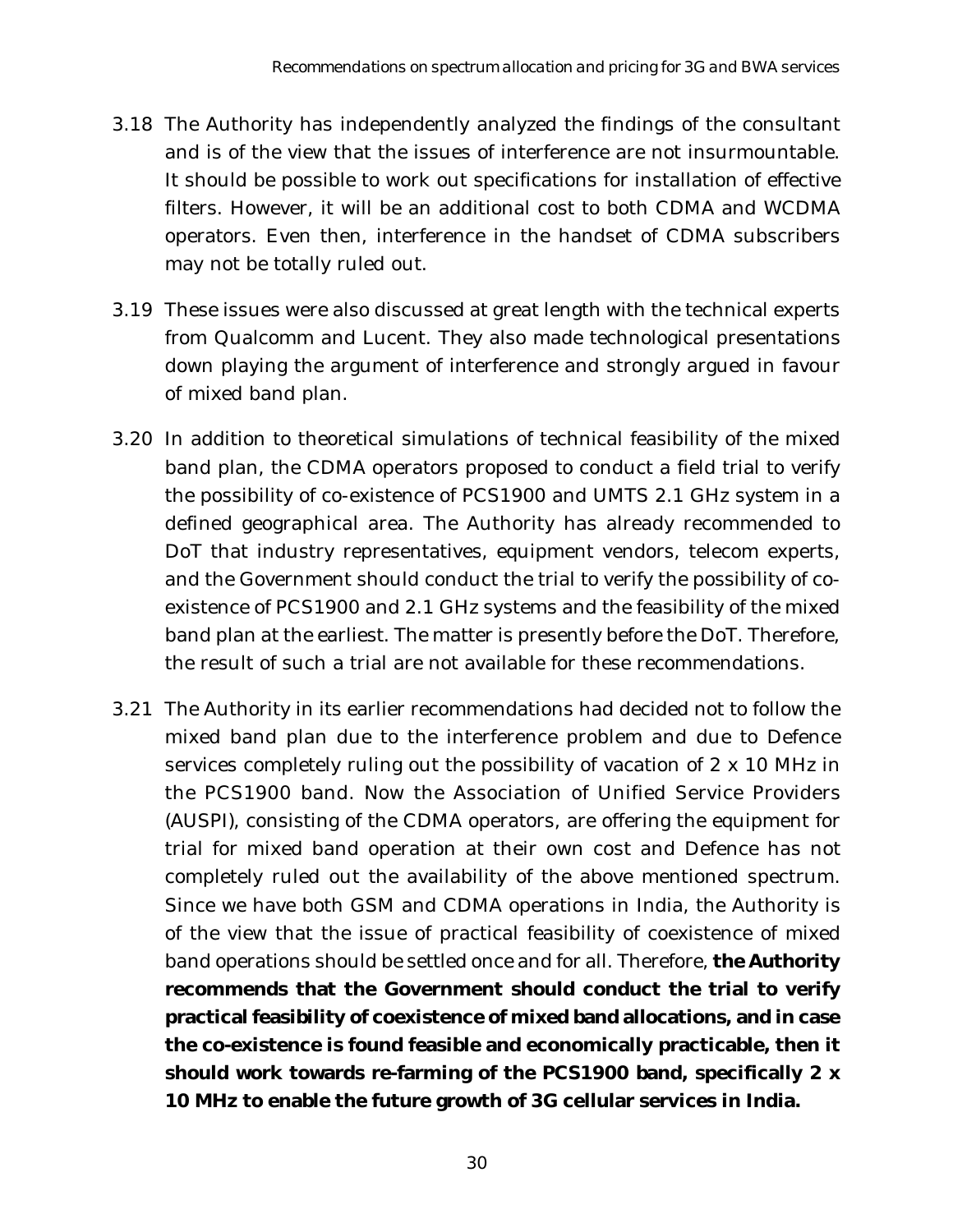3.22 Even if the trial is successful, it may still not be possible to deploy both PCS1900 and 2.1 GHz system in the country simultaneously as the availability of 25 MHz in 2.1 GHz band is expected in next six to nine months and vacation of PCS1900 band may take longer time given its extensive use by Defence services. **Since spectrum is not currently available in the PCS 1900 band, it may not be possible at present to implement the mixed band plan.**

## **C. In band 3G**

- 3.23 Since the mixed band solution was not feasible in a short-time span, the Authority explored other possibilities for CDMA operators to deploy 1xEV-DO. The equipment for EVDO services is readily available in the 800 MHz band, however, the majority of the carriers available in 800 MHz band are already in use and additional carriers will also be needed to cater for the growth in medium term scenario for CDMA operators. CDMA operators have represented that adequate spectrum to accommodate future 2G growth may not be available if 800 MHz band is also used for 3G services.
- 3.24 The table showing the number of operators using CDMA technology in the 23 circles in the country is at Annex G. Only Punjab and Rajasthan have four CDMA operators. The rest have three or less. In almost all the circles, only two CDMA operators are growing in terms of subscriber base. Currently, in three circles, viz. Gujarat, Rajasthan and West Bengal, the spectrum available in the 800 MHz band is less than 2 x 20 MHz. This is because non-telecom users are using part of the 800 MHz band. As mentioned in 3.5, the Authority has requested DoT for immediate resumption of the spectrum so that the additional spectrum is available for the growth of CDMA services. **The resumption of unused spectrum should be implemented in a time bound manner in next 3 months.**
- 3.25 Even in Punjab and Rajasthan, only two out of four operators have significant market share and growth rate. The analysis is given in Table 4. It is felt that 12 carriers would be sufficient to accommodate the subscriber base growth in 2G in the medium term.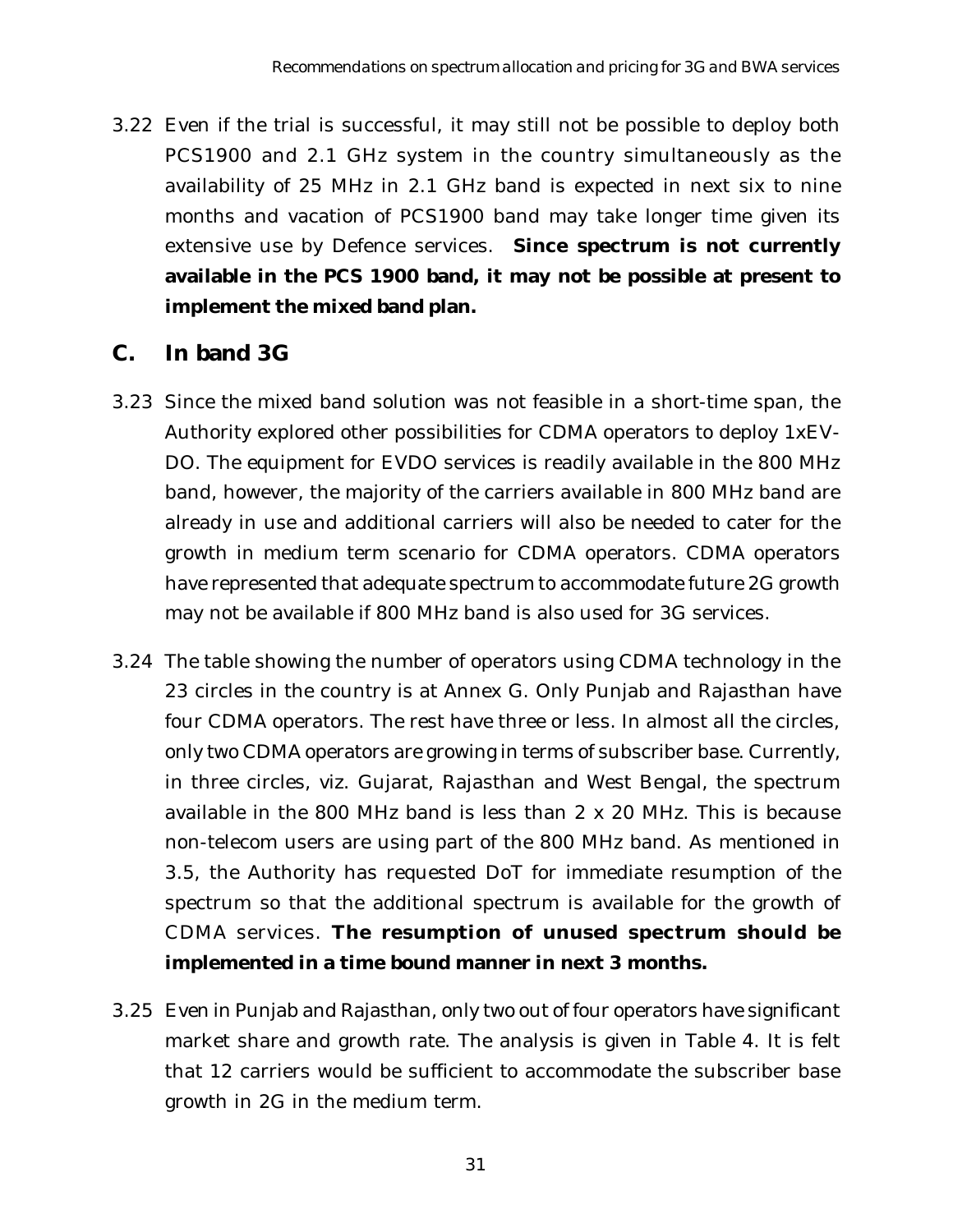| <b>Circle</b>  | <b>CDMA</b> operator     | <b>July 2006</b><br>subscriber base | Market share<br>in CDMA | <b>Average monthly</b><br>growth (August '05-<br><b>July '06)</b> |
|----------------|--------------------------|-------------------------------------|-------------------------|-------------------------------------------------------------------|
| Punjab         | <b>BSNL</b>              | 8,048                               | 1%                      | $-5\%$                                                            |
|                | Reliance Infocomm        | 705,065                             | 59%                     | 3%                                                                |
|                | <b>HFCL</b> Infocom      | 58,881                              | 5%                      | $-1\%$                                                            |
|                | <b>Tata Teleservices</b> | 427,450                             | 36%                     | 15%                                                               |
|                | <b>Total CDMA</b>        | 1,199,444                           |                         |                                                                   |
| Rajasthan BSNL |                          | 46,705                              | 3%                      | $-3%$                                                             |
|                | Reliance Infocomm        | 959,194                             | 67%                     | 7%                                                                |
|                | Shyam Telelink           | 26,892                              | 2%                      | 1%                                                                |
|                | <b>Tata Teleservices</b> | 405,957                             | 28%                     | 21%                                                               |
|                | <b>Total CDMA</b>        | 1,438,748                           |                         |                                                                   |

**Table 4: Subscriber base, market shares, and growth of CDMA operators in Punjab and Rajasthan**

3.26 The circles facing serious spectrum constrains in the 800 MHz band currently include Mumbai, Delhi, Punjab, Gujarat and Rajasthan. These circles have registered an average monthly growth of about 3.5 per cent in subscriber base in recent months (Table 5) and have only a few carriers available as on June 2006.

|           | <b>Number of carriers available</b> | Average monthly growth in    |
|-----------|-------------------------------------|------------------------------|
|           | (June '06)                          | <b>CDMA (April-July '06)</b> |
| Mumbai    | 2                                   | 2.7%                         |
| Punjab    | 2                                   | 2.6%                         |
| Rajasthan | 2                                   | 4.7%                         |
| Delhi     | 3                                   | 3.3%                         |
| Gujarat   | 4                                   | 4.4%                         |

#### **Table 5: Spectrum constrained circles**

- 3.27 In order to maximize the availability of carriers in 800 MHz band, the Authority has done an exercise of rationalization of spectrum following the established subscriber base criteria. It has also taken note of the likely resumption of spectrum in 800 MHz band from those agencies that have negligible or very little use of spectrum.
- 3.28 Based on the current growth rates, it is expected that the number of carriers needed for CDMA subscriber voice traffic in all the service areas will be at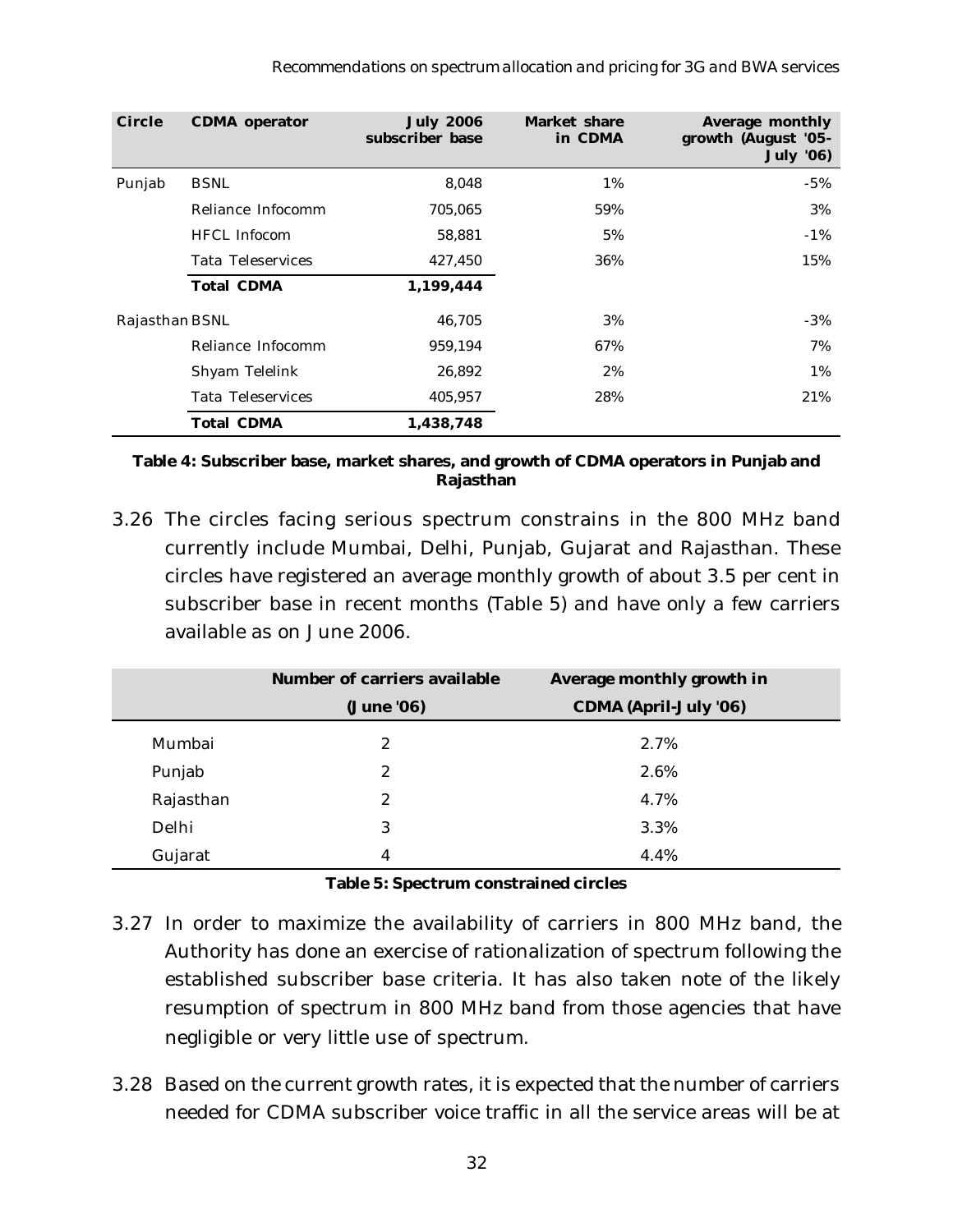the most 12 to 13 carriers. If the present growth and expansion of the CDMA operators is taken into consideration it is evident that some operators have more spectrum than required and not justified on the basis of subscriber base and future expansion. **There is a need for rationalization in such cases. It will be possible to free some carriers, reallocate them to the fast growing operators, and thus open the possibility to separately earmark two to three carriers for 3G services in the 800 MHz band.**

- 3.29 The Authority also examined the option of adding one more carrier to the existing 800 MHz without making major adjustments. One stakeholder suggested that it would be possible to increase the number of carriers in the 800 MHz without seeking additional spectrum. The Authority discussed this option with the technology developer (Qualcomm) and a vendor (Lucent). The Authority found that it was possible, by adjusting the intercarrier and inter-operator guard bands, and ensuring harmonization of carrier allocations in the present Indian 800 MHz band, to increase the total number of carriers available in 800 MHz band from 14 to 15 without significant capacity degradation and where the number of operators are three. If the number of operators is four, then the number of carriers can only be 14. The maximum achievable will be one additional carrier. This takes the total number of carriers available for CDMA operations in the 800 MHz band to 15 (details of the arrangement are in Annex H). If the number of carriers increases by one to 15, then the spectrum constraints in circles like Mumbai and Delhi ease, allowing for more rapid growth than estimated and improving the utilization of spectrum. This process might inconvenience some consumers because their handsets will need manual programming, as they are older and incapable of over-the-airprogramming (OTAP). However, estimates inform us that the number of such handsets in the market is about 20 per cent, declining sharply over the next year. This problem could thus be resolved for the residual consumers through effective awareness program by operators within the next few months. **Thus, the Authority recommends that the Government work with operators in the next three months to modify the existing 800 MHz band plan, adjusting guard bands to add one 1.25 MHz carrier.**
- 3.30 Once 15 carriers are available in the 800 MHz band, a few carriers will be available both for the future growth in voice and allocation for EV-DO service.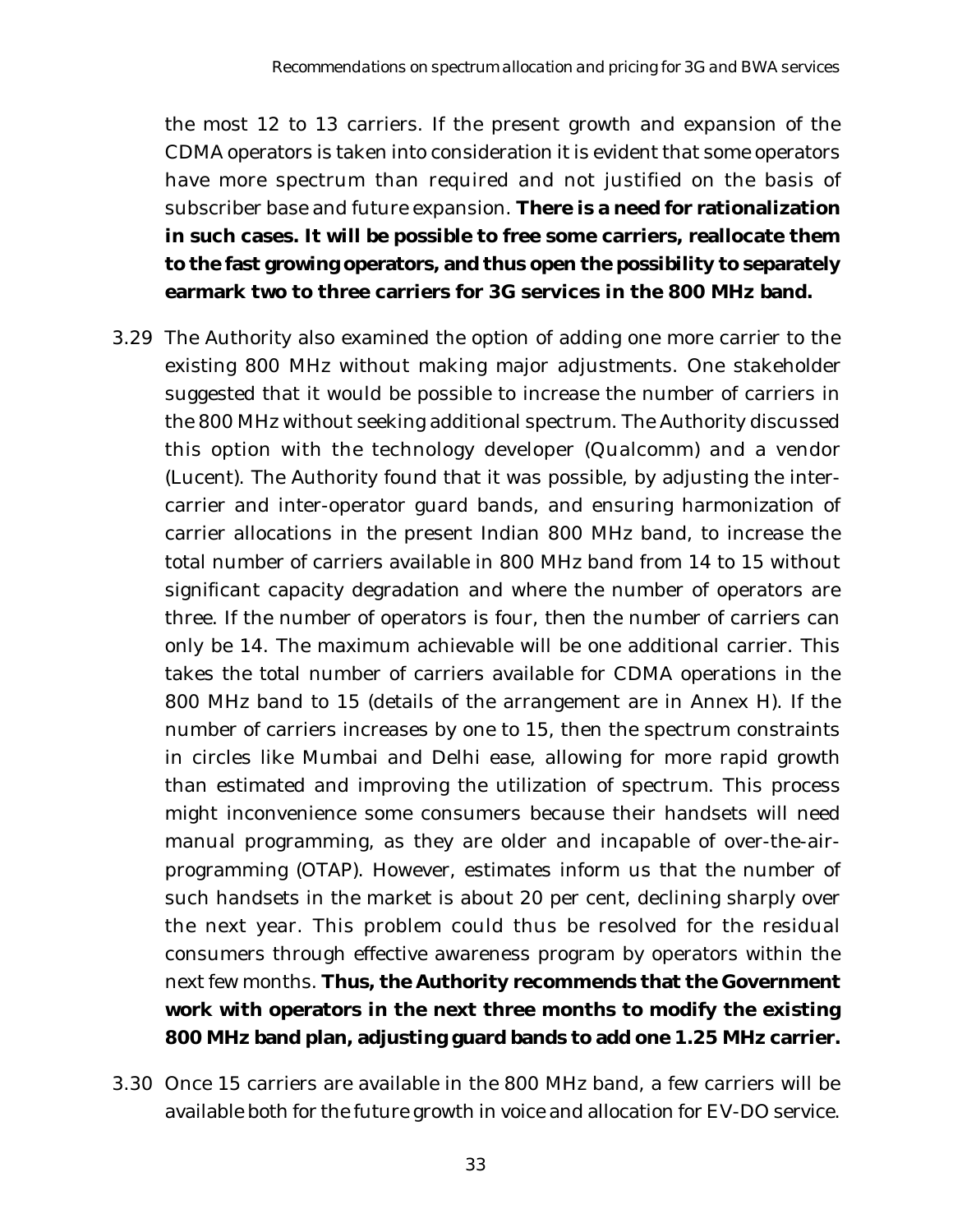In order to find the correct mix, the Authority estimated the growth of voice traffic based on current trends. Based on the Authority's recommendations in 3.28 and 3.29, post-rationalization and with the availability of 15 carriers in the 800 MHz band, we expect the bulk of subscribers in the future will be shared between two operators. As a result, it is expected that in all circles, at most 13 carriers will be needed in the medium term to accommodate the growth in 2G CDMA subscribership (Annex I). The allocation of 13 carriers for voice traffic will leave two carriers that could be used for voice or data.

- 3.31 Since 15 carriers can be obtained only when there are at the most three CDMA operators, this arrangement is not currently applicable to the Punjab and Rajasthan circles where there are four CDMA operators. However, given the growth trends of these operators (Table 4), it is evident that 12 carrier should be sufficient to accommodate the voice traffic in these circles into the future. **Hence, at least two carriers, i.e. 2 x 2.5 MHz, can still be dedicated for EV-DO services in the 800 MHz band even in these circles.**
- 3.32 The Authority also evaluated the possibility of re-farming the 890-895 MHz (paired with 935-940 MHz) band from current GSM operators operating in this band of spectrum and relocating them to either the remaining 900 or 1800 MHz bands. This would allow an additional 2 x 5 MHz for CDMA operations. The 800 MHz band plan defines 14 carriers in a 2 x 20 MHz band (824-844 MHz paired with 869-889 MHz) with specific inter-carrier and inter-operator guard bands. Internationally the 800 MHz band is 2 x 25 MHz wide, going from 824-849 MHz paired with 869-894 MHz. The Indian 800 MHz band is only 2 x 20 MHz wide because GSM operations in India's 900 MHz band (890-915 MHz paired with 935-960 MHz) began before CDMA operations. The truncation of the 800 MHz band at 889 MHz reduces its width, but prevented interference and overlap with the GSM 900 MHz operations.
- 3.33 Re-farming of 2 x 4.8 MHz which is presently with the Defence services in the GSM 900 MHz band from 890-895 MHz paired with 935-940 MHz will make available additional spectrum in CDMA 800 band and reduce the pressure to allocate the PCS1900 band for CDMA services. There are two re-farming possibilities: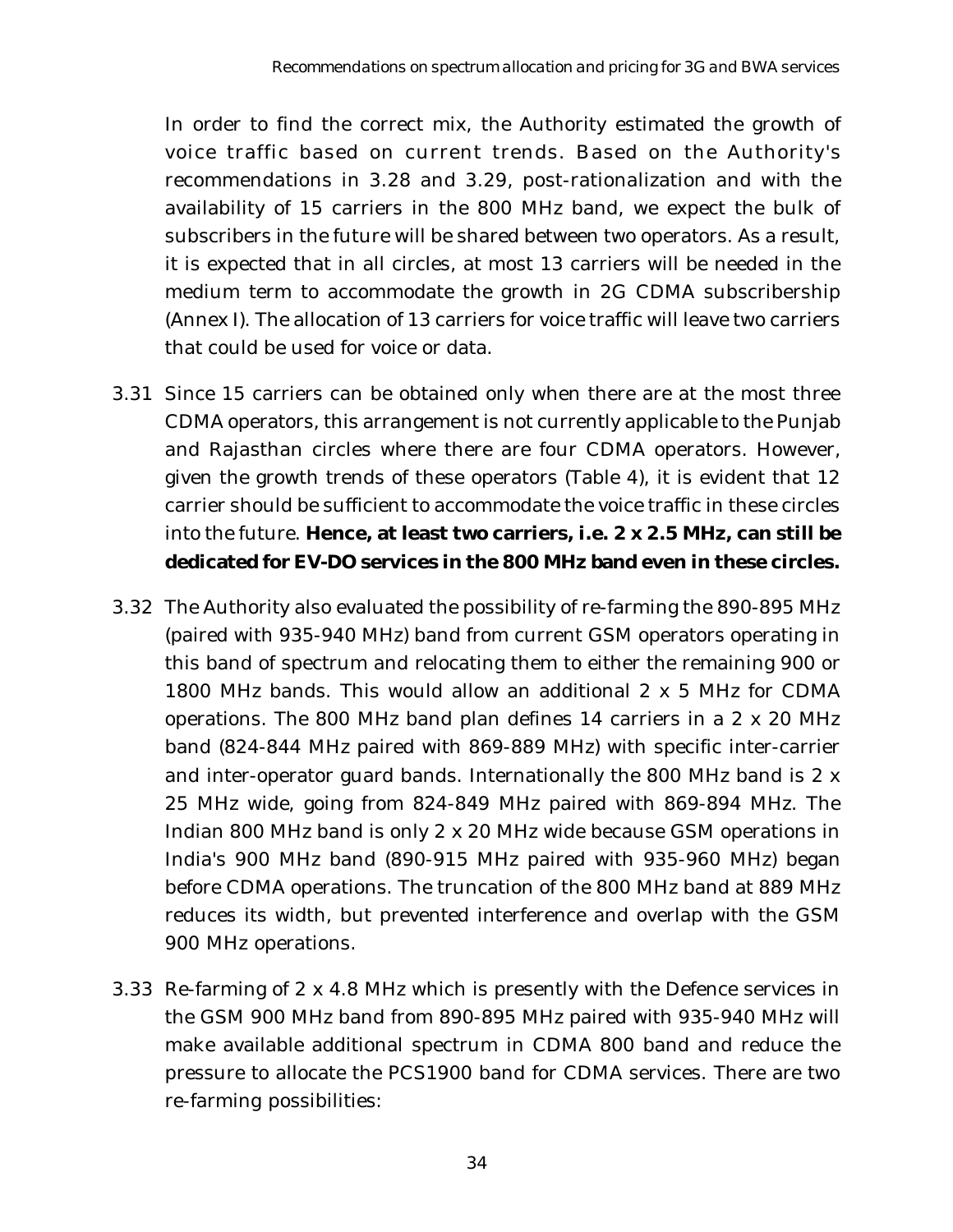- (i) In lieu of the 900 MHz spectrum, the affected GSM operators can move to the 1800 MHz band. Since most of their equipment and handsets are dual band, they can migrate with little difficulty either on the network or customer side. However, this process may face resistance because a move to a higher frequency might require additional capital expenditure and is not feasible in the current market environment.
- (ii) Defence services currently have an allocation of 2 x 4.8 MHz in the GSM 900 MHz band. They have already coordinated this section of spectrum with GSM users in the Delhi and Mumbai circles. If they can similarly coordinate with GSM users in all circles, an additional 2 x 4.8 MHz will be available in the 900 MHz band. Impacted GSM operators could move within the 900 MHz band, and will not have to incur any significant expenditure associated with band migration (say to 1800 MHz). This will allow an additional 2 x 4.8 MHz for CDMA800 operations, except for the Delhi and Mumbai circles.
- 3.34 One might argue that GSM operators should get the vacated 2 x 5 MHz spectrum. However, given that the possibility of allocating additional spectrum for 2G CDMA services in new bands seems unlikely in the near future, and because GSM operators will have access to an additional 2 x 20 MHz spectrum in the 1800 MHz band, the Authority believes that this measure will allow the growth of 2G and 3G CDMA services into the future. However, from the inputs the Authority has received, it appears difficult for the Defence services to vacate this band now. As a result, it will not be possible to implement this plan in a medium term period. **Keeping the long-term requirements and possible growth of CDMA services in mind, the Authority recommends that the Government should look into vacating 2 x 5 MHz of spectrum in the 900 MHz band in order to refarm GSM operations within the band, and then allocate an additional 2 x 5 MHz for CDMA operations in the 800 MHz band.**

#### **D. The 450 MHz Band**

3.35 The Authority examined and considered that there exists a possibility is to allocate the 2 x 5 MHz in the 450 MHz band for EV-DO services. This band is allocated in countries like Argentina, Finland, Indonesia, Oman, Pakistan, Portugal, Romania, and Russia with 23 EV-DO networks planned or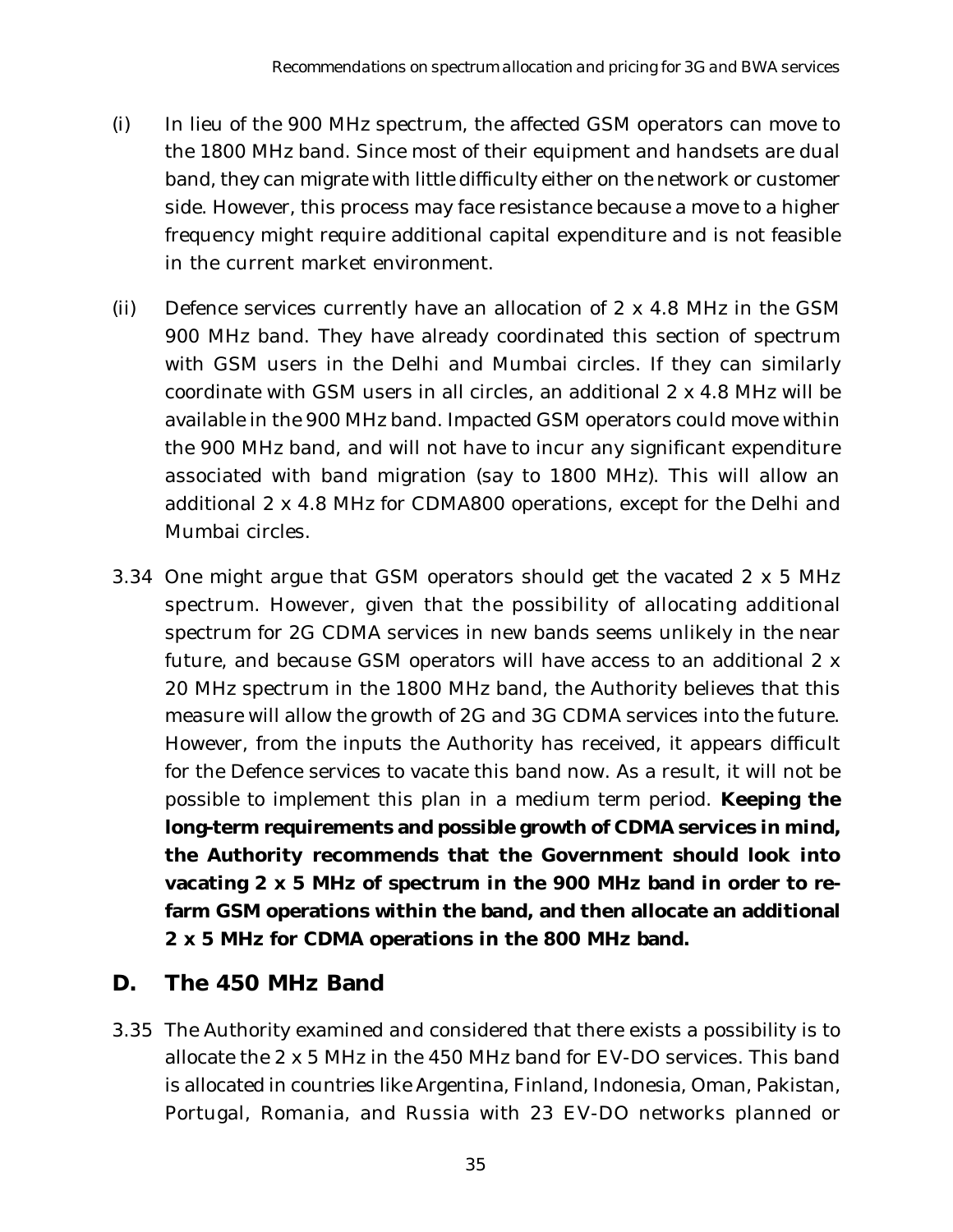operational (Annex J). This band has excellent propagation characteristics, and will be suited especially for coverage in rural areas. In urban areas, the advantage of extended propagation characteristics does not remain because of interference issues and because larger cell sizes will be unsustainable for capacity deployments.

3.36 As stated, the availability of adequate spectrum in 450 MHz as well as the compatibility of equipment and handset are important issues. However, 450 MHz band has distinct coverage efficiency and hence this band has potent usage for 3G deployment in rural areas. The actual expenditure for a network deployment will also be low. **Therefore, the Authority recommends that 450 MHz band should also be identified for CDMA operators on a separate plank with rural roll out commitment. The terms of allocation have been made comparatively attractive to encourage the use of this band. The chapter on pricing has discussed in detail the allocative criterion for 2 x 5 MHz spectrum in the 450 MHz band for EV-DO operations.**

# **Recommendations relating to the identification of bands for 3G in India**

- 3.37 **The Authority recommends that the DoT should immediately allocate 2 x 25 MHz of spectrum in the 2.1 GHz band as per the allocation mechanism described subsequently.**
- 3.38 **The Authority recommends that the DoT should consider the spectrum band for 3G services as a stand-alone allocation without any linkage with 2G technologies. The allocation of spectrum for 3G would have to be viewed accordingly. The existing license provisions empower DoT to review and redefine spectrum allocation procedure and policies.**
- 3.39 **Since spectrum is not available in the PCS1900 band, it will not be possible to implement the mixed band plan in the near future.**
- 3.40 **Government should conduct trials to verify practical feasibility of coexistence of mixed band allocations at the earliest. In case the coexistence is found feasible and economically practicable, then it should work towards re-farming of the PCS1900 band, specifically 2 x 10 MHz**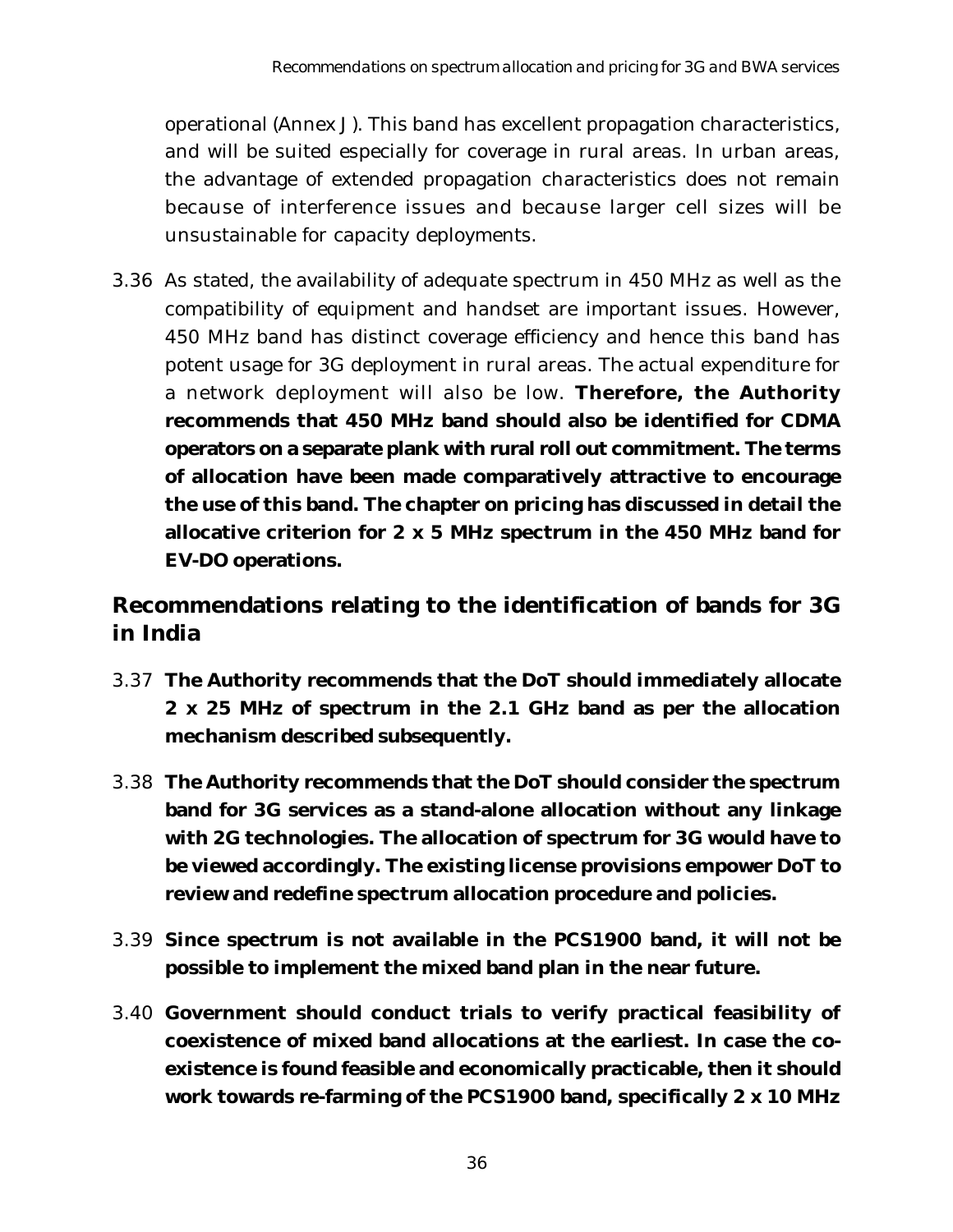**in the near future in order to allow the expansion of both 2G and 3G cellular services in India.**

- 3.41 **The Authority recommends that the Government work with operators to alter the existing 800 MHz band plan, adjusting guard bands to add one additional 1.25 MHz carrier. At least two carriers, i.e. 2 x 2.5 MHz, can still be dedicated for EV-DO services in the 800 MHz band even in these circles.**
- 3.42 **Keeping the long-term requirements and possible growth of CDMA services in mind, the Authority recommends that the Government should look into vacating 2 x 5 MHz of spectrum in the 900 MHz band in order to re-farm GSM operations within the band, and then allocate an additional 2 x 5 MHz for CDMA operations in the 800 MHz band.**
- 3.43 **The Authority recommends that 450 MHz band should also be identified for CDMA operators on a separate plank with rural roll out commitment. The chapter on pricing has discussed in detail the allocative criterion for 2 x 5 MHz spectrum in the 450 MHz band for EV-DO operations.**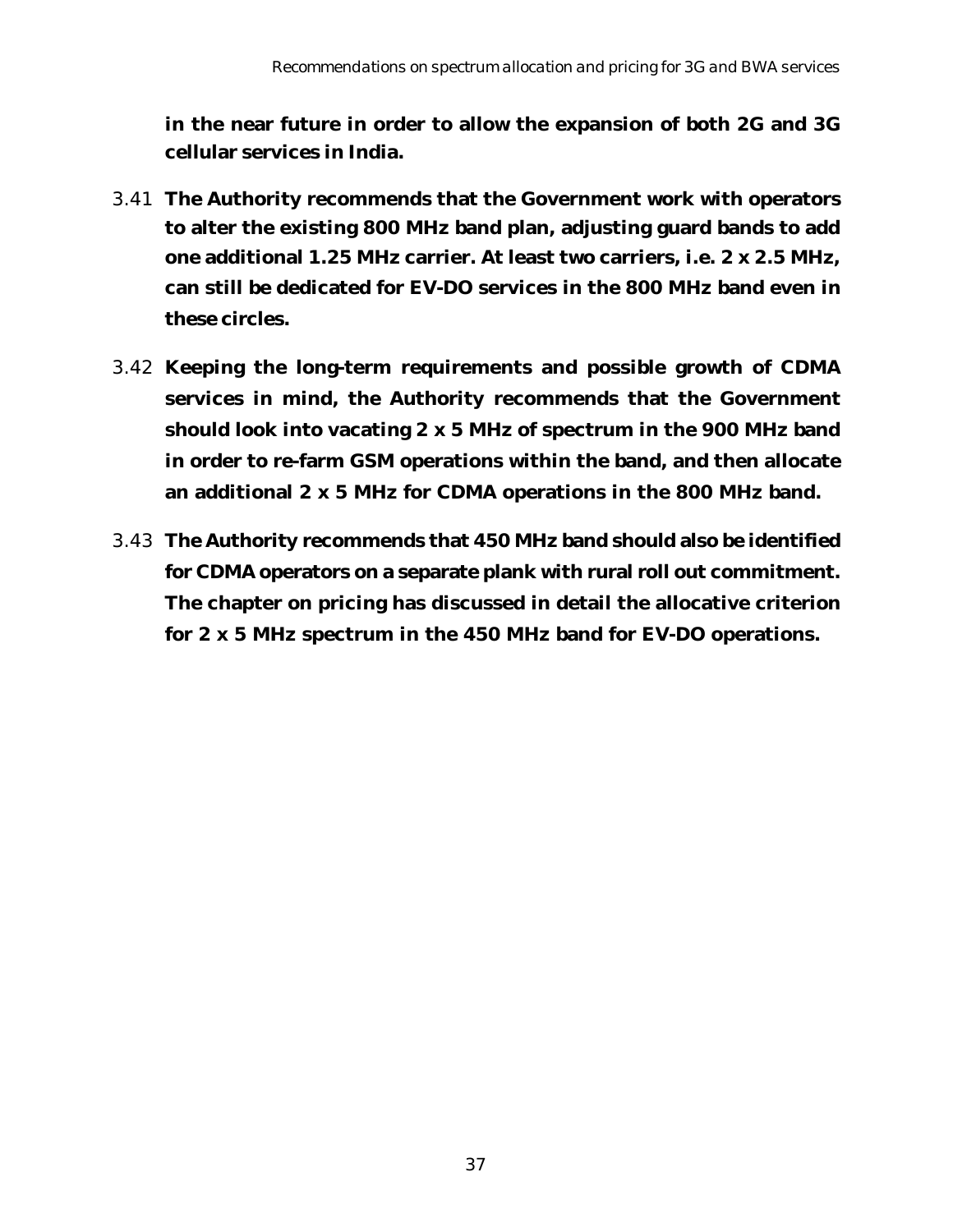# **CHAPTER 4. ALLOCATION METHODOLOGY AND PRICING FOR 3G SPECTRUM**

- 4.1 In the previous chapter, the Authority has identified for immediate planning and deployment specific bands of spectrum for 3G services (¶3.37-3.43). The bands identified are to be reserved only for 3G services in an unconnected manner for terms of acquisition at the initial stage and conditions of spectrum use. These bands are:
	- (i)  $2 \times 25$  MHz in the 2.1 GHz band,
	- (ii) 2 x 2.5 MHz in the 800 MHz band, and
	- (iii)  $2 \times 5$  MHz in the 450 MHz band.
- 4.2 Both the range of services as well as the demographic characteristics of subscribers for 3G is significantly different from 2G. As discussed in Chapter 3, the 2G services will have spectrum for their present and medium-term needs. Existing telecom service operators thus have a clear and separately identified road map for growth in 2G and 3G services with reference to spectrum availability.
- 4.3 Spectrum is a scarce resource. In addition, there are substantial present and future costs associated with the relocation of existing users, particularly security agencies. It has serious cost implications in term of Defence equipment and spares. This national resource, which serves as a key input to economic activity, is scarce and held by the Government in the public trust. It is therefore essential that spectrum allocation policy should be reoriented to reflect the scarcity.
- 4.4 This chapter addresses:
	- (i) Allocation of spectrum in the 2.1 GHz, 800 MHz, and 450 MHz bands to the licensed telecom service operators, and the quantum of spectrum allocated to each operator;
	- (ii) The framework for allocation of spectrum for 3G services;
	- (iii) The spectrum acquisition fees, annual charges, efficient utilization of spectrum; and
	- (iv) Roll out obligations for the operators.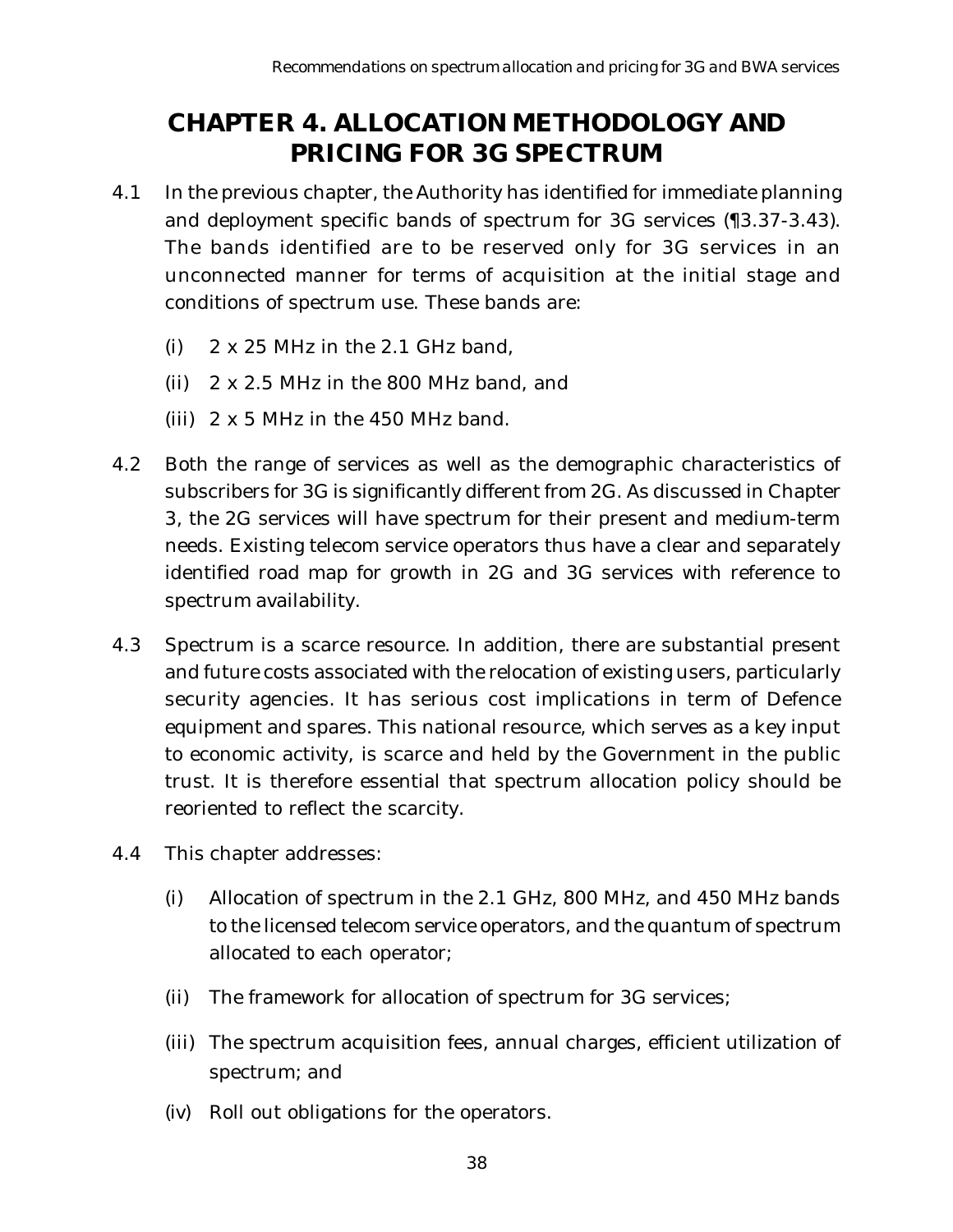## **Spectrum allocations including determination of quantum in the 2.1 GHz band**

- 4.5 Around the world, the number of licenses awarded for 3G have usually been three to six.<sup>15</sup> In India, there are four to seven GSM and CDMA operators in different circles, and a number of operators having presence in few circles are seeking to expand into new license areas. It is our assessment that due to competition and market compulsion, majority of the existing operators would like to start 3G services.
- 4.6 The key issue is that only 2 x 25 MHz of spectrum availability is presently indicated in the 2.1 GHz band. This quantum of spectrum is significantly lower than allocations elsewhere around the world.<sup>16</sup> In order to enable future growth of 3G services, **it is essential that DoT has a time bound road map for making available additional and sufficient spectrum.** As the spectrum is limited, some operators may have to wait until additional spectrum is identified in these bands. The Authority therefore has to determine the allocation criterion and the order of allocation for 3G service providers based on spectrum availability and the quantum of spectrum allocation to such operators. The exercise is to identify the first lot of telecom service operators and then gradual entry of the remaining as and when additional spectrum is available.
- 4.7 On studying the subscriber data for mobile services globally, it is seen that CDMA EV-DO subscribership is 11.64 per cent of all CDMA, and WCDMA subscribers are 3.85 per cent of worldwide GSM users (Figure 2). The number of 3G subscribers of the total number of mobile subscribers is 4.54 per cent as of June 2006 (Figure 3). $17$

<sup>&</sup>lt;sup>15</sup> Licensing Of Third Generation (3G) Mobile: Briefing Paper, ITU Workshop on Licensing 3G Mobile, September 2001

<sup>&</sup>lt;sup>16</sup> The average amount of spectrum for 3G per operator in Europe is 43 MHz and in the Asia Pacific region it is 38 MHz. Across most of Europe, 155MHz of spectrum has been allocated for 3G or UMTS as it is known in Europe. Comments of Maravedis, ¶4.2.2; Licensing Of Third Generation (3G) Mobile: Briefing Paper, ITU Workshop on Licensing 3G Mobile, September 2001, p. 33

<sup>17</sup> GSM World, Quarterly Statistics, available at: http://www.gsmworld.com/news/statistics/pdf/ gsma\_stats\_q2\_06.pdf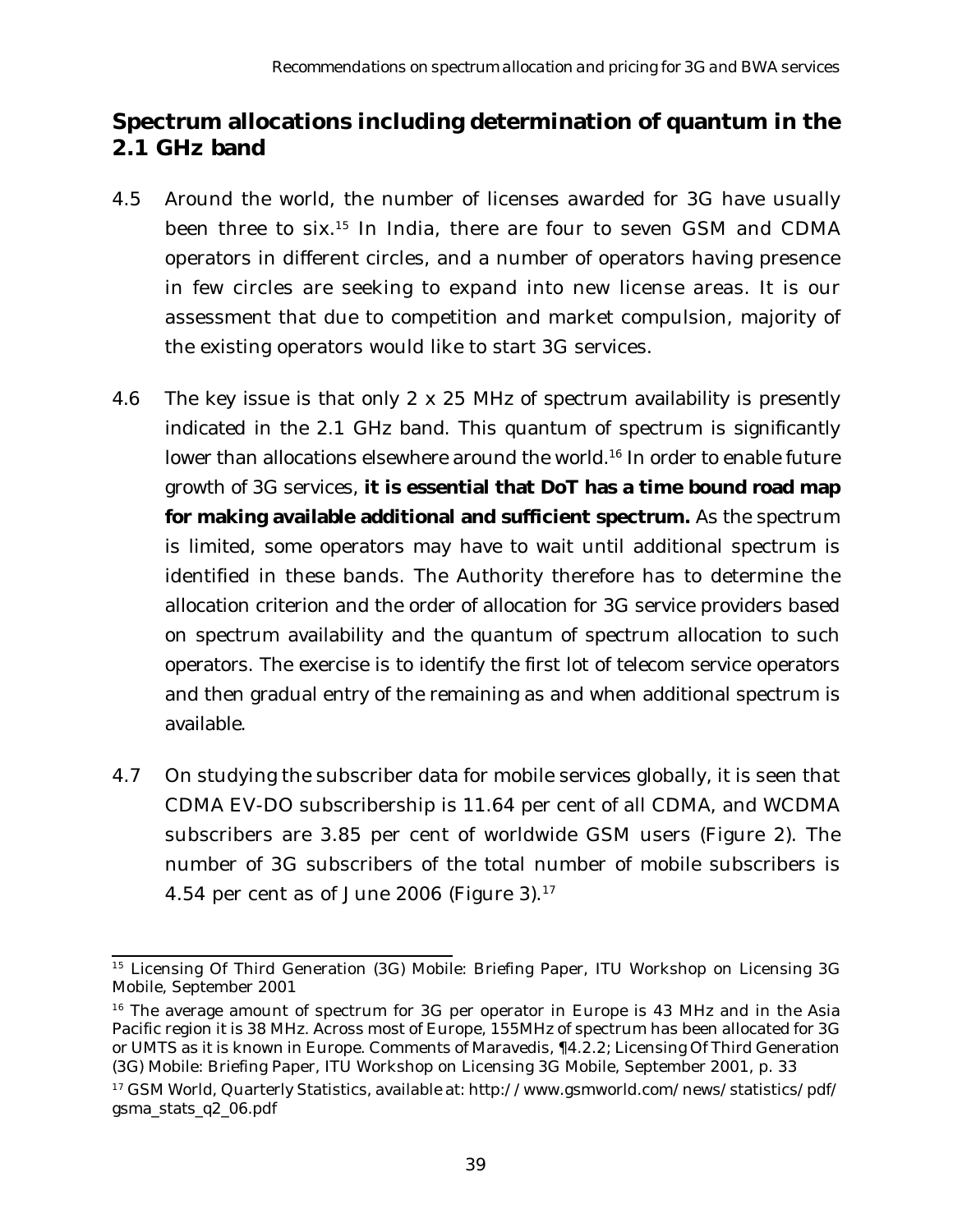

**Figure 2: Share of CDMA EV-DO and WCDMA subscribers**



 **Figure 3: 3G subscribers as a percentage of mobile subscribers internationally**

4.8 Most of the subscriber base for WCDMA is concentrated in the Asia Pacific and Western European regions, which contribute 97 per cent of the WCDMA connections. Even here, only a handful of companies have the majority of customers as of quarter ending June 2006, as shown in Table 6.18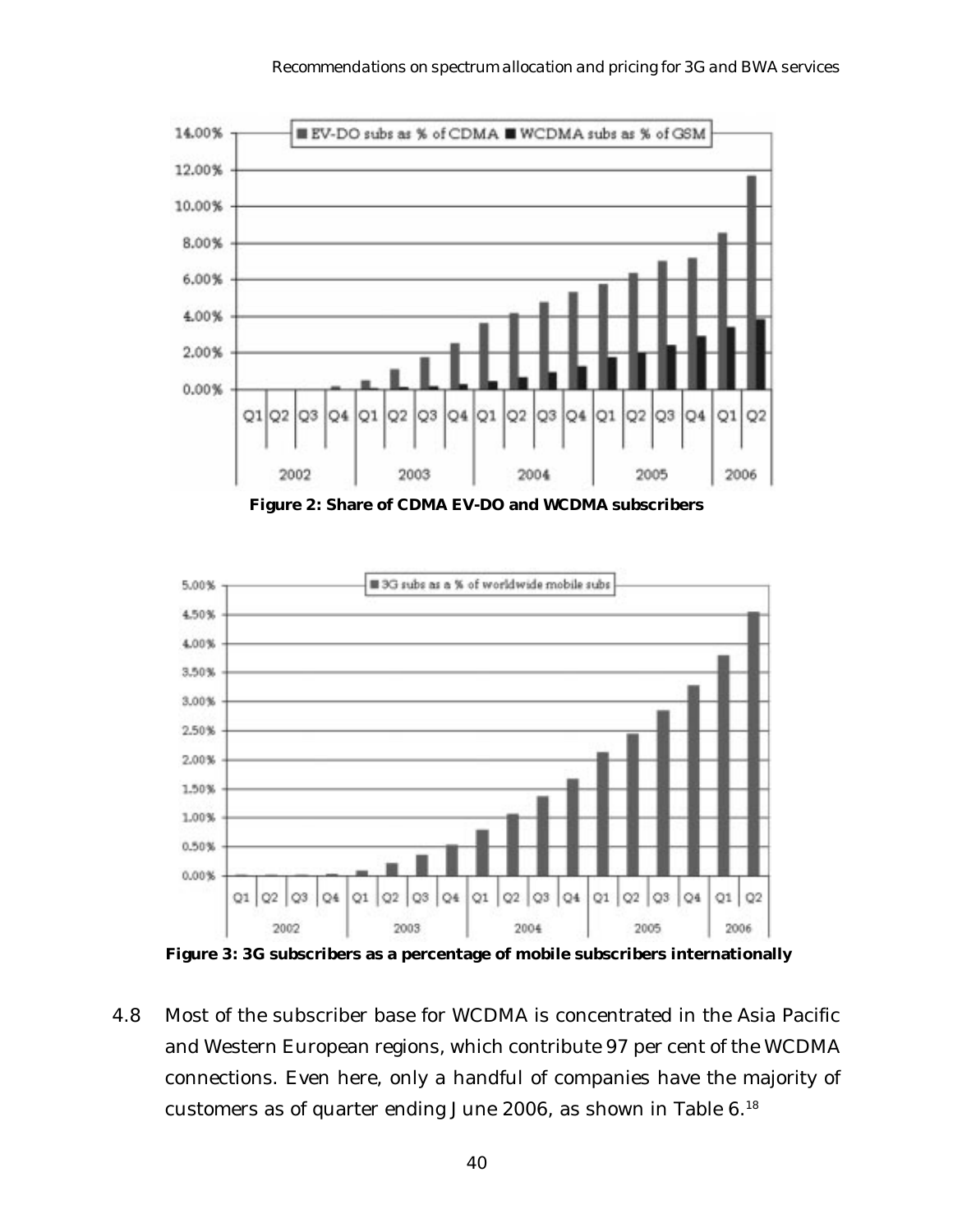|                                      | <b>Subscriber base</b><br>(millions) | <b>Share of international</b><br>subscriber base |
|--------------------------------------|--------------------------------------|--------------------------------------------------|
| All WCDMA networks                   | 78.06                                | 100%                                             |
| NTT DoCoMo (Japan)                   | 26.21                                | 33.58%                                           |
| 3 (Italy, Germany)                   | 10.28                                | 13.17%                                           |
| Vodafone (Japan, Italy, Germany, UK) | 10.47                                | 13.42%                                           |
| Top three service providers          | 46.97                                | 60.17%                                           |

**Table 6: Share of WCDMA subscribers across major service providers**

4.9 The data on distribution of CDMA EV-DO subscribers is no different. In September 2005, 80 per cent of EV-DO's 19.7 million subscribers were in the Asia-Pacific region. Table 7 shows the distribution of CDMA EV-DO subscribers across some of the largest operators in 2006; more than twothirds of the international subscriber base is concentrated with four service providers.

|                                  | <b>Subscriber base</b><br>(millions) | <b>Share of international</b><br>subscriber base |
|----------------------------------|--------------------------------------|--------------------------------------------------|
| All EV-DO subscribers            | 34.5                                 | 100%                                             |
| KT Freetel, South Korea          | 4.5                                  | 13%                                              |
| SK Telecom, South Korea          | 8                                    | 23%                                              |
| Verizon Wireless, USA            | 6                                    | 17%                                              |
| KDDI, Japan                      | $5$ (est.)                           | 14%                                              |
| Share of these service providers | 23.5                                 | 68%                                              |

#### Table 7: Share of CDMA2000 EV-DO subscribers across major service providers<sup>19,20</sup>

4.10 If one looks at the absolute growth of 2G and 3G services around the world, it is seen that the growth is concentrated in 2G, i.e. voice-centric applications (Figure 4). The GSM-WCDMA regional data for the two largest WCDMA use regions - Asia and Western Europe - also corroborates that the bulk of subscriber additions are in GSM and not WCDMA. In Asia, GSM is growing at an average of 34.5 million a quarter, while WCDMA is

<sup>18</sup> UMTS Forum, Fast Facts for Q2 2006, available at http://www.umts-forum.org/servlet/dycon/ ztumts/umts/Live/en/umts/Resources\_fastfacts

<sup>&</sup>lt;sup>19</sup> KDDI EV-DO subscriber base figure is an estimate based on their September 2005 number of 4.32 million. *See* http://www.wirelessweek.com/article/CA6261693.html?text=steve+searles

<sup>20</sup> Verizon Wireless, SK Telecom, KT Freetel subscriber base figures from: CDMA Development Group, The Role of CDMA2000 in the Success of Wireless Broadband, May 2006, available at: http://www.cdg.org/resources/white\_papers/files/EV O%20Case%20Study%20May%2006.pdf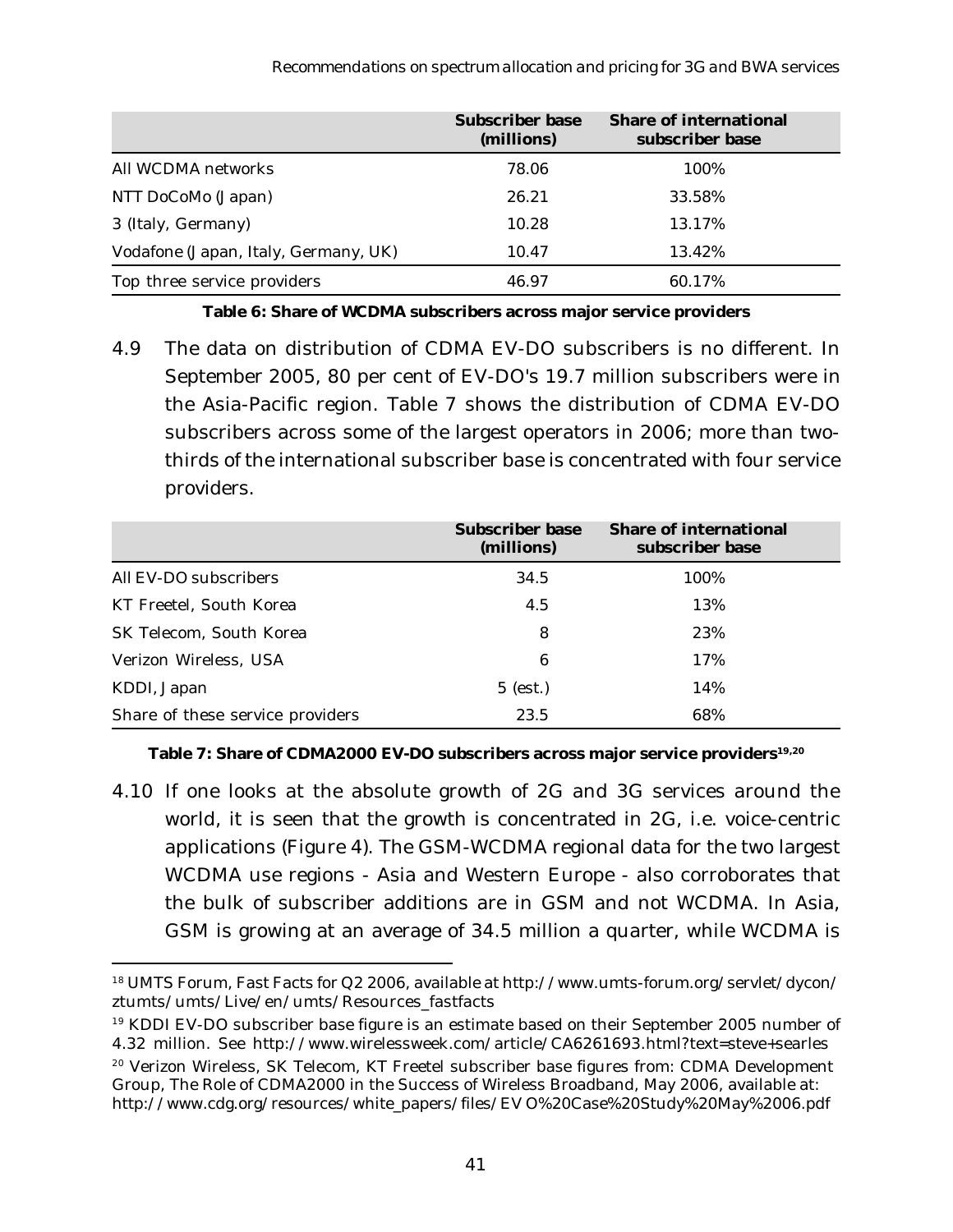growing only at 3.57 million a quarter (Figure 5). Even in Western Europe, the GSM subscriber base is growing 50 per cent more than WCDMA's (Figure 6).

4.11 Voice telephony is still the key application in mobile telecommunications today. While 3G usage is growing, perhaps it is more for enhanced voice capacity than data applications. Data applications as a significant driving force behind 3G will take some time. This observation is particularly relevant in the Indian marketplace. With a current monthly addition of around 5 million subscribers in India, it is evident that there is still unmet demand for voice service.



4.12 The Authority examined various options to determine the number of

<sup>21</sup> *All figures in millions of subscribers*. Source:

http://www.gsmworld.com/news/statistics/pdf/gsma\_stats\_q2\_06.pdf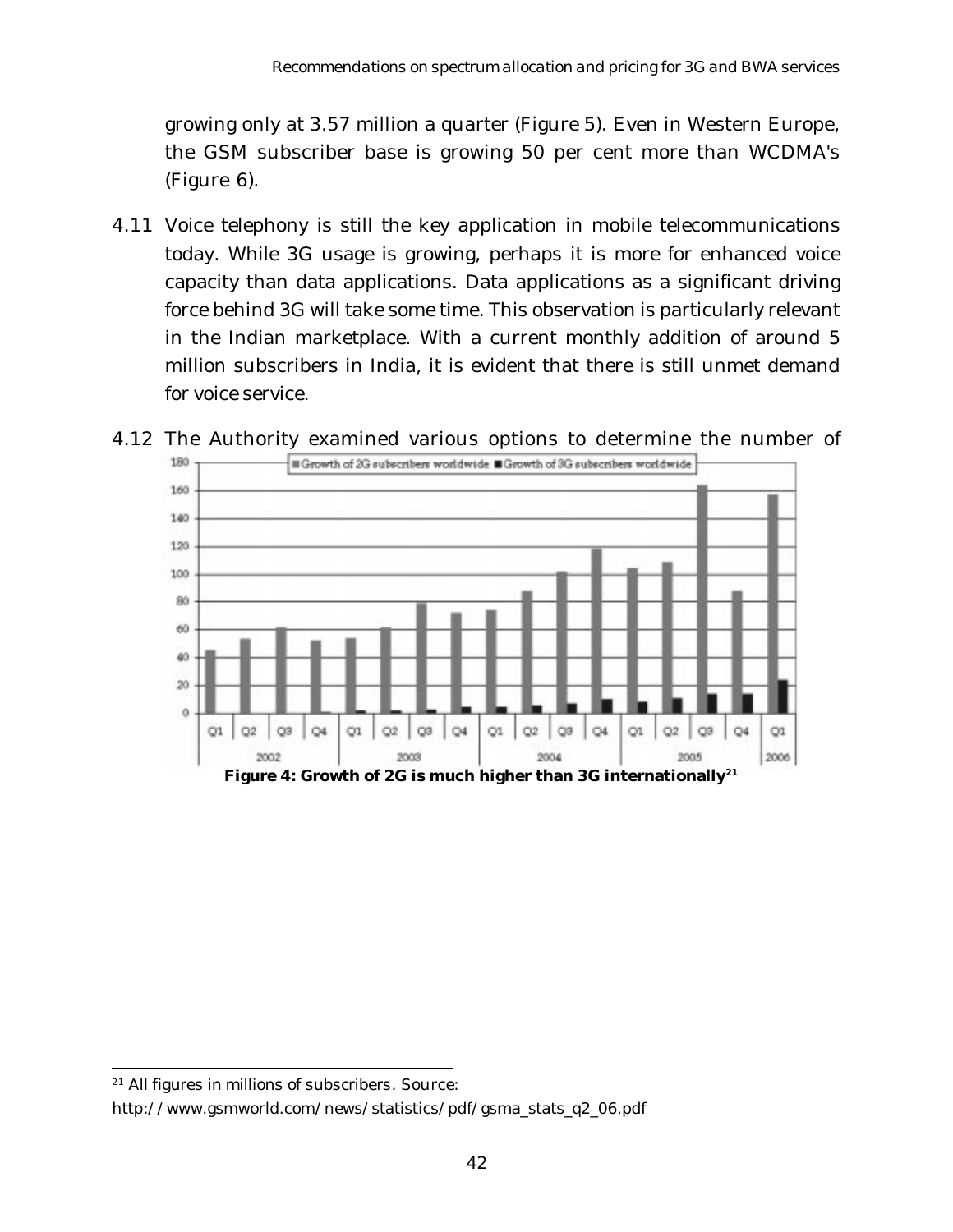

Figure 5: Growth of GSM is much larger than WCDMA in Asia Pacific<sup>22</sup>



Figure 6: Growth of GSM is higher than WCDMA in Western Europe<sup>23</sup>

operators who may acquire spectrum in this band, and the following considerations have guided the Authority's finding:

(i) Internationally voice remains the main application for cellular mobile telephony. The Indian market place is growing at a very fast pace, and is primarily voice-centric. It is likely to remain unchanged for some time. The efficiency of 3G technologies is at least two to three times that of  $2G<sub>1</sub><sup>24</sup>$  and in view of the Government's target of 250 million telephone subscribers by 2007 and 500 million by 2010, the usage of

<sup>&</sup>lt;sup>22</sup> http://www.gsmworld.com/news/statistics/pdf/gsma\_stats\_q2\_06.pdf

<sup>23</sup> http://www.gsmworld.com/news/statistics/pdf/gsma\_stats\_q2\_06.pdf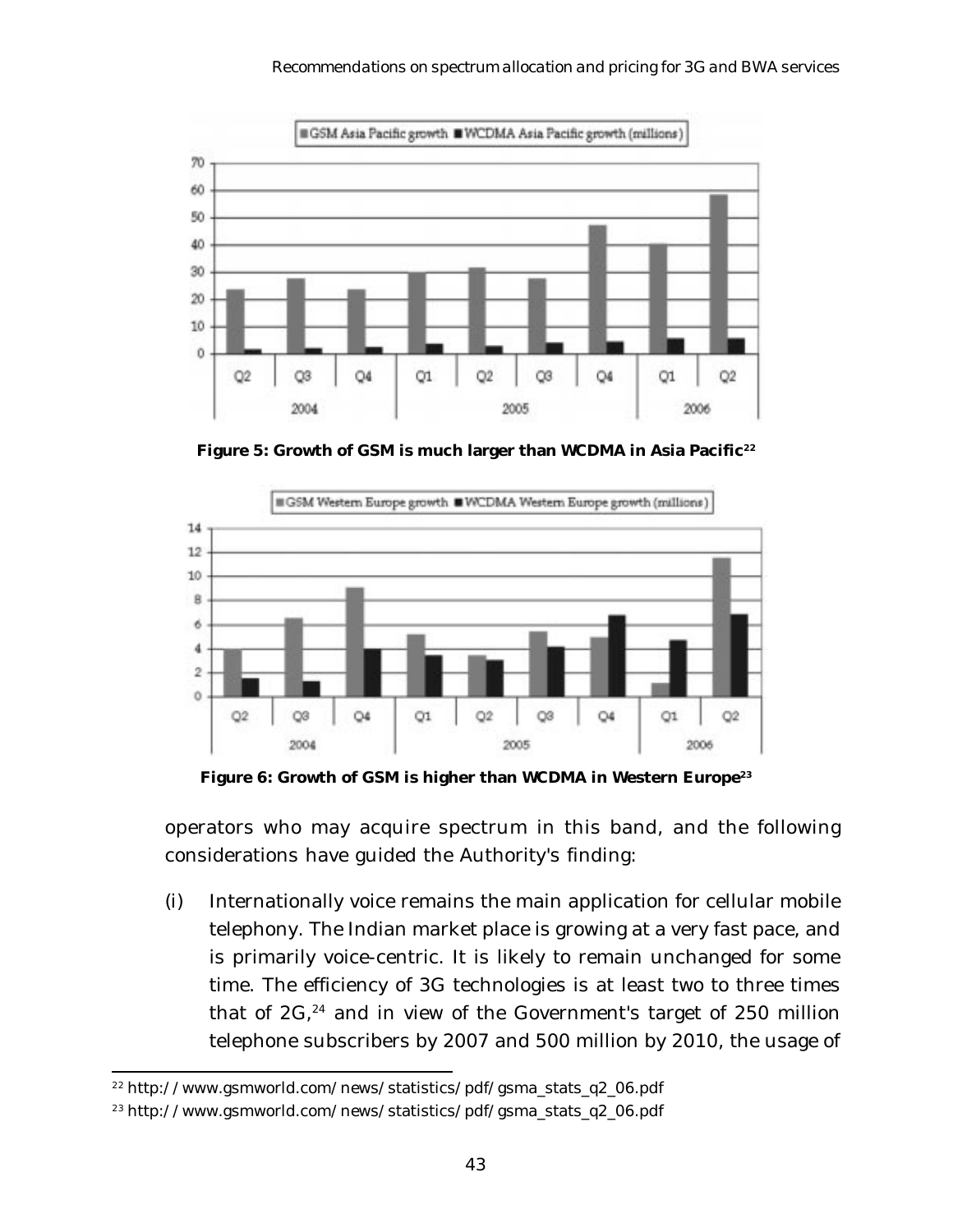3G technologies will allow the telecom operators to reduce the cost of infrastructure substantially. From the data, it is abundantly clear that networks will need minimum technologically feasible additional spectrum at present to support the demand for data applications. Hence, 2 x 5 MHz should be sufficient in the medium term.

- (ii) From the viewpoint of encouraging competition, it is better to have significant number of operators. If the number of operators is few, necessary measures will have to be put in place to ensure that it does not lead to cartelization and rent-seeking behaviour. From our experience with 2G services, we find that competition, as measured by the Herfindahl-Hirschman Index (HHI), is better than average where the number of operators is more than five (Annex K).
- (iii) Another disadvantage in restricting the possible number of 3G operators is that fewer operators can acquire spectrum and offer service, and this reduction in supply increases the price of the spectrum. This might be detrimental to the financial viability of 3G service providers. The need of the hour is rural penetration thus bridging the digital divide and the higher sunk costs in acquiring spectrum could divert capital from the infrastructure expansion needed to reach the target of 500 million telephone subscribers by 2010.
- (iv) Based on the available information, CDMA EV-DO requires a minimum of 2 x 1.25 MHz and WCDMA requires a minimum of 2 x 5 MHz to begin service. Hence, we could apportion the bands according to these criteria. Keeping with a technology neutral approach, the minimum allocation would be 2 x 5 MHz for each operator in the identified group of bands. Thus, the maximum number of operators in the 2.1 GHz band will be five in the first lot. This amount of spectrum will also be sufficient to support enhanced wireless services such as HSDPA, HSUPA, and EVDO Rev A.

#### 4.13 **Based on the foregoing observations, the Authority recommends that**

<sup>&</sup>lt;sup>24</sup> CDMA Development Group, Delivering Voice and Data: Comparing CDMA2000 and GSM/GPRS/ EDGE/UMTS, December 2005, available at http://www.cdg.org/resources/white\_papers/files/ Capacity%20Dec%202005.pdf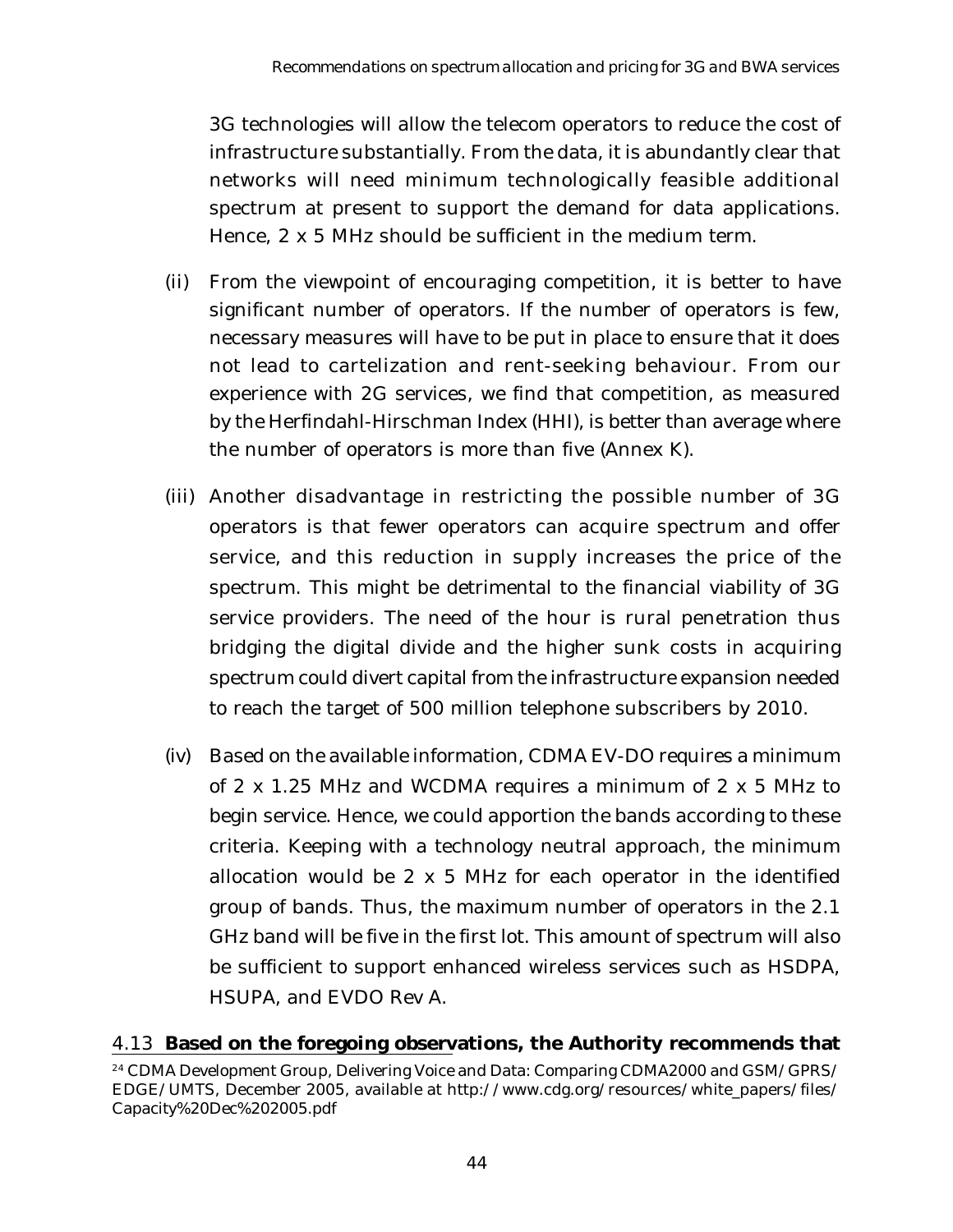**given the current availability of 2 x 25 MHz of spectrum in the 2.1 GHz band, the minimum technological need, and the need to stimulate competition in the market, five operators should be accommodated in this band in the first lot.**

## **Spectrum allocation in the 800 MHz band**

- 4.14 The Authority has identified 2 x 2.5 MHz, i.e., two carriers in the 800 MHz band that can be allocated for 3G service provision (CDMA2000 1x EV-DO) without affecting the growth of 2G services in that band.
- 4.15 In order to provide data via EV-DO, a CDMA2000 network has to reserve at least one exclusive 1.25 MHz carrier for data services. One carrier allows a maximum of 2.4 Mbps forward link data speeds with the average about 300-600 kbps with CDMA2000 1xEV-DO Release 0. CDMA2000 Revision A will allow peak data speeds of 3.1 Mbps on the downlink and 1.8 Mbps on the uplink. In CDMA2000, Revision B a single 1.25 MHz carrier in the forward link will deliver a peak rate of up to 4.9 Mbps.<sup>25</sup>
- 4.16 Most circles have two UASL CDMA operators. Thus, it is possible to allocate one EV-DO carrier within the identified 2 x 2.5 MHz to each UASL CDMA operator in most circles. The only exceptions are Punjab and Rajasthan, where there are three UASL CDMA operators and hence the 15-carrier band plan cannot be implemented. In the case of Punjab, three carriers can be reserved for EV-DO services without affecting the future of 2G operations. In Rajasthan, however, the growth projections indicate that 12-carriers will be needed for 2G. This means that only two carriers can be reserved for EV-DO.
- 4.17 By this approach, every UASL CDMA operator will have an option to get 2 x 1.25 MHz in the 800 MHz band for 3G CDMA operations. This one carrier is to be allocated only among the UASL CDMA licensees. BSNL and MTNL also operate CDMA networks, but are basic service operators (BSOs) and offer WLL (F)/WLL (M) services. BSNL and MTNL are offering mobile services using GSM technology and their subscriber growth is primarily in GSM.

<sup>25</sup> http://www.cdg.org/technology/3g.asp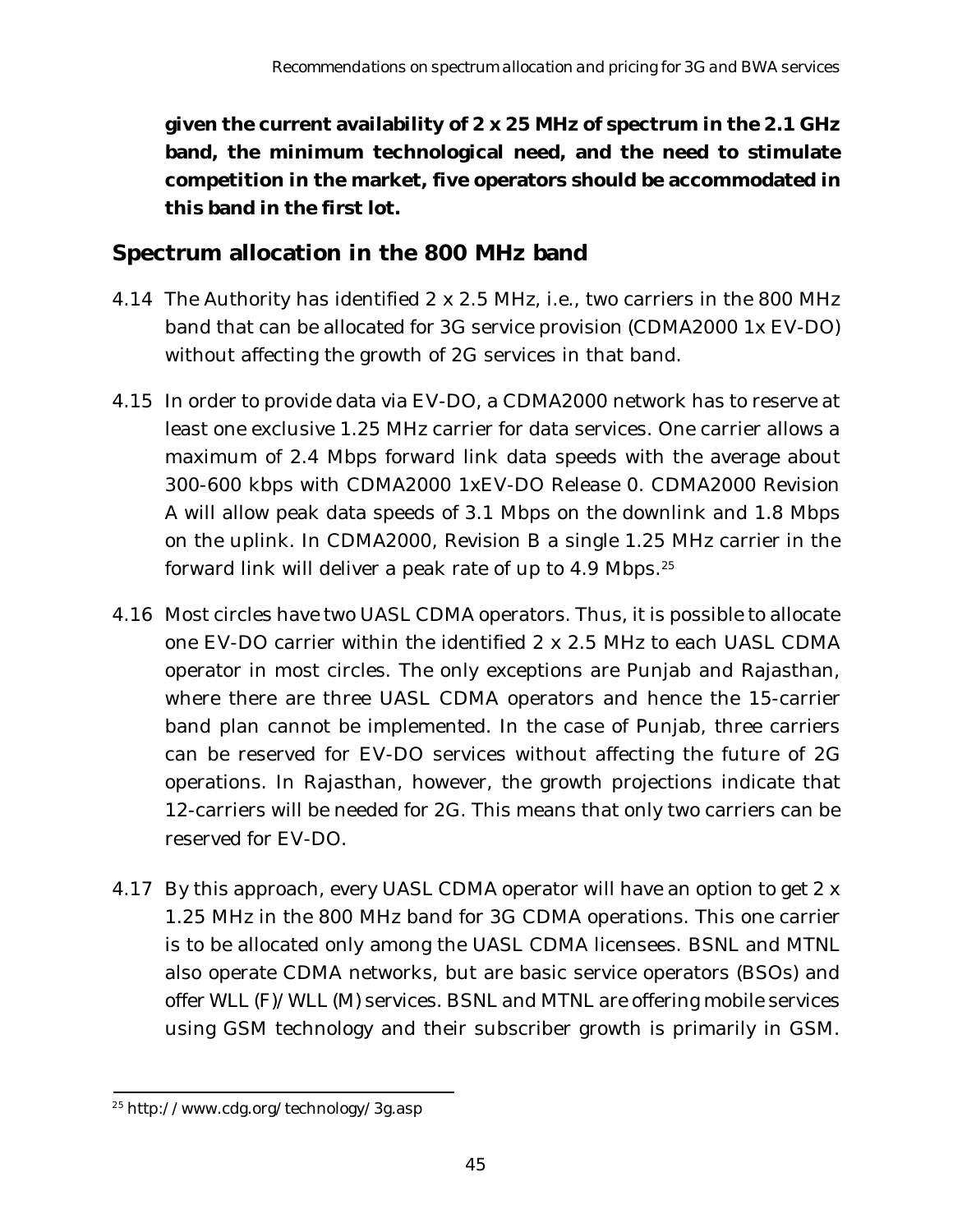Therefore, BSNL and MTNL will be considered for allocation of 3G spectrum as GSM and not CDMA operators.

- 4.18 Since it is possible to allocate one carrier each to the UASL CDMA operators, each of them will be able to begin 3G EV-DO services in the 800 MHz band at the same time as WCDMA services might begin in the 2.1 GHz band. The Authority is thus ensuring a level playing field, especially given the concerns of the CDMA operators that they will not enjoy the economies of scale for EV-DO hardware in the 2.1 GHz band as they might in the PCS1900 or even the 800 MHz bands.
- **4.19 The Authority recommends that the UASL CDMA operators should be given an option of one carrier for EV-DO services in the 800 MHz band subject to conditions specified subsequently (¶4.35 and 4.42).**

## **Spectrum allocation in the 450 MHz band**

- 4.20 As of September 2006, the 450 MHz band is in use internationally for CDMA EV-DO services by nine networks (Annex J). These networks are typically green-field, and have been deployed in countries adopting both GSM and CDMA technologies.
- 4.21 The 450 MHz band has only 2 x 5 MHz available. This band is especially suitable for rural and semi-urban deployments, and the Authority recommends that use of the 450 MHz band should be encouraged.
- 4.22 **The Authority recommends that the DoT should allocate 2 x 5 MHz in the 450 MHz band to one of the existing UASL CDMA operators depending on market demand and based on the allocation process described in** ¶**4.35.**

## **Combined spectrum availability**

- 4.23 **Based on the findings in Chapter 3, 2 x 32.5 MHz of spectrum will be available in a time scenario of 6-9 months for 3G services.**
- 4.24 **The Authority recommends that this spectrum should be allocated as follows:**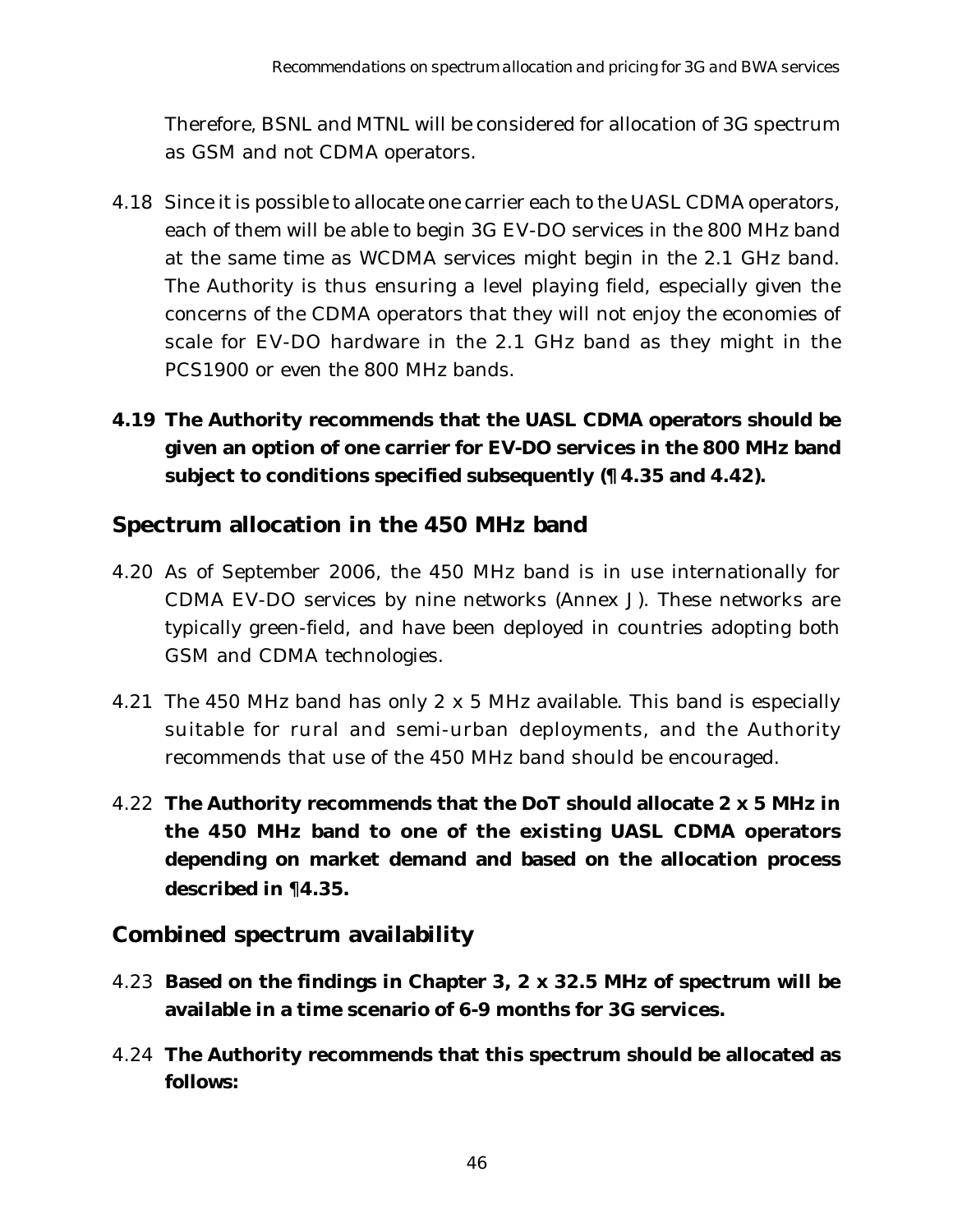| <b>Band</b>                         | <b>Block</b>       | <b>Designation</b> |
|-------------------------------------|--------------------|--------------------|
| 450 MHz (2 x 5 MHz)                 | $2 \times 5$ MHz   | <b>Block A</b>     |
| 800 MHz (15 carriers in 2 x 20 MHz) | $2 \times 2.5$ MHz | <b>Block B</b>     |
| 2.1 GHz (2 x 25 MHz)                | $2 \times 5$ MHz   | <b>Block C</b>     |
|                                     | $2 \times 5$ MHz   | <b>Block D</b>     |
|                                     | $2 \times 5$ MHz   | <b>Block E</b>     |
|                                     | $2 \times 5$ MHz   | <b>Block F</b>     |
|                                     | $2 \times 5$ MHz   | <b>Block G</b>     |

#### **Participating licensees in these bands**

- 4.25 From the comments received during the consultation process and the Authority's analysis, existing CDMA and GSM telecom operators, as well as non-telecom companies and even non-Indian telecom companies seem to be potential candidates for offering 3G services in India. The Authority notes that wider participation of service operators may bring about convergence, technological innovation in voice and data services, and improve the prospects of investment in the sector. However, the claims of the existing UASL and CMSP licensees for prioritization cannot be dismissed as they have invested in the infrastructure and their systems are in place to efficiently deliver 3G services at lower incremental cost. This will enable faster roll out of 3G services and help in achieving the objective of affordability. There are presently four to seven service providers in each circle. In addition, the operators who have presence in few circles have also applied to DoT for grant of licenses in other circles and are moving towards pan-India presence. Thus, there is or will be enough competition to ensure that the spectrum is priced competitively, discourage cartelization, and offer services that are acceptable in terms of quality and price.
- 4.26 One of the goals is to minimize the risk of excessive investment in the deployment of 3G networks and thereby avoid any harm to the industry at this point of take-off. Current voice-centric network deployments must continue unabated. UASL and CMSP licensees have their passive infrastructure in place and are capable of quickly deploying overlay networks for 3G. This will reduce cost of deployment and ensure that their current pace of roll out gets a further boost.
- 4.27 Data-centric 3G services will take off gradually. It is possible that the telecom operators may use 3G networks in the medium term for their enhanced efficiencies in carrying voice traffic, but the emphasis should be to encourage all-inclusive 3G services.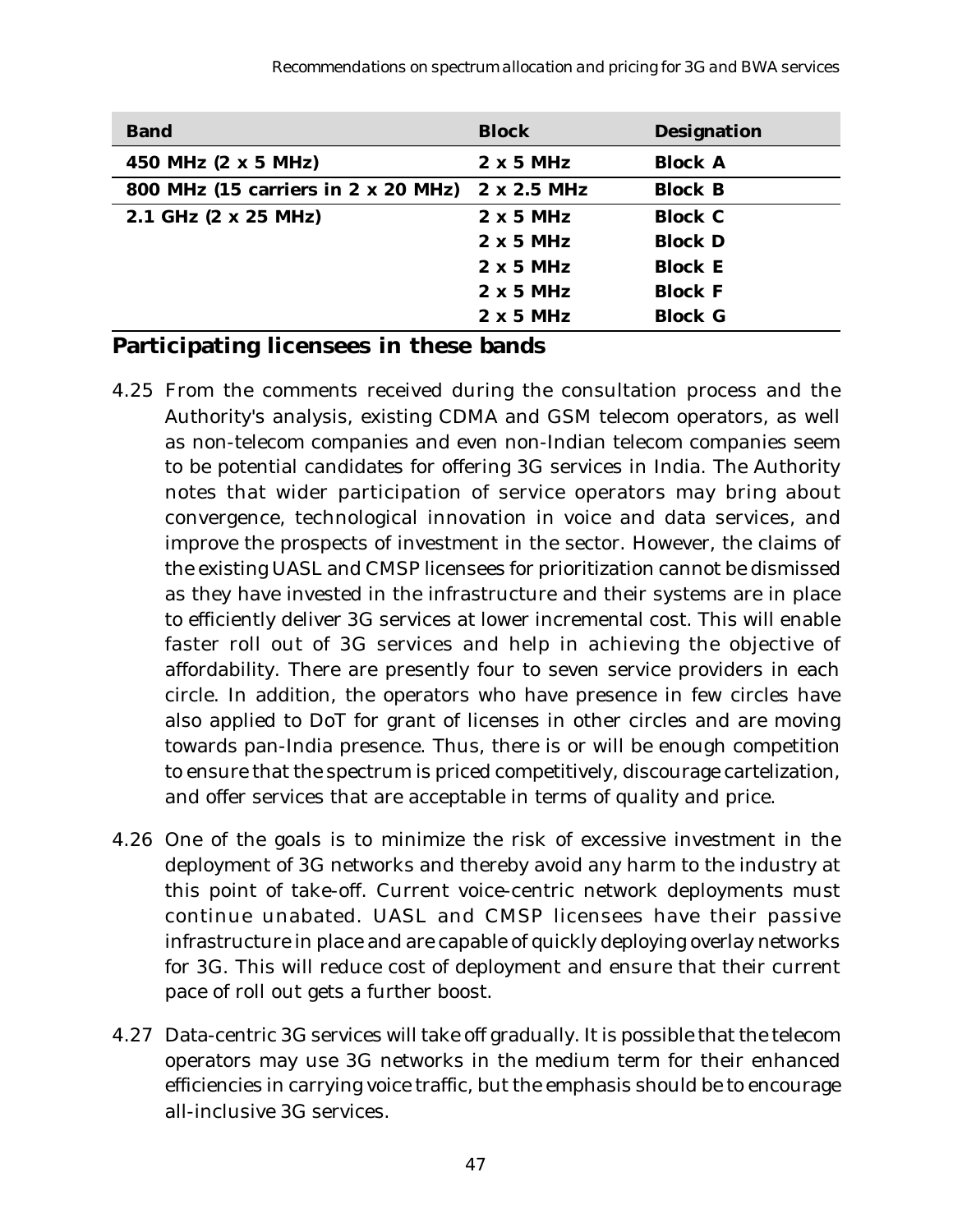- 4.28 The main objective of the Authority has been to seek a balance between competition, affordability, and accelerated growth of the sector. Thus, the priority for allocating scarce spectrum must first go to the existing licensees. Convergence of services is not being overlooked as it could be addressed once additional spectrum is available.
- 4.29 Except in Rajasthan, in all other service areas, 2 x 1.25 MHz in the 800 MHz band is available for each UASL CDMA operator. This quantum of spectrum is available in the 800 MHz band after earmarking spectrum for the present and future growth in 2G subscriber base (Annex I). **Since the quantum of spectrum in the 800 MHz band is limited, the Authority recommends that this band be allocated to the existing UASL CDMA operators only.** The considerations behind this recommendation are as follows:
	- (i) The earmarking of 2.1 GHz band for both GSM and CDMA operators is though fair and technologically feasible, but the deployment may not have the same timeframe as the availability of dual band equipment/handsets for EV-DO may take some more time to develop. GSM operators will have an edge in terms of lower cost because of economies of scale and easy availability of both equipment and handsets and might then get a lead of a few months over CDMA operators in the 2.1 GHz band.
	- (ii) In order to ensure that the UASL CDMA operators have similar opportunity, it is only fair that they have the option to pick one carrier each in 800 MHz band for the deployment of EV-DO system. This will take care of the time advantage to GSM in 2.1 GHz band.
- 4.30 It is for these reasons that the two carriers in 800 MHz band have been separately earmarked for EV-DO services and have not been linked with the subscriber norms of DoT for allocation of carrier to offer 2G services in 800 MHz band. It is clarified that if the two carriers are not utilized for EV-DO, they would revert to 2G deployment on the basis of subscriber norms determined by DoT. The pricing aspect of the two carriers earmarked for EV-DO system has been discussed separately.
- 4.31 EV-DO services can be offered in 450 MHz band. There are a number of countries who have allocated spectrum in the 450 MHz band that is being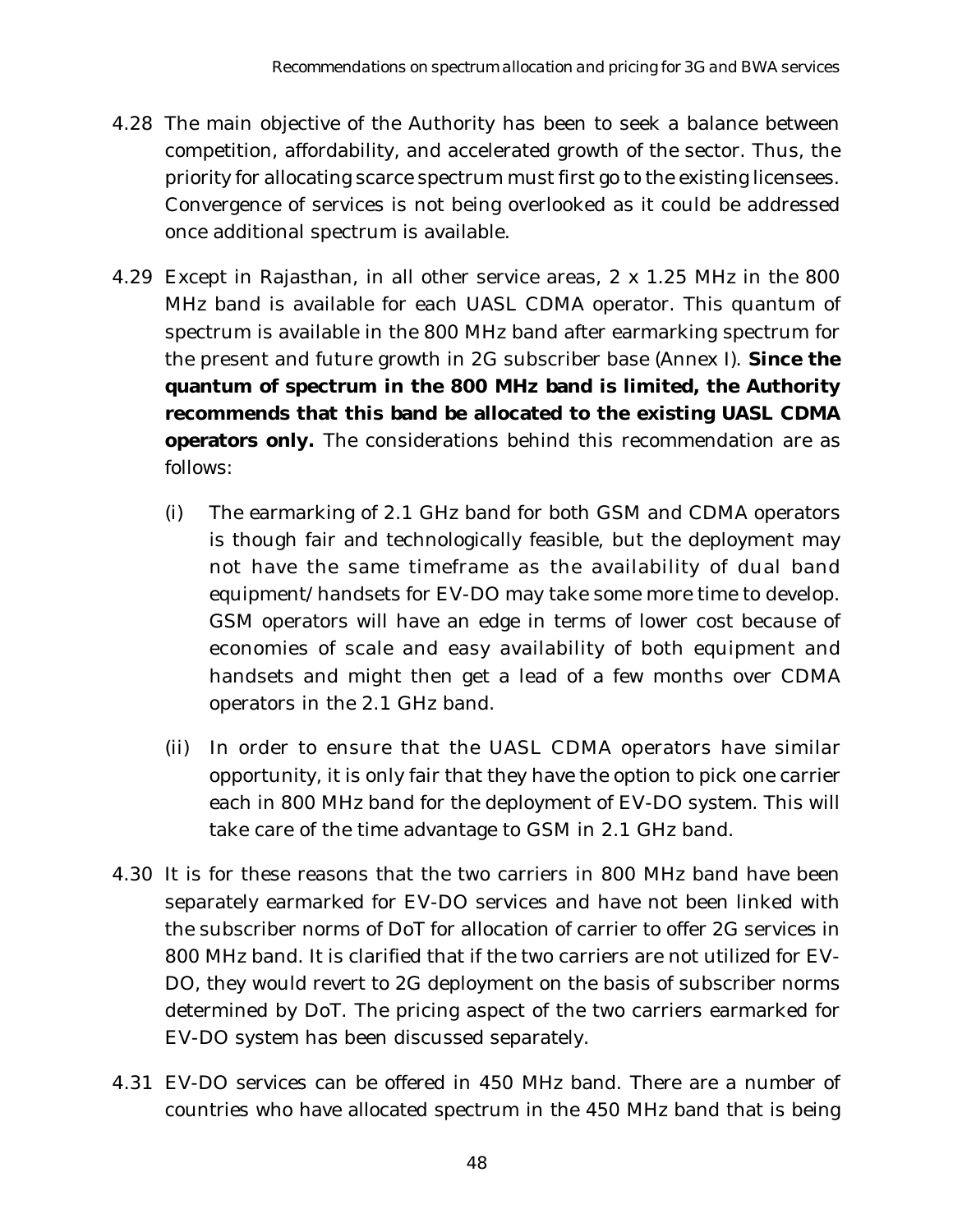used to deploy EV-DO services. The existing CDMA operators did not present a strong case for allocation of 450 MHz band during the consultation process. This band has the advantage of low cost rural deployment due to wide coverage. Although the Authority has recommended participation of all the licensees i.e. both CDMA and GSM technology based service providers in the allocative process for 2.1 GHz band, there is enough justification for offering 5 MHz band in 450 MHz band to the CDMA licensee. This route also partially addresses the spectrum scarcity situation. The allocative framework suggested has an in-built price incentive for the operator opting for the 450 MHz band. However, the licensee opting for 450 MHz will then not have the choice for participating in the 2.1 GHz allocative process. In the event that multiple UASL CDMA licensees exercise the option for 450 MHz band, the allocation would based on a one-stage bidding process. The details have been discussed along with recommendations for spectrum pricing of 2.1 GHz band and 800 MHz band.

- 4.32 **The blocks in the 2.1 GHz band represent new allocations and are not to be considered as an extension of existing allocations. The Authority is of the view that de-linking the allocation of spectrum in the 2.1 GHz band from the allocation of spectrum for 2G services is crucial for ensuring a forward-looking and inclusive regulatory environment. Spectrum allocations in the 2.1 GHz band thus should be done to all eligible UASL and CMSP licensees using fair and equitable norms as explained subsequently, and should bear no relationship to their current spectrum allocations or subscriber base.**
- 4.33 **Thus, the Authority recommends that:**
	- (1) **In the 450 MHz band, Block A should be allocated to one of the UASL CDMA licensees;**
	- (2) **In the 800 MHz band, Blocks B should be allocated among the existing UASL CDMA operators;**
	- (3) **In the 2.1 GHz band, Blocks C through G should be allocated amongst cellular mobile service provider and unified access service license holders.**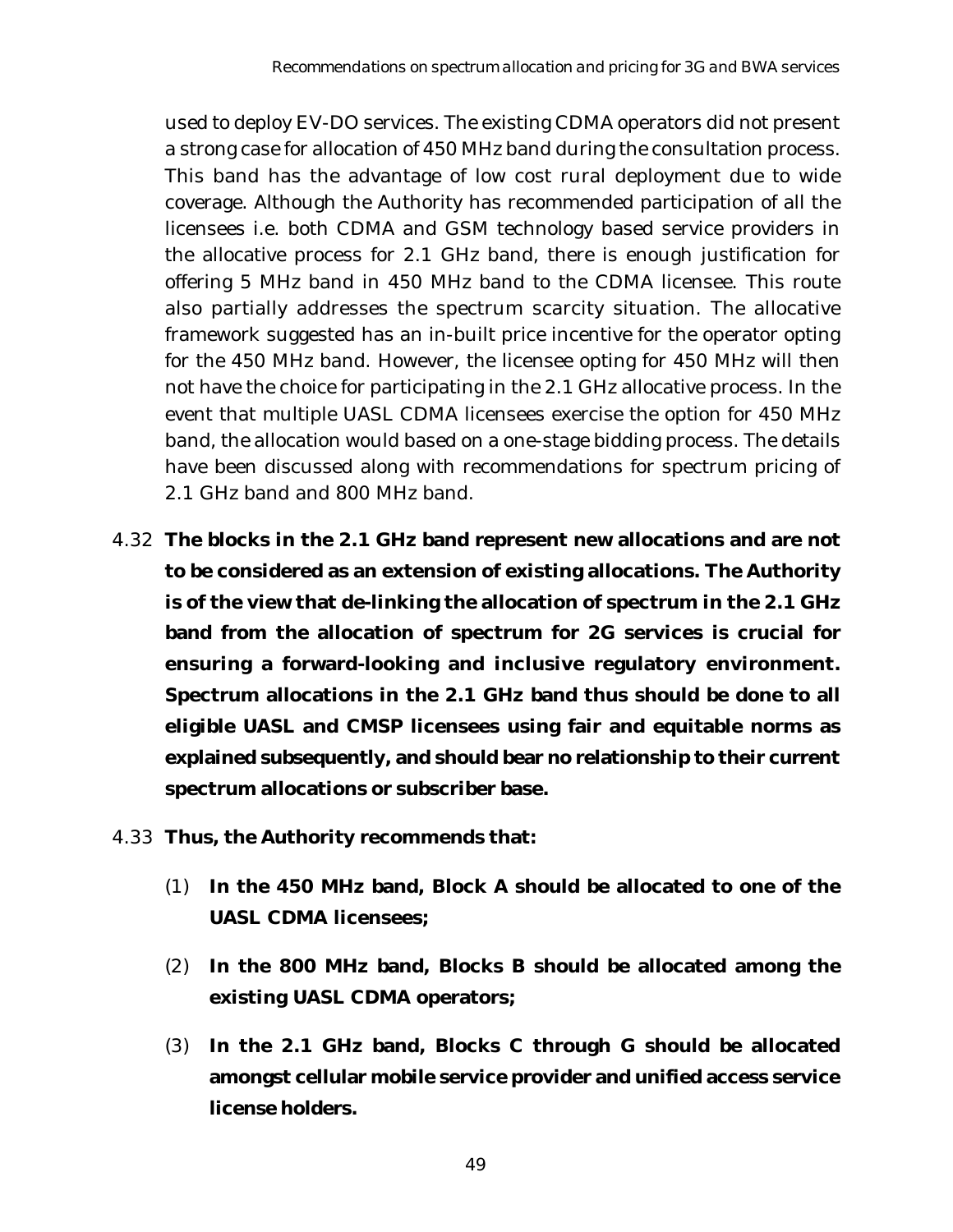## **Allocation framework**

4.34 Based on the preceding recommendations, the 450 MHz, 800 MHz, and 2.1 GHz bands are up for allocation to operators for 3G service provision. In order to maintain a level playing field between all the operators, the Authority feels it necessary to define a precise allocation framework for this process of spectrum allocation.

## 4.35 **The Authority recommends that the DoT follow an allocation process as follows:**

- (1) The UASL CDMA operator will have the option to seek 2 x 1.25 MHz in the 800 MHz band at the price as explained in ¶4.78. Additionally, it will have the option of taking spectrum in **either the 2.1 GHz or 450 MHz bands.**
- (2) In case the UASL CDMA operator opts for the 450 MHz band, it will get 2 x 5 MHz through the process described in ¶4.37.
- (3) In case it opts for the 2.1 GHz band, the UASL CDMA operator will have to bid along with the other operators. In case it is among the successful bidder, it will have an option of:
	- a. **Either** retaining 2 x 1.25 MHz in the 800 MHz and getting an additional 2 x 3.75 MHz in the 2.1 GHz band,
	- b. **Or** giving up the option on 2 x 1.25 MHz in the 800 MHz band and getting 2 x 5 MHz in the 2.1 GHz band.
- 4.36 **In the case of Rajasthan, where there are three UASL CDMA operators and only two carriers on offer, the Authority recommends a single stage bidding process should be organized to determine which of these operators gets the carriers in 800 MHz, if all the three opts for an EV-DO carrier at the prescribed fee. The reserve price in case of bidding or spectrum acquisition fee otherwise will be equal to the second highest pro-rated bid price in the 2.1 GHz auction.**
- 4.37 **Similarly in the 450 MHz band, if more than one operator opts for 2 x 5 MHz, the Authority recommends that a single stage bidding process be**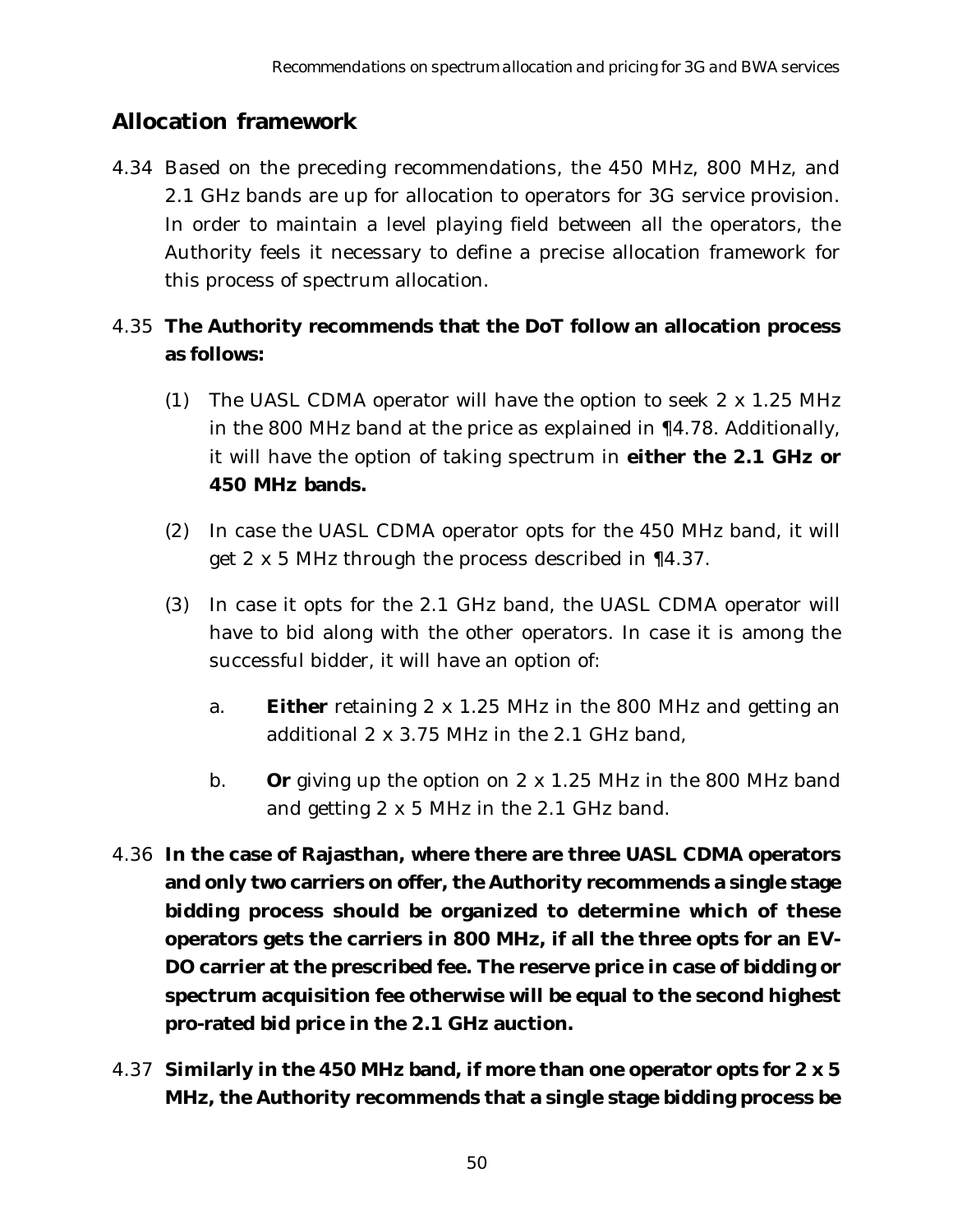#### **conducted. The reserve price for 2 x 5 MHz in the 450 MHz band will be half of the reserve price set for 2.1 GHz band for that service area.**

4.38 The above allocation framework ensures that CDMA operators' concerns about a level-playing field with respect to equipment availability, economies of scale, and time to market for their 2.1 GHz EV-DO services have been adequately addressed. Additionally, it encourages rural roll out through the allocation of the 450 MHz band, and ensures that the maximum spectrum allocation per 3G operator is 2 x 5 MHz, except in one scenario (2 x 6.25 MHz for an operator who opts for one carrier in the 800 MHz and 2 x 5 MHz in the 450 MHz bands).

# **Spectrum pricing**

- 4.39 Around the world, operators have paid significant sums of money for 3G spectrum allocations.<sup>26</sup> There is a wide variation in national allocations; Germany's auction raised \$45.85 billion for six 3G licenses, while Japan allocated its three licenses free.<sup>27</sup> The August 2006 AWS-1 auction in the United States has raised more than \$13 billion from 168 bidders for 1,122 licenses.<sup>28</sup>
- 4.40 The blind adoption of the global spectrum allocations trends may not be prudent for Indian conditions. The Authority does not wish to burden operators with unviable spectrum acquisition fees. The objective is to ensure that 3G services are affordable and do not hurt the financial viability of the operators. The Authority would also discourage any significant diversion of financial resources earmarked for infrastructure development in 2G or 3G networks towards cost of spectrum acquisition. On the other hand, given that the quantum of spectrum is limited, and effective measures should be there to discourage spectrum hoarding, encourage its efficient use, and recover the present and future costs of vacation by incumbent spectrum users in terms of management, logistical relocation, and vacating or refarming the spectrum allocated for 3G services should be priced meaningfully.

<sup>26</sup> Comments of Maravedis, ¶4.2.1

<sup>27</sup> Comments of Maravedis, ¶4.2.1

<sup>28</sup> http://wireless.fcc.gov/auctions/default.htm?job=auction\_summary&id=66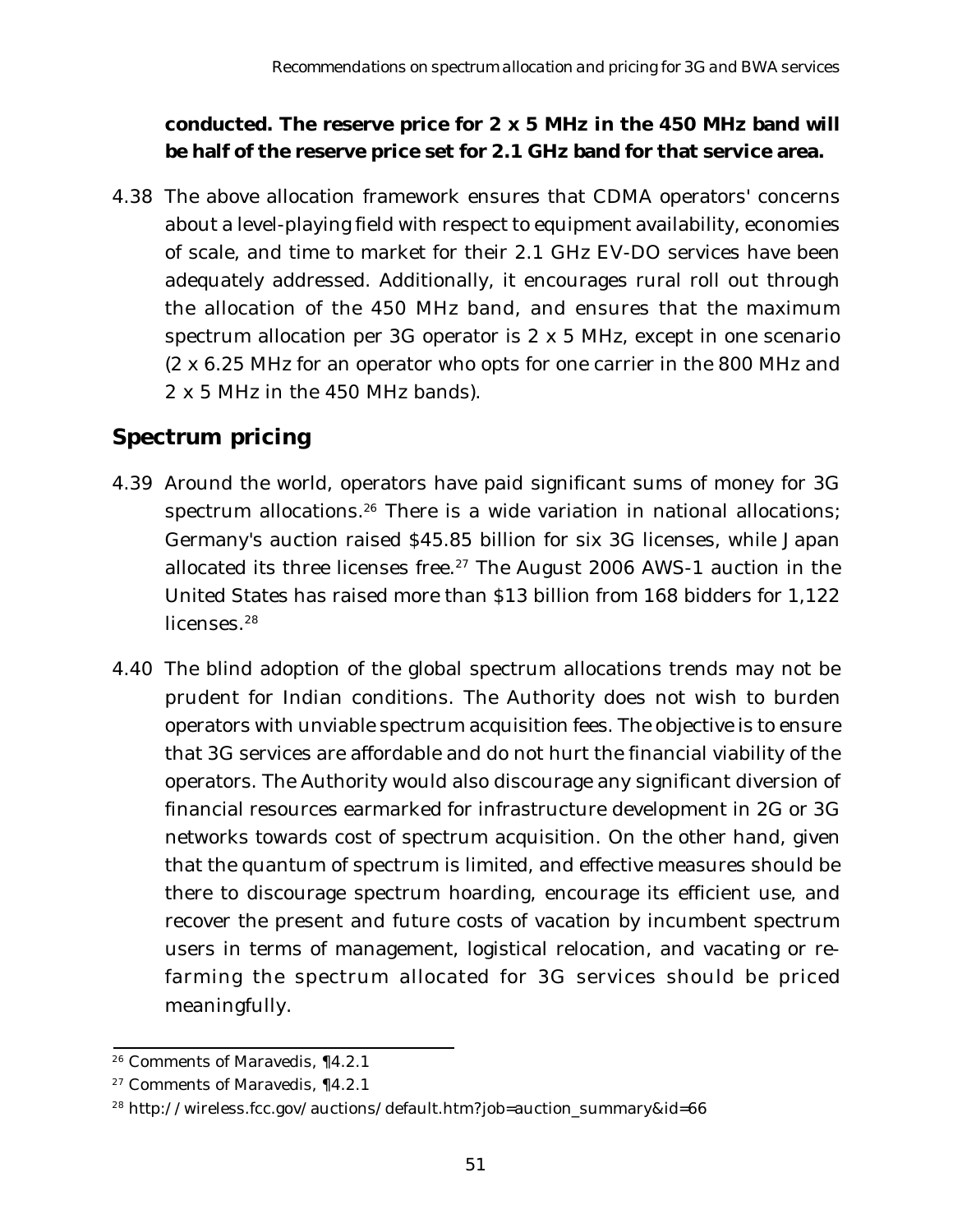- 4.41 As stated earlier, 2 x 2.5 MHz spectrum in the 800 MHz band has been identified for CDMA 1xEV-DO services. During the consultation process some of the stakeholders argued that the present license conditions specify allocation of spectrum in the 800, 900, and 1800 MHz band. Therefore, the argument runs that allocation of 800 MHz band for EV-DO services cannot have a separate set of conditions. The license condition states, **"additional spectrum beyond the (initial cumulative maximum) may also be considered for allocation after ensuring optimal and efficient utilization of the already allocated spectrum taking into account all types of traffic and guidelines/criteria prescribed from time to time".** The DoT is already allocating various carriers depending on availability and the eligibility criterion to telecom operators with CDMA technology. However, the EV-DO services are being kept on a different footing, and are being de-linked from the subscriber-based spectrum allocation criteria prescribed. Thus, the CDMA based telecom operators will qualify for one carrier each on a stand-alone basis. The nexus with present allocation criteria therefore is non-existent. Moreover, the license condition already envisages adjustments during the validity period of license in spectrum allocation. The condition prescribed is that, **"the licensor has right to modify and/or amend the procedure of allocation of spectrum including quantum of spectrum at any point without assigning any reason."**
- 4.42 Currently, if a UASL CDMA operator in 800 MHz band has to acquire an additional carrier, it will need to build a certain subscriber base. In order to provide EV-DO services, this operator will have to dedicate this carrier only for data. However, the increased subscriber base will need this additional carrier to support voice traffic. Hence, the operator will not be able to provide EV-DO services using this carrier. In order to break this cycle, the Authority believes that a non-subscriber base criterion is justified for the two carriers earmarked for EV-DO services. Since the allocation of Block B in 800 MHz at the same time as the 2.1 GHz will be independent of the currently followed subscriber base criteria, a new set of criterion to allocate this block of spectrum has been considered. **The Authority believes that a market driven price determination would be transparent, equitable, just, and non-discriminatory. Thus, the Authority recommends that the allocation criterion followed for Block B should also be a spectrum acquisition fee, set in the same framework as Blocks A, and C-G.**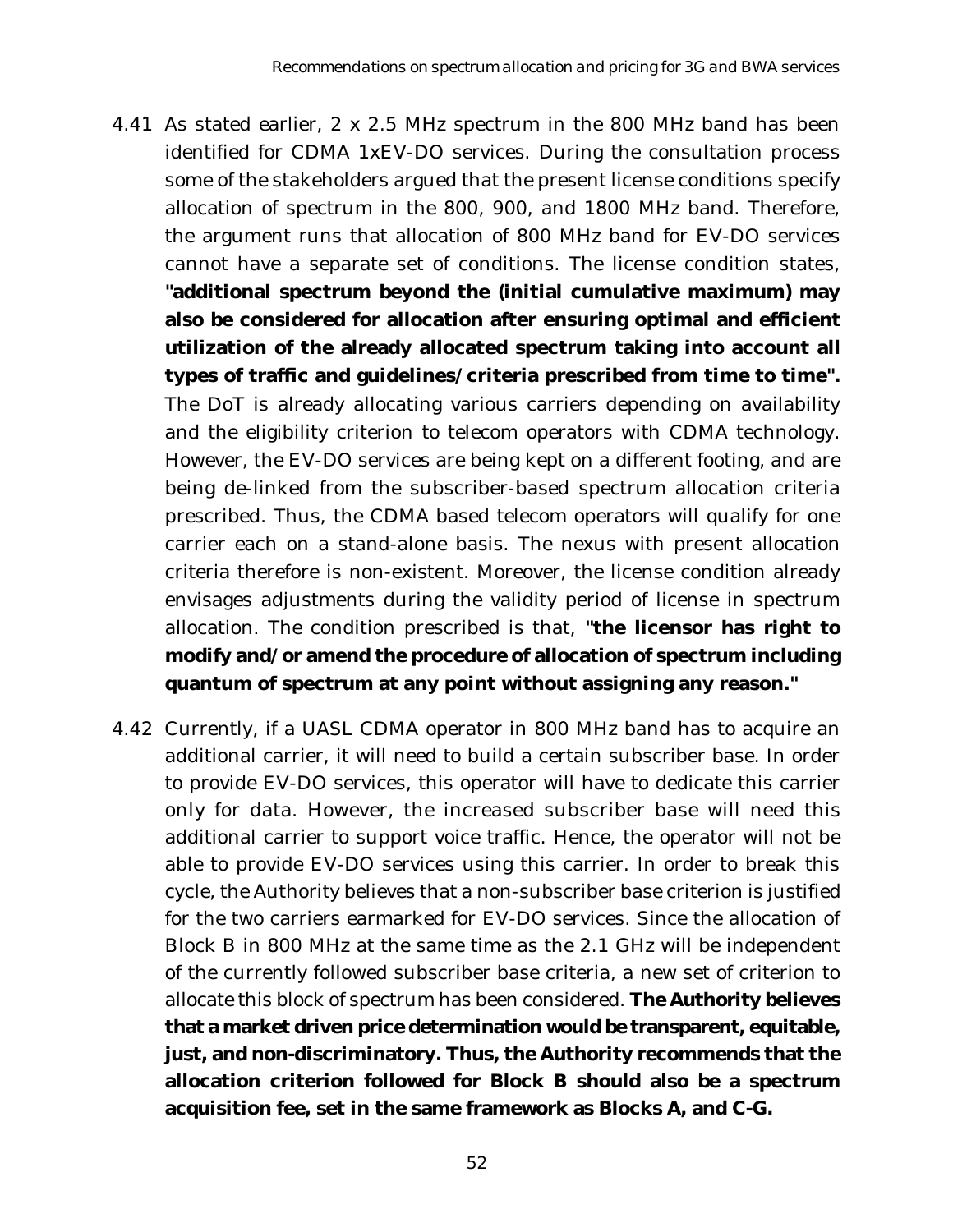4.43 **Spectrum in the 450 MHz band is also a new allocation. The Authority recommends that the Government should charge a spectrum acquisition fee for the 2 x 5 MHz block in the 450 MHz band.**

#### **Allocation mechanisms in a price-setting environment**

- 4.44 There are four options for allocation mechanisms in a price-setting environment: an auction or bidding process, a beauty contest, or a fixed fee or a hybrid approach.
	- (i) Auctioning: Auctions are transparent, and are an efficient means to allocate spectrum when demand is greater than supply; they allocate the resource to the party that values it the most. However, auctions could result in frenzied valuations, such as in Germany or the United Kingdom that might compromise the financial viability of 3G services in India.
	- (ii) Beauty contest: In a beauty contest, participants are scored based on parameters set by a judge, in this case the licensor. The winner is the participant with the highest score. Spectrum allocation through a beauty contest can be used when demand exceeds supply. However, the process might not be transparent and could be contentious.
	- (iii) A fixed fee: In this approach, spectrum is allocated to anyone who pays the pre-determined price. However, given the Indian situation and the existence of a competitive market, this may not reflect the real market price. Fixed fees also do not protect against non-serious players acquiring and hoarding spectrum.
	- (iv) A hybrid of (i) to (iii) above.
- 4.45 Annex L shows how spectrum for 3G has been allocated using these methods in different countries around the world. As discussed earlier, spectrum is a scarce resource. The number of licensees in the 2.1 GHz, 450 MHz and 800 MHz band would be limited in the first phase of allocation. Therefore, a waiting queue will have to be determined for future allocation as per the availability. The Authority is guided by the following considerations: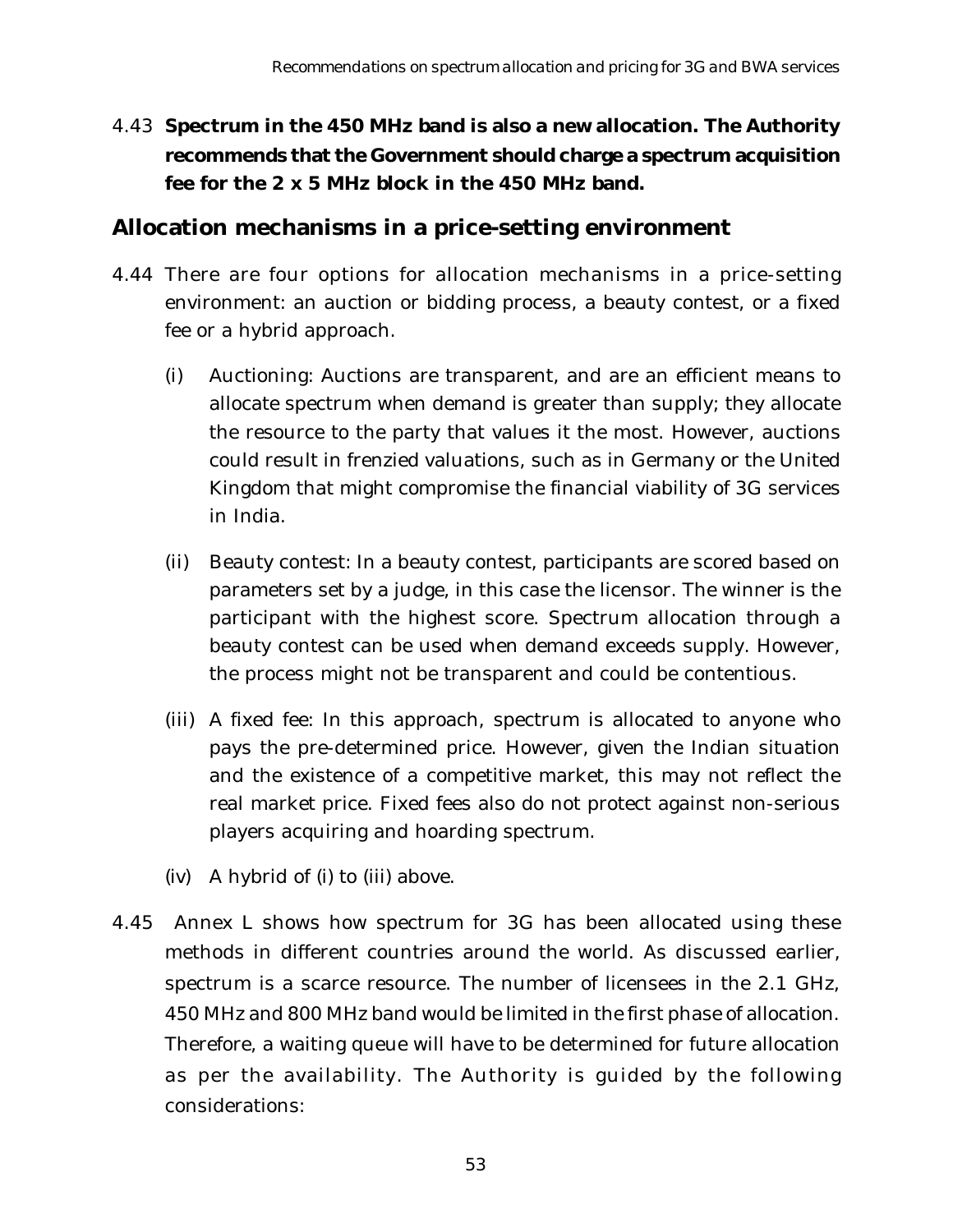- (i) Maximizing spectrum utilization,
- (ii) Sufficient revenue to cover present and future spectrum management, logistical relocation and re-farming or vacation costs,
- (iii) Affordability of 3G services to be ensured,
- (iv) Allocates a scarce resource fairly when demand is greater than supply,
- (v) Transparent methodology that allows all prospective parties an equal opportunity to acquire spectrum.
- (vi) Technological neutrality and level playing field situation
- (vii) Determine the order of allocation for spectrum as and when additional spectrum is made available.
- 4.46 Each method has its advantages and disadvantages when one evaluates them keeping in mind the objective of recovering re-farming or similar costs, while simultaneously ensuring affordability of services and the sector's financial viability. An analysis of these methods is given in Annex M. Based on this analysis, the Authority evaluated different methods. The results of the comparative evaluation are below:

|                                                                                                     | <b>Auction</b> | <b>Beauty</b><br>contest | <b>Fixed fee</b> |
|-----------------------------------------------------------------------------------------------------|----------------|--------------------------|------------------|
| Maximizes efficiency of spectrum utilization                                                        |                |                          |                  |
| Can raise sufficient revenue to cover<br>re-farming or vacation costs                               | ✓              | $\checkmark$             | ✓                |
| <b>Ensures affordability of 3G services</b>                                                         |                |                          |                  |
| Allocates fairly when demand > supply                                                               | ✓              |                          |                  |
| Transparent and allows equal opportunity                                                            |                |                          |                  |
| Technology neutrality and level playing field                                                       | $\checkmark$   |                          |                  |
| Determine the order of allocation for spectrum<br>as and when additional spectrum is made available | ✓              |                          |                  |

4.47 Based on the evaluation, the auction route is superior to the beauty contests and the fixed fee approaches. The Authority is no doubt sensitive to the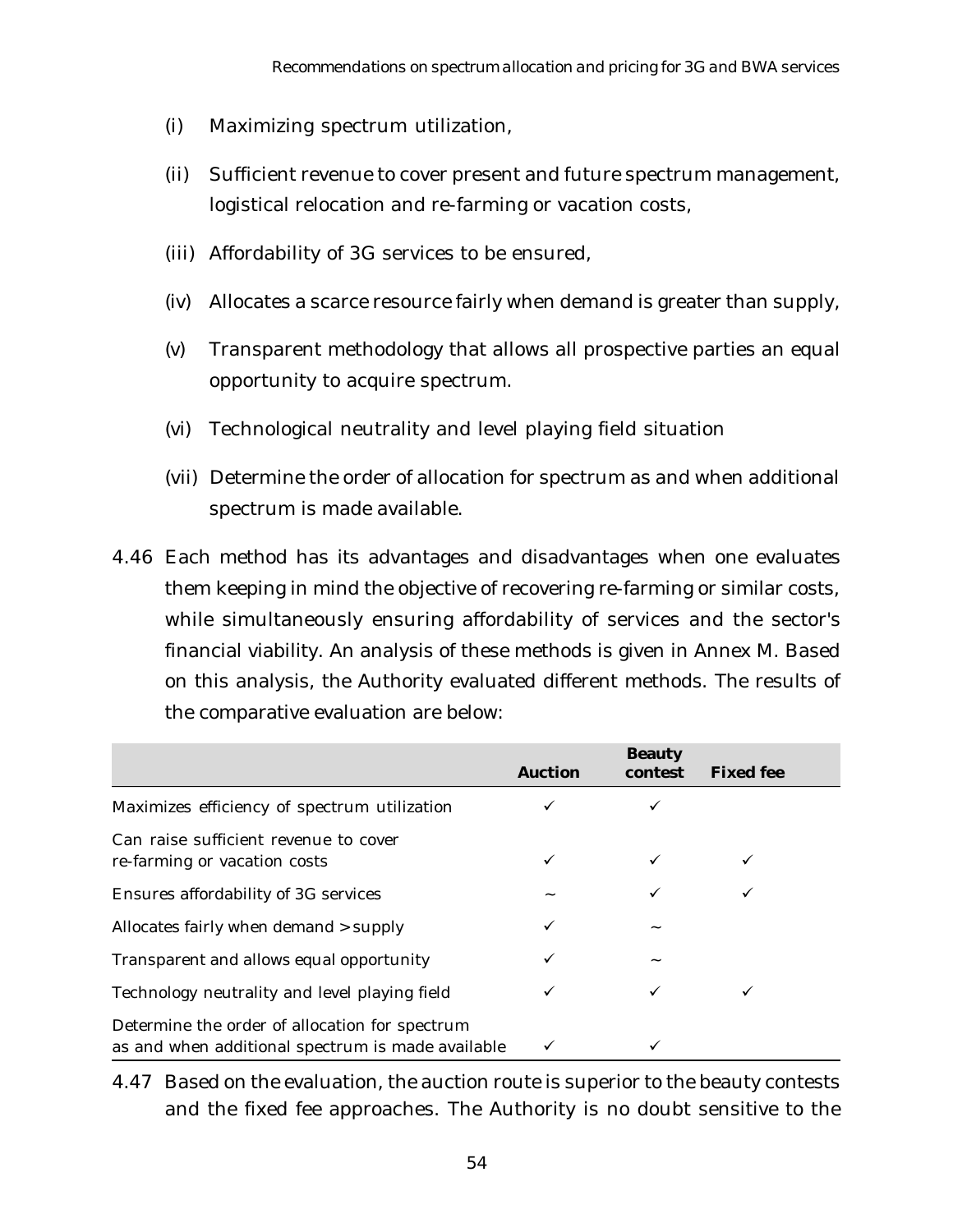fact that the affordability of services might be compromised if spectrum costs through auction route get exaggerated due to overvaluation or frenzied bidding. Such exaggerations might occur if participants in the bidding process are non-serious players, or if they are impractical in their valuation. However, there is overwhelming evidence that the participants realistically assess the market price in the background of customers' willingness to pay certain price for such services.

4.48 Around the world, regulators and governments have used auctions to allocate spectrum. In India too, the Government has used auctions to allocate, among other things, FM radio licenses and the fourth cellular operator licenses. The Authority has evaluated the outcome of previous auctions. Barring UK and Germany, valuations of spectrum revealed through auction route during the last six year have been reasonable, uniform, and almost stable.

## **International auction experiences**

4.49 Many countries have used auctions to allocate spectrum. The United States' FCC had conducted some of the earliest relevant spectrum auctions for spectrum. In 1995, for example, the FCC auctioned PCS1900 spectrum and raised \$7 billion, with the average price per population across different license areas coming to \$12.84.29 Other countries have also conducted auctions for 3G licenses and spectrum (Figure 7).

<sup>29</sup> http://wireless.fcc.gov/auctions/04/charts/4markets.xls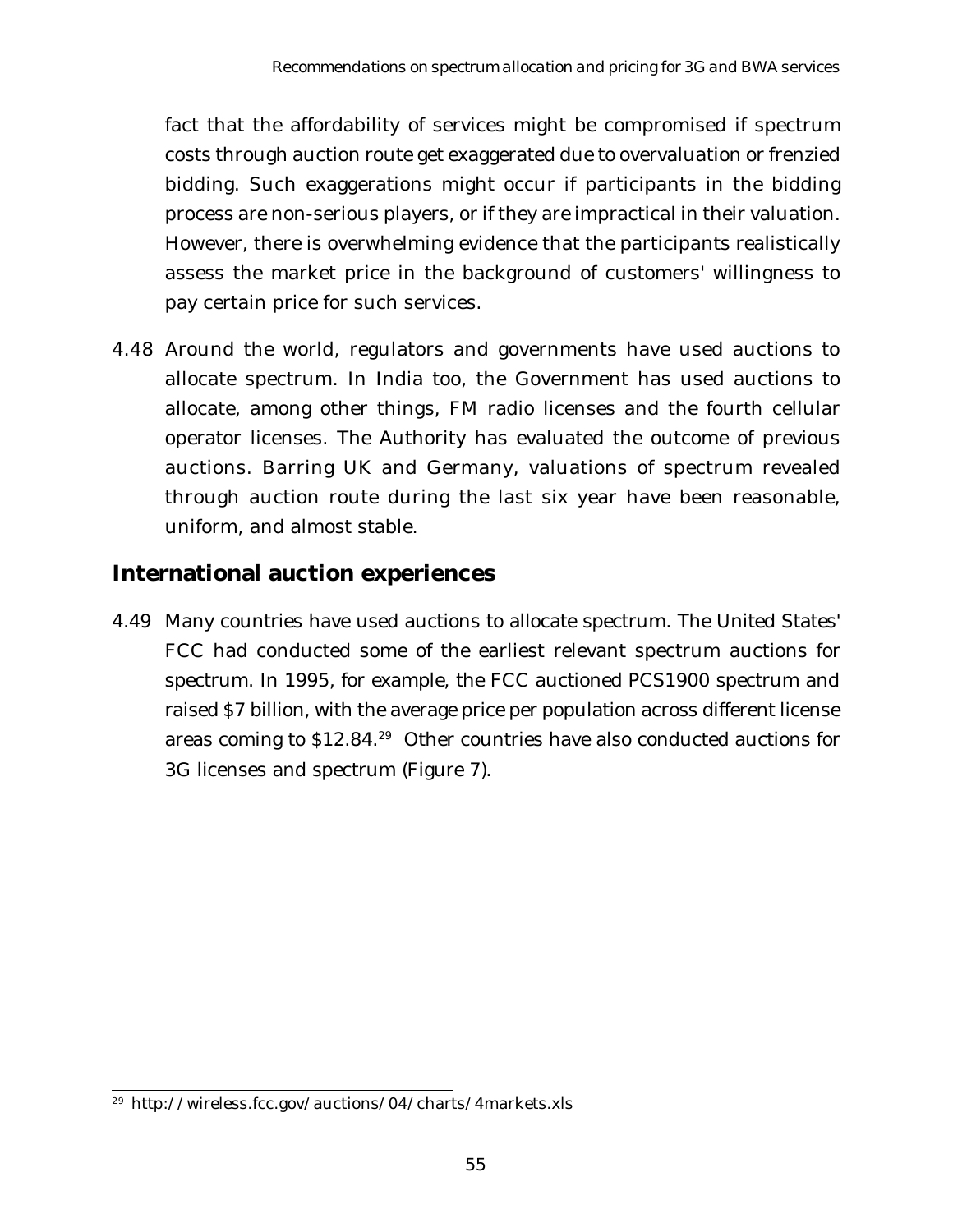

**Figure 7: International 3G license auctions in 2000-2006, price per inhabitant30**

 4.50 Some stakeholders have commented that auctions might lead to irresponsible bidding by interested parties and might cause increase in prices. However, one stakeholder has commented that spectrum auctions do not directly raise prices. $31$  Available international data suggests that beauty contest discovered lower price in 2001, 2002 and 2006 but higher price in 2000 and 2004 as compared to prices discovered in auctions and thus no definite pattern of difference between these two mechanisms of allocation was discernable (Figure 8). If both auctions and beauty contests have similar or comparable results, the Authority believes that the more transparent and fair allocation mechanism, i.e. auctions is the better choice to use.

<sup>30</sup> Source: news items, national and international telecom agencies, comments

<sup>&</sup>lt;sup>31</sup> Comments of Tata Teleservices during the open house discussion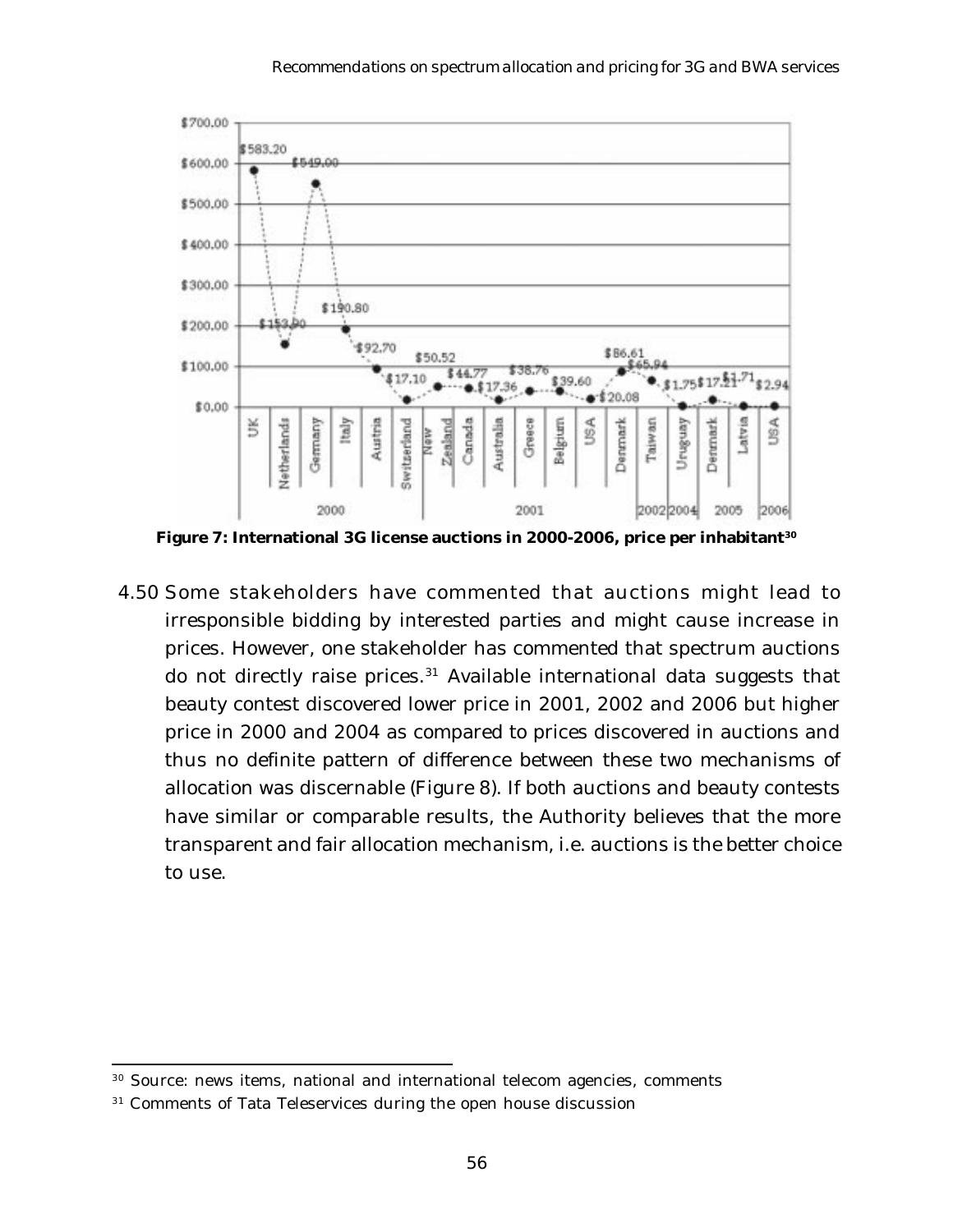

**Figure 8: Both beauty contests and auctions have similar outcomes (\$/pop)32**

#### **Indian Experiences**

- 4.51 In 2001, the Government auctioned off the fourth cellular license in many circle around India. This auction, which used an informed ascending bidding process, raised Rs. 1,633 crores across 17 circles. The license fee included an implicit spectrum fee because each license came with 2 x 6.2 MHz of spectrum for the operator in the 1800 MHz band. Unlike the auctions for the first two cellular licenses, which resulted in high bids, the fourth cellular license resulted in serious and more controlled bidding. This was because the industry was more mature in 2001 than in the early 1990s operators, many of whom were already operating in other circles had the experience and understanding of the market to guide them in making realistic and practical bids. Hence, given this Indian experience, the Authority believes that a well-designed and well-managed auction will be appropriate as an allocation mechanism for the Indian 3G licensing and spectrum allocation process. This pattern is also in line with the trends in auction prices seen during the last three to four years in Europe and elsewhere.
- 4.52 In the process of evaluation of spectrum auction results, the Authority has considered the recent auction data pertaining to FM radio phase-II in which the radio licensees paid about Rs.1100 crore for the licenses. This auction, conducted by the Government in 2005, used a two-stage process where

<sup>&</sup>lt;sup>32</sup> Source: national regulators and international bodies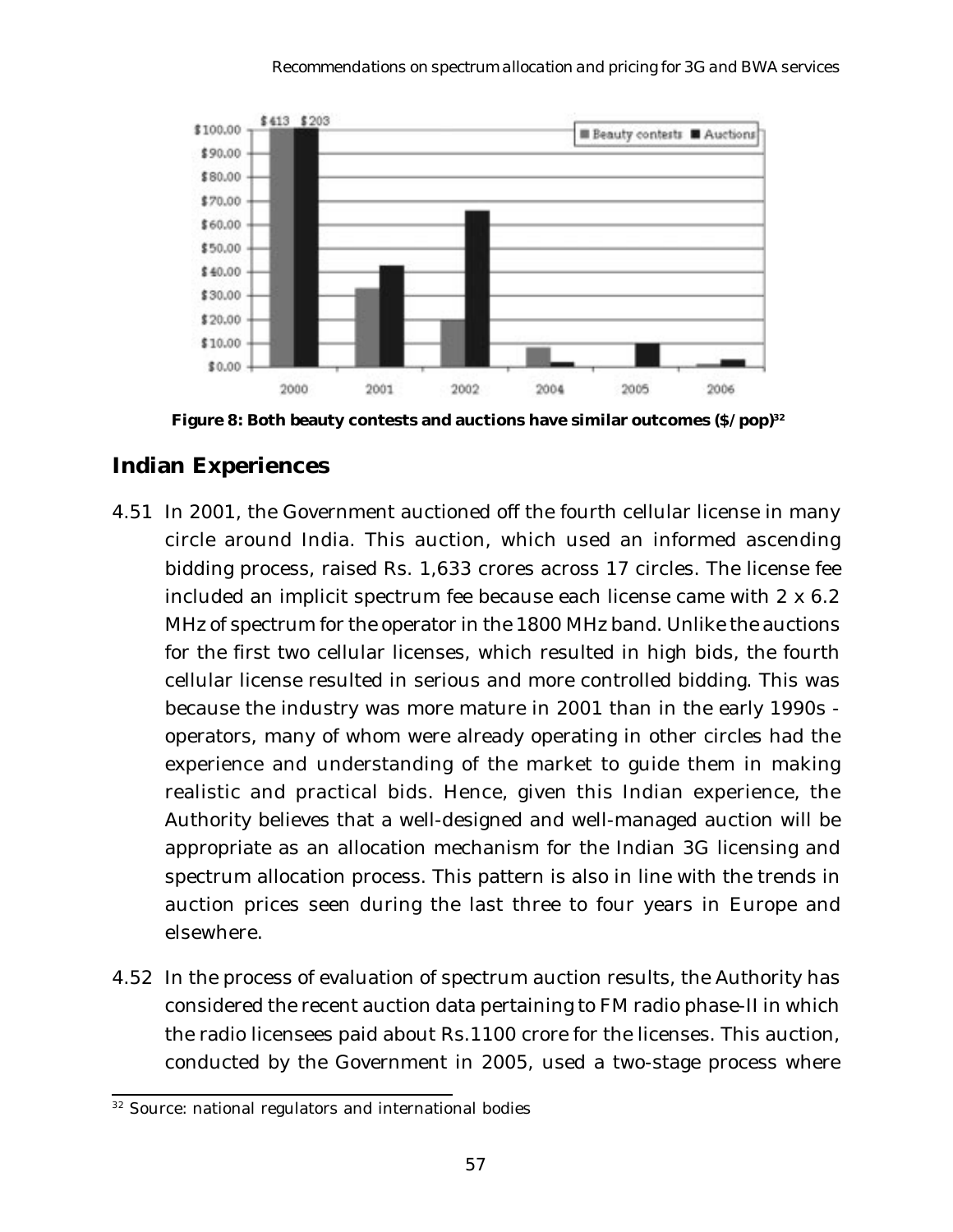the Government checked the bidders' eligibility and following their qualifying this stage, the auctioneer selected winners based on a single stage multi-item auction. Of the 338 licenses on offer in 91 cities, bidders took 279. The entire process lasted one month, with five stages of auctions where each stage had a different group of cities' licenses on auction. Although the licenses were for radio broadcasting and not for cellular mobile services, the Authority believes that features of the auction in FM radio licenses can be suitably adopted for a possible 3G auction.

4.53 **In order to achieve the objectives detailed in** ¶**4.45, and the foregoing analysis, the Authority recommends that the Government allocate spectrum Blocks C, D, E, F, and G in the 2.1 GHz band using the auction route. The auction bid price will also affect the pricing of blocks in 450 MHz and 800 MHz bands.**

## **Selecting an auction process**

- 4.54 There are a range of auction mechanisms and systems that the Government could use to allocate the spectrum blocks in the 2.1 GHz band. A number of countries have used auctions to allocate 3G licenses and spectrum. India has also seen its share of auctions - in the FM and cellular license allocations above, as well as in numerous procurement processes.
- 4.55 The Authority having considered all aspects and special features in telecom sector recommends the following process for auction:
	- (i) Allocate licenses to multiple bidders simultaneously, i.e. more than one block of spectrum (or item) in the same auction,
	- (ii) Allocate same sized, but possibly differently valued, blocks fairly,
	- (iii) Ensure, as far as possible, affordability for operators and consumers, and
	- (iv) Ensure transparency and openness.
- 4.56 This is a one-seller many-buyer (i.e. monopoly) situation. The preferred auction method would have to be some type of an ascending auction, i.e. one where bids go up with time. This method would also allow price discovery. In addition, given the multiple blocks available, and the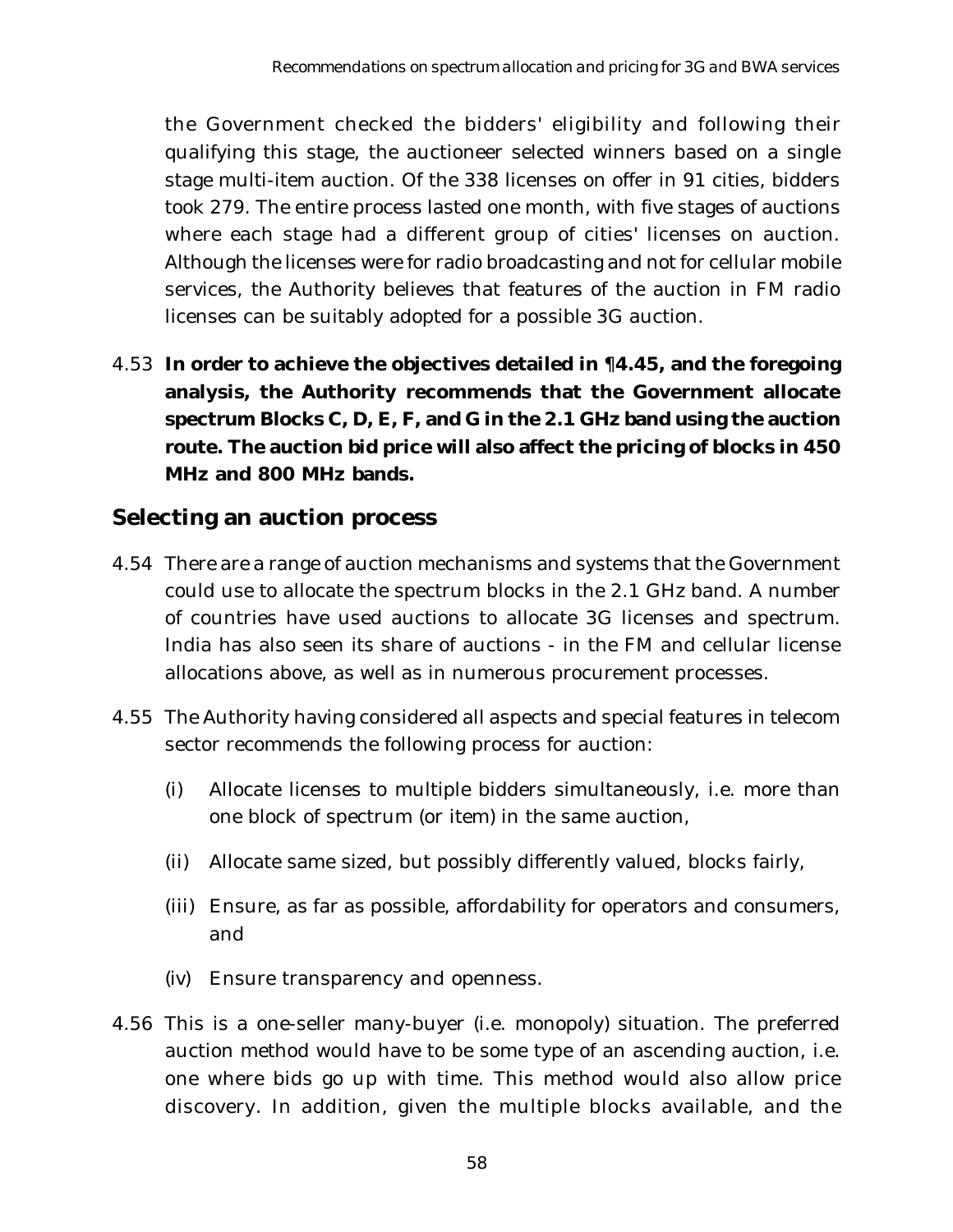Authority's concern with ensuring a level playing field, it is preferable to have a simultaneous auction, i.e. one where all the blocks to be given are auctioned simultaneously. Given these needs, the Authority finds that the simultaneous ascending auction (SAA) is the best mechanism to determine a clear winner in a fair and transparent fashion.

- 4.57 The SAA method has emerged as a standard approach to spectrum auction and has been successfully used by the FCC for spectrum auctions on a number of occasions. Countries such Australia, Canada, Mexico, Netherlands and the UK have also used this design. Evidence available shows that auctions have been successful when extensive information has been revealed. Under this method of SAA, bidders will have good and sufficient information about prices and assignments at a point in the auction where they have the flexibility to act on the information. Information about prices and assignments improve throughout each stage of the auction. This design of auction is said to result in formation of efficient license aggregations, which is highly relevant in the Indian context where licensing is circle based. For licenses that are close substitutes, the SAA has the capability to generate near uniform prices for similar items. In the absence of resale, this design of simultaneous ascending auction proposed by the Authority should result in highly efficient results.
- 4.58 In order to allow competition in the provision of 3G, ensure that spectrum goes to the parties that value it the most and have the best business plans, and to have a fair process, the Authority considers that the following conditions are important, i.e. the auction should have:
	- (i) Only one block per winner: to allow many different operators to acquire spectrum and encourage competition,
	- (ii) All spectrum blocks across all license areas auctioned simultaneously: to allow operators to bid in different combinations of license areas according to their business plans and economic capacity,
	- (iii) Multiple rounds: to facilitate price discovery, give the spectrum to the most interested party, and to allow upward revision of bids,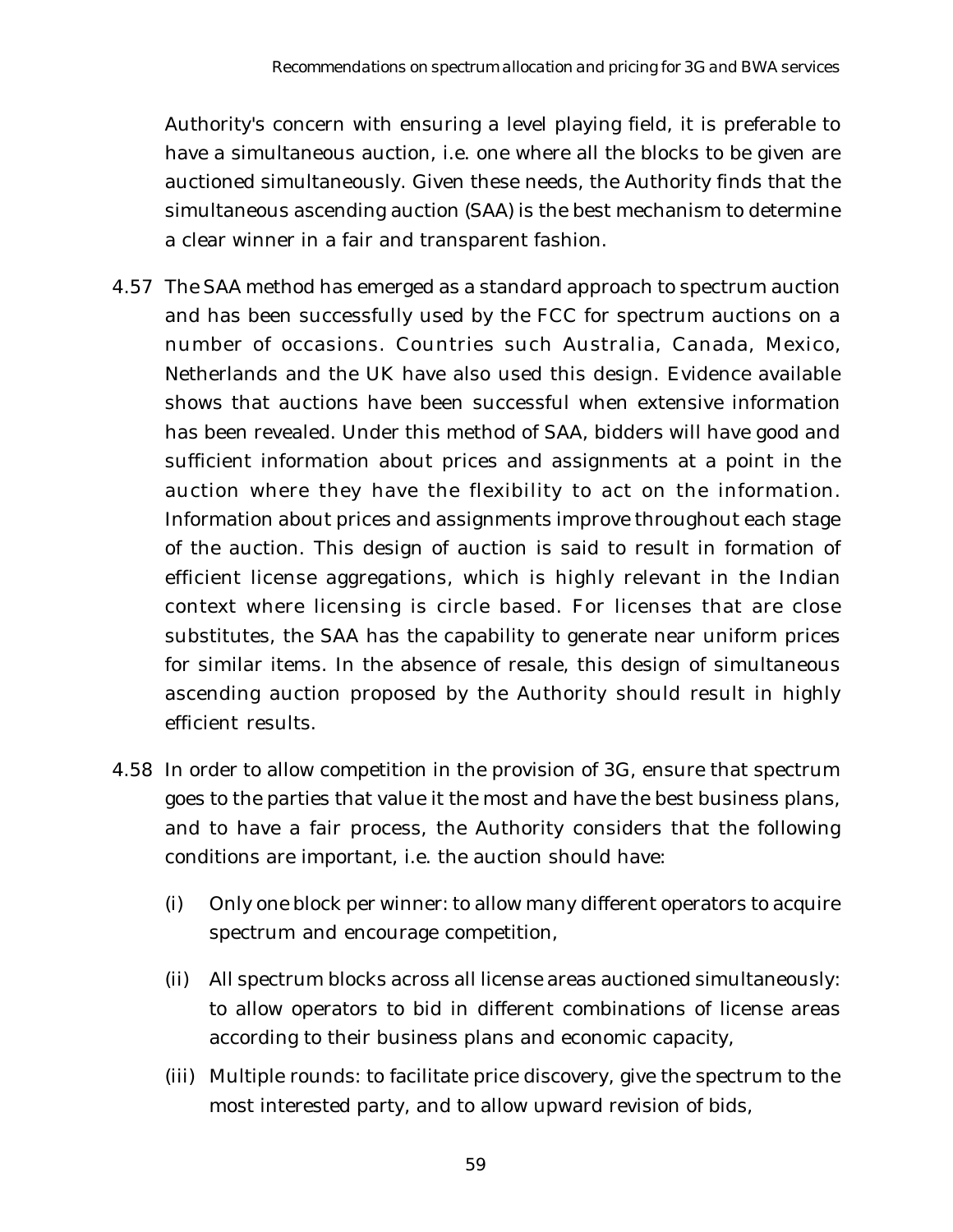- (iv) Timing limits: to ensure that the auction has a time limit, and to reduce the chances of collusion,
- (v) Sealed bids: to minimize the chances of collusion between operators and keep the process fair,
- (vi) Price the spectrum at the bidder's respective winning bid: to ensure that winners get the spectrum at a price that they are willing to pay, subject to conditions elaborated in the auction mechanism,
- (vii) Bidders should be unconnected: to prevent collusion and the possibility that one operator has access to more than one block of spectrum, which will lead to an anti-competitive situation,
- (viii) Have activity rules to ensure participation (or 'current-ness') in every round: to minimize the chances of collusion, to ensure that all interested bidders remain participants, and to prevent sniping in the auction,
- (ix) Should not permit bid withdrawal: to prevent the possibility of one bidder hijacking the bidding process, and ensuring that bidders remain practical in their estimations of spectrum, and
- (x) Require an immediate one-time payment of acquisition fee: to prevent distortion of the bidding process based on unrealizable future expectations.
- 4.59 **Given the above requirements, the Authority recommends that the spectrum auction for 2.1 GHz band should use a simultaneous ascending auction system. Details of this methodology is in Annex N.**
- 4.60 **If there are more operators interested in the 450 MHz or 800 MHz bands than the number of available blocks, then a one-stage bidding process should be organized to decide the winners.**

#### **Fixation of the reserve price for the auction**

4.61 Ascending auctions have a reserve price, a minimum price above which bidders must place their bids. The reserve price for the proposed auction will need to ensure the spectrum is priced at a level that reflects its minimum possible value, and that ensures that the cost of vacating the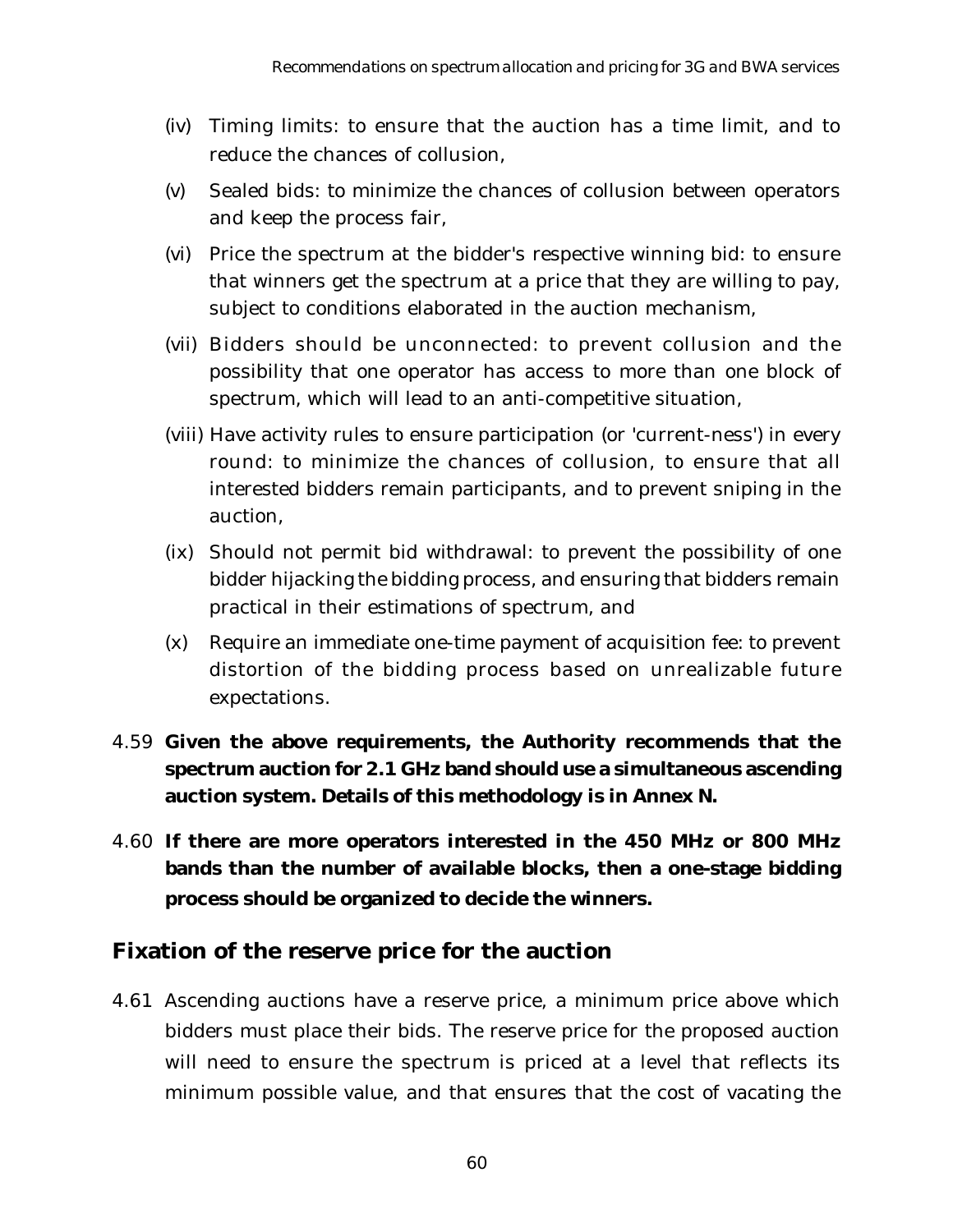incumbent users of this spectrum is recovered. In order to reach a reserve price that reflects the minimum possible value of the spectrum, the Authority used international spectrum prices as an indicator of possible value of spectrum.

- 4.62 Many European and some Asian countries had allocated their 3G spectrum before 2002. The average cost per Hz in Europe is about \$40, or Rs. 1800/Hz for nation-wide allocations. Countries in the Asia Pacific region have allocated their nation-wide 3G licenses at an average cost of about \$4, or Rs. 180/Hz. It is possible to use all international experiences to indicate the possible price of spectrum in India. However, some of the early spectrum allocations in Europe were at very high prices. For example, countries such as Germany (\$316.21/Hz), UK (\$251.79/Hz), Italy (\$75.41/Hz), Netherlands (\$21.74/Hz), Poland (\$13.98/Hz), and France (\$13.78/Hz) have among the highest per Hertz prices in the world.<sup>33</sup> Some attribute this to a 'now or never' syndrome that made operators bid much higher than their valuations to assure their supply of spectrum.34
- 4.63 These high price spectrum allocations were before 2002, when the market for 3G was not very well understood, and operators were more interested in grabbing spectrum as opposed to ensuring financial viability and affordability. To steer away from the distortions due to the excessive prices in Europe, and to reflect more recent trends, the Authority based on international allocations that have been made since 2002. A list of these allocations and the price of spectrum is given in Annex O. **The average price for international allocations since 2002 is Rs. 68 per Hz** (Figure 9).

<sup>33</sup> Comments of Maravedis, ¶4.2.3

<sup>34</sup> Comments of IDFC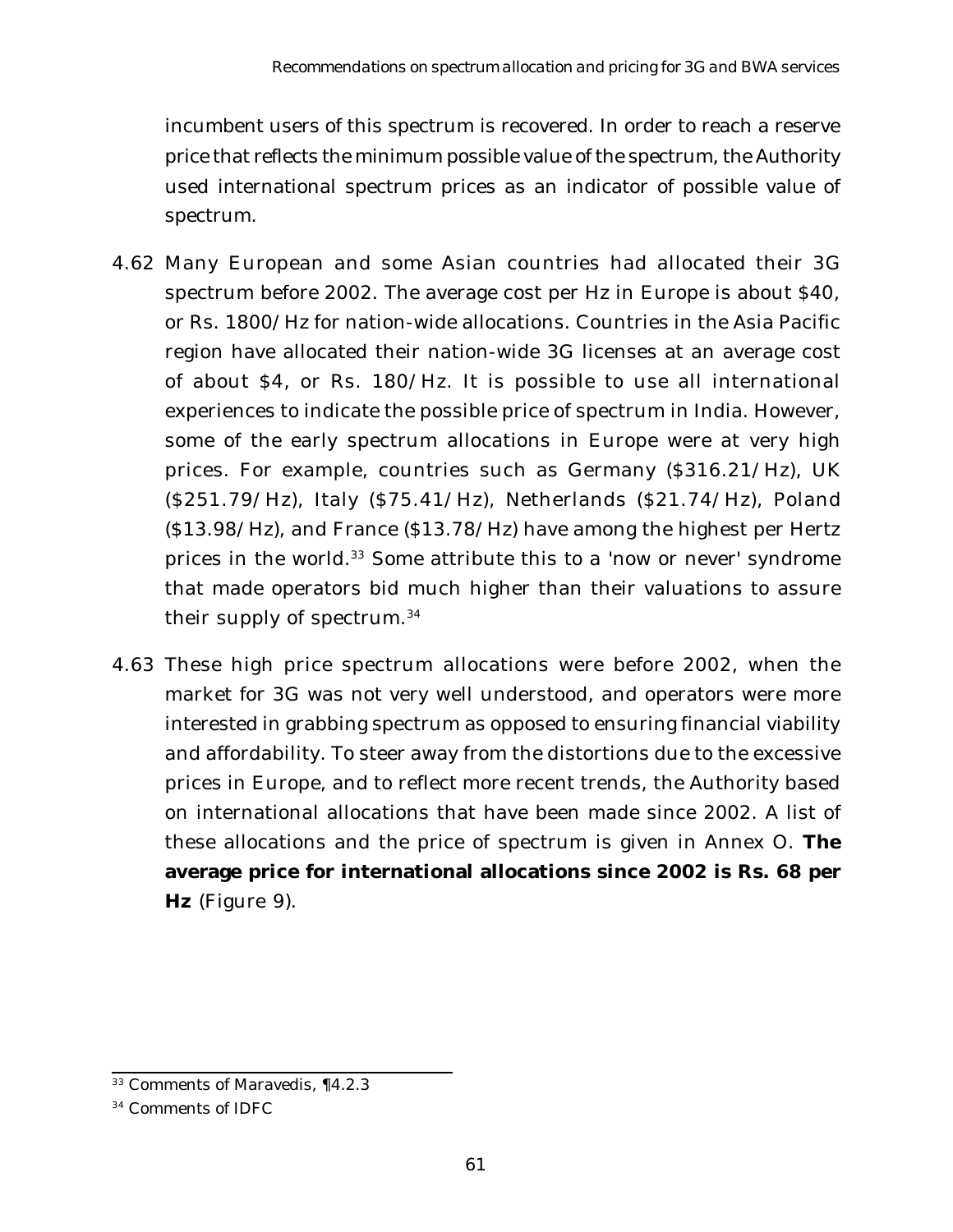

**Figure 9: The cost (\$/Hz) of spectrum allocated around the world35**

4.64 Since the international price of spectrum reflects nation-wide allocations, and not regional allocations as are made in India, this indicator cannot be applied directly to the Indian scenario. The relative scarcity of the 3G spectrum is different for different circles and thus the Authority is of the view that the relative scarcity should also get reflected in the minimum reserve price that serves as the starting point for the auction. Circles with relatively higher earning potential should fetch higher price for the spectrum - which is the key input - than the circles with relatively lower earning potential. Therefore, the Authority wants to ensure that the spectrum in possibly higher value circles such as the Metros and Category A are priced higher than in circles where the financial viability and affordability of 3G services might be less predictable.

<sup>35</sup> See Annex O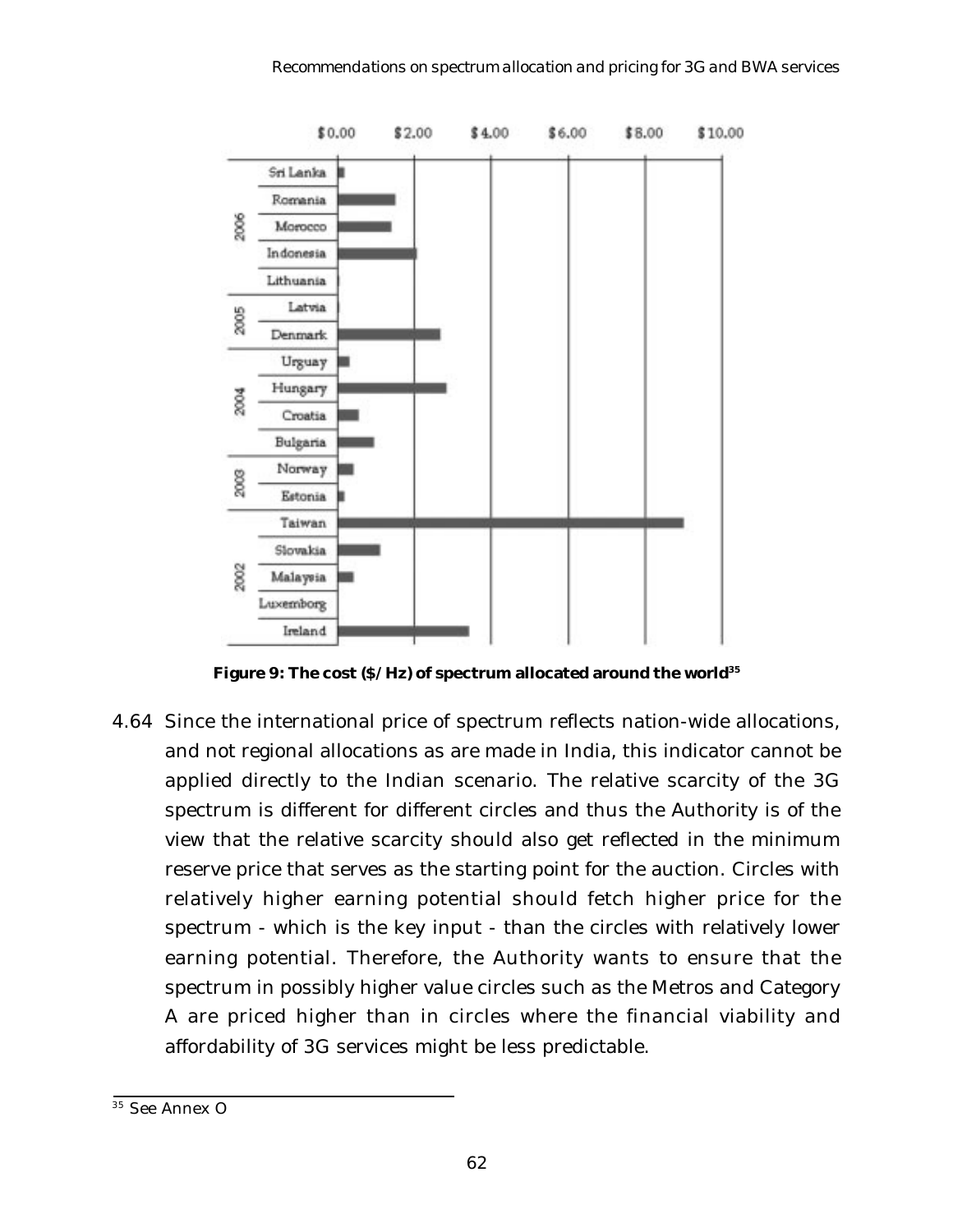4.65 The entry fee paid by the 4th cellular operator is being used currently by new operators to get a UASL license for the applicable service area. The entry fee for different service areas is as given in Table 8.

| <b>Circle</b>         | <b>Entry fee (Rs. Cr)</b> |
|-----------------------|---------------------------|
| Delhi                 | 170.7                     |
| Mumbai                | 203.66                    |
| Chennai               | 154.00                    |
| Kolkatta              | 78.01                     |
| Maharashtra           | 189.00                    |
| Gujarat               | 109.01                    |
| <b>Andhra Pradesh</b> | 103.01                    |
| Karnataka             | 206.83                    |
| Tamil Nadu            | 79.00                     |
| Kerala                | 40.54                     |
| Punjab                | 151.75                    |
| Haryana               | 21.46                     |
| <b>UP</b> (West)      | 30.55                     |
| <b>UP</b> (East)      | 45.25                     |
| West Bengal and A&N   | 2.69                      |
| Rajasthan             | 32.25                     |
| Madhya Pradesh        | 17.45                     |
| Himachal Pradesh      | 2.00                      |
| <b>Bihar</b>          | 10.00                     |
| Orissa                | 5.00                      |
| Assam                 | 5.00                      |
| <b>North East</b>     | 2.00                      |
| Jammu & Kashmir       | 2.00                      |

**Table 8: 4th operator/UASL entry fee36**

4.66 Table 9 shows the average price paid per circle, with the average for Metro and Category A together, and B and C circles.

| <b>Circle category</b> | <b>Average Entry Fee</b><br>(Rs Crore) |
|------------------------|----------------------------------------|
| Metros and A           | 143.69                                 |
| B                      | 47.74                                  |
| C                      | 4.33                                   |

#### **Table 9: Average 4th operator/UASL entry fee by category of circle**

<sup>36</sup> TRAI data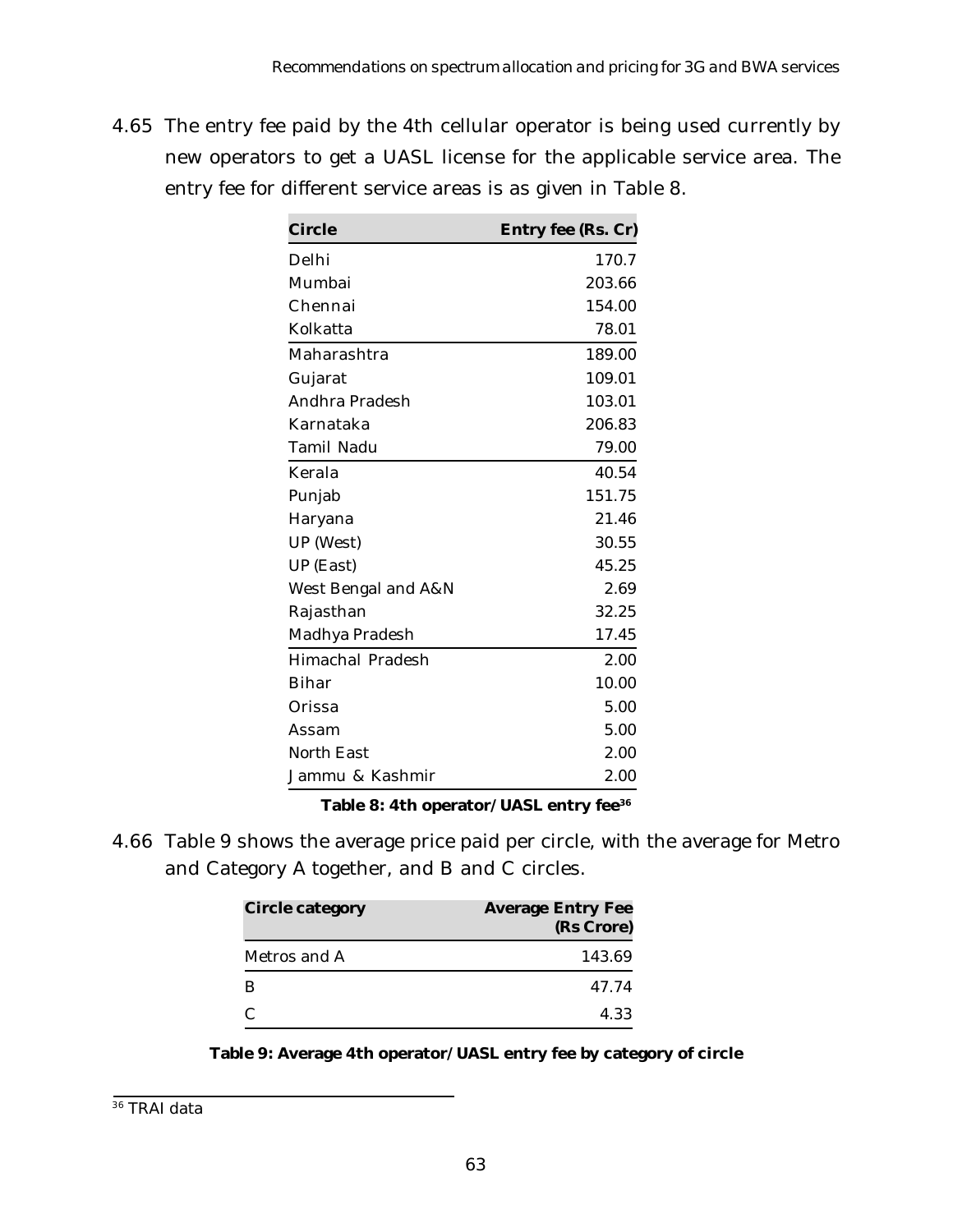#### **Recovering the cost of spectrum vacation**

- 4.67 As noted earlier, the Defence forces and other internal security agencies are currently using the 2.1 GHz uplink band, i.e. 25 MHz of spectrum that will have to be vacated if 3G services are allocated spectrum this band. One of the factors in deciding the price of spectrum is to the cost of re-farming or vacating incumbent users.
- 4.68 The Defence forces and other government users will require this money to set up new communication networks in place of the wireless networks that were in this re-farmed band. Further, they will have to train users on the new systems to ensure smooth operation, and overhaul of the organizational systems in place around the previous communication technology. The funds will be needed to cover the costs of condemning and scraping the older network. The Defence forces have also indicated the requirement of security of the wired channel. Yearly maintenance cost and putting in place the encryption and security systems will also need substantial funds. As such, a substantial expenditure will be needed for building a new communication network, and to overhaul the systems that are in place around this network, partially or fully. This should be appropriately reflected in deciding the prices for future spectrum.

#### **Reserve price for 2.1 GHz band**

4.69 The 4th cellular operator/UASL entry fee and the international price of 3G spectrum serve as useful indicators of its price both domestically and around the world. However, these prices cannot be directly applied to set the reserve price as both these prices were the final price paid by the operators. Moreover, the 4th cellular/UASL entry fee was not only for spectrum acquisition, but for the license as well. Moreover, these allocations were done in 2001, and there have been significant changes in the market situation since then. The subscriber base has increased manifold since then, and Category B and C circles might now be valued at a higher price because of the fast pace of growth seen recently. For example, for the year ending June 2006, while Metros and Category A circles' subscriber bases grew by 60 and 80 per cent respectively, Category B and C circles' grew by 90 and 142 per cent.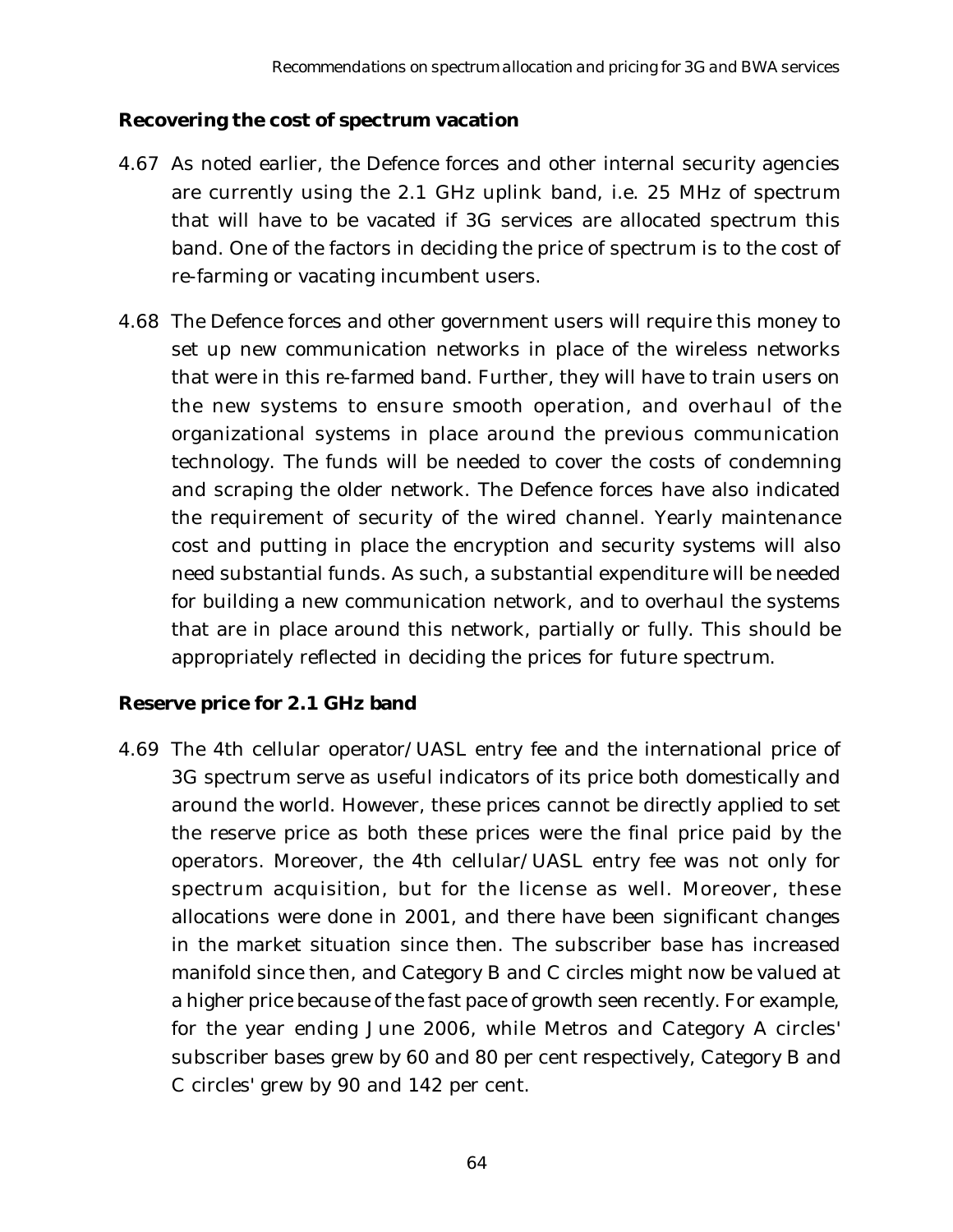- 4.70 As discussed earlier, the Authority wants to encourage affordability in the provision of 3G services and ensure that an auction does not lead to unreasonable pricing of spectrum. Noting that in an auction, the market will find its own clearing price, the Authority believes that the reserve price for 3G spectrum should be approximately Rs. 1000 to 1100 Crores for one block of 2 x 5 MHz of spectrum in the 2.1 GHz band.
- 4.71 Since the spectrum is being allocated on a circle basis to each operator, it is necessary to set the specific reserve price that applies to auctions proposed to be conducted in each circle. It is not just to have one reserve price across all the circles because of the variations in demographic characteristics, income levels, and telecom subscribership across the country. Consequently, the Authority had to fix a sound method on which to decide the reserve prices in different circles.
- 4.72 The Authority believes that most, if not all, 3G subscribers will be 2G subscribers who choose to upgrade their service. Hence, the current subscriber base in the different circles will indicate the potential market for 3G services, and hence the value of the resources that support this market, including spectrum. Thus, the subscriber base of each circle is a criterion of this value. The contribution of each circle to the national mobile subscriber base is:

| <b>Circle</b>    | <b>Mobile subscriber</b><br>base as of 31.7.2006 | % circle subs<br>of national |
|------------------|--------------------------------------------------|------------------------------|
| Delhi            | 9,871,571                                        | 9%                           |
| Mumbai           | 8,767,225                                        | 8%                           |
| Chennai          | 3,548,003                                        | 3%                           |
| Kolkata          | 3,974,091                                        | 3%                           |
| Maharashtra      | 8,565,194                                        | 8%                           |
| Gujarat          | 7,936,922                                        | 7%                           |
| Andhra Pradesh   | 8,897,364                                        | 8%                           |
| Karnataka        | 7,969,866                                        | 7%                           |
| Tamil Nadu       | 7,057,368                                        | 6%                           |
| Kerala           | 5,440,043                                        | 5%                           |
| Punjab           | 5,980,122                                        | 5%                           |
| Haryana          | 2,468,739                                        | 2%                           |
| <b>UP</b> (West) | 5,205,627                                        | 5%                           |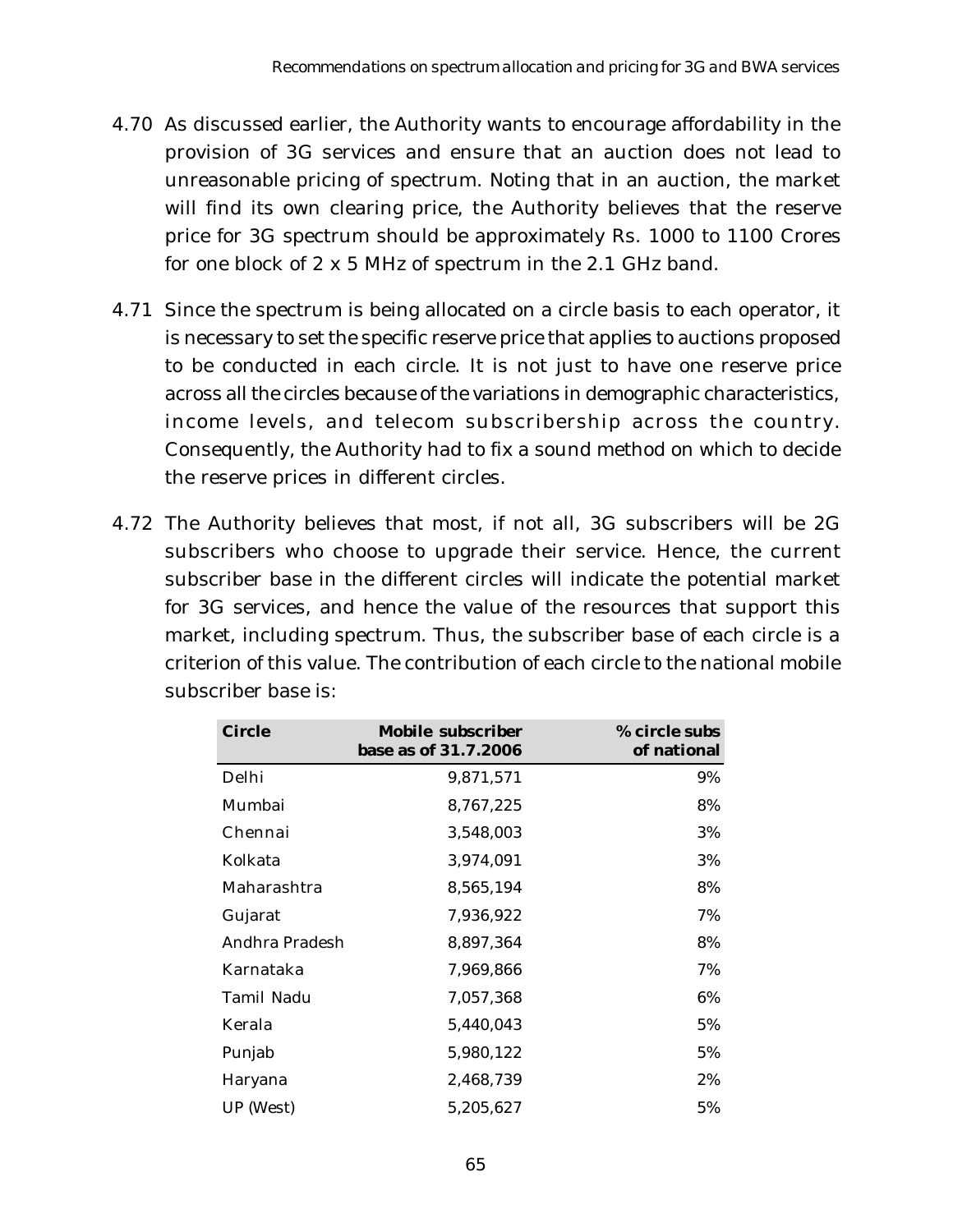| <b>Circle</b>                             | <b>Mobile subscriber</b><br>base as of 31.7.2006 | % circle subs<br>of national |
|-------------------------------------------|--------------------------------------------------|------------------------------|
| UP (East)                                 | 6,334,477                                        | 6%                           |
| Rajasthan                                 | 4,644,431                                        | 4%                           |
| Madhya Pradesh                            | 4,388,234                                        | 4%                           |
| West Bengal &                             | 3,082,006                                        | 3%                           |
| Himachal Pradesh                          | 820.958                                          | $1\%$                        |
| Bihar                                     | 3.955.154                                        | 3%                           |
| Orissa                                    | 1,933,652                                        | 2%                           |
| Assam                                     | 1.196.332                                        | $1\%$                        |
| North East                                | 640,469                                          | $1\%$                        |
| Jammu and Kashmir                         | 975,186                                          | 1%                           |
| <b>National mobile</b><br>subscriber base | 113,653,034                                      | 100%                         |

- 4.73 It can be seen from the above table the ratio of average percent of subscribers of Metros barring Chennai and Kolkatta and Category A vis-à-vis Category B circle including Chennai and Kolkatta, and C circles is about 15 : 8 : 3. Given that the total reserve price across the country should be approximately Rs. 1100 Crores, the Authority arrived at the reserve prices per 2 x 5 MHz in the 2.1 GHz band.
- 4.74 **The Authority recommends that the reserve price for spectrum auctions in the 2.1 GHz band for 2 x 5 MHz blocks of spectrum should be:**

| <b>Circle</b>                 | Reserve price (Rs. Crore) |  |  |
|-------------------------------|---------------------------|--|--|
| Mumbai, Delhi, Category A     | 80.00                     |  |  |
| Chennai, Kolkatta, Category B | 40.00                     |  |  |
| Category C                    | 15.00                     |  |  |

4.75 The total base price at a national level including Metro, and Category A, B, and C circles would be approximately Rs. 1,050 Crores. Some of the recent examples in international spectrum allocations have an average price equivalent to Rs. 68 Crores for 2 x 5 MHz. The total revenue at a national level if all the circles are put at the same level will be approximately Rs. 1,500 Crores. The total license fee indicated by the 4th cellular entry fee was also about Rs. 1,600 Crores. Therefore, the base price determination for spectrum alone after accounting for Metros, and Category A, B, and C circles in the range of Rs. 1,050-1,100 Crores was considered fair and just by the Authority.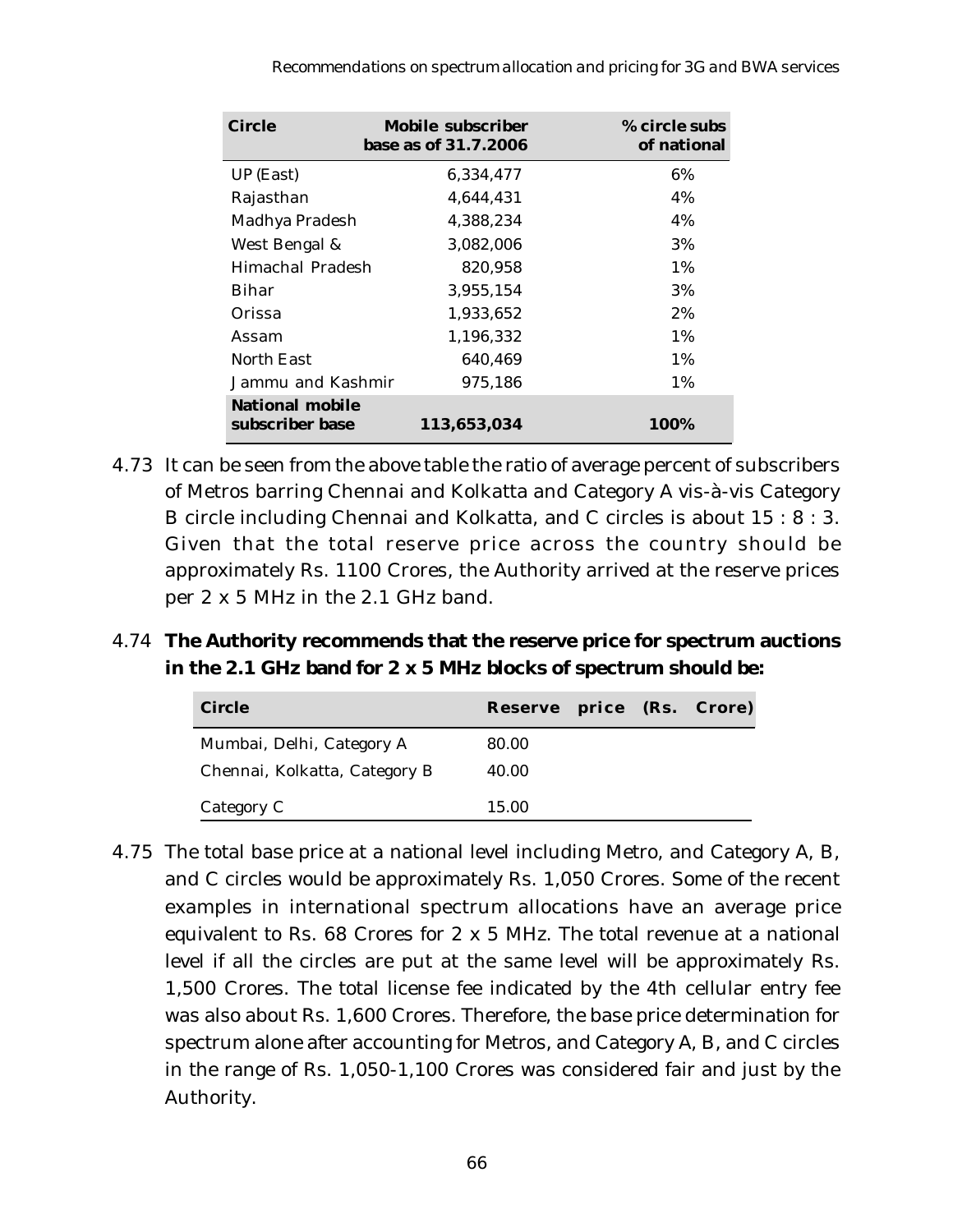#### 4.76 **The Authority recommends that:**

(1) The reserve price for the spectrum auction in different circles for each different spectrum block be set as follows:

|                                    | <b>Categories of circles</b> |                   |                   |
|------------------------------------|------------------------------|-------------------|-------------------|
|                                    | Delhi,                       | Chennai,          |                   |
|                                    | Mumbai, and                  | Kolkatta, and     |                   |
| <b>Reserve price in Rs. crores</b> | <b>Category A</b>            | <b>Category B</b> | <b>Category C</b> |
|                                    |                              |                   |                   |
| $2 \times 5$ MHz in 2.1 GHz        | 80.00                        | 40.00             | 15.00             |

(2) The reserve price form the minimum bidding level for the auction process. Details are provided in Annex N.

#### **Pricing 800 MHz spectrum**

- 4.77 As noted earlier (¶4.42), the Authority is recommending that the spectrum allocated for 3G in the 800 MHz band should also be priced upon assignment to the desiring UASL CDMA operators. The Authority is proposing that each UASL CDMA operator should get one carrier in the 800 MHz band if it agrees to the conditions imposed. Hence, the price of this spectrum cannot be set based on some competitive process such as an auction or beauty contest.
- **4.78 To overcome this problem, and to set a reasonable price for the 800 MHz band 3G carriers, the Authority recommends that the second-highest winning bid in the 2.1 GHz auction should be pro-rated to a per-2 x 1.25 MHz price. This pro-rated price should be charged as a one-time spectrum acquisition fee to each of the UASL CDMA operators who opt to be allocated one carrier in the 800 MHz band. After paying the price, the CDMA operators should be immediately assigned the carrier.**
- **4.79 It should be noted here that an additional allocation on one carrier in the 800 MHz band should not be linked to the subscriber base criteria for 2G operations. This is a stand alone allocation and should not influence the allocation of carriers for voice-centric 2G services as and when operators qualify for additional carriers.**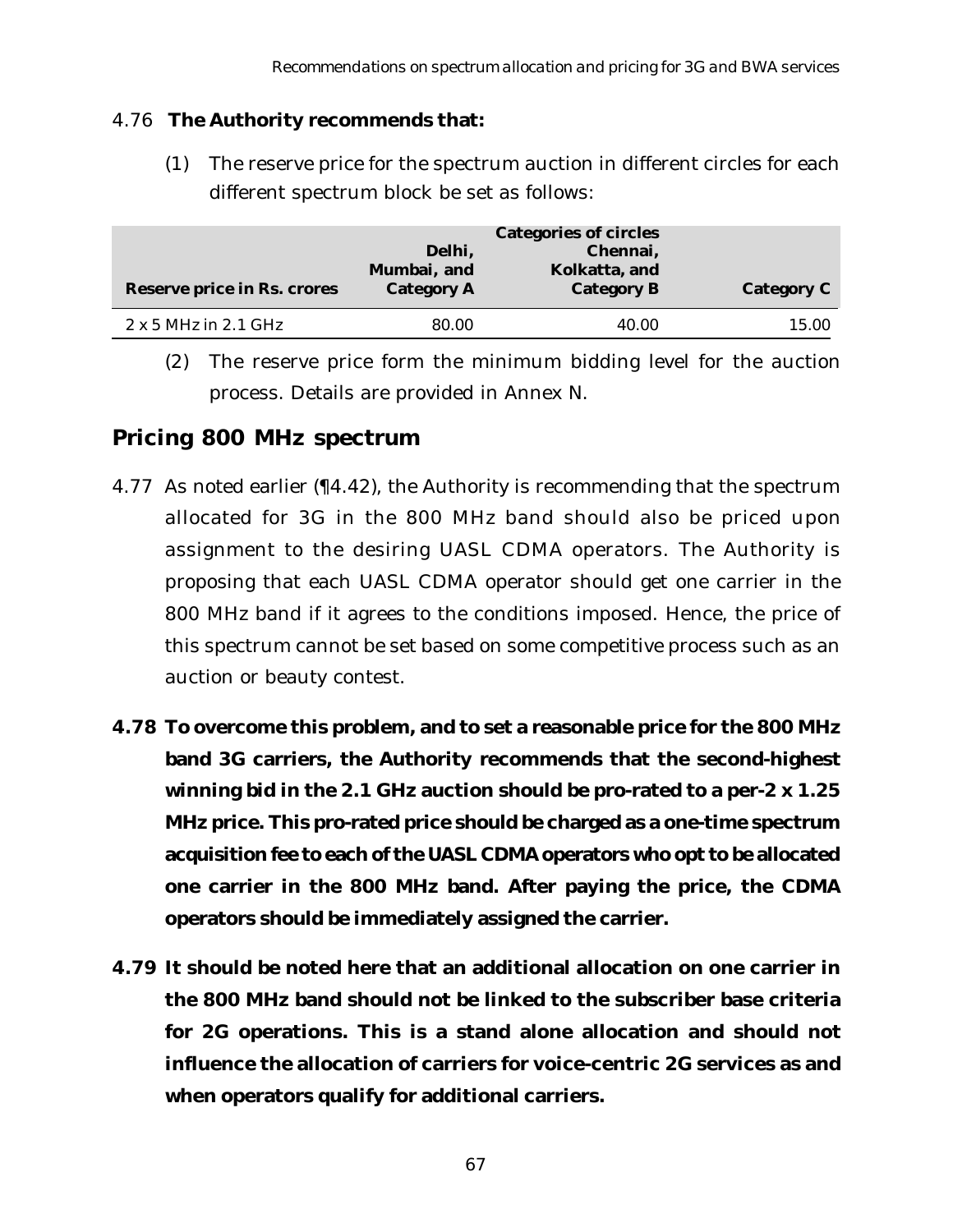## **Pricing 450 MHz spectrum**

- 4.80 Deployments in the 450 MHz band are especially suited for rural areas. The Authority is committed to encouraging rural roll out of 3G networks, and in the process, would ensure enhancing the financial viability and the affordability of these services in rural areas. Consequently, the Authority would like to set the price of the spectrum in 450 MHz low.
- 4.81 However, it is difficult to make a case to restrict 450 MHz deployments only to rural areas. Not only is this possibly damaging to the operator's business case, but will also be difficult to enforce. Therefore, the Authority cannot price this spectrum so low that urban deployments will be effectively subsidized for a subset of operators.
- 4.82 **In order to balance these two objectives, the Authority recommends that the spectrum in the 450 MHz band be priced at half the reserve price of the 2.1 GHz band.**

### **Other spectrum fees**

- 4.83 The auction will set the spectrum acquisition fee for the different blocks of spectrum. In addition, there are two other fees that could be levied on service providers who acquire this spectrum:
	- (i) A usage charge: In India, this has taken the form of an annual spectrum charge that is a percentage share of an operator's revenues. The annual charge is stepped - acquiring additional spectrum increases the percentage charge - which encourages operators to invest in infrastructure up to the point where the marginal capital expenditure is higher than the marginal annual spectrum charge. The Authority believes that this mechanism should continue, albeit with some modifications.
	- (ii) A hoarding cess: This cess is charged to ensure that a scarce resource like spectrum is not hoarded. Given the constraints on the availability of spectrum, it is imperative that the DoT exerts pressure on the operators to roll out services rapidly, and use the allocated spectrum to the fullest extent.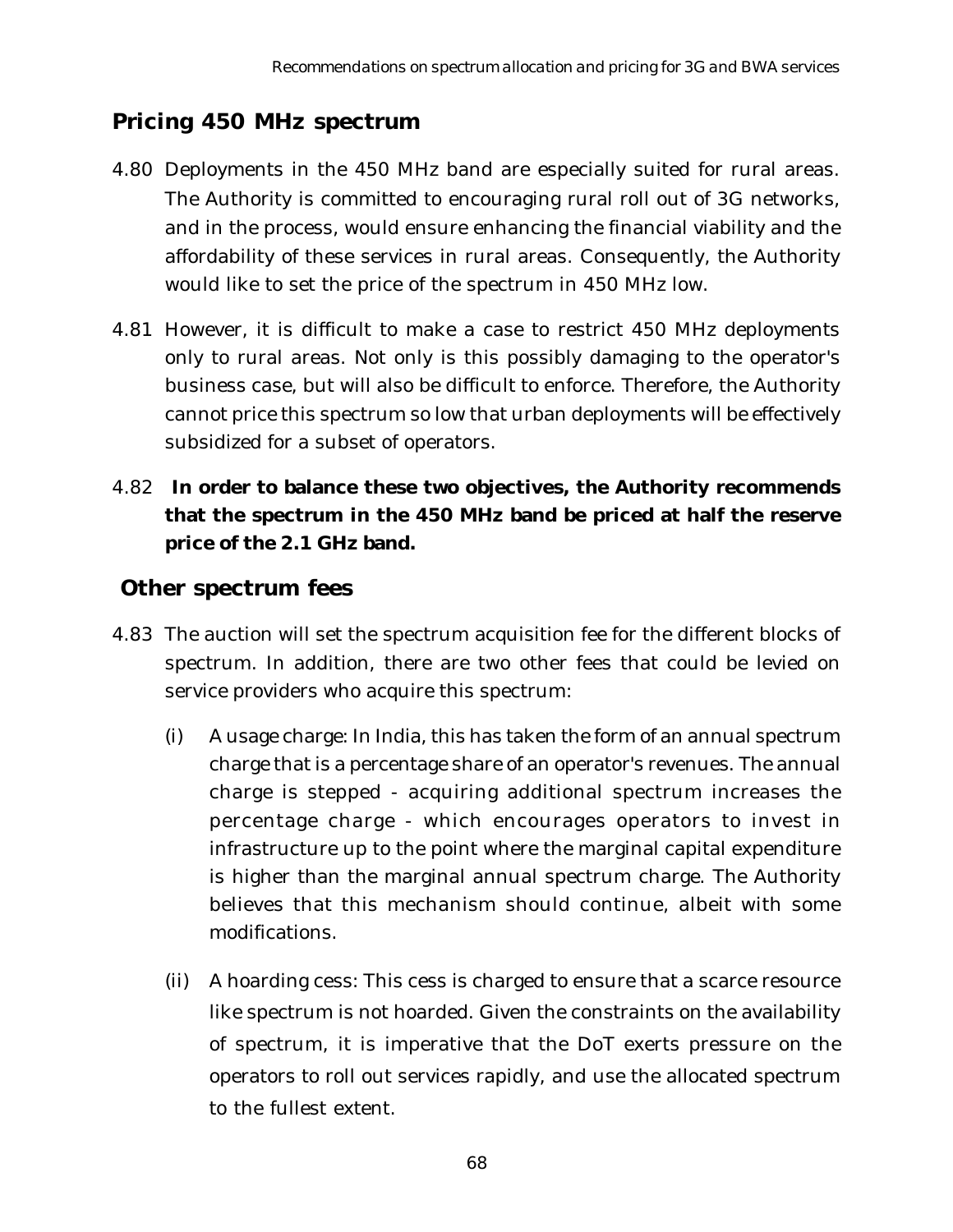#### **Annual spectrum charges**

- 4.84 Operators pay an annual spectrum charge that depends of the quantum of spectrum assigned to them in the 800, 900, and 1800 MHz bands. In case of GSM operators, the annual charge varies from 2 to 6 per cent and in case of CDMA services, the annual charge varies from 2 to 4 per cent. The revenues of the mobile sector are increasing at a very fast pace and even with these current annual fees, the spectrum charges collected from the operators on annual basis could be substantial.
- 4.85 Many respondents have suggested that the Government should consider modifying the revenue share-based annual spectrum-charging scheme. For example, some comments suggested having an auction based on the annual charge,<sup>37</sup> reducing the AGR share to cover the costs of administration and monitoring spectrum use,  $38$  or reducing or setting a cap on the fee.  $39$ Some comments suggested continuing with the AGR-based fee.<sup>40</sup>
- 4.86 The overall response suggests that most stakeholders are in favour of some type of AGR-based revenue sharing arrangement for annual spectrum charges. However, there is also a feeling that there should be some modification or reduction in the current scheme.
- 4.87 In its draft strategy paper on the telecom sector, the Union Ministry of Finance emphasized the need of reducing the licensing fees burden from the present level. The paper mentioned that telecom services face multiple taxes and levies and these levies and duties on the sector are one of the highest in the world. A reduction in the absolute amount of these duties and levies will allow telecom service providers to plough-back profits into enhancement of networks and services.
- 4.88 The Authority believes that it is necessary to reduce the WPC fees based on AGR for all operators, irrespective of the band of spectrum in which they operate. The Authority thus recommends that the annual spectrum

<sup>&</sup>lt;sup>37</sup> Comments of Rekha Jain, TTSL, VSNL, Zee Network

<sup>38</sup> Comments of UMTS Forum, Siddharth Sinha, Reliance, Nokia, ITU-APT

<sup>39</sup> Comments of MTNL, Shyam Telelink, IDEA, COAI

<sup>40</sup> Comments of Mahesh Uppal, India Manufacturing Foundation, Defence, BSNL, Bharti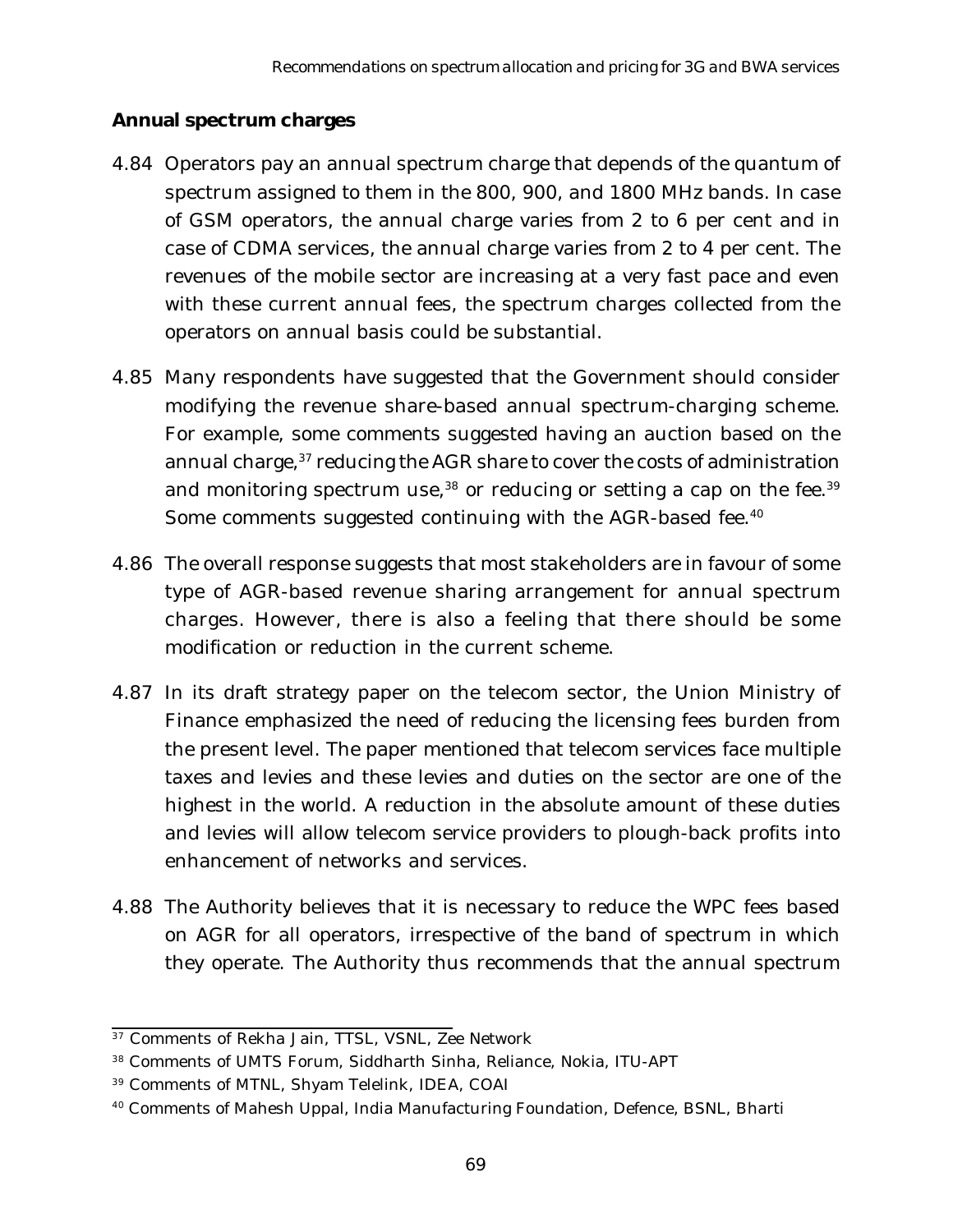fee should be reduced to allow operators to reinvest a larger portion of their revenue in infrastructure development, and yet allowing the licensor to cover the costs of spectrum management and administration. This will be especially useful if there will be a substantial up front fee for acquisition of 3G spectrum.

- 4.89 It is important to note that there is still some uncertainty about the possible penetration of 3G services in India. Even globally, the 3G subscriber base is below 5 per cent of the total mobile phone subscriber population. A high annual spectrum fee might lead to a situation where 3G operators run into losses. Another argument against charging an annual fee is that allocating spectrum via an auction will realize the full value of the resource, and hence an additional tax will only act as a drag on the sector.
- 4.90 However, the Authority also notes that it will be difficult to charge two different annual spectrum fees for 2G and 3G operations because it opens the possibility of arbitrage between two possibly indistinguishable revenue streams. Hence, the annual fee should remain as a percentage of the total AGR of the operator.
- 4.91 **Keeping these factors in mind, the Authority recommends that the DoT should have a one year moratorium on incremental annual spectrum fees for 3G spectrum from the time of spectrum assignment. After this one year, the DoT should charge operators an additional annual spectrum charge of 1 per cent of the operator's total adjusted gross revenue (AGR).**

#### **Spectrum hoarding cess/use incentives**

- 4.92 Given that spectrum is a valuable and scarce natural resource, it is important that any spectrum allocated should be used efficiently. In the cases where operators acquire spectrum but do not use it, which can be effectively labeled as hoarding, the Authority recommends a steep penalty and a 'use-it-or-lose-it' condition in the license.
- 4.93 It is important to recognize that any possible conniving operators might only proceed with a limited rollout in order to avoid a hoarding fine, but there are multiple ways to prevent this. For example, a minimum roll out condition can be specified in the license condition, or the issue can be resolved by including roll out plans which must be followed in the prequalification stage for either beauty contests or auctions. As shown in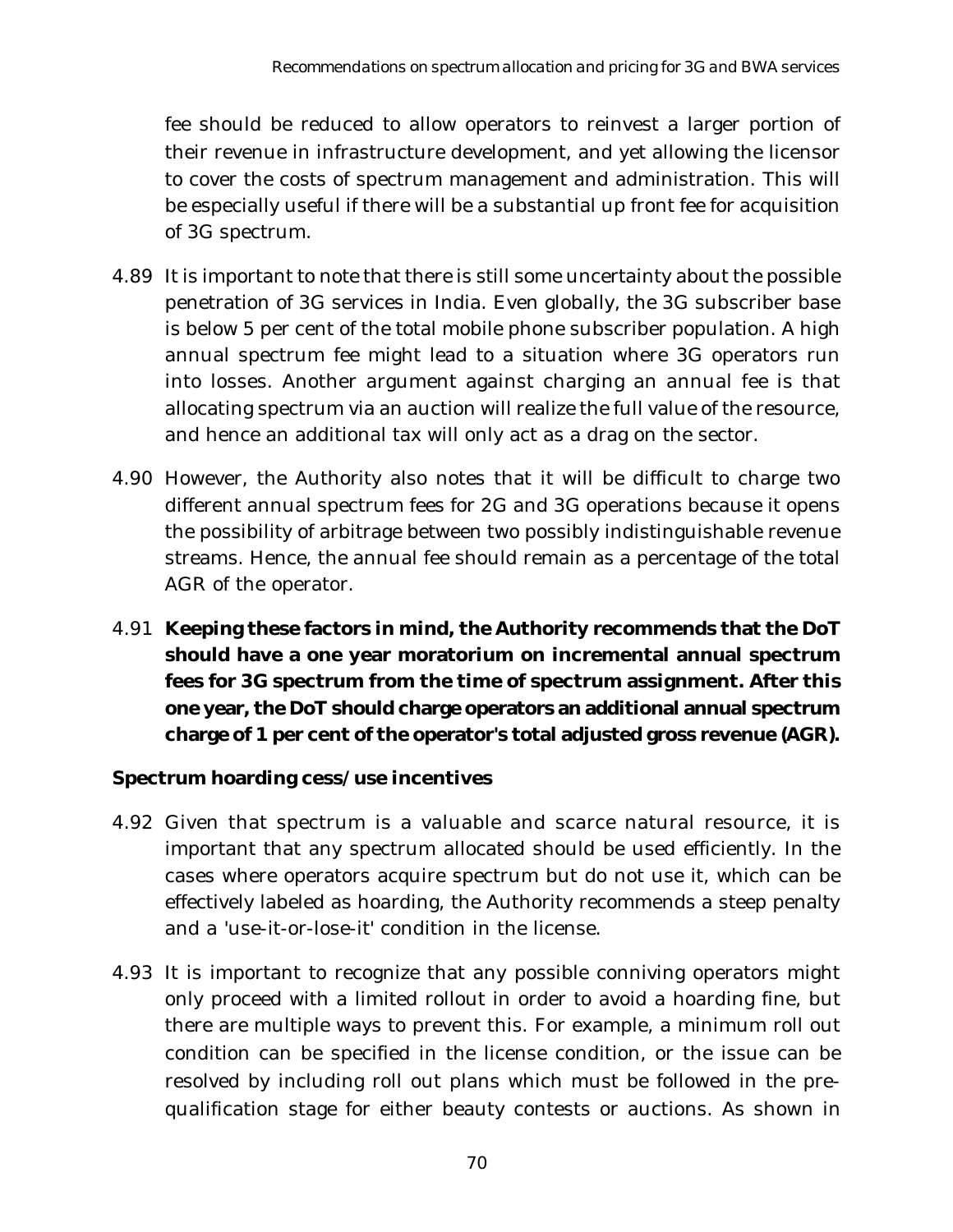Annex P, roll out obligations for 3G networks have been set in many countries to date. Operators who do not adhere to these roll out conditions should be fined for their non-compliance, with the fines set steep enough that they discourage the possibility of hoarding.

- 4.94 For example, in South Korea in July 2006, the Ministry of Communication and Information has indicated it might fine LG Telecom, which had not rolled out their proposed 3G network even five years after allocation, to the tune of 100 billion Won (US\$ 105 million) in addition to forcing their CEO to resign and cancelling their 3G license.<sup>41</sup>
- 4.95 While the Government can impose fines and penalties for an operator's non-compliance with license terms and conditions, the Authority also recommends some incentives to encourage quick roll out, or even rural penetration if an operator feels it viable. One possibility is to include roll out targets in pre-qualification stages of the allocation process, and possibly refund part of the spectrum acquisition fee or reduce the level of revenue shared if an operator meets these targets. These incentives act as a selfsubsidy and allow an operator to recover some of the costs associated with their roll out.
- 4.96 Given the aims to encourage roll out and discourage hoarding, the Authority recommends that the DoT set minimum roll out obligations for operators who acquire spectrum for 3G services. The 3G roll out criteria is addressed subsequently. **If operators do not achieve their roll out obligations, they should be given one year within which to fulfill their roll out obligations. Within this one year, the operators should be fined a spectrum hoarding cess of 2.5 per cent of their winning auction bid (i.e. their spectrum acquisition price) per quarter. If operators do not complete their roll out obligations even within this one year, their spectrum assignment should be cancelled and the spectrum allocated via an auction to a new operator.** No entity related to the defaulting operator should be permitted to participate in this auction.

<sup>41</sup> The Standard (Hong Kong), LG Telecom loses license, July 20, 2006, available at http://www.thestandard.com.hk

news\_detail.asp?pp\_cat=17&art\_id=23212&sid=8922469&con\_type=1;

Telegeography Commsupdate, LGT abandons IMT-2000 spectrum; regulator mulls licence revocation, July 6, 2006, available at http://www.telegeography.com/cu/ article.php?article\_id=13345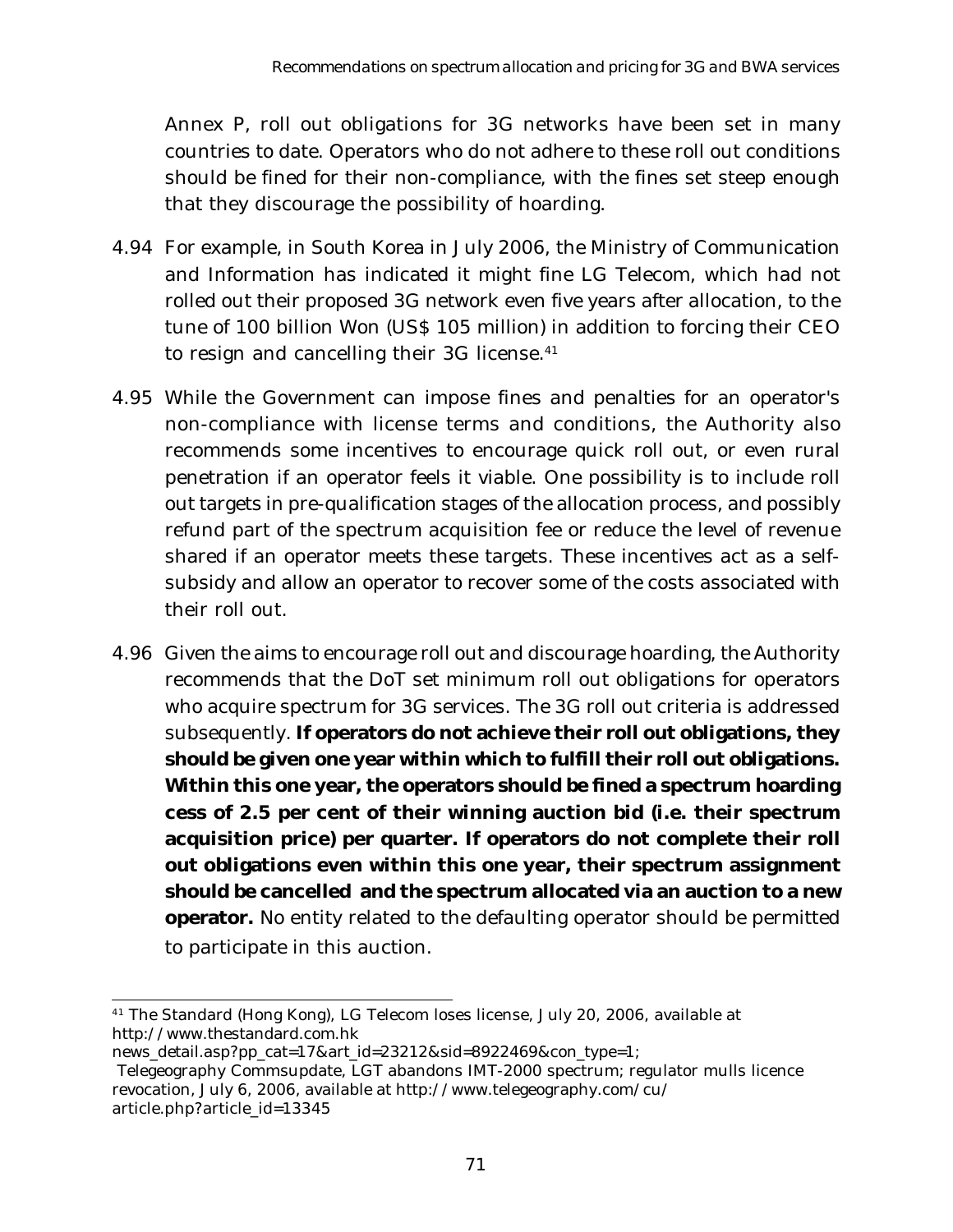#### **Roll out obligations**

- 4.97 Annex P provides some examples of the roll out obligations internationally. Typically, roll out obligations are either in terms of the population coverage or area coverage. For example, an operator might be obliged to cover at least 50 per cent of all urban areas in a service area, or alternately, they might have to cover at least 25 per cent of the population of that area. In either case, the intention is to force an operator to deploy a working network and use spectrum.
- 4.98 In order to allow the 3G operators the opportunity to grow their networks along with their subscriber base, but yet ensuring that spectrum is used efficiently, the Authority believes that the roll out obligations should require specific minimum levels of coverage in the license areas that an operator provides 3G service using the identified spectrum bands.
- 4.99 From the study of worldwide 3G penetration, the Authority finds that about 5 per cent of the world's subscriber base uses 3G services. Keeping with this worldwide trend, the Authority believes that it is reasonable for Indian 3G operators to be able to attract about 5 per cent of the subscriber base within the first two years of operation. At current mobile penetration, this figure will be in the region of 3 to 5 million nationwide.
- 4.100 In order to allow simple monitoring of the roll out obligations, and to ensure that operators have the time to deploy their networks, especially in the initial stages, the Authority feels that roll out obligations in the 2.1 GHz band, should be as follows:

| <b>Category of circle</b> | At the end of 3 years            | At the end of 5 years      |
|---------------------------|----------------------------------|----------------------------|
| <b>Metros</b>             |                                  | 90% of metro area          |
| A, B, and C               | 30% of the DHQs or cities in     | 50% of the DHQs or cities  |
|                           | the circle out of which at least | in the circle out of which |
|                           | 10% should be rural SDCAs        | 15% should be rural SDCAs  |

4.101 Since spectrum in the 450 MHz band is allocated mainly for rural deployments, the roll out obligations in this band could include specific conditions to ensure that rural areas are covered by the operators. For the operators in the 450 MHz band, the roll out obligations should be as follows: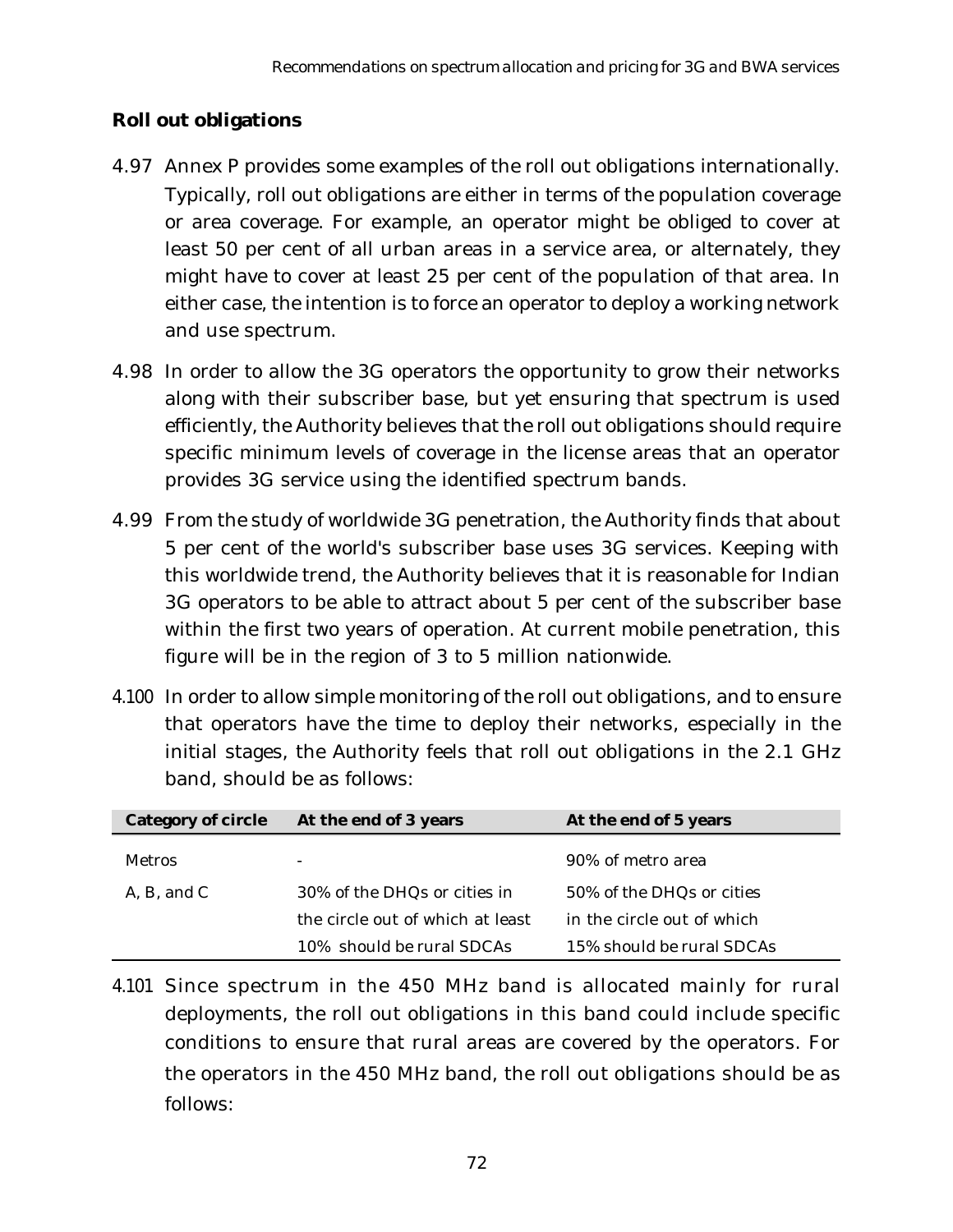| <b>Category of circle</b> | At the end of 2 years  | At the end of 5 years  |  |
|---------------------------|------------------------|------------------------|--|
| <b>Metros</b>             |                        | 90% of metro area      |  |
| A, B, and C               | 20% of the rural SDCAs | 50% of the rural SDCAs |  |

## 4.102 **In the matter of roll out obligations and spectrum hoarding cess the Authority recommends that:**

- (1) **Rollout obligations should be set in order to encourage operators to deploy networks and provide service quickly. These obligations should be set as given in 4.99. Specific rural area roll out obligations can be set for operators in the 450 MHz band as in 4.101.**
- (2) **Operators who do not fulfill their rollout obligations should be fined 2.5 per cent of their spectrum acquisition fee as determined by their auction winning bid per quarter, until they fulfill their rollout obligations.**
- (3) **If an operator does not fulfill their rollout obligation within a year of its deadline, their spectrum assignment should be cancelled.**

#### **License issues**

4.103 The Authority recommends that the UASL and CMSP licenses should be suitably amended to reflect the roll out obligations, spectrum bands allocated, fees, and other terms and conditions relevant to 3G service provision.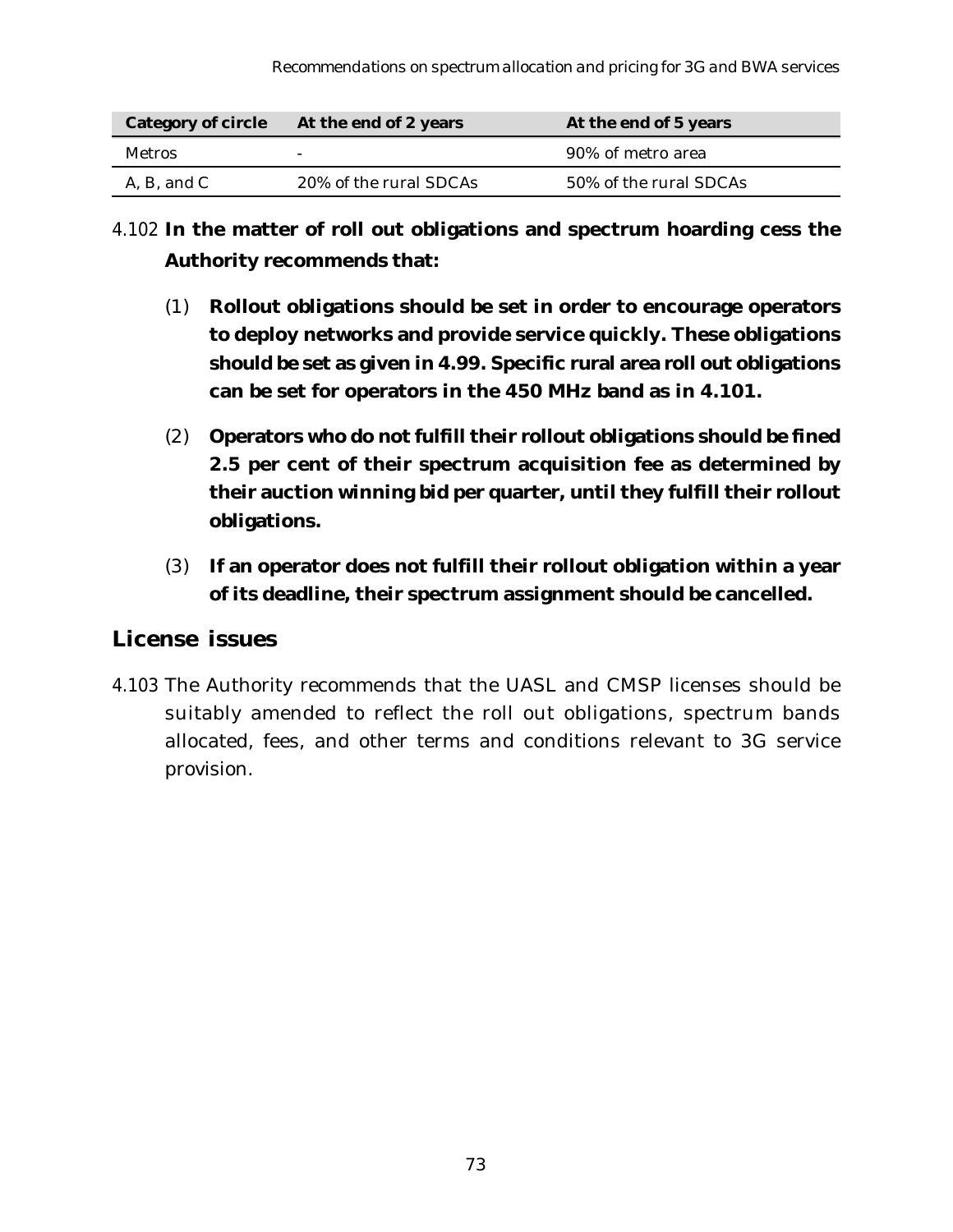# **CHAPTER 5. SPECTRUM FOR BWA TECHNOLOGIES**

## **Background**

- 5.1 Broadband wireless access (BWA) technologies enable high-speed data communication over wireless links. It offers significant advantages over wireline broadband systems based on cable network or DSL, having better coverage, speedy deployment, high scalability, lower maintenance and upgrade costs, and phased investment to match market growth.
- 5.2 The Authority attaches high importance to the policy of allocation and pricing of spectrum for BWA technologies because:
	- i) BWA technologies offer a media for faster diffusion of broadband services, which wireline media is unable to match. The broadband subscriber base in the country as of August 2006 was 1.72 million, with a year-on-year growth of 180 per cent. The Broadband Policy 2004 has set a target of 20 million broadband subscribers in the country by 2010. Reaching the target will require an annual growth of about 300 per cent per year, which will in turn need a significant increase in the penetration of broadband in both urban and rural areas. Just as growth in telephony is being driven by wireless technology, the Authority expects that broadband wireless technologies will fuel a similar kind of growth.
	- ii) BWA technologies are seen as complementary to 3G technologies, with possible co-existence and extension between 3G and BWA systems to extend coverage in specific areas or to respond to consumer needs. Therefore, the recommendations on spectrum for 3G services should also consider the possibilities and needs of BWA systems. This would enable the telecom service provider to make well informed choice of technology.
	- iii) IMT-2000 technology also could meet the data speed requirements of broadband connectivity in some situations. In addition, some of the spectrum bands that are proposed for BWA technologies might overlap with bands that are recommended for IMT-2000 systems. One example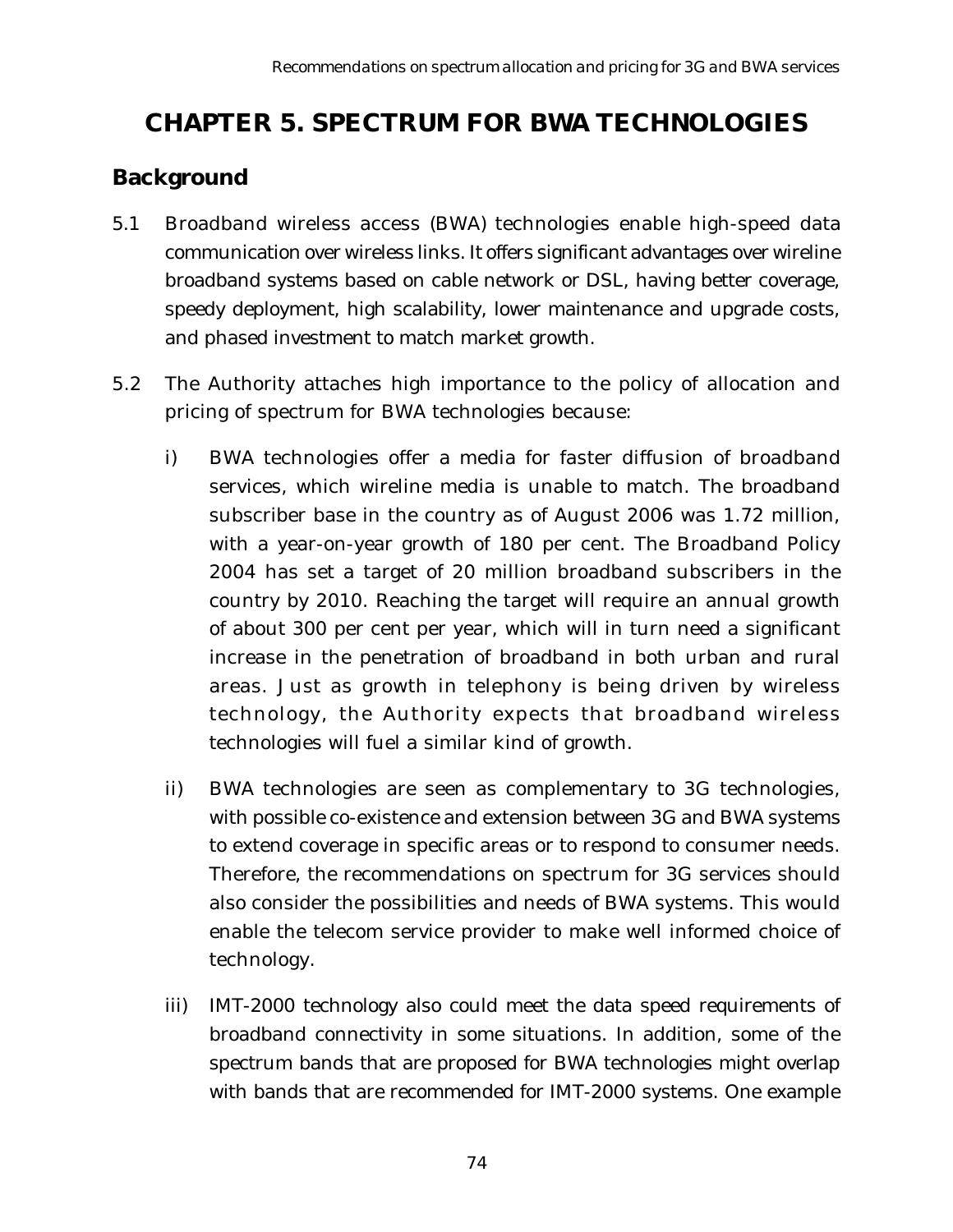is the 2500-2690 MHz band, which is an IMT-2000 band, but also holds great potential for use by BWA technologies as well.<sup>42</sup> There are also other IMT-2000 bands which can be used by 'beyond 3G' technologies. Consequently, spectrum allocations either to 3G or to BWA systems influence the other's growth potential and therefore, should be considered simultaneously to provide a long-term, future oriented technology neutral strategy.

- 5.3 The recommendations on BWA spectrum allocation and pricing focus on:
	- i) Identifying spectrum for use by BWA technologies;
	- ii) Devising a band plan that allows use by different technologies;
	- iii) Devising a scheme to permit both small and large scale operators to deploy BWA networks throughout the country;
	- iv) Price determination;
	- v) Technology neutral and a level playing field for different technologies, while simultaneously encouraging efficiency in spectrum use.

### **Broadband in India**

- 5.4 The penetration of Internet and broadband in India has remained relatively low despite proactive measures taken by the Government. Country has 7 million Internet subscribers as on 30.08.2006. Of these, only 1.72 million, or about 0.17 per cent of India's population, has broadband connections.
- 5.5 At the current growth rate, there will be about 4 million broadband subscribers by mid-2007 (Figure 10), and only about 7 million by 2010. Therefore, to achieve the target of 20 million broadband subscribers by 2010,

<sup>&</sup>lt;sup>42</sup> "Specifically, we are adding a mobile allocation to the 2500-2690 MHz band to provide additional near-term and long-term flexibility for use of this spectrum, thereby making this band potentially available for advanced mobile and fixed terrestrial wireless services, including third generation ("3G") and future generations of wireless systems." See FCC, *Amendment of Part 2 of the Commission's Rules to Allocate Spectrum Below 3 GHz for Mobile and Fixed Services to Support the Introduction of New Advanced Wireless Services, including Third Generation Wireless Systems; Amendment of the U.S. Table of Frequency Allocations to Designate the 2500-2520/2670-2690 MHz Frequency Bands for the Mobile-Satellite Service*, September 24, 2001, available at http://www.fcc.gov/Bureaus/Wireless/Orders/2001/ fcc01256.pdf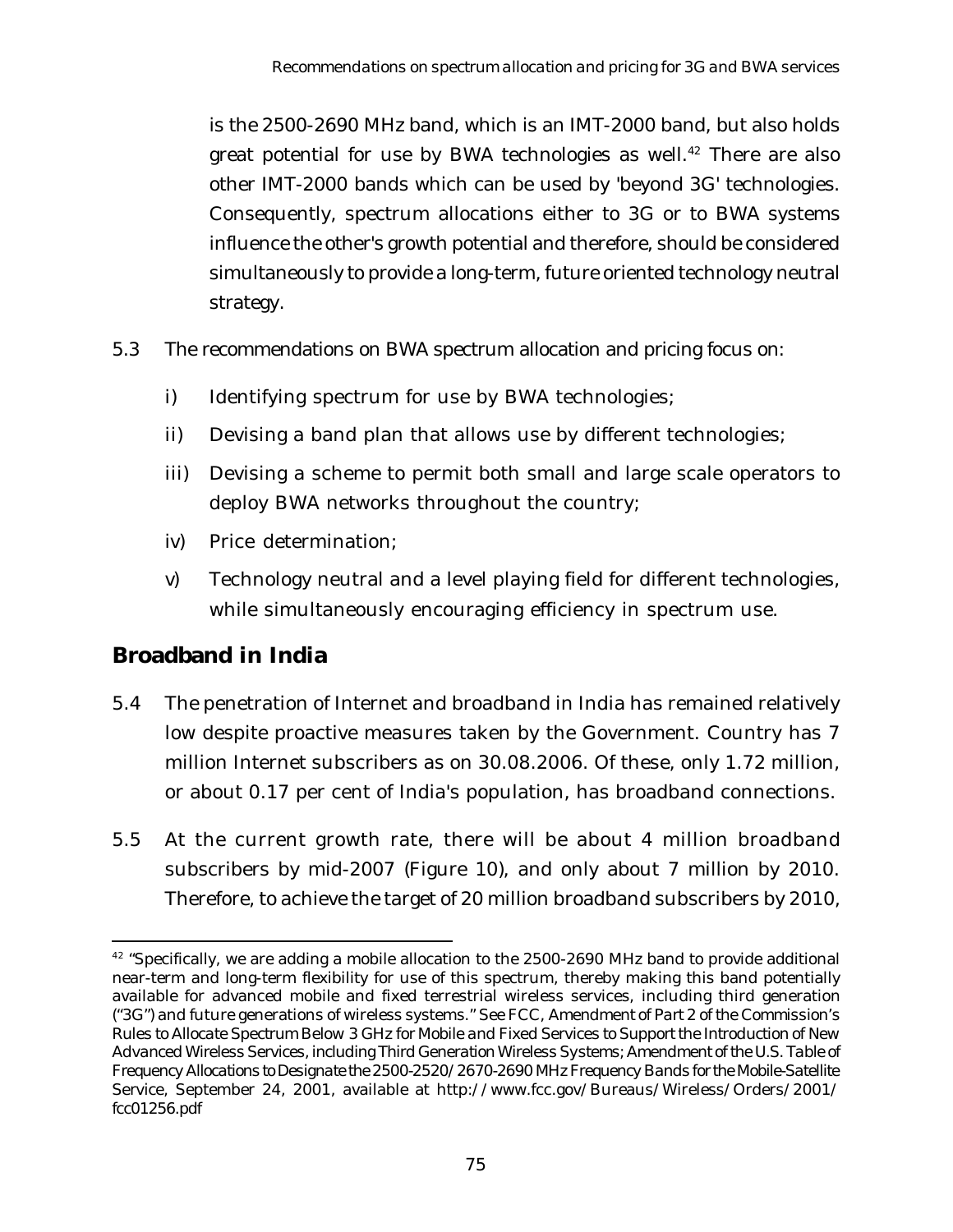there is an urgent need to accelerate the growth of broadband through encouragement of emerging technologies and forward-looking policies.



5.6 Broadband subscribership around the world has been increasing over the past few years - by 2005, the worldwide broadband subscriber base was more than 150 million, up from about 15 million in 2000 - a growth of 1000 per cent in five years (Figure 11).



Figure 11: Worldwide broadband subscriber growth<sup>44</sup>

<sup>43</sup> TRAI data

<sup>44</sup> World Bank, World Development Indicators Database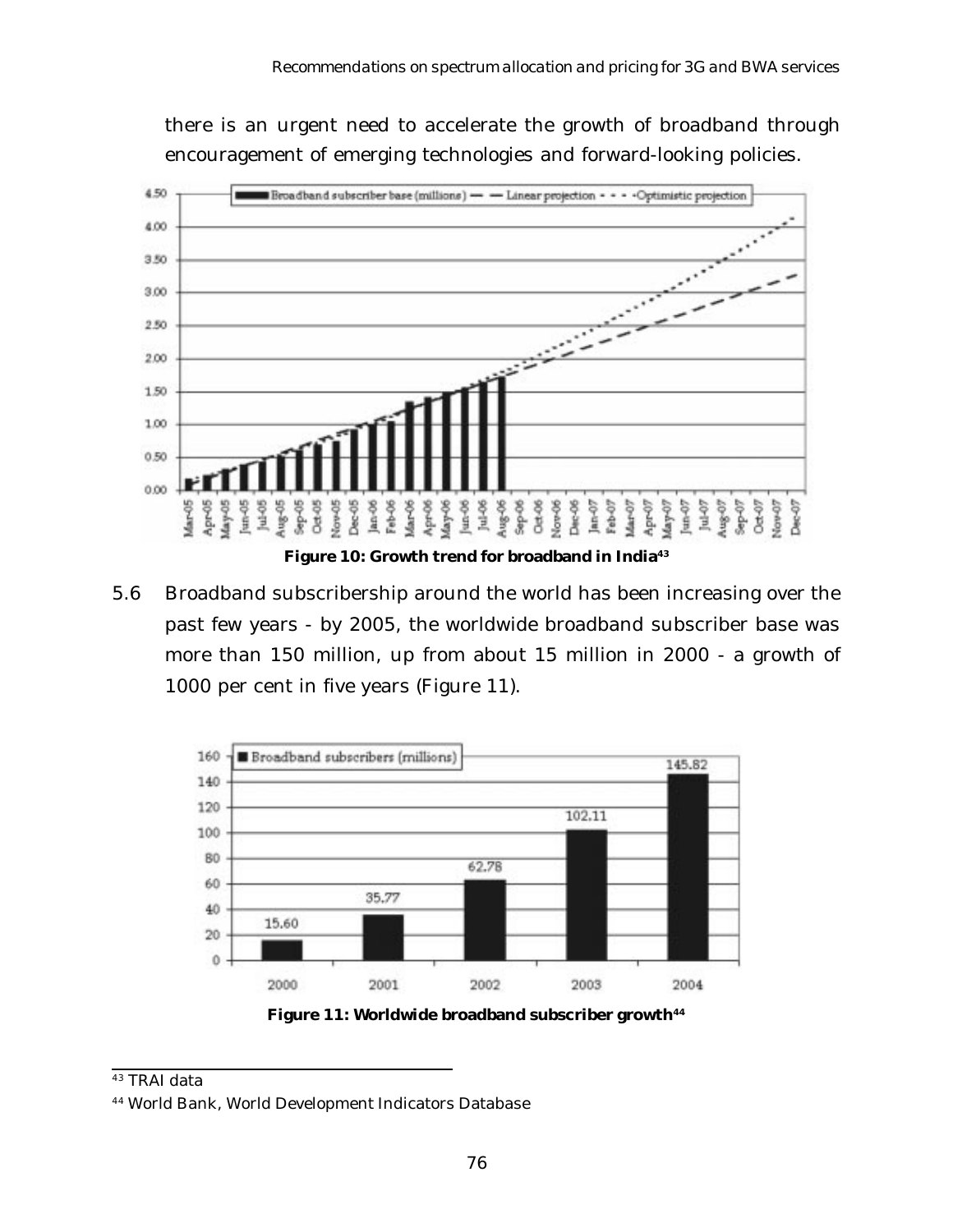- 5.7 Some of the impressive growth in the broadband space is around wireless broadband systems, which are becoming increasingly relevant in data communication. The use of wireless technologies to access the Internet has also grown, and one of the developments in wireless Internet access has been WLAN technology, especially those based on the IEEE 802.11 standards. The most popular of this family is IEEE 802.11b, better known as Wi-Fi.45 Since its development in 1999, users have deployed more than 80,000 Wi-Fi hotspots, or public coverage areas.<sup>46</sup> In 2005, the European Commission has noted that there were about 120 million Wi-Fi users around the world.<sup>47</sup> Latest estimates suggest that more than a billion people around the world use the Internet,<sup>48</sup> and this means that 12 per cent of Internet users access the 'net using wireless. The European Commission has also noted that by 2008, there would be 500 million Wi-Fi users worldwide. The wireless will lead the next wave in data communication.
- 5.8 Given these market growth trends, the Authority is of the opinion that wireless data technologies can help boost the deployment of broadband services in India especially in rural and remote areas where wireline base has not spread. As the ITU notes, "One barrier to the growth of broadband in developing nations is the lack of the necessary underlying wired infrastructure, such as copper telephone lines and coaxial television cable. Wireless seems the most feasible short-term solution to spreading broadband in developing nations."49 This will be similar to how the rapid growth of the telephony sector was concomitant with the introduction and growth of wireless services in India - both in the mobile and fixed segments (Figure 12).

<sup>45</sup> Sandvig, C., An initial assessment of cooperative action in Wi-Fi networking, Telecommunications Policy Vol. 28, 2004, p. 579–602; Bar, F. & Galperin, H., Building the Wireless Internet Infrastructure: From Cordless Ethernet Archipelagos to Wireless Grids, Communications & Strategies, No. 54, 2004, p. 45-68

<sup>46</sup> http://www.researchandmarkets.com/reports/c33422

<sup>47</sup> http://europa.eu.int/rapid/pressReleasesAction.do?reference=IP/05/

<sup>929&</sup>amp;format=HTML&aged=1&language=EN&guiLanguage=en

<sup>48</sup> http://www.internetworldstats.com/stats.htm

<sup>49</sup> ITU, *Measuring the Information Society, World Information Society Report, 2006*, available at http:/ /www.itu.int/osg/spu/publications/worldinformationsociety/2006/report.html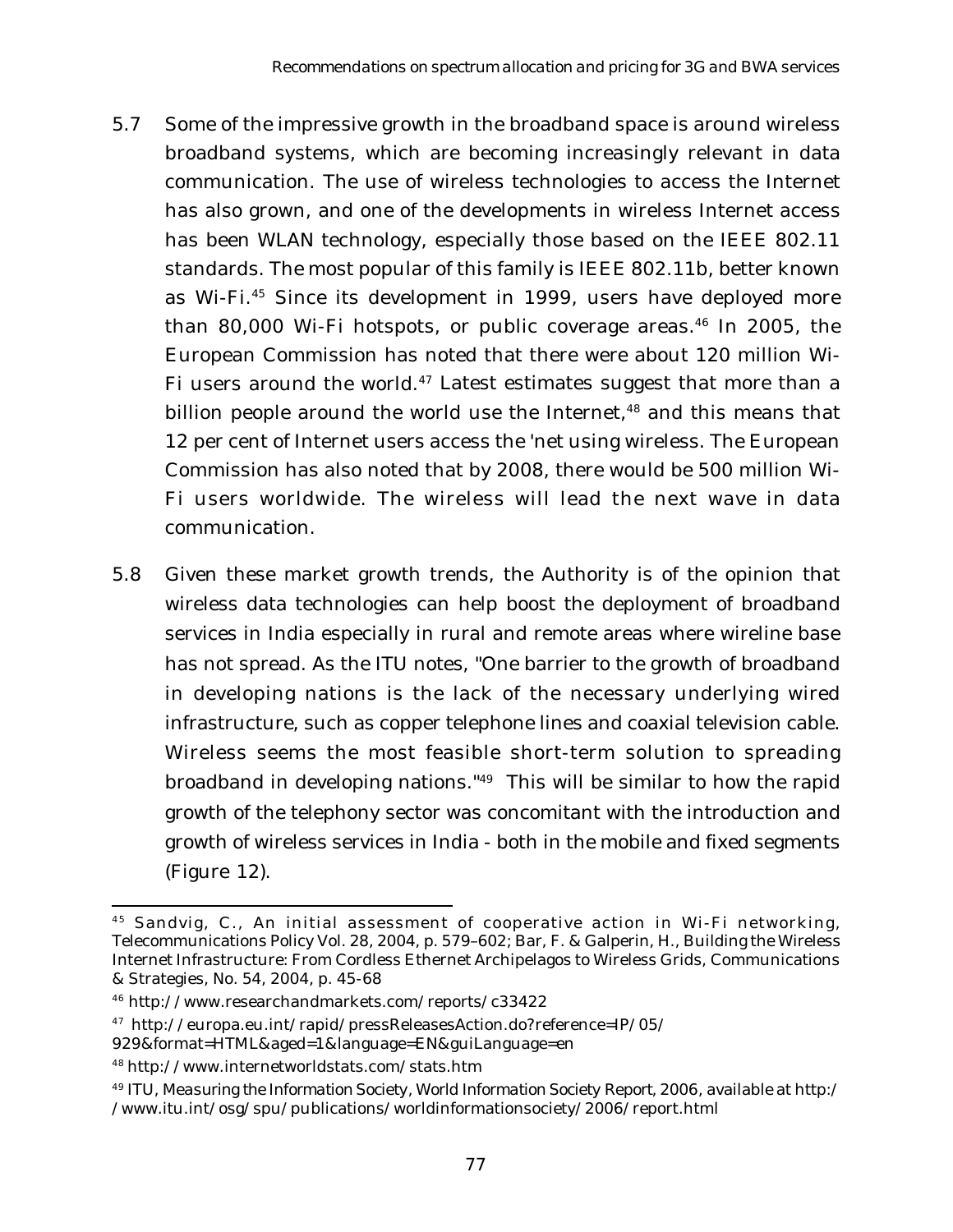

Figure 12: Growth in telephony is dominated by wireless in both fixed and mobile<sup>50</sup>

5.9 Thus, in addition to 3G technologies, the Authority believed that it should also look into other wireless data communication systems, and specifically broadband wireless access (BWA) technologies to accelerate the growth of telephony and data services in India. Given its significance, the Authority has decided its powers to make recommendations suo moto, on spectrum issues related to BWA technologies as per provisions of Sec 11 (1) (a) (viii) of TRAI Act.

## **Broadband Wireless Access (BWA) technologies**

- 5.10 India's Broadband Policy of 2004 defines broadband services as "an 'alwayson' data connection that is able to support interactive services including Internet access and has the capability of the minimum download speed of 256 kilo bits per second (kbps) to an individual subscriber from the Point Of Presence (POP) of the service provider."
- 5.11 There are a number of BWA technologies. This includes the IEEE standards families of 802.16 and IEEE 802.20, and mobile technologies such as HSPA, WCDMA, and EV-DO.<sup>51</sup> Within these IEEE standards families, there are number of different technologies in development or currently existing, including WiMax, WiBro, Flarion, iBurst, RipWave, and IPWireless, with

<sup>50</sup> TRAI data

<sup>51</sup> Comments of Mahesh Uppal, SIFY, Interconnect Communications, Qualcomm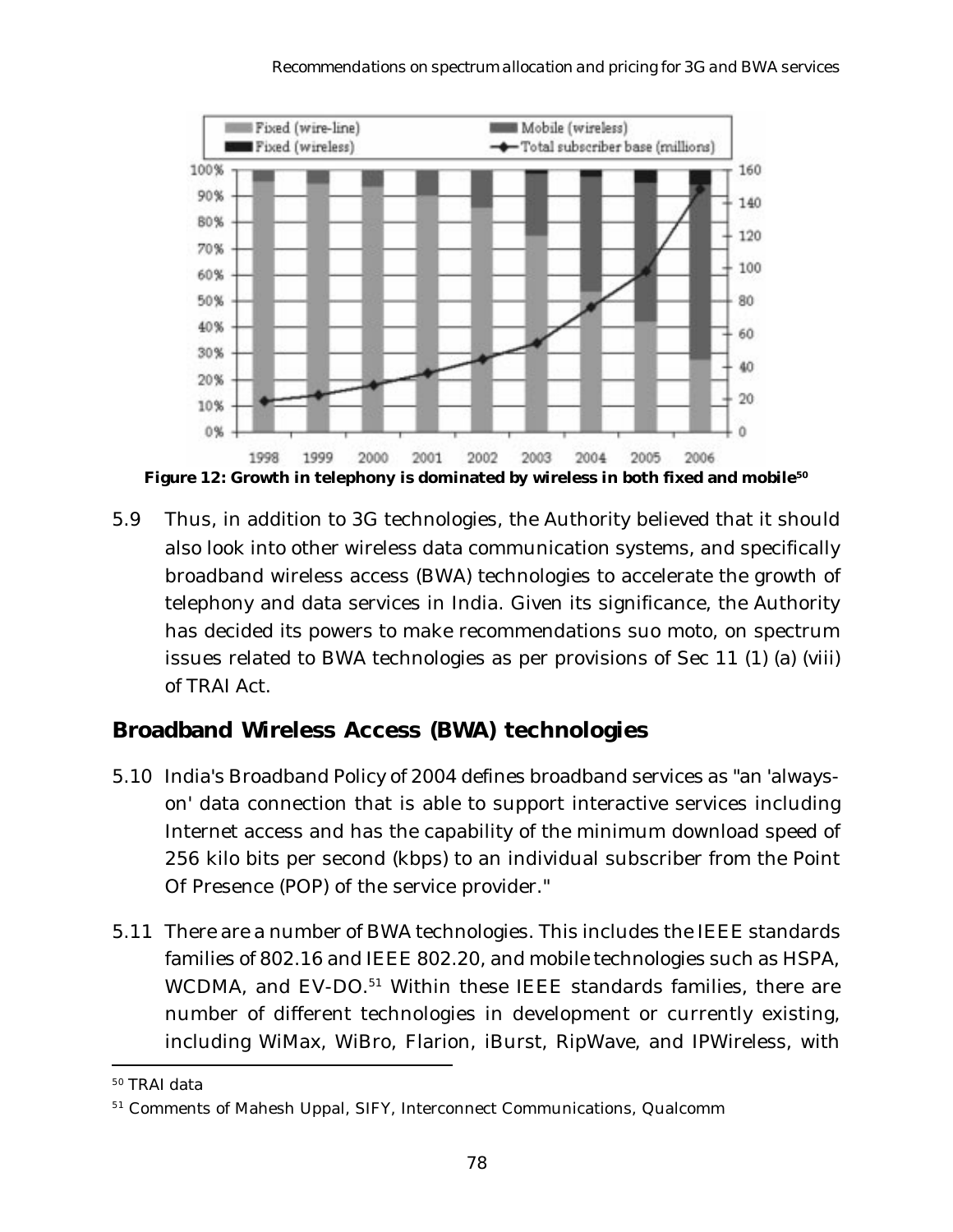other potential technologies in the future. These technologies use different modulation techniques and access schemes, and have different bands of operation with different channel width requirements. However, since TRAI is a technology neutral regulator, these recommendations are not technology specific and consider the entire current and future range of BWA technologies.

- 5.12 During the consultation process, the respondents stated that there are various versions of BWA technology applications. The Authority also recognizes that given the wide range of possible technologies, it is essential that any policy concerned with identification and allocation of spectrum for BWA must be technology-neutral and flexible to permit co-existence of all types of BWA technologies. This approach is similar to that followed by regulators in USA, Australia, UK, Singapore, and Hong Kong. For example, the Wireless Broadband Access Task Force of the Federal Communications Commission (FCC) in the USA has recommended the speedy deployment of BWA services in the US leaving technology decisions to the market.<sup>52</sup> This Authority similarly believes that the market is the best decision maker about the deployment, success, and spread of different technologies.
- 5.13 During the consultation process, it became clear from respondents' inputs and comments that some globally harmonized bands are especially suited for the deployment of BWA technologies, based on standardization processes, the availability of equipment, planned or operational deployments, and propagation and throughput characteristics. **In addition to these bands, some operators have been already assigned spectrum in 3.3-3.4 GHz band in a number of cities (See Annex Q).** Consequently, the Authority considered the following bands for BWA systems:
	- § 700 MHz
	- § 2.3 2.4 GHz
	- § 2.5 2.69 GHz
	- $\blacksquare$  3.3 3.4 GHz
	- $\bullet$  3.4 3.6 GHz
	- § 5.15 GHz 5.35 GHz
	- § 5.725 GHz 5.875 GHz

<sup>52</sup> http://hraunfoss.fcc.gov/edocs\_public/attachmatch/DOC-256694A1.pdf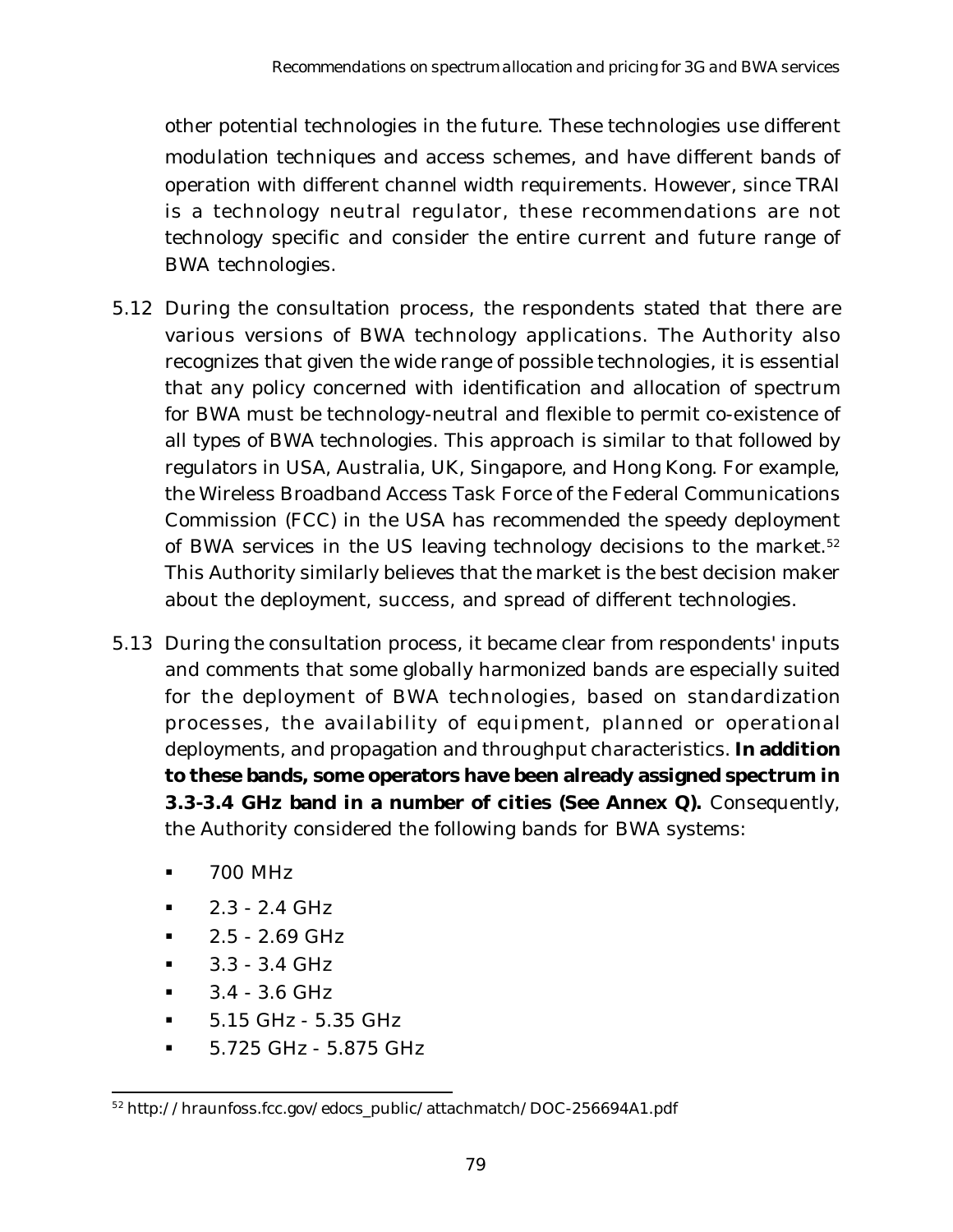5.14 Before deciding about bands to be recommended for allocation for BWA deployments, it was necessary to estimate the spectrum requirements of eligible operators. Based on this estimate, it will be possible to identify the required spectrum in a combination of these bands.

#### **Spectrum requirements for BWA**

- 5.15 As an initial exercise, the Authority estimated spectrum requirements for the city of Mumbai for 2007 and 2010 to understand how growth in broadband subscribership might affect the demand for spectrum. The targets for subscribership were based on the DoT's Broadband Policy of 2004, specifically, that nation-wide there would be 9 million broadband subscribers in 2007 and 20 million in 2010.
- 5.16 The city of Mumbai was chosen because it has the highest population density in the country; therefore, data throughput per unit area will be the highest in this city. Data throughput per user was assumed as 256 kbps, and the other assumptions used for the estimate were:

| <b>Parameter</b>                                | 2007       | 2010       |  |
|-------------------------------------------------|------------|------------|--|
| Mumbai population                               | 16,800,000 | 19,448,100 |  |
| Mumbai broadband subs (% Indian broadband subs) | 20%        | 10%        |  |
| BWA subs (% of broadband subs)                  | 40%        | 50%        |  |
| <b>BWA subs in Mumbai</b>                       | 720,000    | 1,000,000  |  |

5.17 The detailed calculations (Annex R) show that in 2007, Mumbai's BWA operators will need a total of 186 MHz to accommodate their subscribers. By 2010, the increase in the number of subscribers will require 258 MHz to be allocated for BWA deployments. The Authority used these figures as approximations, because the precise number of subscribers, the spectral efficiency of technologies, and the deployment strategies are all variables that cannot be accurately predicted. **In order to ensure that sufficient spectrum is available for BWA systems, the Authority recommends that at least 200 MHz of spectrum should be made available for BWA to accommodate growth requirement until 2007, and 300 MHz of spectrum should be earmarked by 2010.**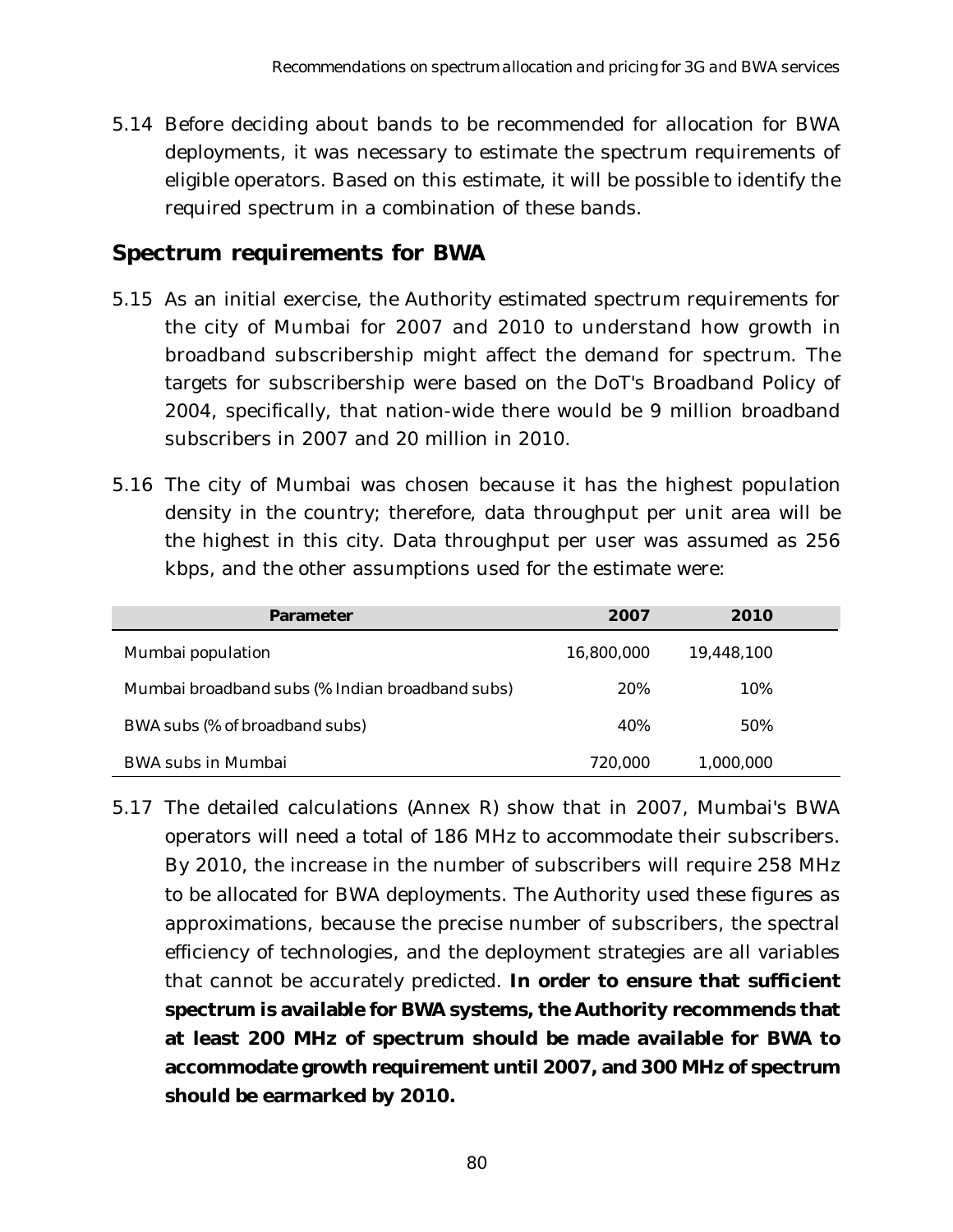5.18 Given these requirements, the Authority has identified the bands where the DoT could make allocations in the required timeframe. Of the bands mentioned, some are available now, while some might take time to be vacated from existing users or might not be available for use in the near future.

## **Spectrum allocation for BWA use**

#### *A. 700MHz*

- 5.19 The 700 MHz band is ideal for providing wireless service in low population density regions, such as rural India, due to its better coverage characteristics. This band is gradually becoming a target resource for rural broadband wireless access worldwide. Network deployments in the 700 MHz band will have larger areas of coverage with fewer base stations. This will reduce capital expenditure, which makes deployment in rural or highcost regions economically viable. In its recommendations on 'Growth of Telecom Services in Rural India,' the Authority has recommended that the DoT should allocate this band for use by advanced wireless technologies for rural connectivity.
- 5.20 During the consultation process, mobile operators stated that many countries have used the 700 MHz band for enhanced mobile services such as mobile TV. Therefore, they suggested that it would not be desirable to consider this band for any other terrestrial wireless system. Mobile operators further stated that this band was not in use for BWA deployment because equipment was not yet available for operation in this band.
- 5.21 In India, Doordarshan uses this band for connecting outdoor broadcast vans to their studios. In addition, other users have deployed both fixed and mobile networks in this band. Coordination with or vacating the incumbent users of this band is time consuming. Consequently, this band is not likely for immediate BWA deployments. **However, the Authority recommends that the DoT should coordinate some part of this spectrum for making it available for rural wireless networks in the near future.**

#### *B. 2.3-2.4 GHz band*

5.22 Many developed countries viz. Australia, Singapore, USA, Canada, and South Korea have allocated the 2.3 GHz band for use by BWA systems. South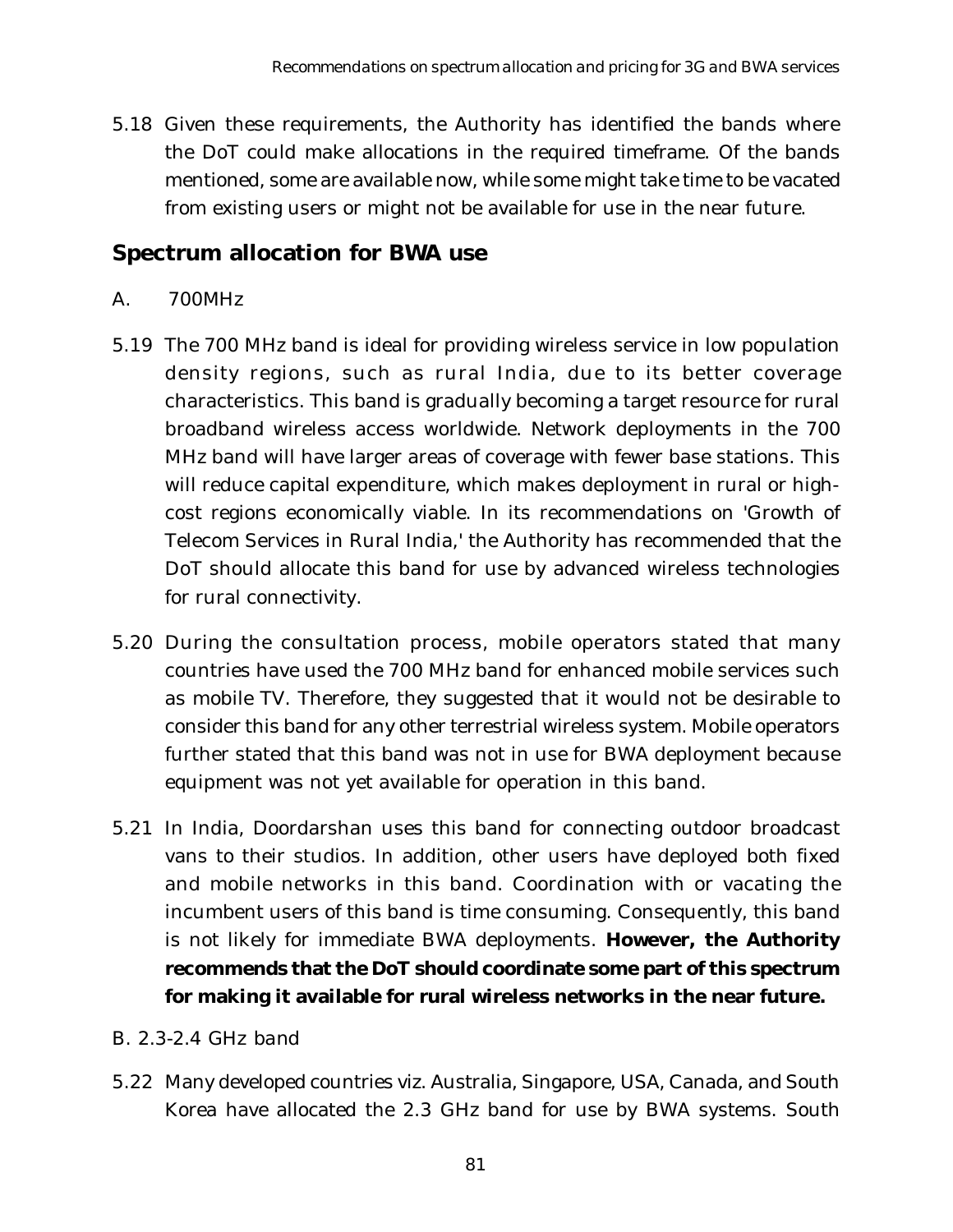Korea has allocated this band to WiBro (Wireless Broadband), which is a portable Internet service with a user data rate of over 1 Mbps for users moving at speeds up to 60 kmph.<sup>53</sup> Since this band is lower than 3 GHz, the propagation characteristics makes for lower capital expenditure associated with network deployment. In addition, lower operating frequencies for the mobile terminal result in lower power requirement for a given propagation distance. As a result, this band is more suitable for mobile broadband wireless access than other higher frequency band, e.g. 2.5 GHz or 3.5 GHz.

- 5.23 During the consultation process, many stakeholders advocated opening of this band for BWA use because of its suitability, especially for mobile applications. However, a number of captive users like State electricity boards, power utilities, oil companies, the railways, and security organizations have deployed microwave links in this band. As per information provided by the WPC, there are around 100 links operating in this band throughout the country. Keeping in view the large number of existing assignments and deployment in this band, vacation or re-farming of the band may require significant time and financial compensation. It will require coordination with a large number of users, and making this band available for BWA deployments in a short period may not be feasible.
- 5.24 **Keeping in mind the suitability of this band for BWA applications and the need for additional spectrum later, the Authority recommends that DoT should plan to vacate/re-farm this 100 MHz band from the existing users by end-2007 and allocate it for BWA services.**
- *C. 2.5-2.69 GHz band*
- 5.25 Many countries, including the United States, Brazil, Mexico, Singapore, Japan, Hong Kong, and Canada, have identified and allocated the 2.5 GHz band for all types of wireless systems. The ITU's Radio Regulations identify this band as an extension band for IMT-2000 and beyond.
- 5.26 The status of existing assignments in this band in India are as follows (Figure 13):

<sup>53</sup> Hong, D., 2.3 GHz Portable Internet (WiBro) for Wireless Broadband Access, ITU-APT Regional Seminar 2004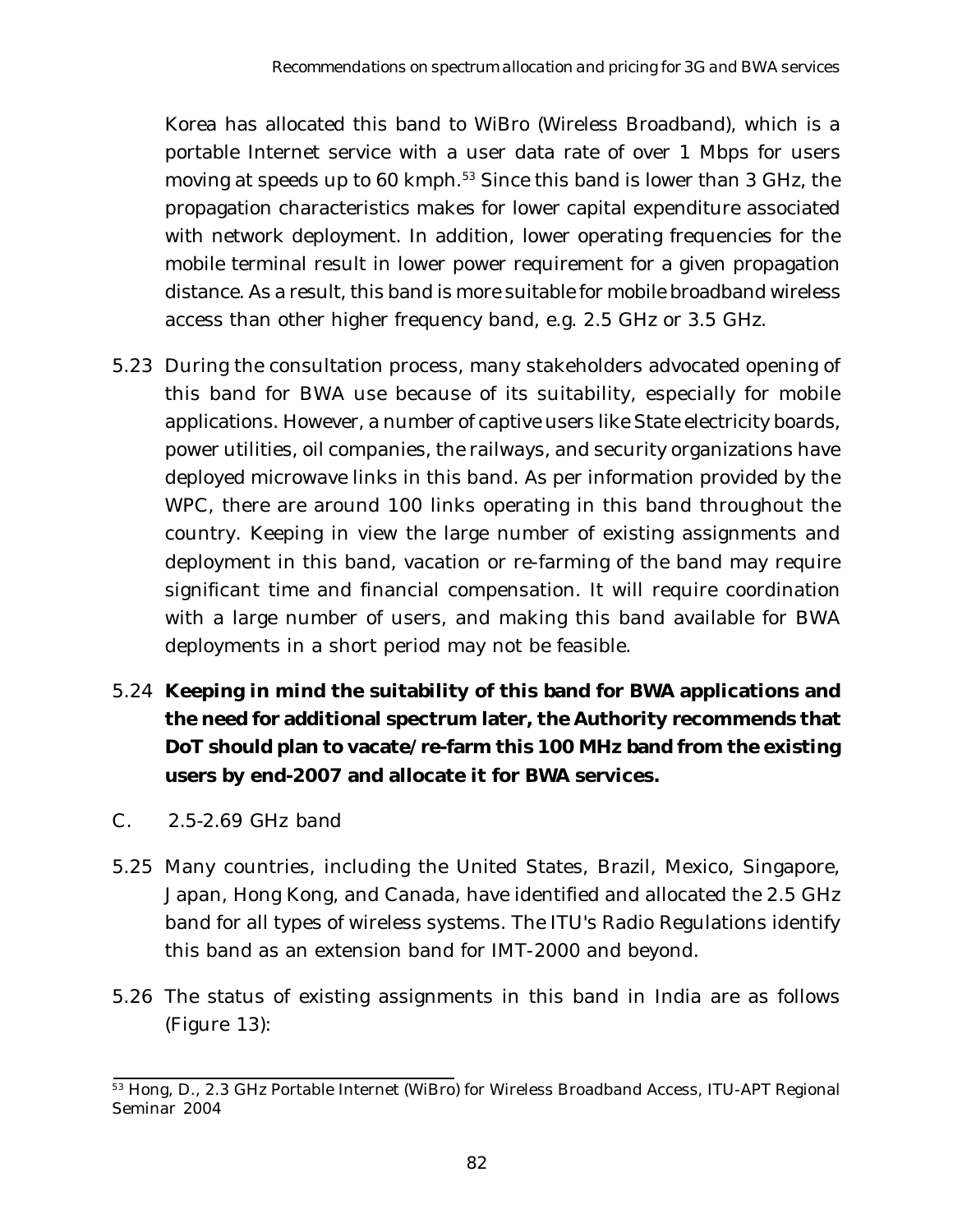- § 2.500-2.520 GHz paired with 2.670-2.690 GHz is being used for mobile satellite service (MSS),
- § 2.520-2.535 GHz paired with 2.655-2.670 GHz is proposed for MSS,
- § 2.535-2.550 GHz and 2.630-2.655 GHz are being used for Local Multichannel Distribution system (LMDS) and Microwave multichannel Distribution System (MMDS) applications, and
- 2.550-2.630 GHz is being used for broadcasting satellite service (BSS) in India by DoS.



**Figure 13: Current 2.5 GHz band allocations in India**

5.27 During the consultation, a number of stakeholders commented that the ITU has identified this band as an extension band for IMT-2000. They expect that the next step in evolution of mobile technologies will first be deployed in this band. A number of stakeholders, including mobile operators and equipment vendors requested that the DoT should keep this band reserved for the future growth of IMT-2000 systems since currently available spectrum will not be sufficient for growth.54 Some stakeholders opined that this band should be technology neutral or that it should be available both for BWA and for IMT-2000 systems.<sup>55</sup> It is pertinent to mention here that the footnote 5.384A of the radio regulations of the ITU, and WRC 2000 Resolution 223 identifies the 2500-2690 MHz band on a non-exclusive basis for IMT-2000.<sup>56</sup> Another respondent

<sup>54</sup> Comments of COAI, UMTS Forum, Bharti, BSNL, CDG, Qualcomm, Nokia, Ericsson, Mr. B K Syngal, and Zee

<sup>55</sup> Comments of Defence forces, ITU-APT, Intel, Mahesh Uppal, SOMA Networks, Interconnect Communications, Professor Arogyaswami Paulraj, ISPAI

<sup>56</sup> Footnote 5.384A states that, "The bands, or portions of the bands… 2500-2690 MHz, are identified for use by administrations wishing to implement International Mobile Telecommunications-2000 (IMT-2000) in accordance with Resolution 223 (WRC-2000). *This identification*… *does not establish priority in the Radio Regulations*." [Emphasis added]

<sup>57</sup> Comments of Sify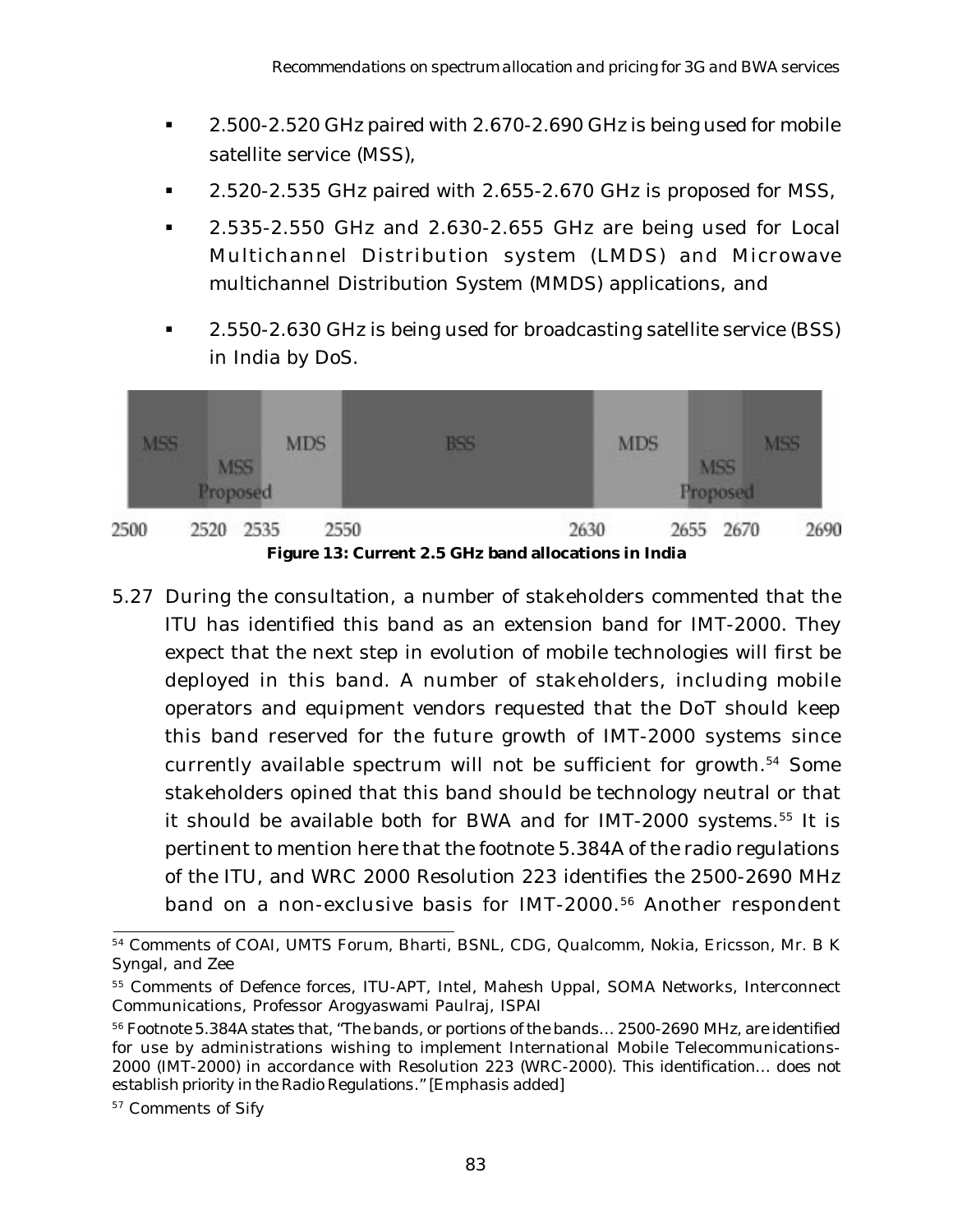informed us that no 3G equipment was expected in this band for the next few years,<sup>57</sup> although an equipment vendor indicated that they were planning to release equipment in this band by end-2007.

- 5.28 It is clear that there is significant debate about the future status of this band in India. Both BWA and IMT-2000 systems seek to use it, and the space program has significant allocations in it. All these uses are potentially important, and therefore, the Authority believes that to ensure use of this band in the future, it will be essential to vacate incumbents that are not using this valuable spectrum efficiently and effectively.
- 5.29 **Consequently, the Authority recommends that the DoT should initiate the process to vacate portions of the 2.5 - 2.69 GHz band that might not be in use at this time, or which have marginal uses limited in nature. Specifically, the Authority recommends that the 40 MHz in use for LMDS and MMDS (2.535-2.550 GHz and 2.630-2.655 GHz) be vacated or re-farmed by end-2007, and that an additional 40 to 80 MHz be coordinated with Department of Space (DoS) in the same timeframe. This spectrum should be earmarked for wireless telecommunications systems, and the Authority will recommend the precise allocation at a later stage depending on technological developments and market demand.**
- *D. 3.3-3.4 GHz*
- 5.30 The Authority believes that the 3.3 GHz band is suitable for providing BWA services. However, it was informed by WPC that this band of 100 MHz has been already assigned to seven ISPs in FDD mode. The WPC has assigned this spectrum on city basis as shown in Annex Q. The annual usage charge for this spectrum is based on the MCW formula, which depends on the bandwidth, number of carriers, and distance, and no roll out obligations or the need for rural coverage was specified while assigning this spectrum. The Authority has already commented in Chapter 2 regarding an urgent need for taking a holistic view of the overall procedure for spectrum allocation, pricing, and subsequent monitoring and management.
- 5.31 As stated earlier, the Authority views BWA as an efficient means for faster broadband deployment in both urban and rural areas. Urban areas will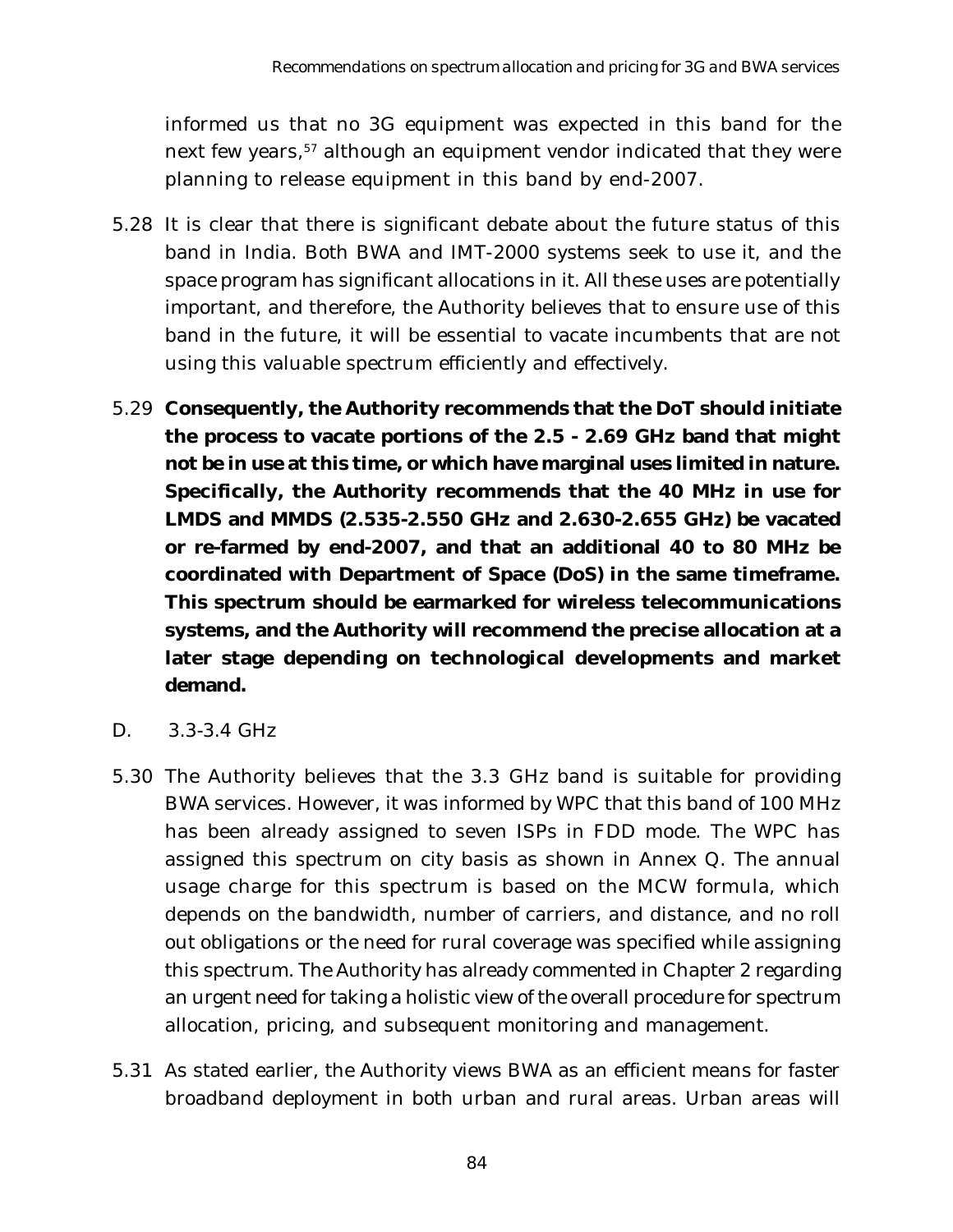gain from the introduction of BWA systems in any case, because cities and major towns will be possibly the first target for BWA deployment. However, the Authority is concerned about the roll out of broadband services in rural areas. As a consequence, it will be necessary to encourage operators to roll out both in urban and rural areas, which can primarily be done via roll out obligations embedded in the relevant license. Further, because of lower wireline tele-density in rural areas in comparison to urban areas, the roll out of BWA technologies in rural areas becomes more significant. These obligations can only be set and be meaningful if allocations are done at the circle-level, which include both rural and urban areas, unlike city-level allocations. Therefore, the Authority strongly is of the view that the allocations for BWA should be at circle level.

- 5.32 Additionally, circle-level deployments will enable roll out in rural areas because:
	- (1) Meaningful roll out obligations can be set for rural areas,
	- (2) The economies of scale due to a larger service area will enable lower costs for operators and business viability due to an increased subscriber base, and
	- (3) This mixed urban and rural subscriber base would make a better business case than a purely rural subscriber base.
- 5.33 The present assignments in the 3.3-3.4 GHz band are only for some specific cities. Having both city level and circle level operators will violate the level playing field. In order to maintain the level playing field among all operators for BWA services, the Authority recommends that the operators who have spectrum assignments in the 3.3-3.4 GHz band should be given a choice to migrate to circle based service area. In doing so, these operators will be required to accept a fresh set of conditions relating to rollout and annual spectrum charges, pay an upfront one-time spectrum acquisition fee, and begin operations at circle level. Such scheme for migration and rationalization is discussed subsequently. Here it is important to mention that present allocation of spectrum has been done based on Frequency Division Duplex (FDD) mode whereas all emerging and new technologies are based on Time division duplex (TDD) mode due to better spectral efficiency and flexibility. As such it is expected that most of the operators who have been allocated spectrum for BWA services in FDD mode may like to migrate to TDD based systems.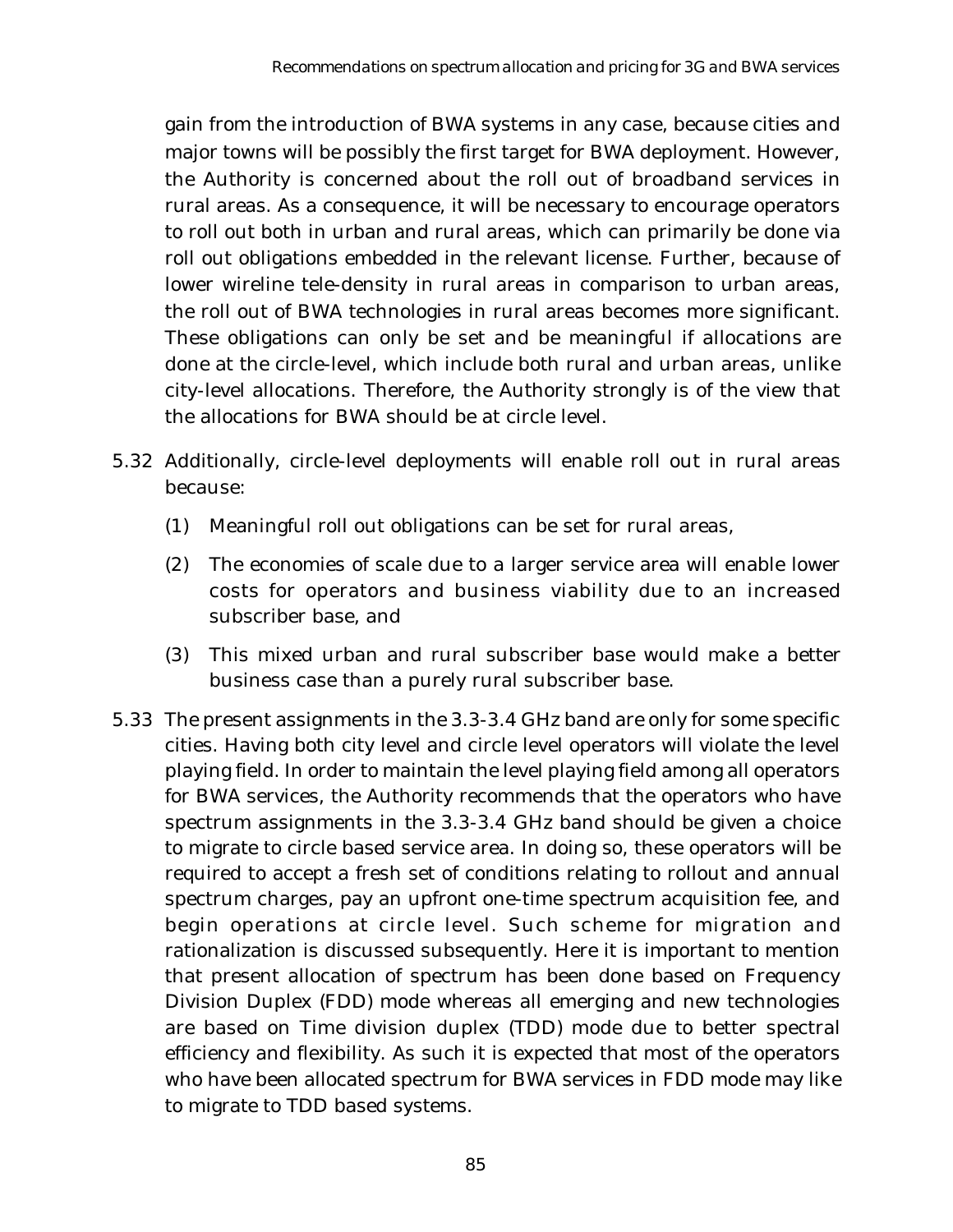- **5.34 Keeping these factors in mind, the Authority recommends that operators with current spectrum assignments in the 3.3-3.4 GHz band should be given the option to migrate to circle-wide operations by December 2006, and the DoT should then allocate this spectrum for BWA technologies as discussed subsequently.**
- *E. 3.4-3.6 GHz band*
- 5.35 During the consultation process, it became obvious that the 3.5 GHz band was by far the most recommended for broadband wireless deployments. While many stakeholders recommended this band for BWA, only one suggested that allocating this band would be problematic.<sup>58</sup>
- 5.36 One of the major reasons given in favor of this band was that there was sufficient economy of scale in equipment availability around the world. For example, Canada has made allocations in this band, and more than 70 per cent of Europe's and Central and Latin America's BWA licenses are in this band.59
- 5.37 The DoS has informed the Authority that the lower extended C band from 3.4 to 3.7 GHz is being used for INSAT satellite for television reception. As per the DoS, "use of these bands for terrestrial application… has to be technically coordinated after detailed space-terrestrial system interference analysis." They have undertaken a study of these aspects and findings are expected shortly.
- 5.38 The DoS has 300 MHz of spectrum from 3.4 to 3.7 GHz. The Authority firmly believes that 100 MHz in the 3.4-3.6 GHz band can be coordinated for broadband wireless deployments around the country to assist in the national communication infrastructure growth.
- 5.39 **The Authority recommends that the DoT should get 100 MHz for broadband wireless applications in the 3.4 - 3.6 GHz band, coordinated with DoS urgently and make appropriate allocations.**

<sup>58</sup> Comments of Satellite Association

<sup>59</sup> Comments of Maravedis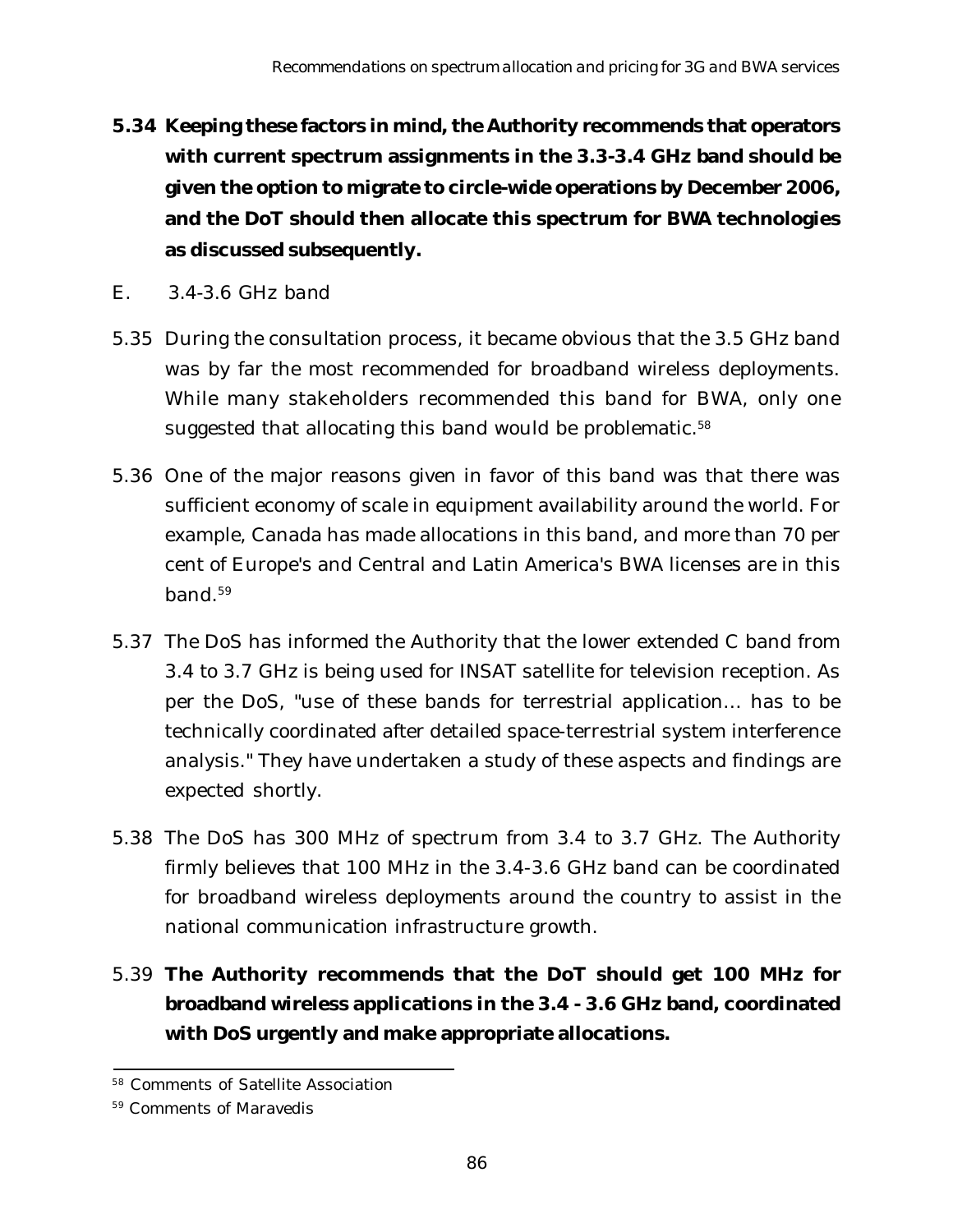#### *F. 5.15-5.35 GHz and 5.725-5.875 GHz bands*

- 5.40 Various countries around the world have recognized the 5.150-5.350 GHz and 5.725-5.875 GHz bands as delicensed bands, allowing the use of these bands by terrestrial wireless systems on non-interference, non-protected, and non-exclusive basis.
- 5.41 India has also delicensed the 5.15-5.35 GHz and 5.725-5.875 GHz bands for indoor use and the Authority has already recommended de-licensing of these bands for outdoor usage also. De-licensing these bands for out door usage will help in increasing the penetration of wireless technologies with little or no regulatory burden. It will also allow small-scale entrepreneurs to deploy wireless networks at a significantly low cost. It is important to note here that the use of unlicensed spectrum in the 2.4 and 5 GHz bands is one of the major reasons for the success of Wi-Fi around the world. The availability of delicensed bands will also provide a space for innovation in wireless systems, spurring indigenous R&D.
- 5.42 **The Authority recommends allowing use of the 5.15-5.35 GHz and 5.725-5.875 GHz bands on a technology neutral, non-protected, nonexclusive basis as delicensed bands in also the outdoor deployments of terrestrial wireless technologies.**

#### **Recommended spectrum allocations for BWA**

- 5.43 Based on the foregoing, the Authority recommends that the DoT should:
	- (1) **Coordinate some part of 700 MHz spectrum for making it available for rural BWA networks in the near future.**
	- (2) **Plan to vacate/re-farm the 2.3 GHz band from the existing users by end-2007 and allocate it for BWA services.**
	- (3) **Initiate the process to vacate portions of the 2.5 2.69 GHz band that might not be in use at this time, or which have marginal uses limited in nature. Specifically, the Authority recommends that the 40 MHz in use for LMDS and MMDS (2.535-2.550 GHz and 2.630- 2.655 GHz) be vacated or re-farmed by end-2007, and that an additional 40 to 80 MHz be coordinated with Department of Space (DoS) in the same timeframe. This spectrum should be earmarked**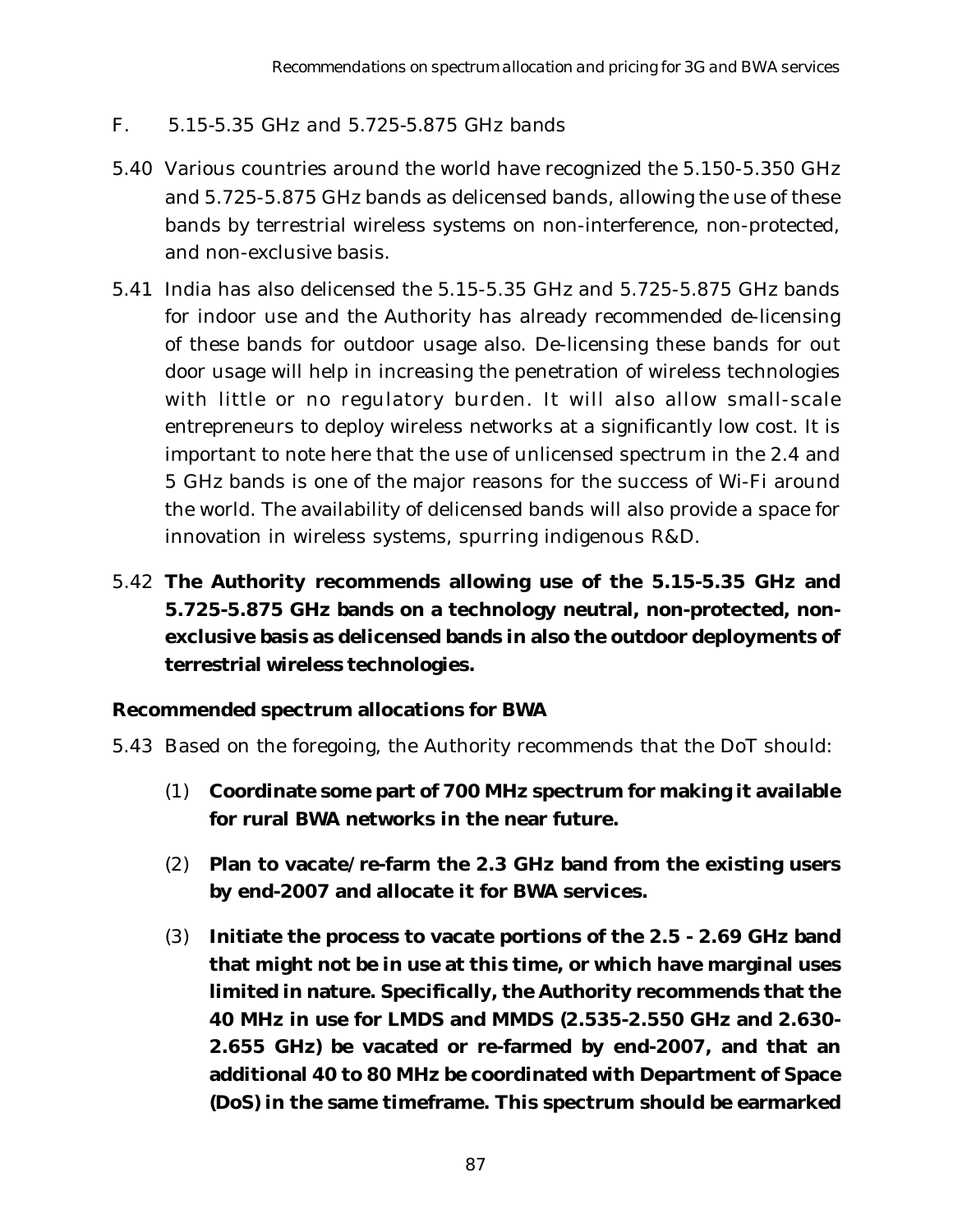**for wireless telecommunications systems, and the Authority will recommend the precise allocation at a later stage depending on technological developments and market demand.**

- (4) **Operators with current spectrum assignments in the 3.3-3.4 GHz band should be given the option to migrate to circle-wide operations by December 2006, and the DoT should then allocate this spectrum for BWA technologies as discussed subsequently.**
- (5) **Get 100 MHz for broadband wireless applications in the 3.4 3.6 GHz band, coordinated with DoS urgently and make appropriate allocations.**
- (6) **Allow use of the 5.15-5.35 GHz and 5.725-5.875 GHz bands on a technology neutral, non-protected, non-exclusive basis as delicensed bands in also the outdoor deployments of terrestrial wireless technologies.**
- (7) **Allocate these specific bands or sub-bands for BWA on a technology neutral basis.**

#### **The quantum of spectrum to be allocated**

- 5.44 Based on the foregoing, the Authority recommends immediate measures for allocation of a total of 200 MHz for BWA systems on a technology neutral basis, and an additional future allocation of 100 MHz for these systems.
- 5.45 The quantum of spectrum allocation to operators should be optimized to ensure efficient utilization of spectrum on one hand and adequate spectrum availability to service providers on the other hand so as to deploy their network efficiently, using the technology of their choice.
- 5.46 The quantum of spectrum allocated per operator and the number of operators are inter-related because the amount of available spectrum is limited. In order to facilitate the growth of BWA technologies, the Authority is of the view that there should be sufficient number of BWA operators, and each service provider should have adequate spectrum.
- 5.47 To assess the quantum of spectrum that should be allocated per operator for BWA technologies, the Authority estimated the spectrum requirements for the city of Mumbai, and found that for one operator, 15 MHz would be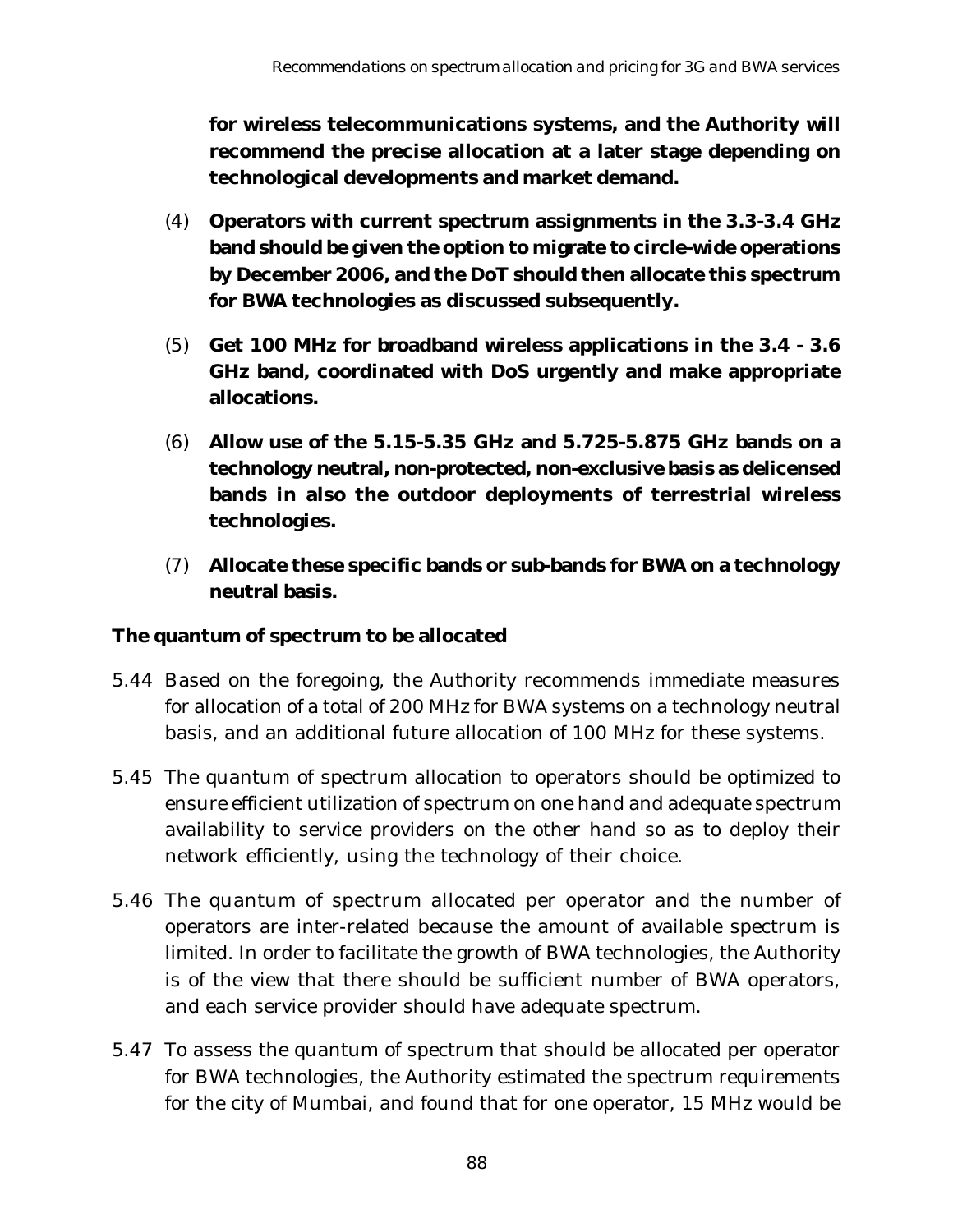sufficient to provide broadband wireless service (Annex R). This calculation was also based on the assumptions outlined in 5.16 for 2010. In other service areas with comparatively low population density, the service providers are expected to be in a more comfortable position with spectrum allocation of 15 MHz per service provider.

- 5.48 During the consultation, most of the stakeholders suggested through their written comments that around 20 MHz of spectrum is required for efficient network deployment and business viability. In the subsequent discussions during the consultation process, some of the stakeholders opined that at least 15 MHz should be allocated per operator keeping in mind the throughput requirements of possible applications. Taking into consideration above fact, the Authority is of the view that 15 MHz spectrum should be allocated per operator, at this stage.
- 5.49 It is reasonable to expect that major ISPs and UASLs or CMSPs including PSU operators will be interested in offering wireless broadband services to their customers. There are around five major mobile operators in each service area. For the quarter ending March 2006, 153 Internet Service Providers were operational with subscriber base of 7.00 million as on August 2006. The details of the market shares of top 10 ISPs is shown in Annex S.
- 5.50 From this, it can be clearly observed that top 10 ISPs have market share of more than 95%. It is also pertinent to note that amongst these top 10 ISPs some of the large ISPs or their parent companies also have UASLs or CMSPs licenses (e.g. Bharti Infotel, Reliance Infocomm, BSNL, etc.) in the same service area. In view of above and keeping in mind the amount of likely available spectrum the Authority is of the view that at present 13 service providers should be allocated BWA spectrum and the quantum of spectrum to each service providers should be 15 MHz.
- 5.51 In addition to the major players, it is feasible that some smaller ISPs might also seek to provide BWA services in their respective areas of operation. Keeping the above in mind, the Authority feels that allocating BWA spectrum to the licensees having significant business plan and impressive performance record will be positive for competition, assist in diffusion of broadband, and give sufficient opportunity to a variety of operators to offer advanced wireless services.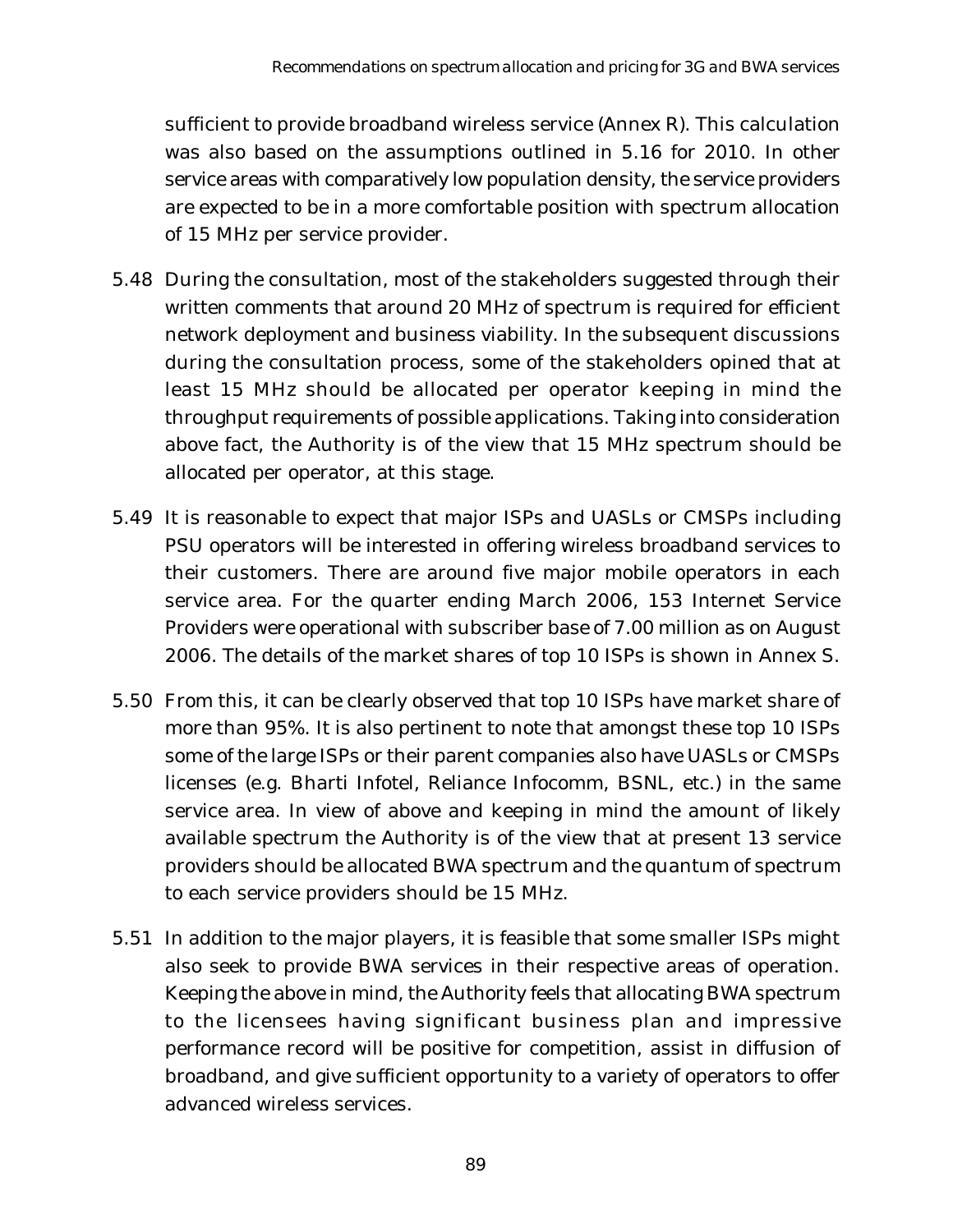- 5.52 Based on the above, the Authority feels that 15 MHz spectrum should be the allocated to an operator for BWA services. This will ensure competitive provision of BWA services, bringing benefits to the Indian market place just as in mobile telephony. This point of view was also echoed by the majority of stakeholders.
- 5.53 **The Authority therefore recommends allocation of the 200 MHz of spectrum in the 3.3-3.4 GHz and 3.4-3.6 GHz bands to 13 operators in contiguous blocks of 15 MHz each. The Authority will make recommendations about future allocations of spectrum in bands such as 2.3 GHz, 2.5 GHz, or 700 MHz, as and when these bands are made available.**

#### **Identifying BWA operators and their geographic area of operation**

- 5.54 In the current licensing regime, unified access service license (UASL) holders, cellular mobile service providers (CMSPs), and internet service providers (ISPs) can offer broadband services.<sup>60</sup> Therefore, all of these types of licensees could potentially qualify as BWA operators.
- 5.55 As has been discussed in 5.31-5.32, the Authority believes that circlelevel deployments of BWA networks will drive rural and urban penetration. Keeping in mind the needed scale, economic ability and the current distribution of internet subscriber base among various operators, the Authority considers that a large part of spectrum may be used by large ISPs but Authority still believes that small ISP should also be able to make their contribution in the growth of BWA. **The Authority recommends that the large part of BWA spectrum as identified should be allocated among UASLs, CMSPs, or Category A and B ISPs for circle level deployments.**

<sup>60</sup> UASL Clause 2.2 (a) (i) or CMSP clause 2.1 (a) "Access Service Provider can also provide Internet Telephony, Internet Services and Broadband Services"; ISP License Definition Schedule C.24 "SERVICES or SERVICE means all types of Internet Access/content services except telephony on Internet."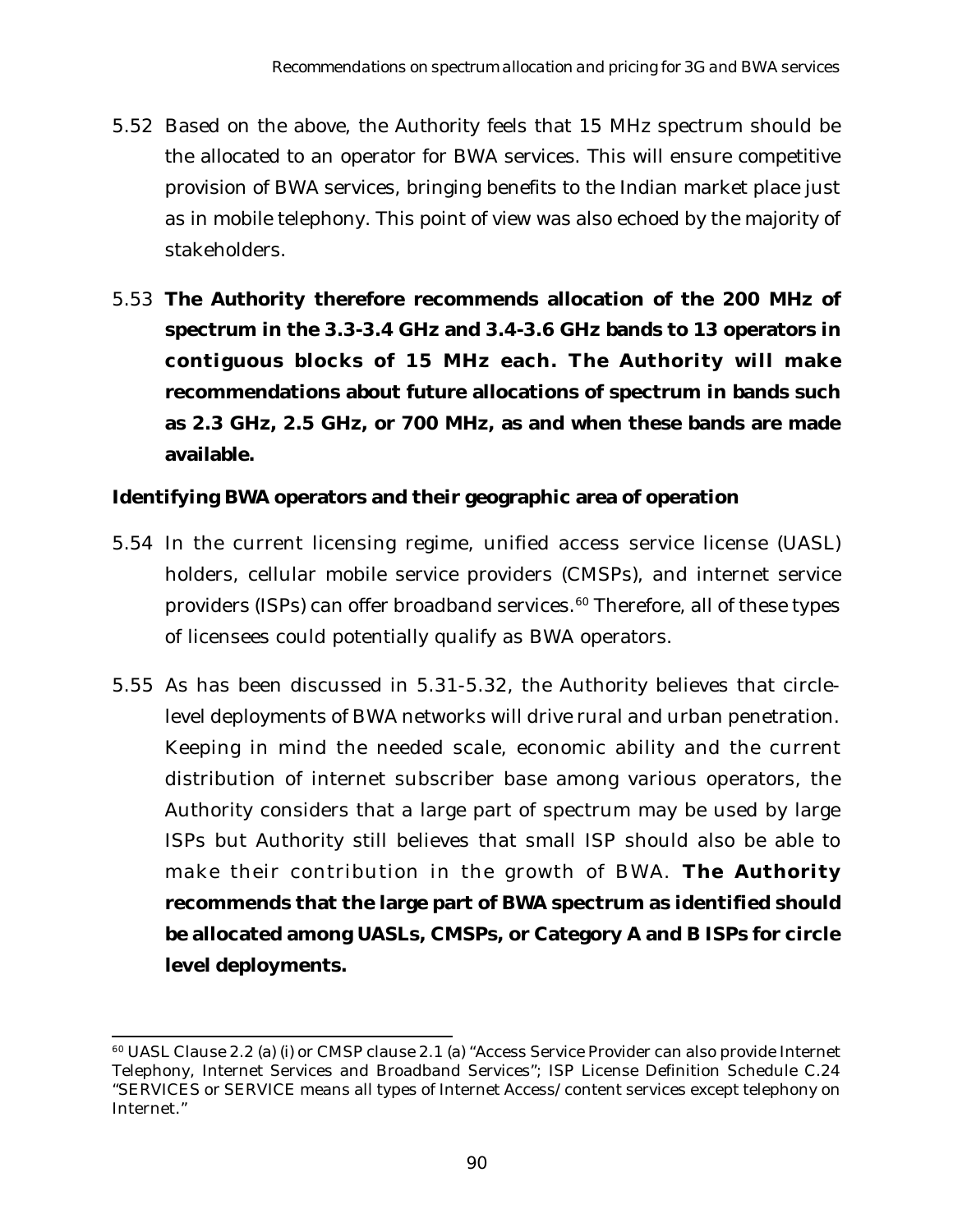- 5.56 Simultaneously, there is some scope for smaller players to deploy BWA networks. Indeed, local operators such as Category C ISPs might drive deployment of BWA networks in much the same way as local cable operators have contributed to the spread of cable television in rural India. The Authority recognizes that some local operators might be interested in offering BWA services. However, the Authority believes that a significant number of the smaller ISPs might not be able to acquire spectrum or deal with the associated regulatory overheads. The Authority is interested in encouraging rural and urban roll out by ISPs, and thus feels that this one block of spectrum should be allocated to ISPs only in SSAs or cities where the population is less than one million. Given the localized nature of these networks, the WPC can coordinate these deployments on a case-by-case basis to ensure interference free operation. **The Authority recommends that one block of spectrum should be allocated to Category A, B, and C ISP licensees in cities or SSAs with population less than one million.**
- 5.57 **Following the above, the Authority recommends that:**
	- (1) **The DoT should allocate 12 blocks of 15 MHz each among UASLs, CMSPs, and Category A and B ISPs at the circle level following the allocation mechanism discussed subsequently,**
	- (2) **One block of 15 MHz spectrum should be allocated to ISPs who may use this block to deploy networks in cities or SSAs with population below one million. The WPC should coordinate these assignments to ensure interference-free operation.**

#### **Term of the spectrum use rights**

- 5.58 As recommended above, broadband access providers will be UASL and CMSP licensees, or ISPs. Telecom licenses are for a term of twenty years, but the WPC used to issue wireless telegraphy operational licenses (spectrum license), required to use the spectrum on a yearly basis. Only recently, the WPC has changed the duration of the wireless operation license from one year to five years.
- 5.59 BWA technologies are new in the market, and the Authority's emphasis is on encouraging the quick and cost-effective deployment. A one-time entry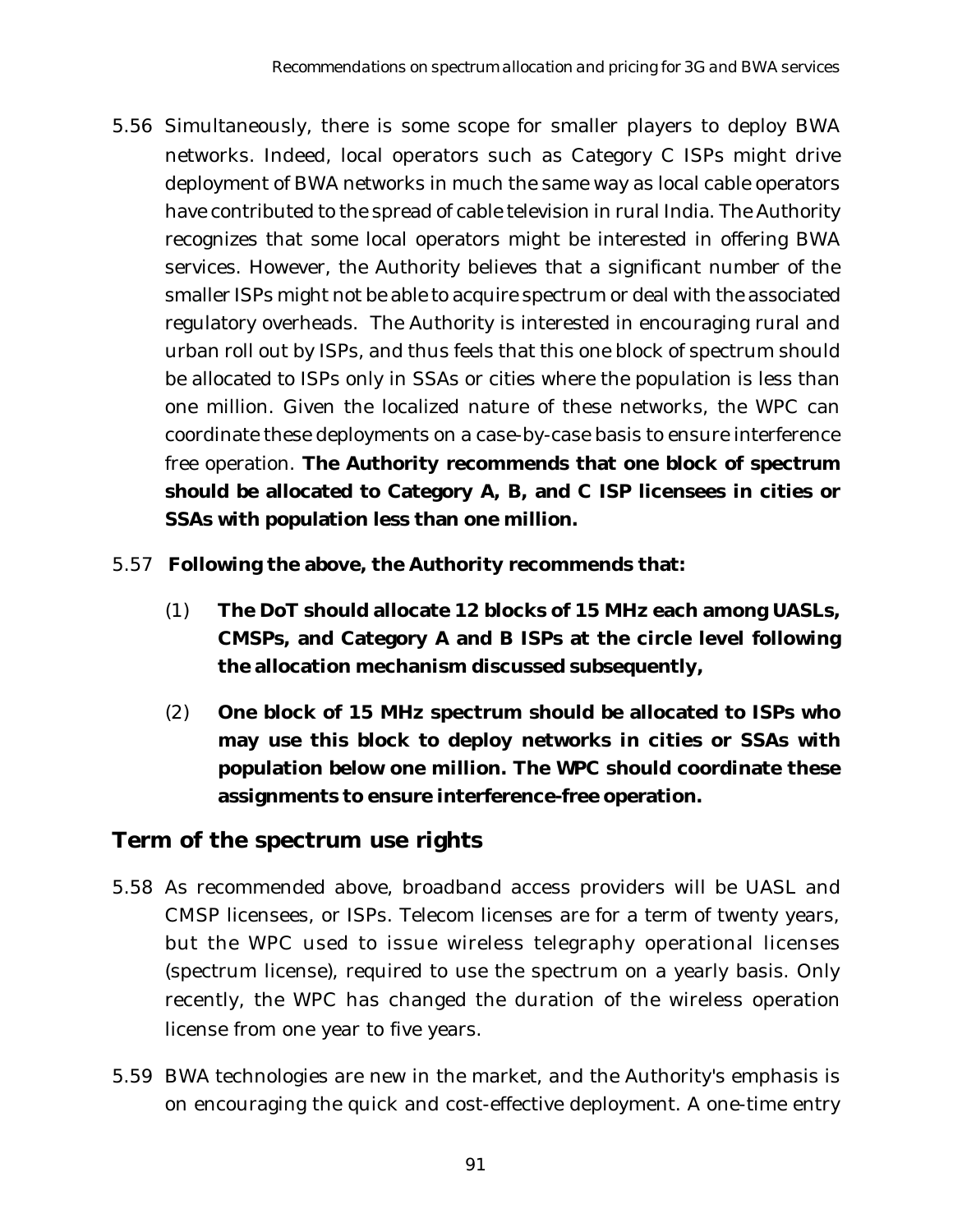fee for a 20-year spectrum license might be difficult for some operators to pay upfront, and is contrary to the goal of keeping the cost of these services low. Viewing the above, it is recommended that the term of spectrum use rights for BWA should be five years, renewable up to 20 years subject to the fulfillment of the spectrum license terms and conditions.

5.60 **Based on the foregoing, the Authority recommends that BWA spectrum licenses should be for five years duration, renewable up to 20 years upon payment of the spectrum acquisition fee every five years, and satisfaction of the relevant license terms and conditions.**

### **Rationalization scheme**

- 5.61 As pointed out in 5.30, the WPC has already assigned the 3.3 GHz band for among some of the major ISPs. The Authority is recommending that allocations in this band should be on a circle-wide basis, and should be charged a one-time entry fee, as well as an annual spectrum charge that will be based on adjusted gross revenue as opposed to the MCW formula.
- 5.62 To maintain a level-playing field between all operators it is imperative that BWA operations are for the same license area, i.e. circles. This is especially important since the Authority envisions that use of BWA as a way to bridge the digital divide in rural areas, and has recommended roll out obligations to go with the circle level operations. It will be unfair to have one set of operators serving only the high-end or urban subscribers without these roll out obligations, while another set, due to no fault of theirs except that they did not seek spectrum early, should have to follow strict roll out obligations. The only exception to this will be only small ISPs who will operate in areas limited to cities or SSAs.
- 5.63 In order to level the playing field, the Authority recommends the following, and a diagrammatic representation of the process is in Figure 14:
	- (1) The operators currently assigned spectrum in the 3.3 GHz band shall be given the option to migrate to circle-level operations and the attendant 15 MHz of spectrum within the 3.3-3.4 GHz band at a fixed acquisition fee as determined. The operators who do not choose to migrate to circle level will have to surrender their spectrum. The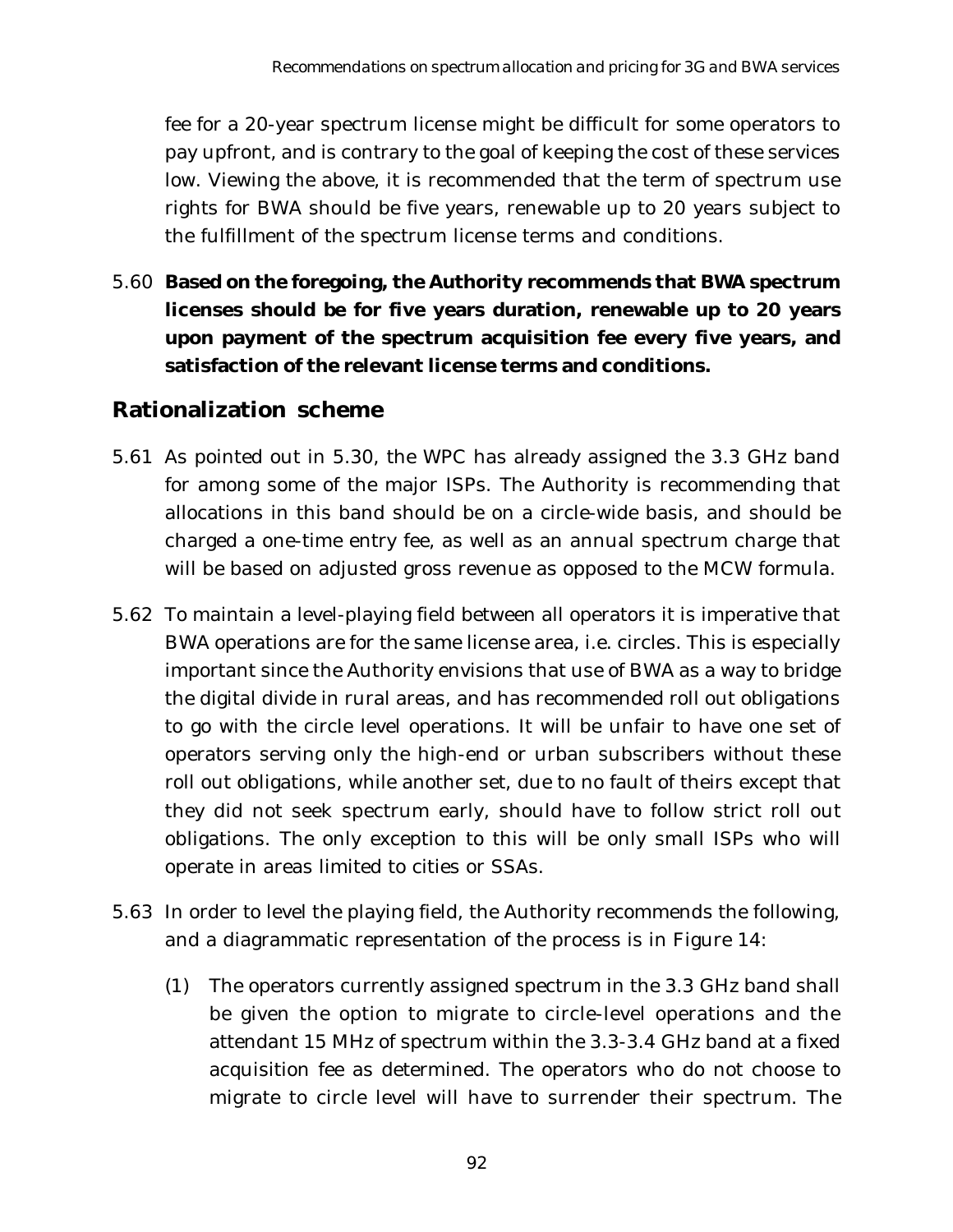operators who choose to continue operation in this band will not be able to obtain spectrum in the 3.4-3.6 GHz band. This option is important because some of the operators with spectrum assigned in the 3.3 GHz band might have made investments or even begun deployments in this band. It will be unfair to them to ask them to write-off these investments, and hence, the Authority believes that they should have the option to continue with their plans in this band.

- (2) Operators in 3.3-3.4 GHz who wish to move to the 3.4-3.6 GHz band will have to surrender their current spectrum and participate in the allocation process.
- (3) Other operators who wish to acquire spectrum in the 3.3-3.4 GHz or 3.4- 3.6 GHz bands should participate in the allocation process.
- (4) If the operators currently assigned spectrum in the 3.3-3.4 GHz bands do not wish to move to the circle-level, they should be asked to vacate the spectrum.



**Figure 14: Possible paths for operators who seek BWA spectrum**

5.64 **The Authority thus recommends that the DoT should allow operators to choose which path they wish to follow as described in 5.63 in order to obtain circle-wide BWA spectrum.**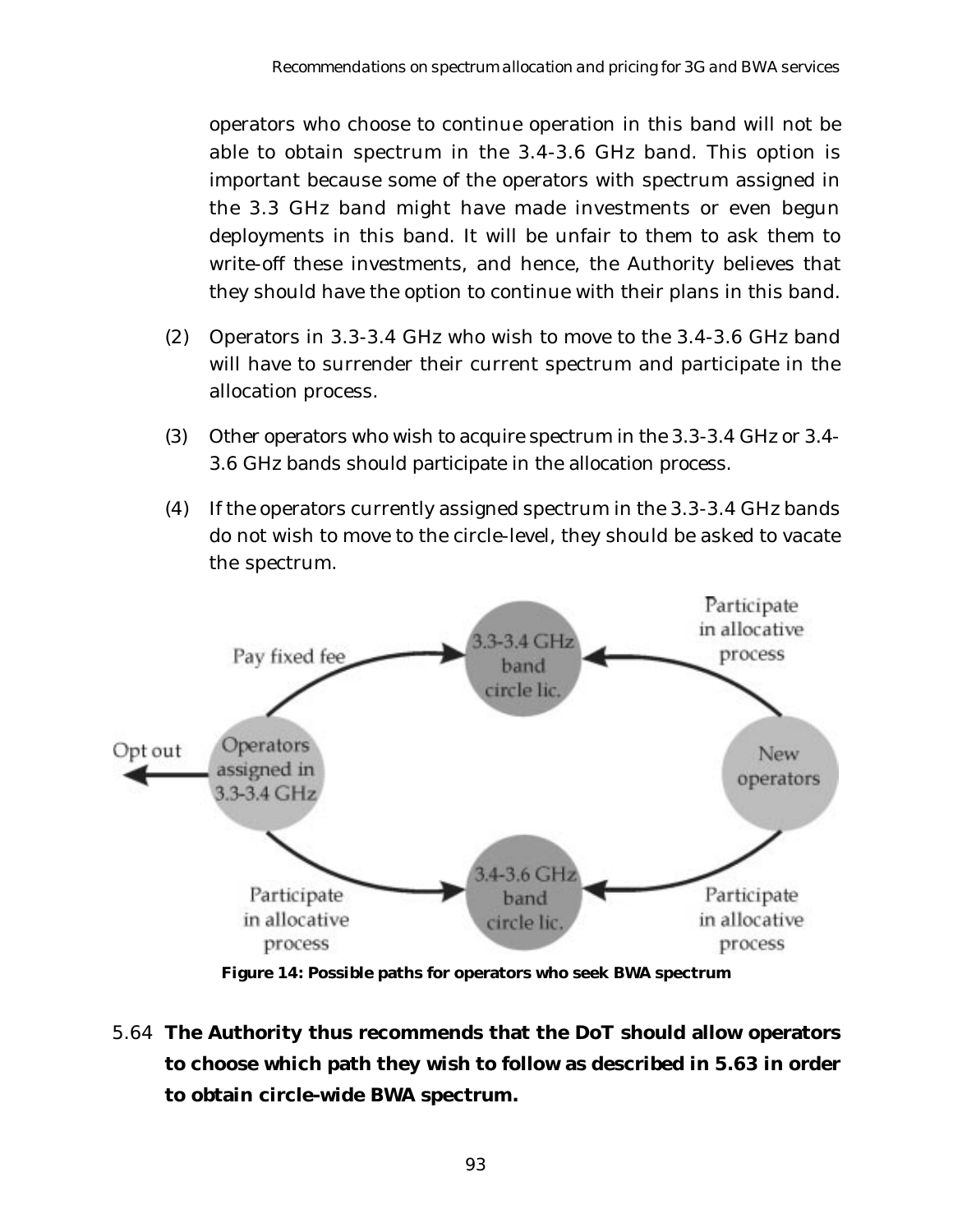## **Allocation mechanism**

- 5.65 The number of 15 MHz blocks available for circle-wise BWA deployment is 12. The Authority anticipates that for most circles, this should be sufficient to meet demand. To recap, this is because in most circles, there are about 10 to 12 cellular operators /UASLs and major Category A and B ISPs combine together. However, in some circles it is possible that the number of operators who wish to provide BWA service exceeds the number of available slots. In that case, there will be a need for phased allocation to select the operators who should be allocated spectrum in the first slot.
- 5.66 As explained in detail with respect to allocation of spectrum for 3G services (¶4.47), the Authority believes that if demand is greater than supply, an auction will be the fairest and most transparent allocation method for BWA spectrum.
- 5.67 As stated earlier, some of the operators currently assigned spectrum in the 3.3 GHz band might choose to continue in that band, and seek to operator circle-wide. These operators should be allocated preferable one contiguous block of 15 MHz spectrum that enables TDD operations at a determined fee, which is equal to the reserve price of the auction. The number of blocks available for the auction will thus be equal to 12 - {number of 3.3 GHz operators who choose to continue in 3.3 GHz}.
- 5.68 In addition to the circle-wise allocations, one block will be allocated for local use, i.e. for one SSA to Category C ISPs. **The Authority recommends that the DoT use a first-come first-serve allocation mechanism for this one block of spectrum.**

### **Auction Process**

- 5.69 The Authority notes that the conditions of allocation of spectrum for circlewide BWA operations are very similar to the conditions in the Phase II FM radio auctions conducted by the Ministry of Information and Broadcasting recently (¶4.52). **Hence, the Authority recommends that the DoT should organize a one-stage sealed bid auction for every circle to allocate BWA spectrum for circle-wide licensees.**
- 5.70 The process of this auction can be as follows: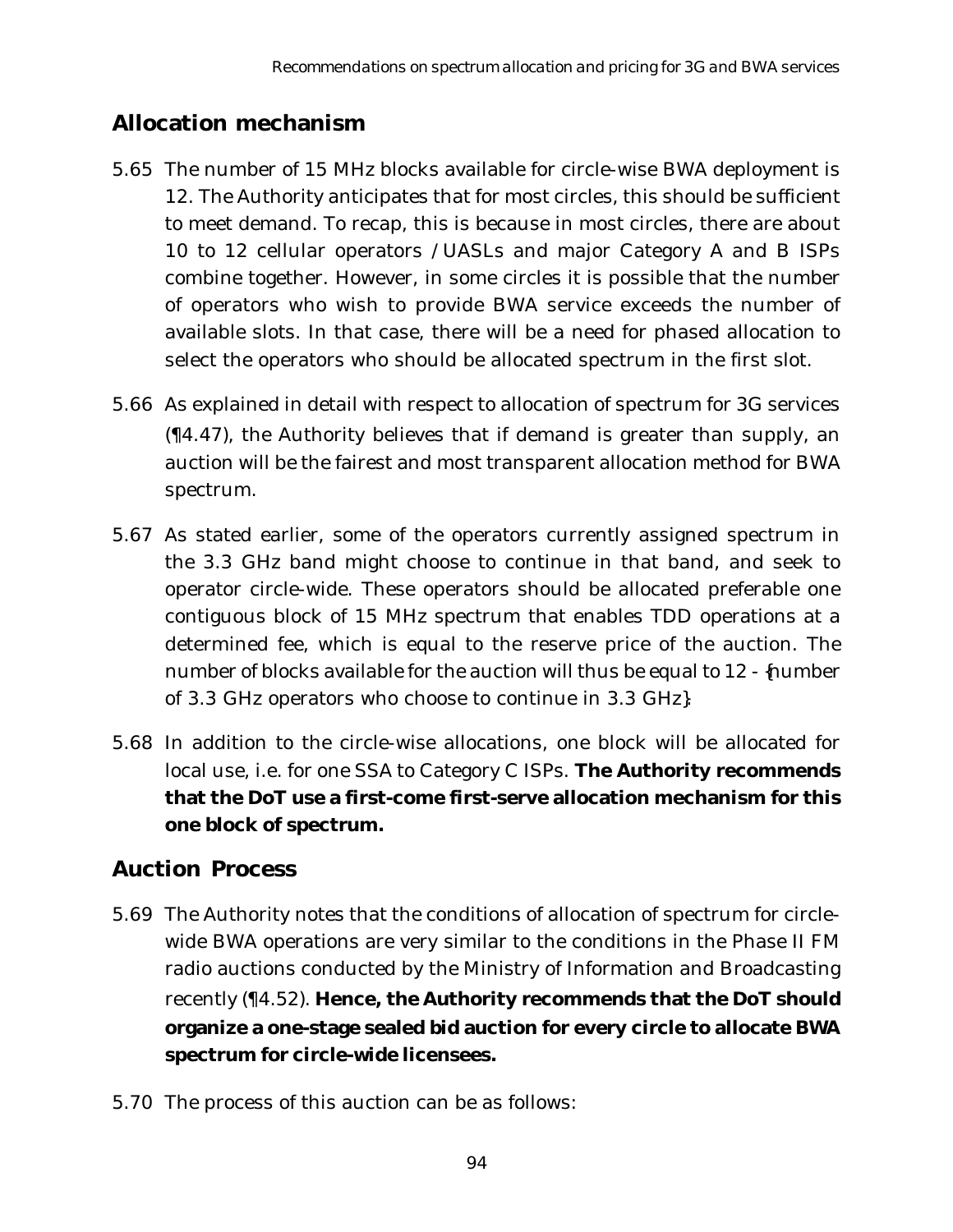- (1) The number of blocks available is n, which is equal to 12 minus the number of 3.3 GHz operators who seek to continue in 3.3 GHz.
- (2) All interested parties should submit their bids.
- (3) If the number of bids is greater than n, the spectrum should be allocated to the bidders who have offered the top n bids above the reserve price for the circle, at their bid price.
- (4) If the number of bids is less than or equal to n, the spectrum should be allocated to all bidders who have offered bids above the reserve price, but at the reserve price only.
- (5) The winning bidders should be called in decreasing order of their bids to choose the blocks of spectrum that they wish to acquire.

### **Setting the reserve price**

- 5.71 The primary aim of the Authority in recommending a reserve price for BWA spectrum in India is that the spectrum should be affordable to allow all interested and qualified operators to acquire it, while at the same time, dissuade non-serious players and also to encourage efficient use and roll out.
- 5.72 Internationally, it is seen that except for South Korea, there is not much variation in the entry price paid for BWA spectrum around the world (Annex  $T$ ).<sup>61</sup> The average price for allocations comes to \$0.65 (Rs. 30) per Hz including South Korea, and \$0.08 (Rs. 3.75) per Hertz excluding South Korea. Keeping in mind the objective of affordability, the Authority feels that it would be prudent to price spectrum at a reasonable rate, closer to the average excluding South Korea.
- 5.73 In order to fix a price based on the spectrum charging for LMDS, MMDS, or microwave services, the Authority used the MCW formula to estimate the royalty payments for spectrum. The Authority used the MCW values for a typical deployment and found that the royalty (R) per base station

<sup>61</sup> Comments of Maravedis ¶3.3.3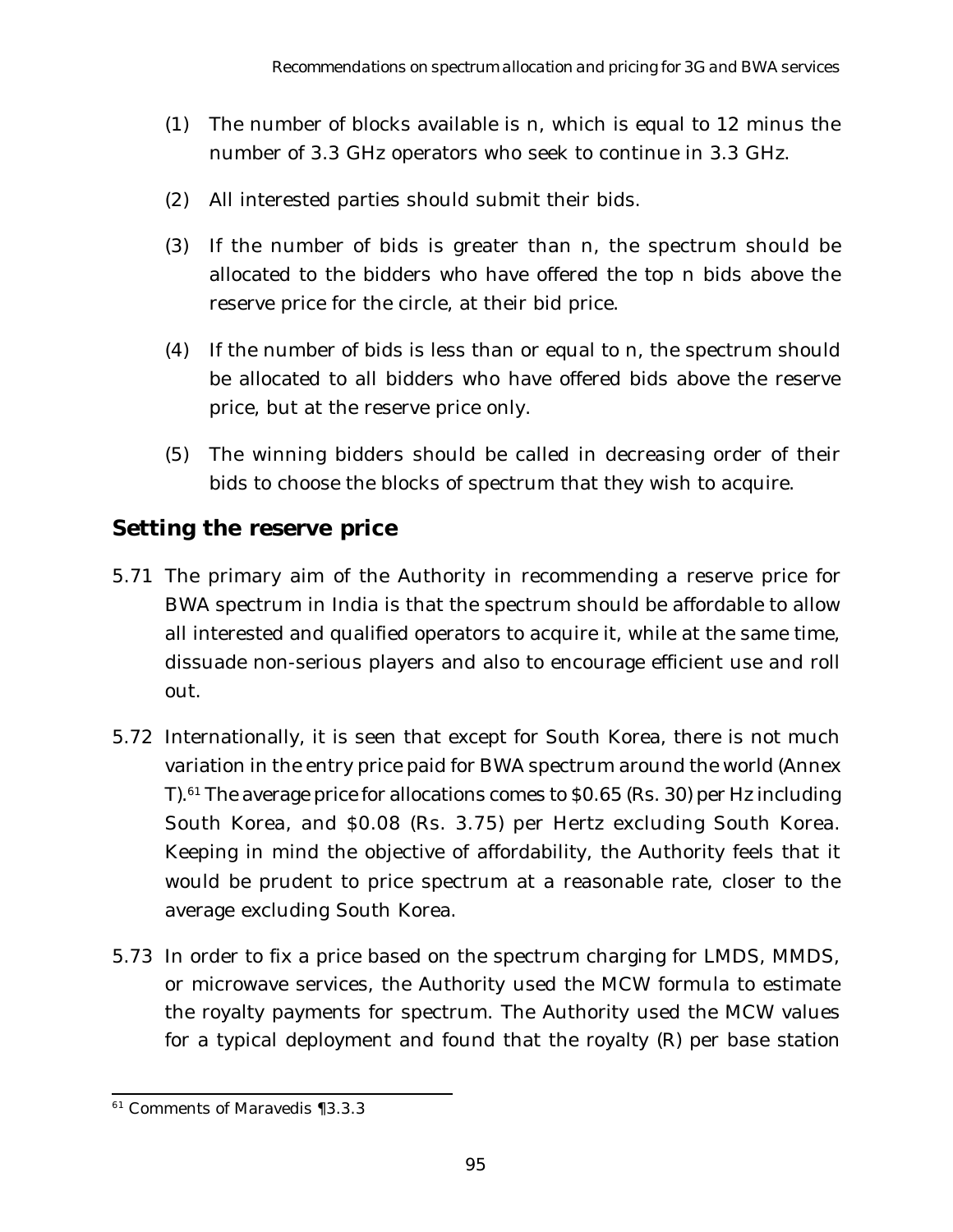will be Rs. 288,000 if one excludes the license fee per consumer premises equipment (CPE).

- 5.74 According to our calculations, the number of base stations in a city like Mumbai come out to at least 60. Thus, the total annual payable royalty is Rs. 175 lakhs. At a discount rate of 5 per cent over 5 years, the net present value of this royalty payment is Rs. 7.6 Crores.
- 5.75 Given that the intention in charging a spectrum acquisition fee is to dissuade non-serious players and not to extract rent, the Authority was inclined to set the price of spectrum low. In addition, the intention is to encourage rural roll out, and hence, the spectrum acquisition fee could be used as a part of the incentive for completing the roll out. **Consequently, the Authority recommends that the effective spectrum acquisition fee for Metros should be Rs. 10 crore, in addition to a performance bank guarantee of Rs. 5 crore that will be released upon successful completion of the roll out obligations.**
- 5.76 Keeping the ratio of the price of spectrum in Metros, Category A, B, and C circles the same as in 3G (4.76), the reserve price for 15 MHz of BWA spectrum in different circles will be as follows:

| <b>Circle</b> | <b>Reserve price</b> | Performance  | hank |
|---------------|----------------------|--------------|------|
|               | (Rs. Crores for 15)  | guarantee    |      |
|               | MHz)                 | (Rs. Crores) |      |
| Metros & A    | 10                   | 5            |      |
| В             | 5                    | 2.5          |      |
|               | 2                    |              |      |

**Table 10: Recommended reserve price for BWA spectrum**

- 5.77 **The Authority recommends that the BWA spectrum in the 3.3-3.4 GHz and 3.4-3.6 GHz bands should have a reserve price and performance bank guarantee as noted in** ¶**5.75.**
- 5.78 **The Authority recommends that the performance bank guarantee should be collected at time of spectrum allocation and refunded upon fulfillment of the roll out obligations as discussed subsequently.**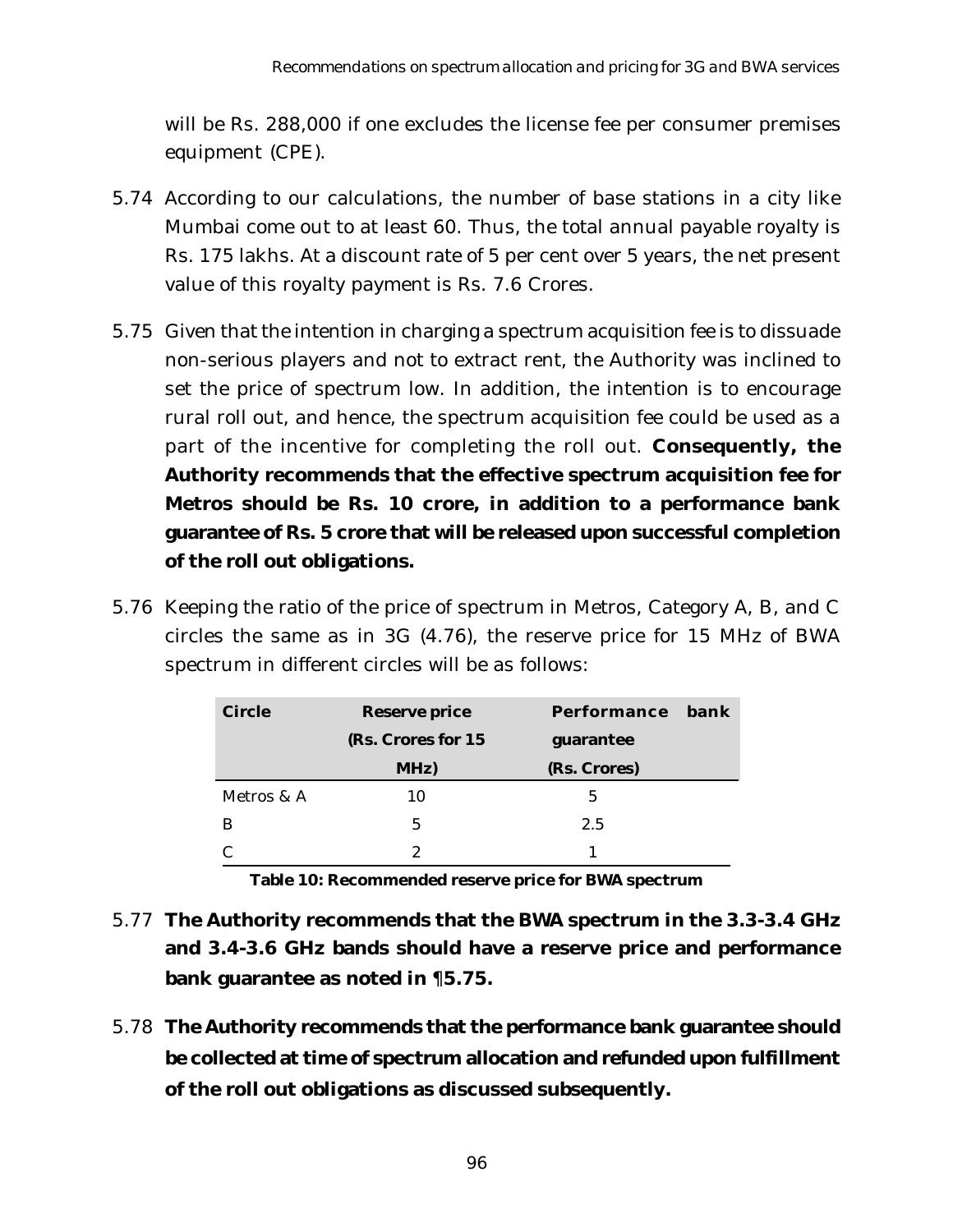5.79 For the networks deployed in SSAs, the Authority would like to price spectrum at a lower cost. This will encourage use in smaller areas. However, the price of spectrum should reflect its value and scarcity, and the Authority wants to prevent non-serious players from acquiring spectrum. **Therefore, for the BWA spectrum block to be assigned to Category C ISPs at the SSA level, the Authority recommends that the price of the 15 MHz should be Rs. 25 lakh per SSA**

### **Annual spectrum fees**

- 5.80 In addition to the acquisition fee, the WPC typically charges an annual spectrum fee. For cellular telephony, this annual spectrum fee is calculated based on percentage of adjusted gross revenue (AGR). At present, nontelecom operators have to pay annual spectrum fees in the form of a royalty that is calculated based on the MCW formula, where the distance of a link, number of channels, and the channel separation determine the royalty amount. This royalty is multiplied by the number of transmitters (or BTSs) and is charged annually.
- 5.81 These recommendations on BWA spectrum are for circle level deployments, and in a circle, the operator will have many BTSs. The number might be in the hundreds, which will increase the royalty per operator per circle to a large sum. Further, the royalty will increase with the deployment and coverage, which burdens operators as they seek to fulfill roll out obligations. **Therefore, in accord with the move to circle-wide operation, the Authority recommends that the annual spectrum fee charged to BWA operators should be based on a percentage of AGR.**
- 5.82 The Authority has three concerns regarding the setting of the annual spectrum fee for BWA spectrum:
	- (1) One of the main objectives in keeping the spectrum acquisition fee low was to encourage the deployment and roll out of BWA networks around the country. It is thus logical to set annual spectrum fee low as well, especially since BWA operators will have significant capital investments to make and might not be in a position to pay high annual spectrum fees as soon as they begin service. Hence, the Authority would like to recommend that the annual spectrum fee should be low.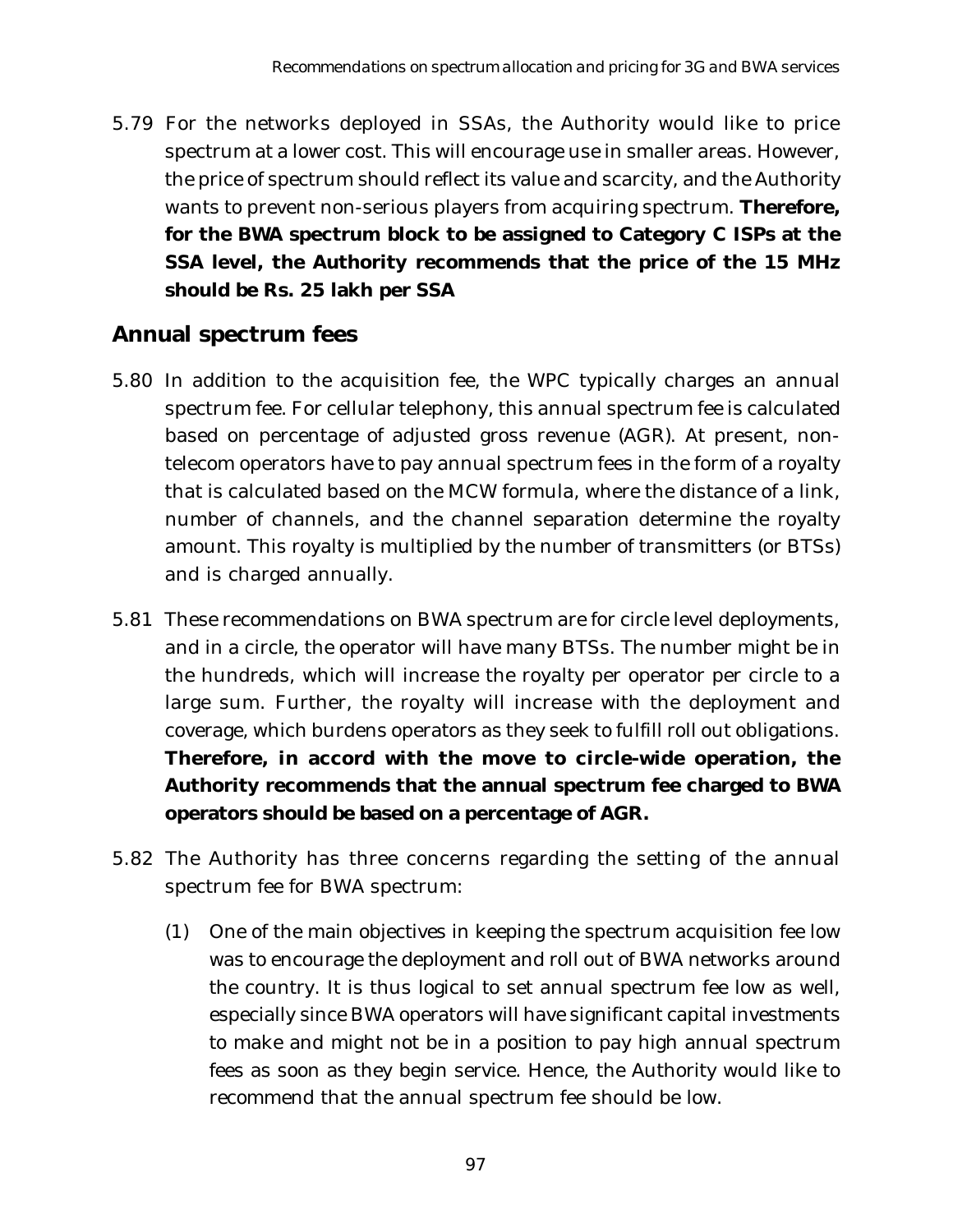- (2) However, if annual fees for BWA spectrum are lower than the slabs defined for cellular telephony spectrum, it opens the possibility for arbitrage. This is a concern because using BWA technologies cellular operators can offer VoIP services on a mobile platform and pay less in spectrum use fees. It will be difficult to segregate the subscribers and consequent AGR within the operation making the collection of AGR on cellular telephony even more complicated than it already is. The Authority recognizes that this possible arbitrage is damaging to the structure of the industry and undermines regulation.
- 5.83 Keeping these concerns in mind, the Authority could recommend that the BWA operators should pay the same AGR share as the cellular operators. However, this level of annual fee is high and might harm the potential for growth, especially since it may act as an additional burden on subscribers. In order to avoid or overcome this situation, **the Authority recommends that the DoT should not charge an annual spectrum fee for the first year of operation of the BWA network. After this one year, the DoT should charge an annual fee of 1 per cent of AGR, which should be added to current applicable slot of spectrum fee that the operator is currently paying.**

## **Roll out obligations**

- 5.84 The DoT has to ensure that operators are using allocated spectrum efficiently, and hence, it is important to impose some minimum obligation to prevent hoarding or inefficient use. In order to encourage quick roll out of BWA networks, the Authority believes that it should have an incentive structure in place that will reward operators who meet their roll out obligations in time. The Authority also feels that it is necessary to impose penalties on those operators who fail the roll out obligations.
- 5.85 Two of the Authority's main aims in setting roll out obligations are to encourage efficient use of spectrum by weeding out non-serious players, and to encourage rural network deployment. There are three types of BWA operators: those in the Metros, in the Category A, B, C circles, and in the local areas. The roll out obligations will vary because of the differing characteristics of each of these areas. For example, Metros do not have meaningful rural populations, and local area operators do not serve a set population.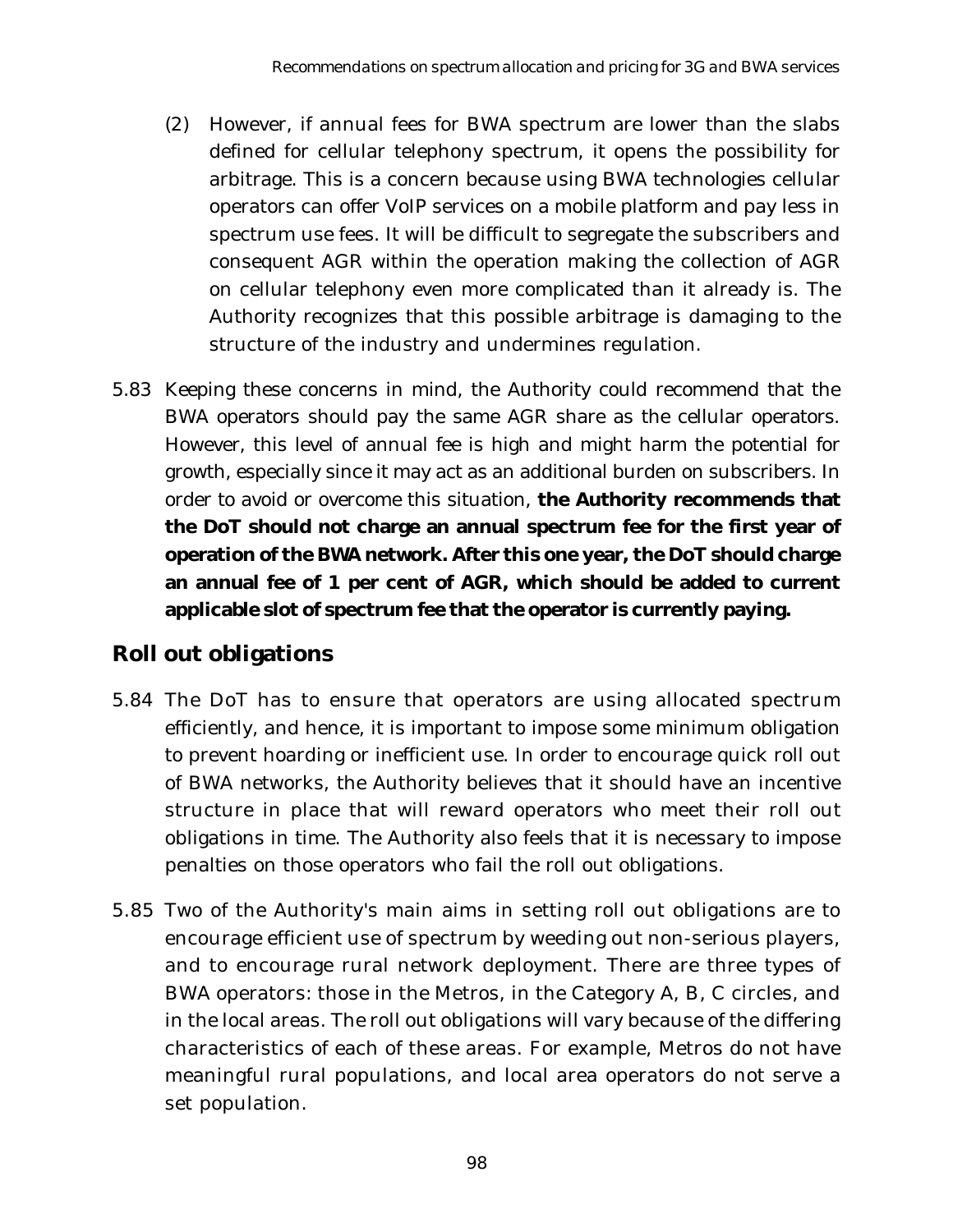- 5.86 The DoT has classified rural SDCAs. There are 1,685 of these out of a total of 2,645 SDCAs around the country. These rural SDCAs are distributed widely among the different license areas, and hence, will be well-defined geographically to assist in the measurement and monitoring of roll out.
- 5.87 Consequently, the Authority recommends the following roll out obligations:

|                 | License area | <b>Metros</b> | Category A, B & C                 | Local             |
|-----------------|--------------|---------------|-----------------------------------|-------------------|
|                 |              |               | <b>circles</b>                    | operators/captive |
| <b>Timeline</b> |              |               |                                   | networks          |
| 2 years         |              |               | 25% rural SDCAs                   | -                 |
|                 |              |               | area coverage                     |                   |
| 5 years         |              |               | 90% area coverage 50% rural SDCAs | 90% area coverage |
|                 |              |               | area coverage                     |                   |

5.88 **The Authority recommends that if a BWA operator in a:**

- (1) **Metro or local area fulfills its roll out obligations, their performance bank guarantee should be returned, and they should be permitted to continue their operations.**
- (2) **Category A, B, or C circle fulfills its two year roll out obligations, the performance bank guarantee should be returned, and if it fulfills five year roll out obligations, they should be permitted to continue their operations.**
- 5.89 **If an operator in Category A, B, or C circles fails its two year roll out obligations, its performance bank guarantee should be encashed, and if it fails its five year obligation, measures to cancel the spectrum assignment should be undertaken and no entity related to the operator will be eligible to apply for BWA spectrum again.**
- 5.90 **If an operator in a Metro or local area fails its five year roll out obligations, its performance bank guarantee should be encashed, and should attract the measures of spectrum assignment cancellation and no entity related to the operator will be eligible to apply for BWA spectrum again.**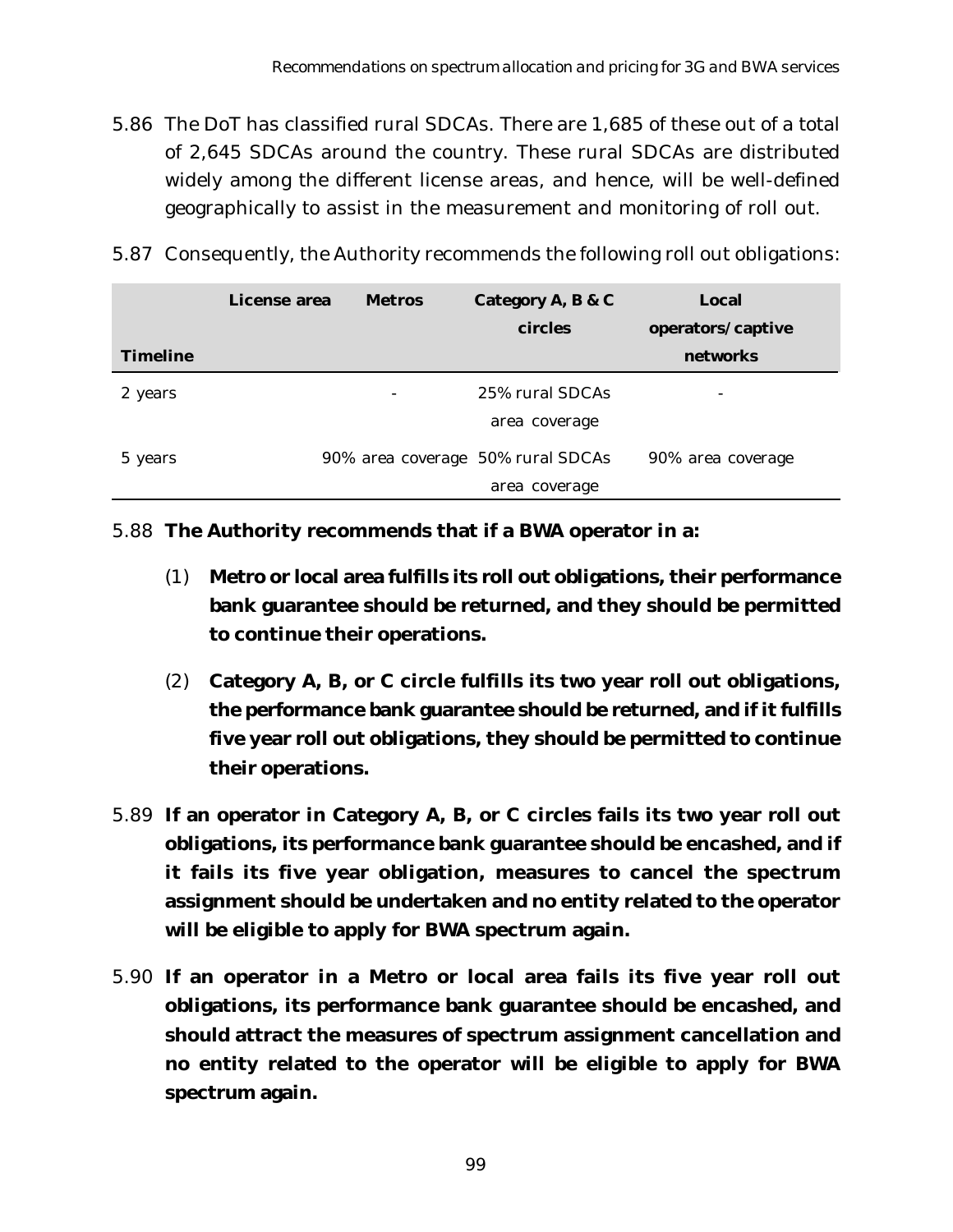## **License issues**

5.91 A number of issues addressed, and many of the Authority's recommendations on BWA are significantly different from the current UASL, CMSP, and ISP licenses. For example, there are circle wide spectrum allocations, related roll out obligations, annual spectrum charges, and onetime spectrum acquisition fees.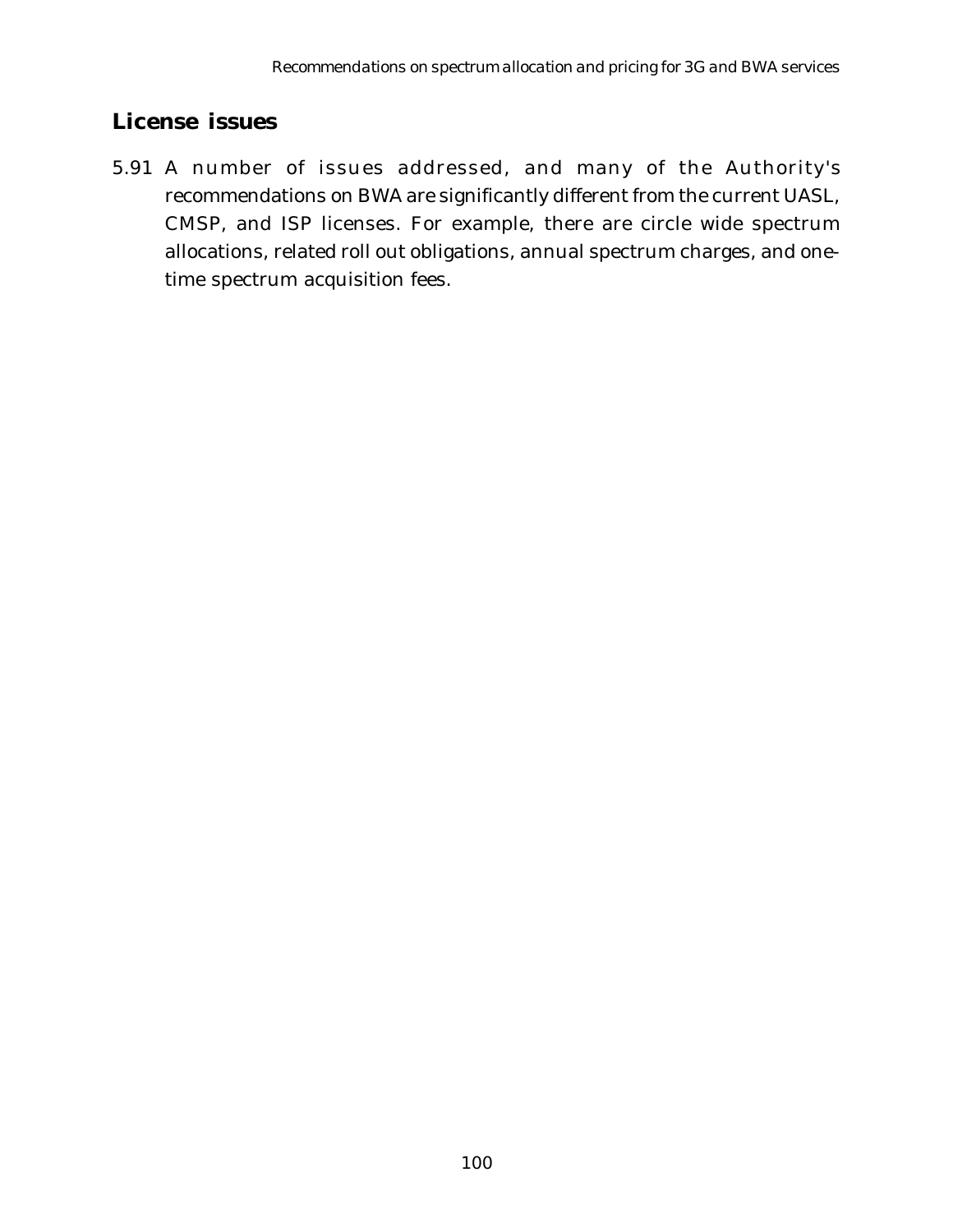|             |                   |                          | Subscribers Base as on 31.7.06 |           |              |          |         |
|-------------|-------------------|--------------------------|--------------------------------|-----------|--------------|----------|---------|
|             | GSM               | <b>CDMA</b>              | Mobile                         | WLL $(F)$ | <b>Total</b> |          |         |
| Delhi       | <b>Bharti</b>     |                          | 2,301,144                      |           | 2,301,144    |          | 10 MHz  |
|             | Hutch             |                          | 1,985,369                      |           | 1,985,369    |          | 10 MHz  |
|             | <b>MTNL</b>       |                          | 1,070,370                      |           | 1,070,370    |          | 8 MHz   |
|             | Idea              |                          | 1,007,977                      |           | 1,007,977    |          | 8 MHz   |
|             |                   | <b>MTNL</b>              | 54,789                         | 10,232    | 65,021       | 3.75 MHz |         |
|             |                   | Reliance Infocomm        | 1,881,057                      |           | 1,881,057    |          | 5 MHz   |
|             |                   | <b>Tata Teleservices</b> | 1,570,865                      | 57,565    | 1,628,430    |          | 5 MHz   |
|             | <b>TOTAL</b>      |                          | 9,871,571                      | 67,797    | 9,939,368    |          |         |
| Mumbai      | <b>BPL</b>        |                          | 1,284,778                      |           | 1,284,778    |          | 10 MHz  |
|             | Hutch             |                          | 2,151,662                      |           | 2,151,662    |          | 10 MHz  |
|             | <b>MTNL</b>       |                          | 1,167,430                      |           | 1,167,430    |          | 8 MHz   |
|             | <b>Bharti</b>     |                          | 1,439,596                      |           | 1,439,596    |          | 9.2MHz  |
|             |                   | <b>MTNL</b>              | 26,011                         | 51,602    | 77,613       |          | 5 MHz   |
|             |                   | Reliance Infocomm        | 1,873,640                      |           | 1,873,640    |          | 5 MHz   |
|             |                   | <b>Tata Teleservices</b> | 824,108                        | 94,912    | 919,020      |          | 5 MHz   |
|             | TOTAL             |                          | 8,767,225                      | 146,514   | 8,913,739    |          |         |
| Chennai     | Aircel Cellular   |                          | 813,269                        |           | 813,269      |          | 8 MHz   |
|             | Bharti            |                          | 816,381                        |           | 816,381      |          | 8 MHz   |
|             | <b>BSNL</b>       |                          | 576,887                        |           | 576,887      |          | 8 MHz   |
|             | Hutchison         |                          | 519,027                        |           | 519,027      |          | 8 MHz   |
|             |                   | <b>BSNL</b>              | 7,399                          | 24,851    | 32,250       |          | 2.5 MHz |
|             |                   | Reliance Infocomm        | 579,105                        |           | 579,105      |          | 5 MHz   |
|             |                   | Tata Teleservices        | 235,935                        | 28,905    | 264,840      | 3.75 MHz |         |
|             | TOTAL             |                          | 3,548,003                      | 53,756    | 3,601,759    |          |         |
| Kolkata     | <b>Bharti</b>     |                          | 700,717                        |           | 700,717      |          | 8 MHz   |
|             | Hutchison East    |                          | 1,082,713                      |           | 1,082,713    |          | 8 MHz   |
|             | <b>BSNL</b>       |                          | 483,136                        |           | 483,136      |          | 6.2 MHz |
|             | Reliable Internet |                          | 180,213                        |           | 180,213      |          | 6.2 MHz |
|             |                   | <b>BSNL</b>              | 21,764                         | 7,406     | 29,170       |          | 2.5 MHz |
|             |                   | Reliance Infocomm        | 902,478                        |           | 902,478      |          | 5 MHz   |
|             |                   | Tata Teleservices        | 603,070                        | 36,019    | 639,089      | 3.75 MHz |         |
|             | <b>TOTAL</b>      |                          | 3,974,091                      | 43,425    | 4,017,516    |          |         |
| Maharashtra | Hutch (BPL)       |                          | 886,786                        |           | 886,786      |          | 6.2 MHz |
|             | Idea              |                          | 2,112,692                      |           | 2,112,692    |          | 10 MHz  |
|             | <b>BSNL</b>       |                          | 1,331,227                      |           | 1,331,227    |          | 8 MHz   |
|             | <b>Bharti</b>     |                          | 1,648,820                      |           | 1,648,820    |          | 6.2 MHz |
|             |                   | <b>BSNL</b>              | 41,179                         | 185,376   | 226,555      |          | 2.5 MHz |
|             |                   | Reliance Infocomm        | 1,723,566                      |           | 1,723,566    |          | 5 MHz   |
|             |                   | Tata Teleservices        | 820,924                        | 182,940   | 1,003,864    |          | 5 MHz   |
|             | TOTAL             |                          | 8,565,194                      | 368,316   | 8,933,510    |          |         |
| Gujarat     | Fascel (Hutch)    |                          | 2,824,502                      |           | 2,824,502    |          | 10 MHz  |
|             | Idea              |                          | 1,300,984                      |           | 1,300,984    |          | 6.2 MHz |

# **Annex A: Subscriber base as of July 31, 2006**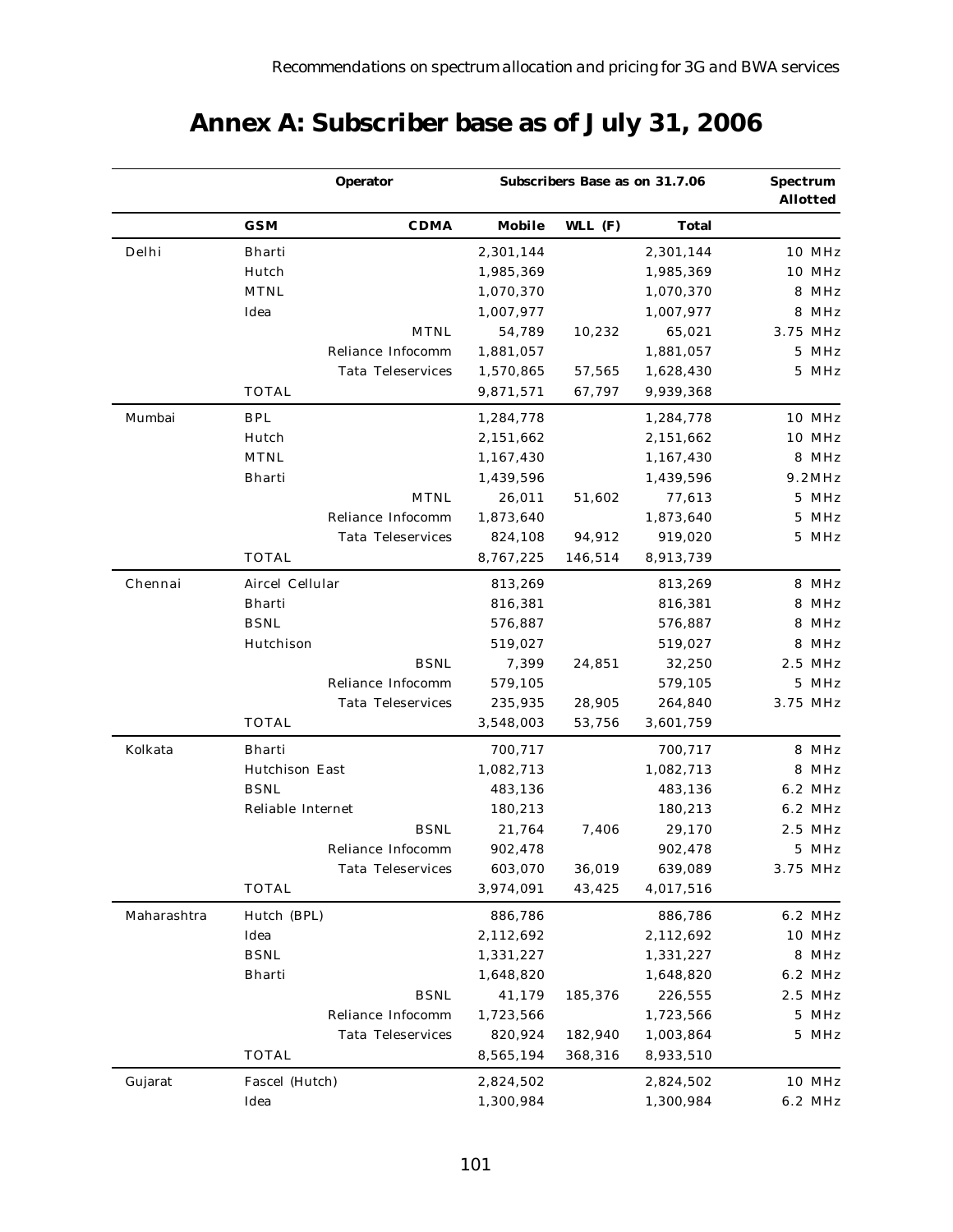### *Recommendations on spectrum allocation and pricing for 3G and BWA services*

|                     |                          | <b>Operator</b>          |           | <b>Subscribers Base as on 31.7.06</b> |           |          |           |
|---------------------|--------------------------|--------------------------|-----------|---------------------------------------|-----------|----------|-----------|
|                     | GSM                      | <b>CDMA</b>              | Mobile    | WLL (F)                               | Total     |          |           |
|                     | <b>BSNL</b>              |                          | 905,895   |                                       | 905,895   |          | 7.4 MHz   |
|                     | Bharti                   |                          | 1,073,318 |                                       | 1,073,318 |          | 6.2 MHz   |
|                     |                          | <b>BSNL</b>              | 11,373    | 104,192                               | 115,565   |          | 2.5 MHz   |
|                     |                          | Reliance Infocomm        | 1,252,956 |                                       | 1,252,956 | 3.75 MHz |           |
|                     |                          | <b>Tata Teleservices</b> | 567,894   | 91,739                                | 659,633   | 3.75 MHz |           |
|                     | <b>TOTAL</b>             |                          | 7,936,922 | 195,931                               | 8,132,853 |          |           |
| Andhra Pradesh Idea |                          |                          | 1,172,662 |                                       | 1,172,662 |          | 8 MHz     |
|                     | Bharti                   |                          | 2,286,945 |                                       | 2,286,945 |          | 8 MHz     |
|                     | <b>BSNL</b>              |                          | 1,261,707 |                                       | 1,261,707 |          | 8 MHz     |
|                     | Hutchison                |                          | 1,041,900 |                                       | 1,041,900 |          | 6.2 MHz   |
|                     | <b>BSNL</b>              |                          | 30,619    | 95,636                                | 126,255   |          | $2.5$ MHz |
|                     | Reliance Infocomm        |                          | 2,094,202 |                                       | 2,094,202 |          | 5 MHz     |
|                     | <b>Tata Teleservices</b> |                          | 1,009,329 | 129,111                               | 1,138,440 |          | 5 MHz     |
|                     | TOTAL                    |                          | 8,897,364 | 224,747                               | 9,122,111 |          |           |
| Karnataka           | <b>Bharti</b>            |                          | 2,785,346 |                                       | 2,785,346 |          | 10 MHz    |
|                     | Spice                    |                          | 519,135   |                                       | 519,135   |          | 6.2 MHz   |
|                     | <b>BSNL</b>              |                          | 1,351,802 |                                       | 1,351,802 |          | 8 MHz     |
|                     | Hutch                    |                          | 1,290,538 |                                       | 1,290,538 |          | 8 MHz     |
|                     |                          | <b>BSNL</b>              | 11,021    | 128,057                               | 139,078   |          | 2.5 MHz   |
|                     |                          | Reliance Infocomm        | 1,336,812 |                                       | 1,336,812 |          | 5 MHz     |
|                     |                          | <b>Tata Teleservices</b> | 675,212   | 92,000                                | 767,212   |          | 3.75 MHz  |
|                     | <b>TOTAL</b>             |                          | 7,969,866 | 220,057                               | 8,189,923 |          |           |
| Tamil Nadu          | Hutch (BPL)              |                          | 619,139   |                                       | 619,139   |          | 6.2 MHz   |
|                     | Aircel                   |                          | 2,026,256 |                                       | 2,026,256 |          | 10 MHz    |
|                     | <b>BSNL</b>              |                          | 1,625,020 |                                       | 1,625,020 |          | 8 MHz     |
|                     | Bharti                   |                          | 1,294,684 |                                       | 1,294,684 |          | 6.2 MHz   |
|                     |                          | <b>BSNL</b>              | 10,698    | 267,396                               | 278,094   |          | 2.5 MHz   |
|                     |                          | Reliance Infocomm        | 1,157,285 |                                       | 1,157,285 |          | 3.75 MHz  |
|                     |                          | <b>Tata Teleservices</b> | 324,286   | 58,786                                | 383,072   |          | 2.5 MHz   |
|                     | TOTAL                    |                          | 7,057,368 | 326,182                               | 7,383,550 |          |           |
| Kerala              | Escotel (Idea)           |                          | 989,658   |                                       | 989,658   |          | 8 MHz     |
|                     | Hutch (BPL)              |                          | 583,714   |                                       | 583,714   |          | 6.2 MHz   |
|                     | <b>BSNL</b>              |                          | 1,636,737 |                                       | 1,636,737 |          | 8 MHz     |
|                     | <b>Bharti</b>            |                          | 706,285   |                                       | 706,285   |          | 6.2 MHz   |
|                     |                          | <b>BSNL</b>              | 49,541    | 253,805                               | 303,346   |          | 2.5 MHz   |
|                     |                          | Reliance Infocomm        | 1,131,987 |                                       | 1,131,987 |          | 3.75 MHz  |
|                     |                          | <b>Tata Teleservices</b> | 342,121   | 13,279                                | 355,400   |          | 3.75 MHz  |
|                     | <b>TOTAL</b>             |                          | 5,440,043 | 267,084                               | 5,707,127 |          |           |
| Punjab              | Spice                    |                          | 1,575,565 |                                       | 1,575,565 |          | 8 MHz     |
|                     | Bharti                   |                          | 2,062,312 |                                       | 2,062,312 |          | 8 MHz     |
|                     | <b>BSNL</b>              |                          | 400,583   |                                       | 400,583   |          | 6.2 MHz   |
|                     | Hutchison                |                          | 782,608   |                                       | 782,608   |          | 6.2 MHz   |
|                     |                          | <b>BSNL</b>              | 8,048     | 87,862                                | 95,910    |          | 2.5 MHz   |
|                     |                          | Reliance Infocomm        | 700,985   |                                       | 700,985   |          | 3.75 MHz  |
|                     |                          | HFCL Infocom             | 57,738    | 93,889                                | 151,627   |          | 5 MHz     |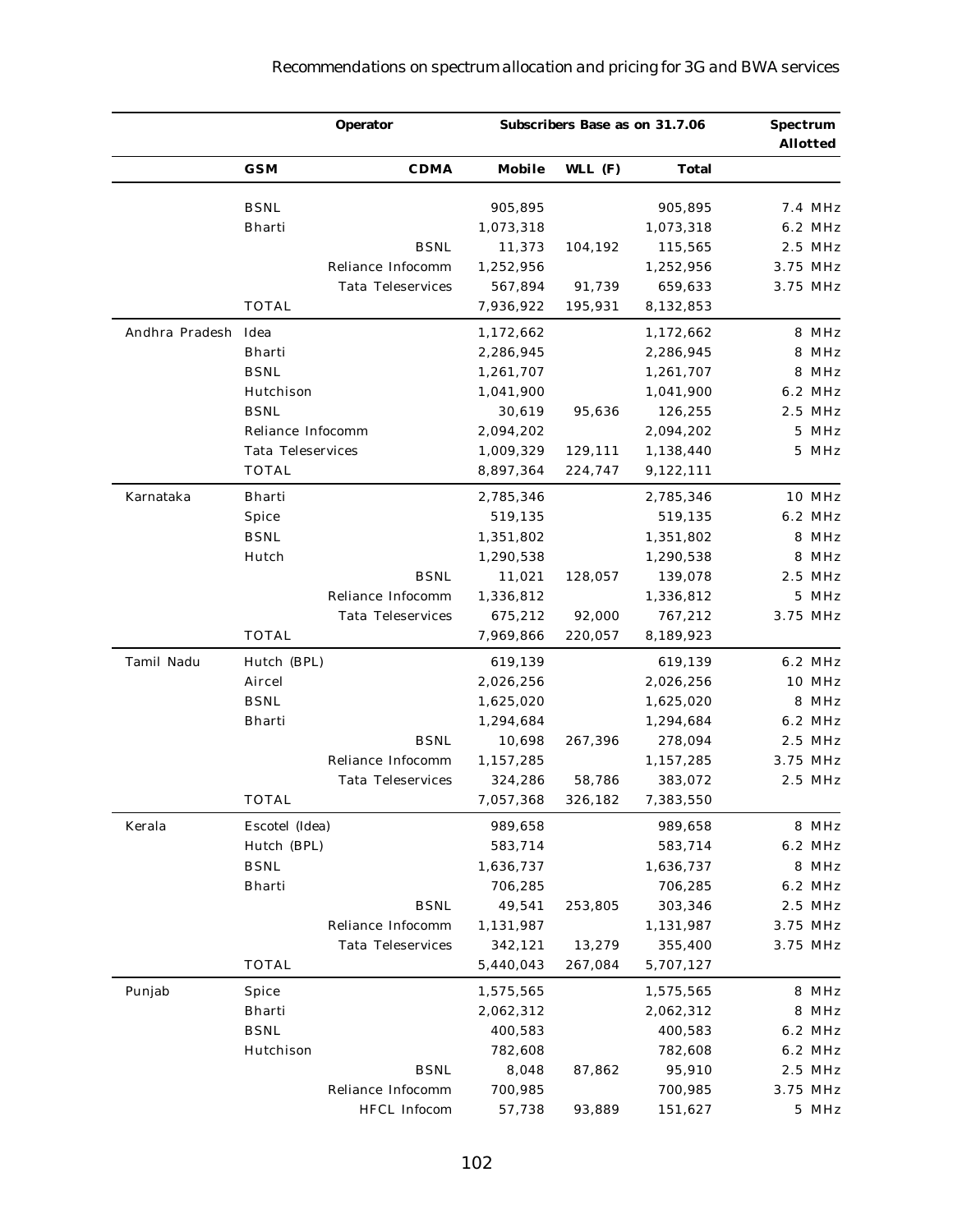|                     |                  | <b>Operator</b>                   |           | Subscribers Base as on 31.7.06 |              | <b>Spectrum</b> | <b>Allotted</b> |
|---------------------|------------------|-----------------------------------|-----------|--------------------------------|--------------|-----------------|-----------------|
|                     | <b>GSM</b>       | <b>CDMA</b>                       | Mobile    | WLL $(F)$                      | <b>Total</b> |                 |                 |
|                     |                  | <b>Tata Teleservices</b>          | 392,283   | 54,671                         | 446,954      |                 | 3.75 MHz        |
|                     | <b>TOTAL</b>     |                                   | 5,980,122 | 236,422                        | 6,216,544    |                 |                 |
| Haryana             | Escotel (Idea)   |                                   | 443,155   |                                | 443,155      |                 | 6.2 MHz         |
|                     |                  | Aircel Diglink (Hutch)            | 402,722   |                                | 402,722      |                 | 6.2 MHz         |
|                     | <b>BSNL</b>      |                                   | 484,248   |                                | 484,248      |                 | 6.2 MHz         |
|                     | Bharti           |                                   | 456,727   |                                | 456,727      |                 | 6.2 MHz         |
|                     |                  | <b>BSNL</b>                       | 8,306     | 66,151                         | 74,457       |                 | 2.5 MHz         |
|                     |                  | Reliance Infocomm                 | 347,997   |                                | 347,997      |                 | 3.75 MHz        |
|                     |                  | <b>Tata Teleservices</b>          | 325,584   | 24,993                         | 350,577      |                 | 2.5 MHz         |
|                     | <b>TOTAL</b>     |                                   | 2,468,739 | 91,144                         | 2,559,883    |                 |                 |
| UP (West)           | Escotel (Idea)   |                                   | 1,131,969 |                                | 1,131,969    |                 | 8 MHz           |
|                     | Bharti           |                                   | 676,571   |                                | 676,571      |                 | 6.2 MHz         |
|                     | <b>BSNL</b>      |                                   | 983,136   |                                | 983,136      |                 | 8 MHz           |
|                     |                  | Hutch South                       | 892,391   |                                | 892,391      |                 | 6.2 MHz         |
|                     |                  | <b>BSNL</b>                       | 12,935    | 96,898                         | 109,833      |                 | 2.5 MHz         |
|                     |                  | Reliance Infocomm                 | 1,073,147 |                                | 1,073,147    |                 | 3.75 MHz        |
|                     |                  | <b>Tata Teleservices</b>          | 435,478   | 19,342                         | 454,820      |                 | 3.75 MHz        |
|                     | <b>TOTAL</b>     |                                   | 5,205,627 | 116,240                        | 5,321,867    |                 |                 |
| UP (East)           |                  | Aircel Diglink (Hutch)            | 1,880,387 |                                | 1,880,387    |                 | 8 MHz           |
|                     | <b>BSNL</b>      |                                   | 1,701,345 |                                | 1,701,345    |                 | 8 MHz           |
|                     | <b>Bharti</b>    |                                   | 888,406   |                                | 888,406      |                 | 6.2 MHz         |
|                     |                  | <b>Escorts Telecommunications</b> | 1,209     |                                | 1,209        |                 | 6.2 MHz         |
|                     |                  | <b>BSNL</b>                       | 20,451    | 144,500                        | 164,951      |                 | 2.5 MHz         |
|                     |                  | Reliance Infocomm                 | 1,462,137 |                                | 1,462,137    |                 | 5 MHz           |
|                     |                  | Tata Teleservices                 | 380,542   | 42,559                         | 423,101      |                 | 3.75 MHz        |
|                     | <b>TOTAL</b>     |                                   | 6,334,477 | 187,059                        | 6,521,536    |                 |                 |
| Rajasthan           |                  | Aircel Diglink (Hutch)            | 788,857   |                                | 788,857      |                 | 6.2 MHz         |
|                     | Hexacom (Bharti) |                                   | 1,107,880 |                                | 1,107,880    |                 | 6.2 MHz         |
|                     | <b>BSNL</b>      |                                   | 1,308,623 |                                | 1,308,623    |                 | 6.2 MHz         |
|                     |                  | <b>Escorts Telecommunications</b> | 323       |                                | 323          |                 | 6.2 MHz         |
|                     |                  | <b>BSNL</b>                       | 46,705    | 169,184                        | 215,889      |                 | 2.5 MHz         |
|                     |                  | Reliance Infocomm                 | 959,194   |                                | 959,194      |                 | 3.75 MHz        |
|                     |                  | Shyam Telelink                    | 26,892    | 39,857                         | 66,749       |                 | 5 MHz           |
|                     |                  | <b>Tata Teleservices</b>          | 405,957   | 49,256                         | 455,213      |                 | 3.75 MHz        |
|                     | <b>TOTAL</b>     |                                   | 4,644,431 | 258,297                        | 4,902,728    |                 |                 |
| Madhya Pradesh Idea |                  |                                   | 960,784   |                                | 960,784      |                 | 6.2 MHz         |
|                     | Reliance         |                                   | 620,427   |                                | 620,427      |                 | 6.2 MHz         |
|                     | <b>BSNL</b>      |                                   | 641,665   |                                | 641,665      |                 | 6.2 MHz         |
|                     | Bharti           |                                   | 681,129   |                                | 681,129      |                 | 6.2 MHz         |
|                     |                  | <b>BSNL</b>                       | 133,778   | 157,193                        | 290,971      |                 | 2.5 MHz         |
|                     |                  | Reliance Infocomm                 | 1,061,275 |                                | 1,061,275    |                 | 3.75 MHz        |
|                     |                  | Bharti                            |           | 21,187                         | 21,187       |                 | 2.5 MHz         |
|                     |                  | <b>Tata Teleservices</b>          | 289,176   | 35,920                         | 325,096      |                 | 2.5 MHz         |
|                     | <b>TOTAL</b>     |                                   | 4,388,234 | 214,300                        | 4,602,534    |                 |                 |
| West Bengal &       | Reliance         |                                   | 420,885   |                                | 420,885      |                 | 6.2 MHz         |
| Andaman and         | <b>BSNL</b>      |                                   | 818,900   |                                | 818,900      |                 | 6.2 MHz         |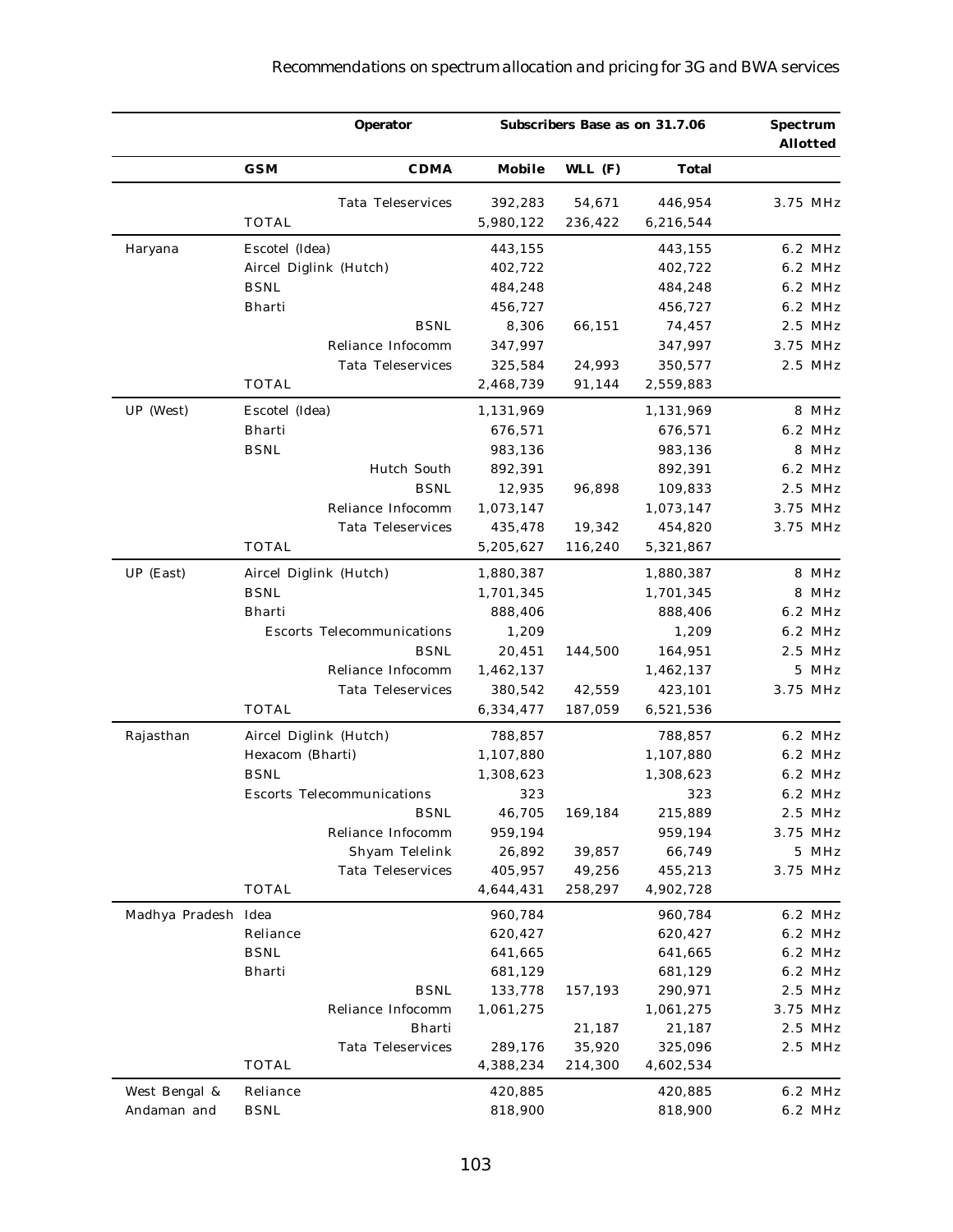|                  |                                   | <b>Operator</b>          |           | <b>Subscribers Base as on 31.7.06</b> | <b>Spectrum</b> | <b>Allotted</b> |          |
|------------------|-----------------------------------|--------------------------|-----------|---------------------------------------|-----------------|-----------------|----------|
|                  | <b>GSM</b>                        | <b>CDMA</b>              | Mobile    | WLL $(F)$                             | Total           |                 |          |
| Nicobar          | <b>Bharti</b>                     |                          | 392,131   |                                       | 392,131         |                 | 4.4 MHz  |
|                  | Hutch South                       |                          | 666,946   |                                       | 666,946         |                 | 4.4 MHz  |
|                  | <b>Dishnet Wireless</b>           |                          | 89,355    |                                       | 89,355          |                 | 4.4 MHz  |
|                  |                                   | <b>BSNL</b>              | 5,107     | 91,892                                | 96,999          |                 | 2.5 MHz  |
|                  |                                   | Reliance Infocomm        | 472,666   |                                       | 472,666         | 3.75 MHz        |          |
|                  |                                   | <b>Tata Teleservices</b> | 216,016   | 11,824                                | 227,840         |                 | 2.5 MHz  |
|                  | <b>TOTAL</b>                      |                          | 3,082,006 | 103,716                               | 3,185,722       |                 |          |
| Himachal Pradesh |                                   | <b>Bharti</b>            |           | 405,274                               |                 |                 | 405,274  |
| 6.2              |                                   |                          |           |                                       |                 |                 | MHz      |
|                  | Reliance                          |                          | 78,789    |                                       | 78,789          |                 | 6.2 MHz  |
|                  | <b>BSNL</b>                       |                          | 254,192   |                                       | 254,192         |                 | 6.2 MHz  |
|                  | <b>Escorts Telecommunications</b> |                          | 121       |                                       | 121             |                 | 4.4 MHz  |
|                  | <b>Dishnet Wireless</b>           |                          | 0         |                                       | $\mathbf{0}$    |                 | 4.4 MHz  |
|                  |                                   | <b>BSNL</b>              | 354       | 44,592                                | 44,946          |                 | 2.5 MHz  |
|                  |                                   | Reliance Infocomm        | 35,809    |                                       | 35,809          |                 | 2.5 MHz  |
|                  |                                   | <b>Tata Teleservices</b> | 46,419    | 700                                   | 47,119          |                 | 2.5 MHz  |
|                  | <b>TOTAL</b>                      |                          | 820,958   | 45,292                                | 866,250         |                 |          |
| <b>Bihar</b>     | Reliance                          |                          | 592,650   |                                       | 592,650         |                 | 6.2 MHz  |
|                  | <b>BSNL</b>                       |                          | 1,027,041 |                                       | 1,027,041       |                 | 6.2 MHz  |
|                  | <b>Bharti</b>                     |                          | 1,274,190 |                                       | 1,274,190       |                 | 8 MHz    |
|                  | <b>Dishnet Wireless</b>           |                          | 0         |                                       | $\bf{0}$        |                 | 4.4 MHz  |
|                  |                                   | <b>BSNL</b>              | 6,783     | 172,792                               | 179,575         |                 | 2.5 MHz  |
|                  |                                   | Reliance Infocomm        | 792,129   |                                       | 792,129         |                 | 5 MHz    |
|                  |                                   | <b>Tata Teleservices</b> | 262,361   | 30,330                                | 292,691         |                 | 3.75 MHz |
|                  | <b>TOTAL</b>                      |                          | 3,955,154 | 203,122                               | 4,158,276       |                 |          |
| Orissa           | Reliance                          |                          | 279,135   |                                       | 279,135         |                 | 6.2 MHz  |
|                  | <b>BSNL</b>                       |                          | 580,175   |                                       | 580,175         |                 | 6.2 MHz  |
|                  | <b>Bharti</b>                     |                          | 584,477   |                                       | 584,477         |                 | 6.2 MHz  |
|                  | <b>Dishnet Wireless</b>           |                          | 95,420    |                                       | 95,420          |                 | 4.4 MHz  |
|                  |                                   | <b>BSNL</b>              | 963       | 91,739                                | 92,702          |                 | 2.5 MHz  |
|                  |                                   | Reliance Infocomm        | 268,069   |                                       | 268,069         | 3.75 MHz        |          |
|                  |                                   | Tata Teleservices        | 125,413   | 7,090                                 | 132,503         |                 | 2.5 MHz  |
|                  | TOTAL                             |                          | 1,933,652 | 98,829                                | 2,032,481       |                 |          |
| Assam            | Reliance                          |                          | 239,753   |                                       | 239,753         |                 | 6.2 MHz  |
|                  | <b>BSNL</b>                       |                          | 433,410   |                                       | 433,410         |                 | 6.2 MHz  |
|                  | Bharti                            |                          | 316,451   |                                       | 316,451         |                 | 4.4 MHz  |
|                  | Dishnet Wireless                  |                          | 197,746   |                                       | 197,746         |                 | 4.4 MHz  |
|                  |                                   | <b>BSNL</b>              | 8,972     | 50,964                                | 59,936          |                 | 2.5 MHz  |
|                  | <b>TOTAL</b>                      |                          | 1,196,332 | 50,964                                | 1,247,296       |                 |          |
| North East       | Reliance                          |                          | 104,937   |                                       | 104,937         |                 | 6.2 MHz  |
|                  | Bharti                            |                          | 90,923    |                                       | 90,923          |                 | 4.4 MHz  |
|                  | <b>BSNL</b>                       |                          | 301,025   |                                       | 301,025         |                 | 6.2 MHz  |
|                  | <b>Dishnet Wireless</b>           |                          | 140,117   |                                       | 140,117         |                 | 4.4 MHz  |
|                  |                                   | <b>BSNL</b>              | 3,467     | 31,329                                | 34,796          |                 | 2.5 MHz  |
| <b>TOTAL</b>     |                                   |                          | 640,469   | 31,329                                | 671,798         |                 |          |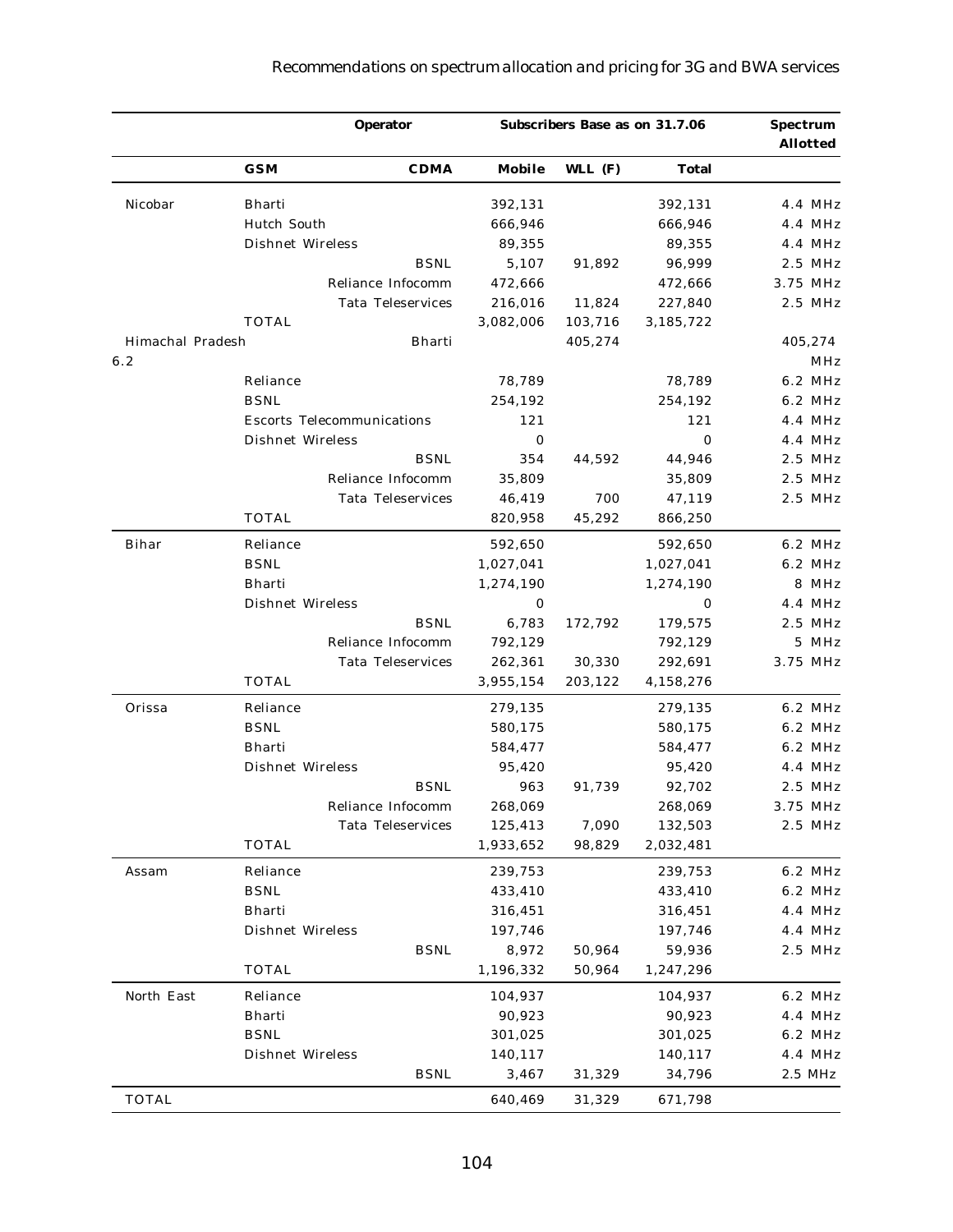### *Recommendations on spectrum allocation and pricing for 3G and BWA services*

| <b>Operator</b>                  |                       | <b>Subscribers Base as on 31.7.06</b> |             |           |
|----------------------------------|-----------------------|---------------------------------------|-------------|-----------|
| <b>GSM</b><br><b>CDMA</b>        | Mobile                | WLL $(F)$                             | Total       |           |
| Jammu and Kashmir<br><b>BSNL</b> | 596,532               |                                       | 596.532     | 8 MHz     |
| <b>Bharti</b>                    | 348.130               |                                       | 348.130     | 6.2 MHz   |
| Dishnet Wireless                 | 29,366                |                                       | 29.366      | 4.4 MHz   |
| <b>BSNL</b>                      | 905                   | 40.704                                | 41.609      | 2.5 MHz   |
| Reliance Infocomm                | 253                   |                                       | 253         | $2.5$ MHz |
| <b>TOTAL</b>                     | 975.186               | 40.704                                | 1,015,890   |           |
| <b>Total all-India</b>           | 113,653,034 3,591,227 |                                       | 117.244.261 |           |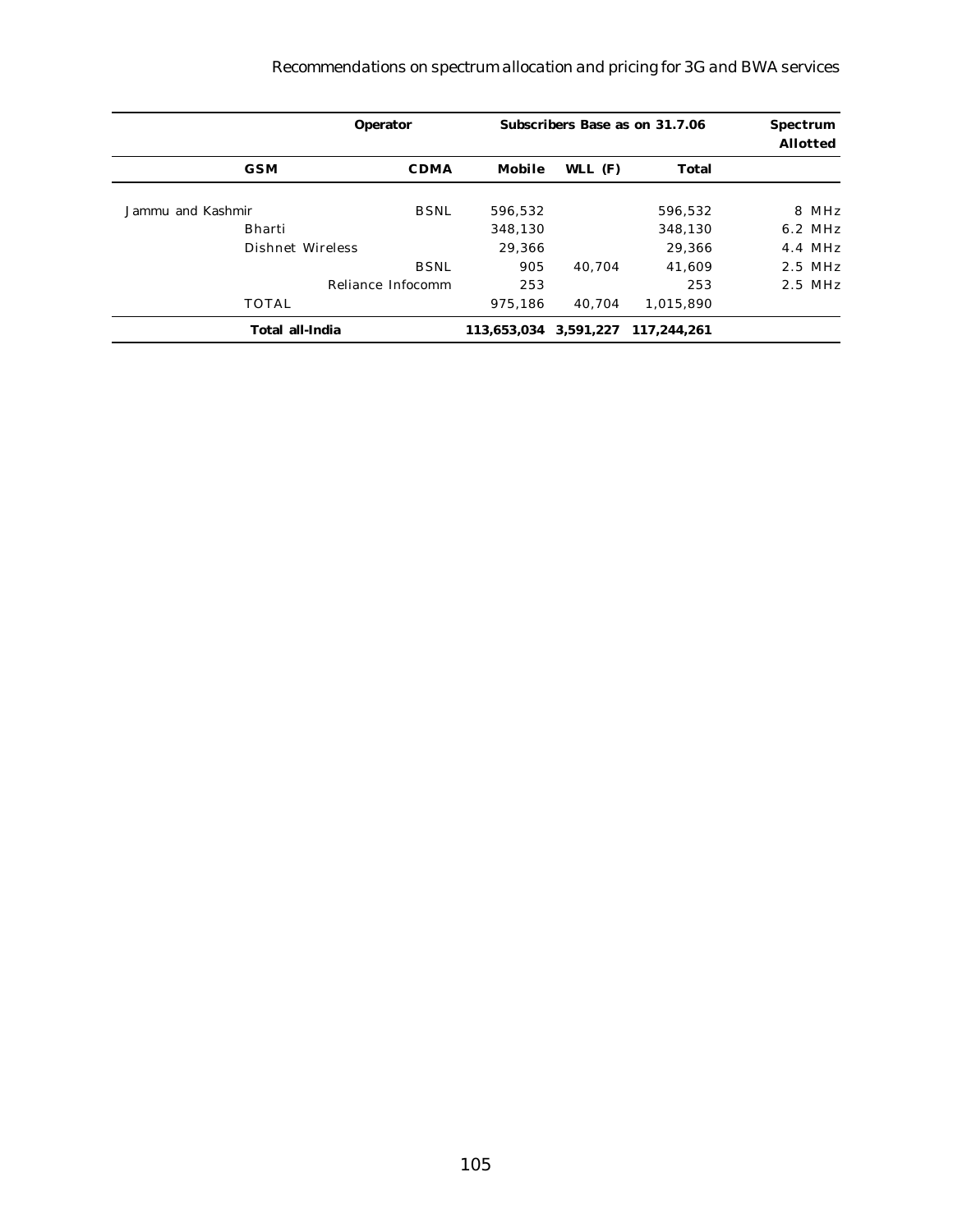# **Annex B: Subscriber-based spectrum allocation criteria**

As per WPC Letter Nos. J-14025/200(17)/2004-NT(GSM) and J-14025/200(17)/ 2004-NT(CDMA) dated 29 March 2006

| <b>Service Area</b> | $2 \times 6.2$ MHz |     |     | $2 \times 8$ MHz $2 \times 10$ MHz $2 \times 12.4$ MHz | 2 x 15 MHz |
|---------------------|--------------------|-----|-----|--------------------------------------------------------|------------|
| Delhi/Mumbai        | 0.3                | 0.6 |     | 1.6                                                    | 2.1        |
| Chennai/Kolkata     | 0.2                | 0.4 | 0.6 |                                                        | 1.3        |
| A                   | 0.4                | 0.8 | 1.4 | 2                                                      | 2.6        |
| B                   | 0.3                | 0.6 |     | 1.6                                                    | 2.1        |
| $\mathbf C$         | 0.2                | 0.4 | 0.6 | 0.9                                                    | 1.2        |

GSM subscriber base criteria (millions of subscribers)

CDMA subscriber base criteria (millions of subscribers)

| <b>Service Area</b> | $3rd$ carrier<br>(2 x 3.75 MHz) | $4th$ carrier<br>(2 x 5 MHz) | $5th$ carrier<br>$(2 \times 6.25 \text{ MHz})$ | $6th$ carrier<br>(2 x 7.5 MHz) |
|---------------------|---------------------------------|------------------------------|------------------------------------------------|--------------------------------|
| Delhi/Mumbai        | 0.3                             |                              | 1.6                                            | 2.1                            |
| Chennai/Kolkata     | 0.2                             | 0.6                          |                                                | 1.3                            |
| $\mathbf{A}$        | 0.4                             | 1.2                          | 2                                              | 2.6                            |
| B                   | 0.3                             |                              | 1.6                                            | 2.1                            |
| $\mathbf C$         | 0.15                            | 0.5                          | 0.9                                            | $1.2\,$                        |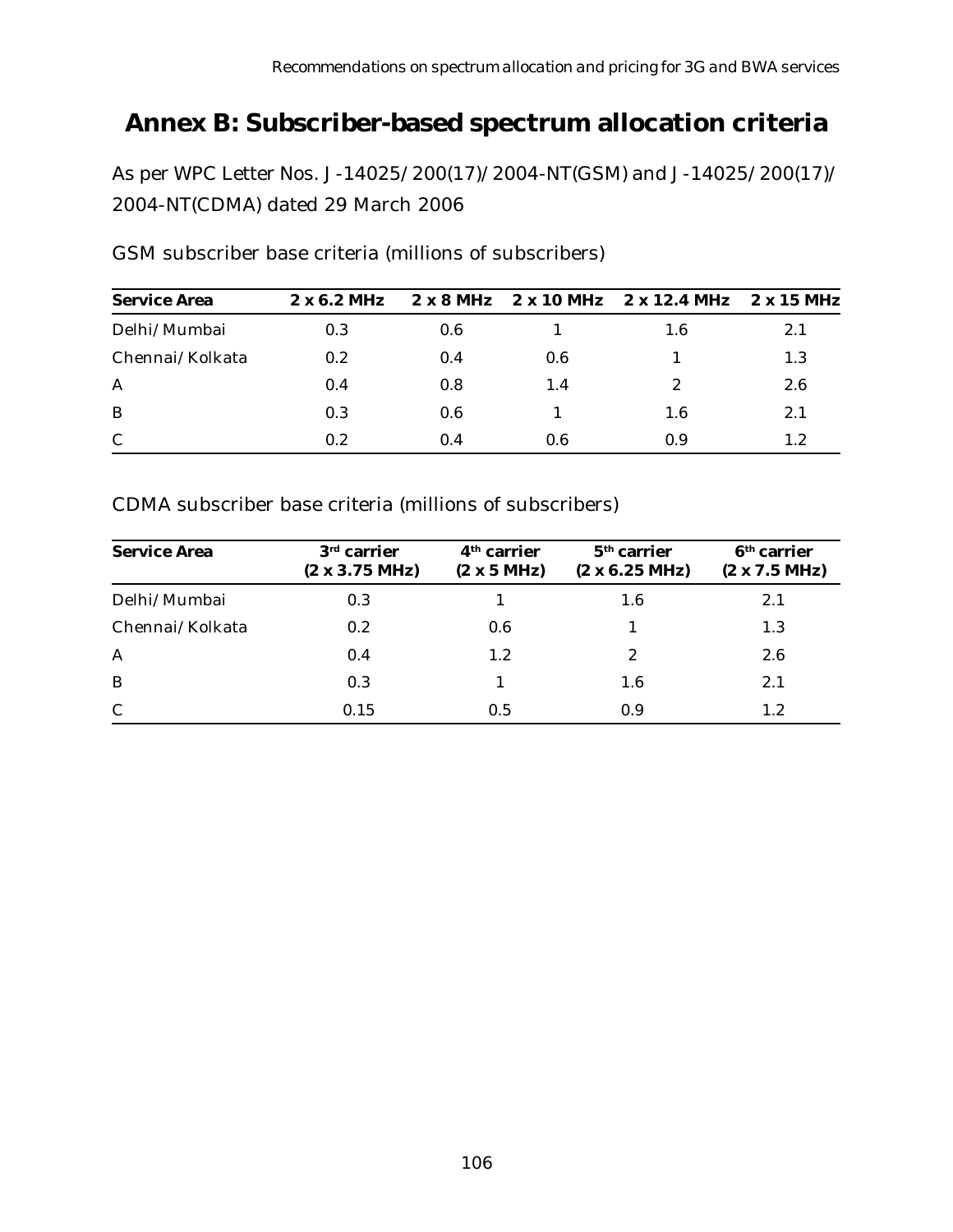| <b>Country</b>   | WCDMA                  |                                             |                                                                 | <b>CDMA2000 1x EV-DO</b>                      |         |                                                      |                 |
|------------------|------------------------|---------------------------------------------|-----------------------------------------------------------------|-----------------------------------------------|---------|------------------------------------------------------|-----------------|
|                  | 1900                   | 2100                                        | 450                                                             | 800                                           | 1700    | 1900                                                 | 2100            |
| Australia        |                        | Vodafone,<br>Optus,<br>Telstra, 3           |                                                                 | Telstra                                       |         |                                                      |                 |
| <b>Brazil</b>    |                        |                                             |                                                                 | <b>Vivo</b>                                   |         | <b>Vesper</b>                                        |                 |
| Canada           |                        |                                             |                                                                 | Alliant,<br>Bell,<br>SaskTel,<br><b>Telus</b> |         | Bell, MTS                                            |                 |
| China            |                        |                                             |                                                                 |                                               |         |                                                      | China<br>Unicom |
| Guatemala        |                        |                                             |                                                                 |                                               |         | Movistar                                             |                 |
| Indonesia        |                        | Hutchison                                   |                                                                 | Bakrie,<br>Mobile8                            |         | Wireless<br>Indo.                                    |                 |
| Israel           |                        | Cellcom,<br>Orange                          |                                                                 | Pelephone                                     |         |                                                      |                 |
| Japan            |                        |                                             |                                                                 |                                               |         |                                                      | KDDI            |
| S Korea          |                        | KTF, SKT                                    |                                                                 | <b>SKT</b>                                    | LG, KTF |                                                      |                 |
| Malaysia         |                        | Cellcom,<br>Maxis                           |                                                                 |                                               |         |                                                      |                 |
| New Zealand      |                        | Vodafone                                    |                                                                 | <b>TNZ</b>                                    |         |                                                      |                 |
| Philippines      |                        | Smart,<br>Globe,<br>Digitel,<br><b>CURE</b> |                                                                 |                                               |         | <b>MMT</b>                                           |                 |
| Russia           |                        |                                             | Delta,<br>KCC,<br><b>Moscow</b><br>Cellular,<br><b>UralWest</b> |                                               |         |                                                      |                 |
| <b>Singapore</b> |                        | MobileOne.<br>SingTel,<br><b>StarHub</b>    |                                                                 |                                               |         |                                                      |                 |
| South Africa     | Vodacom,<br><b>MTN</b> |                                             |                                                                 |                                               |         |                                                      |                 |
| <b>USA</b>       | Cingular               |                                             |                                                                 | ACS,<br>ALLTEL,<br>Verizon<br>Wireless        |         | ALLTEL,<br>Sprint-<br>Nextel,<br>Verizon<br>Wireless |                 |

# **Annex C: Spectrum bands used for 3G services internationally**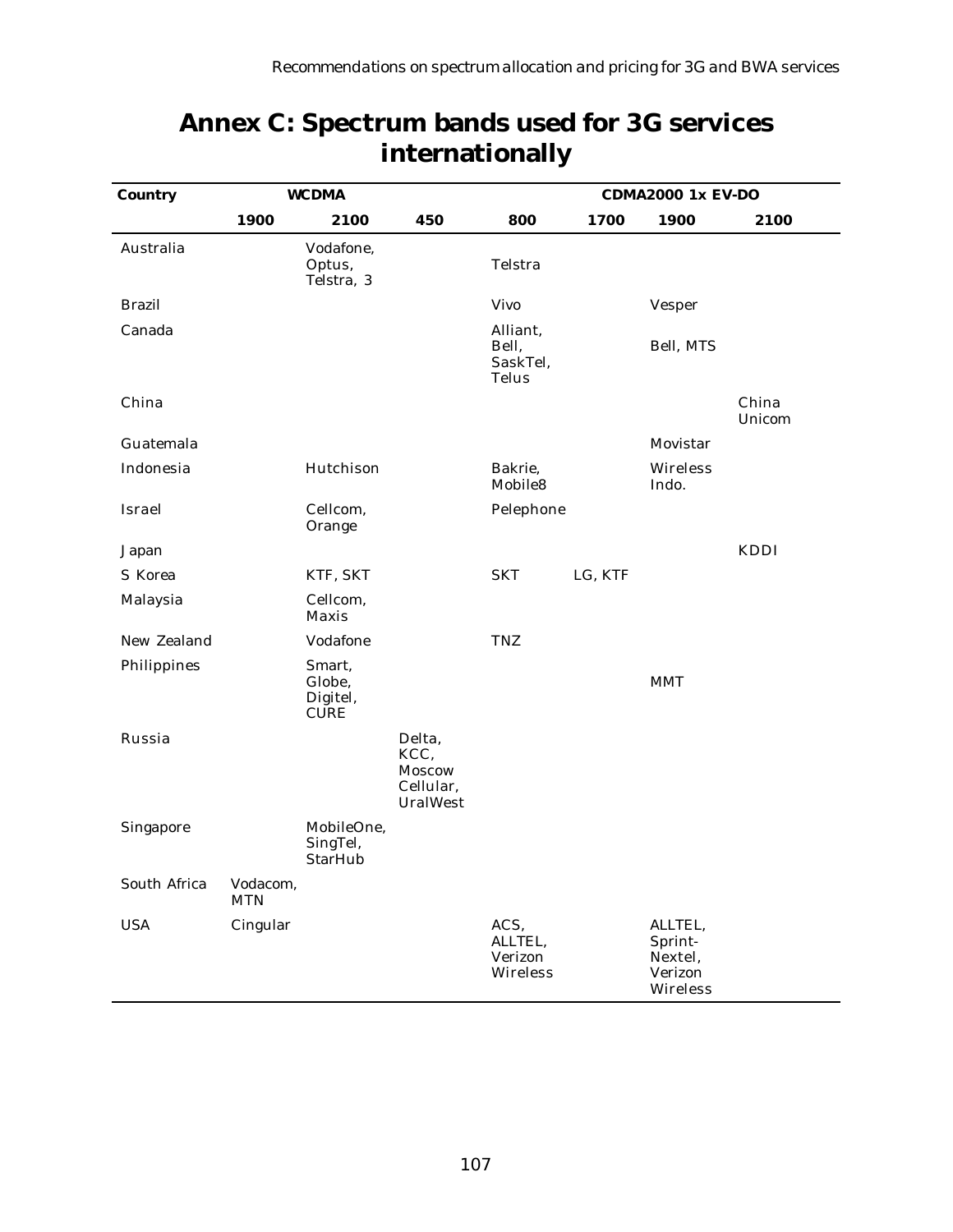## **Annex D: Resumption of spectrum in the 800 MHz band**

### **Details of frequency assignment to non telecom users in the frequency band 824-844 / 869-889 MHz**

Vacation of spectrum by the following non-telecom users

- 1. 6 MHz by Indian Oil Corporation Ltd. in Gujarat
- 2. 2.6 MHz by Rajasthan Atomic Power Station in Kota
- 3. 3 MHz by Railways in Kolkatta and West Bengal

Details of the proposed carrier to be surrendered by the service providers are given below

| <b>Service</b><br><b>Provider</b> | <b>Service</b><br>Area | No. of<br><b>Subscribers</b><br>(in lakhs) | <b>Allocated</b><br><b>Spectrum</b><br>(Number<br>of Carrier) | Growth<br>Trend                                                                                          | WPC<br>norms                                                                                                             | Proposal                   |
|-----------------------------------|------------------------|--------------------------------------------|---------------------------------------------------------------|----------------------------------------------------------------------------------------------------------|--------------------------------------------------------------------------------------------------------------------------|----------------------------|
| <b>MTNL</b>                       | Delhi                  | 0.65                                       | $3.75$ MHz $(3)$                                              | Decreasing<br>subscriber base<br>from last one<br>year.<br>Growth rate<br>$(-)$ 11.73% in<br>2QE of 2006 | -3rd Carrier<br>on the<br>subscriber<br>base of 3<br>Lakhs                                                               | Surrender of<br>1 Carrier  |
|                                   | Mumbai                 | 0.73                                       | 5 MHz (4)                                                     | Erratic growth<br>and small<br>Subscriber<br>base.<br>Growth rate<br>$(-)$ 10.80% in<br>2QE of 2006      | -3rd Carrier<br>on the<br>subscriber<br>base of 3<br>Lakhs-4th<br>Carrier on<br>the subscriber<br>base of<br>10 Lakhs    | Surrender of<br>2 Carriers |
| <b>Bharti</b><br>Telenet          | <b>MP</b>              | 0.21                                       | 2.5 MHz<br>(2)                                                | Surrendered<br>basic license.<br>Decreasing<br>Subscriber<br>base with<br>very low<br>subscriber base    | -2 Carrier<br>initially<br>awarded                                                                                       | Surrender of<br>2 Carriers |
| Shyam                             | Rajasthan              | $0.64*$                                    | 5 MHz (4)                                                     | Erratic growth<br>and small<br>Subscriber base                                                           | -3rd Carrier<br>on the<br>subscriber<br>base of 3<br>Lakhs-4th<br>Carrier on the<br>subscriber base<br>of 10 Lakhs       | Surrender of<br>2 Carriers |
| <b>HFCL</b>                       | Punjab                 | $1.54*$                                    | 5 MHz (4)                                                     | Subscriber base<br>increasing with<br>moderate growth<br>rate,                                           | 3rd Carrier on Surrender of<br>the subscriber<br>base of 3 Lakhs<br>4th Carrier on<br>the subscriber<br>base of 10 Lakhs | 2 Carriers                 |

\*The figure includes the subscriber base of CorDECT as well.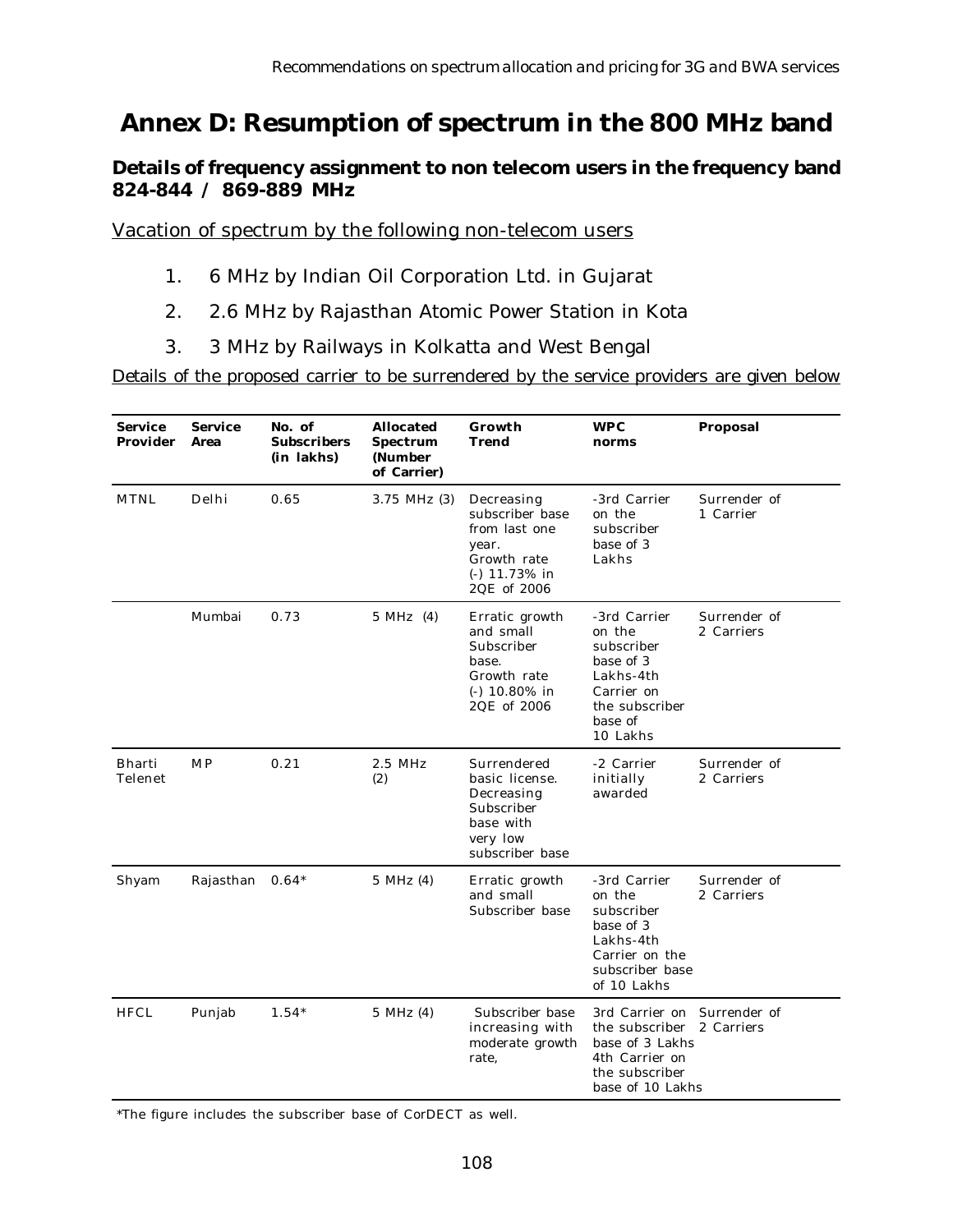# **Annex E: Summary of presentations on the 'mixed band plan'**

- **1. Gist of AUSPI views on interference issues in mixed band allocation for 3G** Coexistence of 3G services in 2.1 GHz (1920-1980/2110-2170MHz and PCS band (1850-1910/1930-1990MHz)
- ITU band 1 commonly termed as the "UMTS" band
	- $\triangleright$  UL: 1920-1980 MHz / DL: 2110-2170 MHz
- ITU band 3, commonly termed as "PCS" band
	- Ø UL: 1850-1910 MHz/ DL: 1930-1990 MHz
	- $\triangleright$  The non overlapping band UL: 1900-1910 MHz DL: 1980-1990 MHz
- Major interference issues are-
	- Ø PCS band CDMA 2000 EVDO base station transmit affecting UMTS band (WCDMA) Base station (Node B) receive
	- Ø UMTS band (WCDMA) mobile User Equipment (UE)Transmit affecting the PCS band CDMA 2000 Mobile receive
- CDMA BTS (DL) to UMTS BTS (UL) Interference- Analysis Principle
	- Ø Principle -I The received out of band emission at WCDMA Node B from the CDMA BTS transmitter should be 10 dB below the WCDMA Node B receiver noise floor
	- Ø Principle II Carrier TX power of CDMA BTS should satisfy WCDMA Adjacent Channel Selectivity (ACS) requirements
	- $\triangleright$  3<sup>rd</sup> order Inter Modulation Product (IMP) is not a major interference source, especially under enough carrier to carrier spacing.
- CDMA 2000 BTS to WCDMA Node-B Interference:
	- $\triangleright$  Upto 107 dB of isolation is required to mitigate interference due to CDMA BTS TX affecting WCDMA Node-B RX for both OOB (out of Band) emission and blocking.
	- $\triangleright$  In normal practice around -50 dB of antenna isolation is quite easy to get with good installation practices, for both co-located and not collocated cases
	- $\triangleright$  With filters in Both CDMA TX and WCDMA Rx, a minimum carrier to carrier frequency of 3.85 MHz (Guard band 1.3 MHz) is required to take care of the interference issues.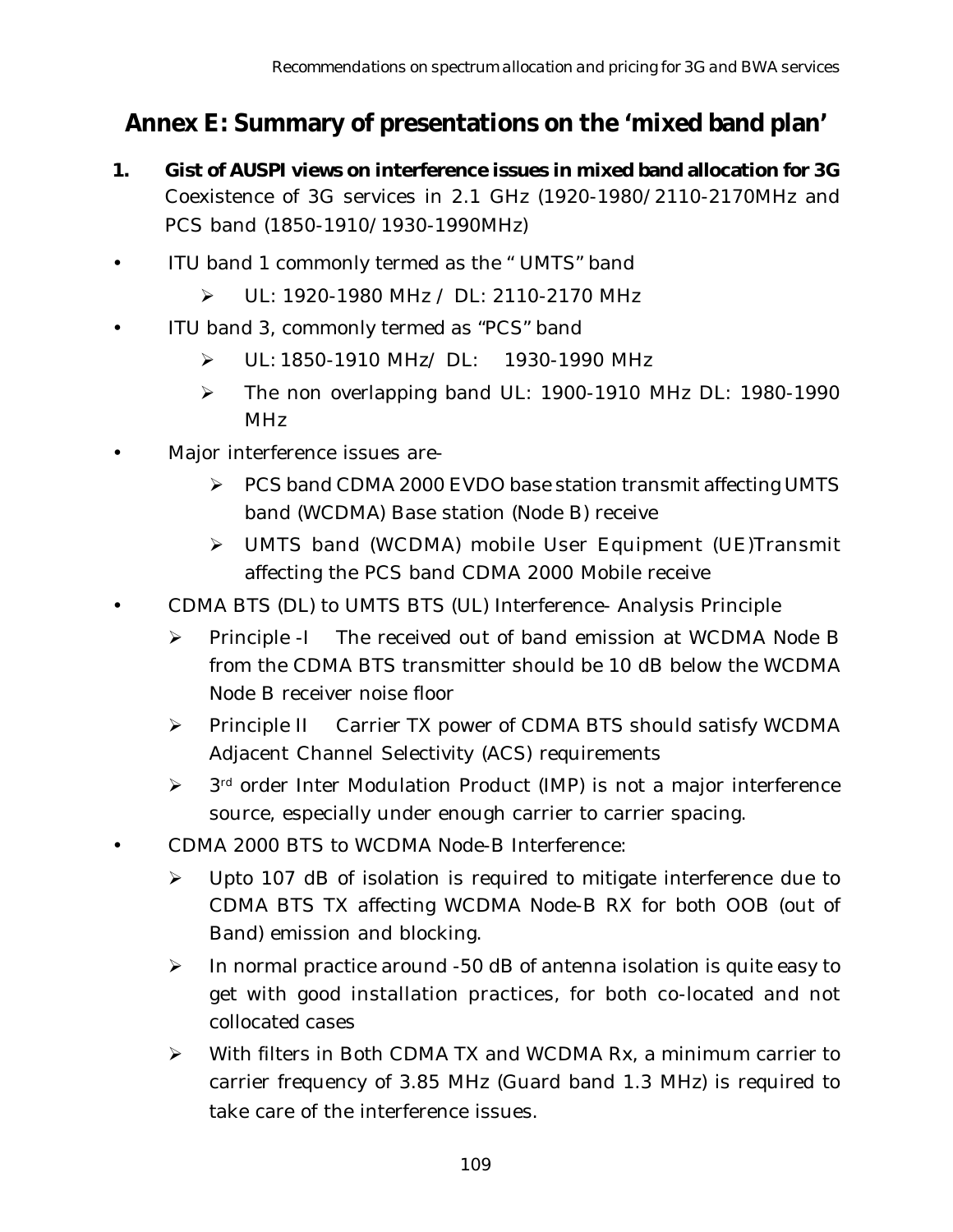- Band pass filter with 60 dB out-of –band rejection / attenuation in CDMA BTS transmit path is realizable with 3.85 MHz of carrier separation
- Cost of band pass filter will go down with 5 MHz of carrier to carrier separation.
- $\triangleright$  With filters in only CDMA 2000 BTS Tx path, a minimum carrier to carrier separation of 5 MHz (guard band of 2.45 MHz) is required to take of the effect of inter modulation products.
- Ø With no filters in both CDMA 2000 BTS Tx and WCDMA BTSs, a minimum carrier to carrier separation of 6.35 MHz (GB=3.8 MHz) and site to site separation of around 800m required.
- Interference due to WCDMA Handset (User Equipment) on CDMA2000 handset. The following observations have been taken into consideration
	- $\triangleright$  The interference to occur both WCDMA UE and CDMA 2000 MS must be active
	- Ø Generally maximum TX power of a class 3 WCDMA UE is around 10 dBm which is 11 dBm below its assigned peak power of 21 dBm.
	- $\triangleright$  Interference from UE to MS is relatively small percentage of time
	- $\triangleright$  As per the 2 slope path loss model, 47.6 dB of path loss can be achieved within 1 meter distance from the mobile transmitter antenna
	- $\triangleright$  Hence from RF blocking point of view, there is no interference problem from WCDMA UE transmit signal to CDMA 2000 MS receive
- Isolation requirement for CDMA 2000 Mobile out– of band emissions
	- $\triangleright$  Therefore, the amount of isolation is required to take care of the OOBE for CDMA 2000 mobile from WCDMA UE Tx is 58.6 dB at 3.85 MHz offset and 57.5 dB with 5 MHz frequency offset
- As per 2 slope path loss model, the 58.6 dB rejection can be obtained with 10 m distance from the mobile transmitter antenna.
- Hence there will be no interference problem to CDMA 200 MS RX from WCDMA if 10 m separation is maintained.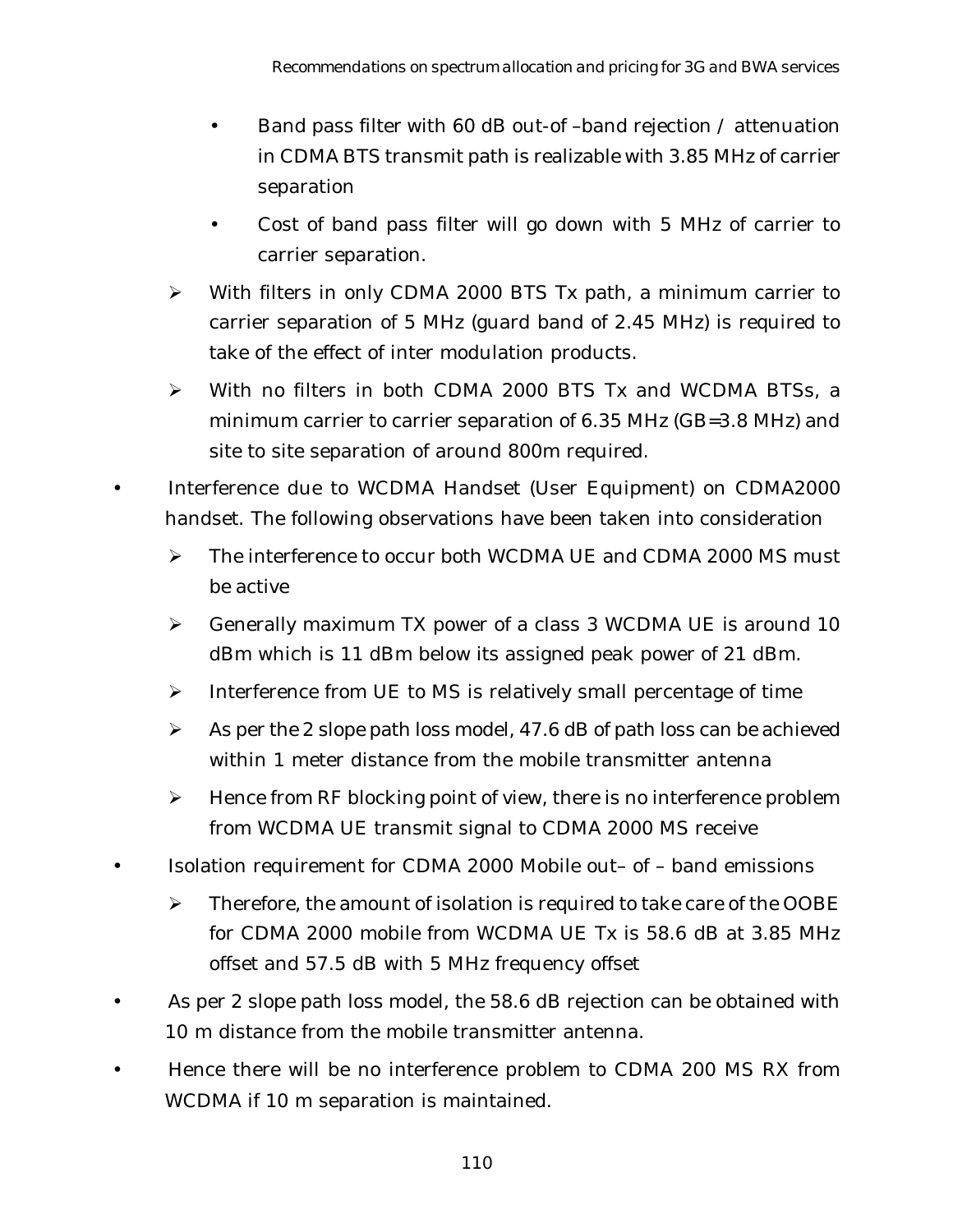- WCDMA (1920-1980 MHz for Node B reception and CDMA 2000 UL 1900 1910 DL 1980-1990 MHz can co-exist in India under the following easy to achieve conditions
	- $\cdot$  An edge to edge guard band of min 1.3 MHz using suitable filters in the CDMA Tx path and WCDMA Rx path.
	- v 60 dB antenna isolation between CDMA and WCDMA BTS.
	- $\div$  10m separation between WCDMA and CDMA 2000 mobile or 10 % DL CDMA 2000 capacity degradation with 3.85 MHz (GB= 1.3 MHz) Carrier to carrier.

Similar views were expressed by M/s Lucent technologies, M/s ZTE and M/s Qualcomm and CDMA operators.

### **2. Gist of COAI's views on mixed band allocation for 3G services**

- Use of 2.1 GHz and US PCS 1900 band plans together would cause severe interference between base stations
	- o Multiple Mitigation techniques- Multiple Mitigation techniques will be required
		- § Substantial guard bands resulting in wastage of globally harmonized spectrum
		- **Filters at each and every base station- high cost non-standard** filter solution
		- Extensive site coordination-practical problems
		- Enforcement issues-CDMA being the interferer will have no incentive to incur additional costs to provide additional filtering
	- o Result in additional costs and increased network complexity operators denied benefits of economic of scale, wide competition, lower tariffs.
		- Interference between Handsets
	- o Cannot be mitigated, will lead to degraded quality of service, customer issues, non-compliance with license terms, etc.
	- o Mixed band plan would cause interference between WCDMA (or CDMA 2000) & USPCS handsets when handsets are in close proximity (e.g. within same meeting room, in crowded places, etc)
	- o There would be a degradation even in the PCS CDMA service within 1980-1990 MHz in the downlink direction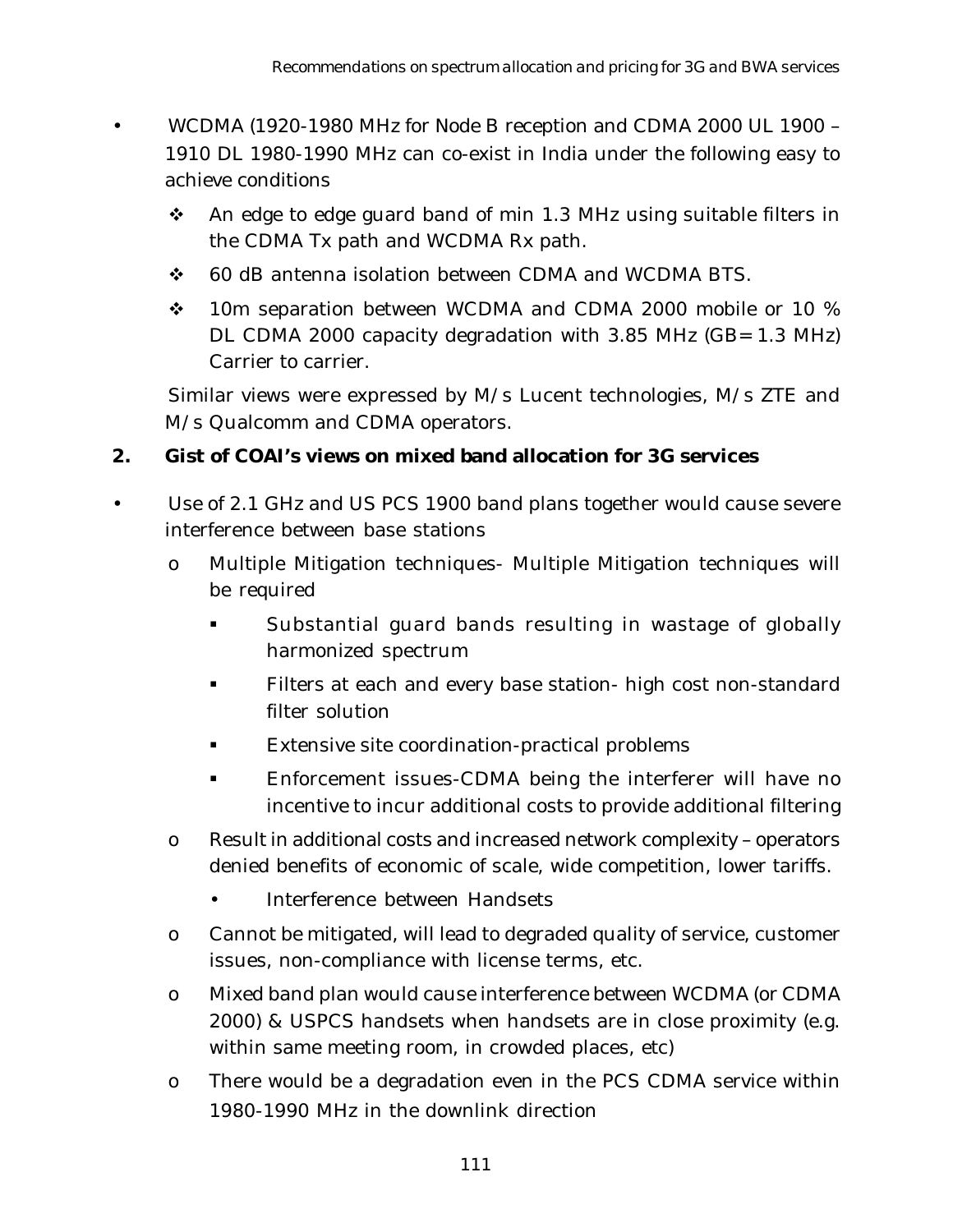- o Current 3GPP/ 3GPP2 standards for handsets did not take mixed band plan into account and hence no protection was provided for this case.
	- COAI had referred Aegis report on mixed IMT 2000 2GHz & PCS 1900 MHz band where coexistence of WCDMA 2000 in 2.1 GHz band & EVDO in PCS 1900 band has been ruled out due to the following:
- o Unwanted spurious emissions from PCS 1900 which cannot be mitigated using guard bands
- o WCDMA filters have little attenuation in 1980-1990 MHz
- o External filters will degrade receiver noise figure lead to reduced cell range which need more cells and add to network costs
- o PCS duplex filter does not provide attenuation in 1930-1990 MHz and thus requires additional filtering.
- o Wastage of spectrum due to Guard band requirement
- o Coordination of BTS sites between WCDMA and CDMA 2000 operators is necessary for interference free operation.
- o Special regulation will be required to limit the effect of harmful interference.
- o Core Band WCDMA & PCS user equipments are not specified for operation in the same area under mixed band. User equipment cannot be modified country specifically due to global commitments in manufacturing of standards & due to global roaming
- o Quality of Service can only be fulfilled if internationally agreed spectrum designs and standards are kept.

Similar views were expressed by M/s Nokia, M/s Ericsson, GSM service providers and UMTS forum.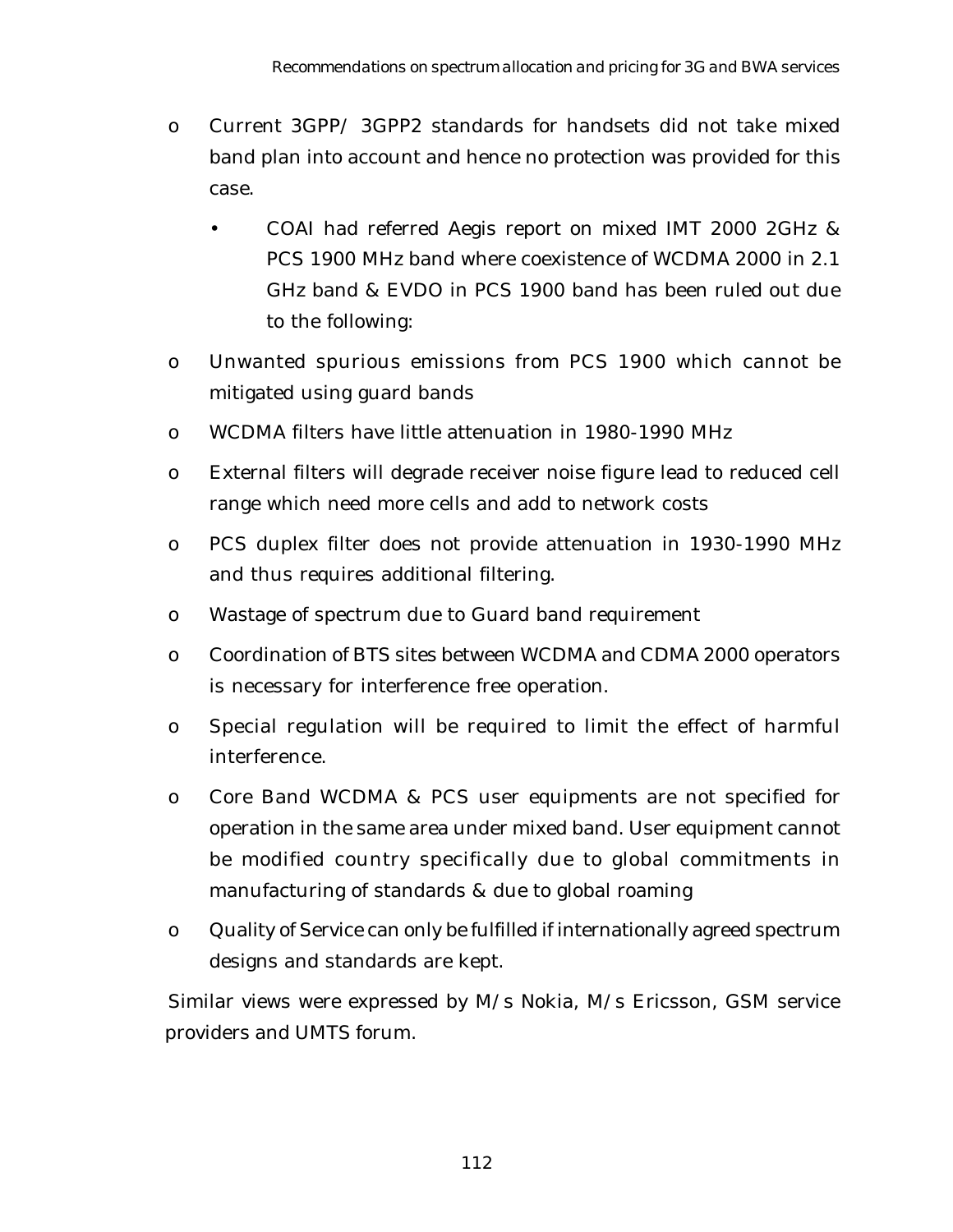# **Annex F: Technical Discussion Of 'Mixed Band Plan'**

### **Types of Interferences considered**

Foundation for Innovation and Technology Transfer (FITT) at IIT Delhi had considered the following types of CDMA2000 BTS (Tx) to WCDMA BTS (Rx) interferences (Fig. 1):

- (i) In-band Interference: Adjacent Channel Power (ACP)
- (ii) In-band Interference: Spurious Emissions
- (iii) Out-of-band interference: Adjacent Channel Selectivity (ACS)



Fig. 1: The different types of BTS - BTS interference.

### **Path Loss Model**

The path loss model used for simulations is as follows:

Path Loss  $(dB) = 27.56 - 20\log 10$  (f)  $- 10\log 10$  (d) (1)

where the frequency f is in MHz, the distance d is in meters and n is the path loss exponent. Both theoretical and measurement propagation models indicate that the average received signal power decreases logarithmically with distance.

Typical path loss exponents are: Free space:  $n = 2$ , urban area cellular radio:  $n =$ 2.7 - 3.5 and shadowed urban cellular radio:  $n = 3 - 5$ . Here we have used  $n = 2$ because BTS to BTS interference usually avoids the urban blocking effects because of the location of BTS on top of towers/tall buildings. Besides,  $n = 2$  gives the worst case scenario (free space propagation).

## **Antenna Isolation**

The formulae used to calculate antenna isolation

| $H = 22 + 20\log 10 \ (x/\lambda) - (Gt + Gr)$ |  |
|------------------------------------------------|--|
|                                                |  |

- $V = 28 + 40\log 10 \ (y/\lambda)$  (3)
- $\theta = \tan^{-1} (y/x)$  (4)
- $T_{ISO} = (V H)(2 \theta / \pi) + H$  (5)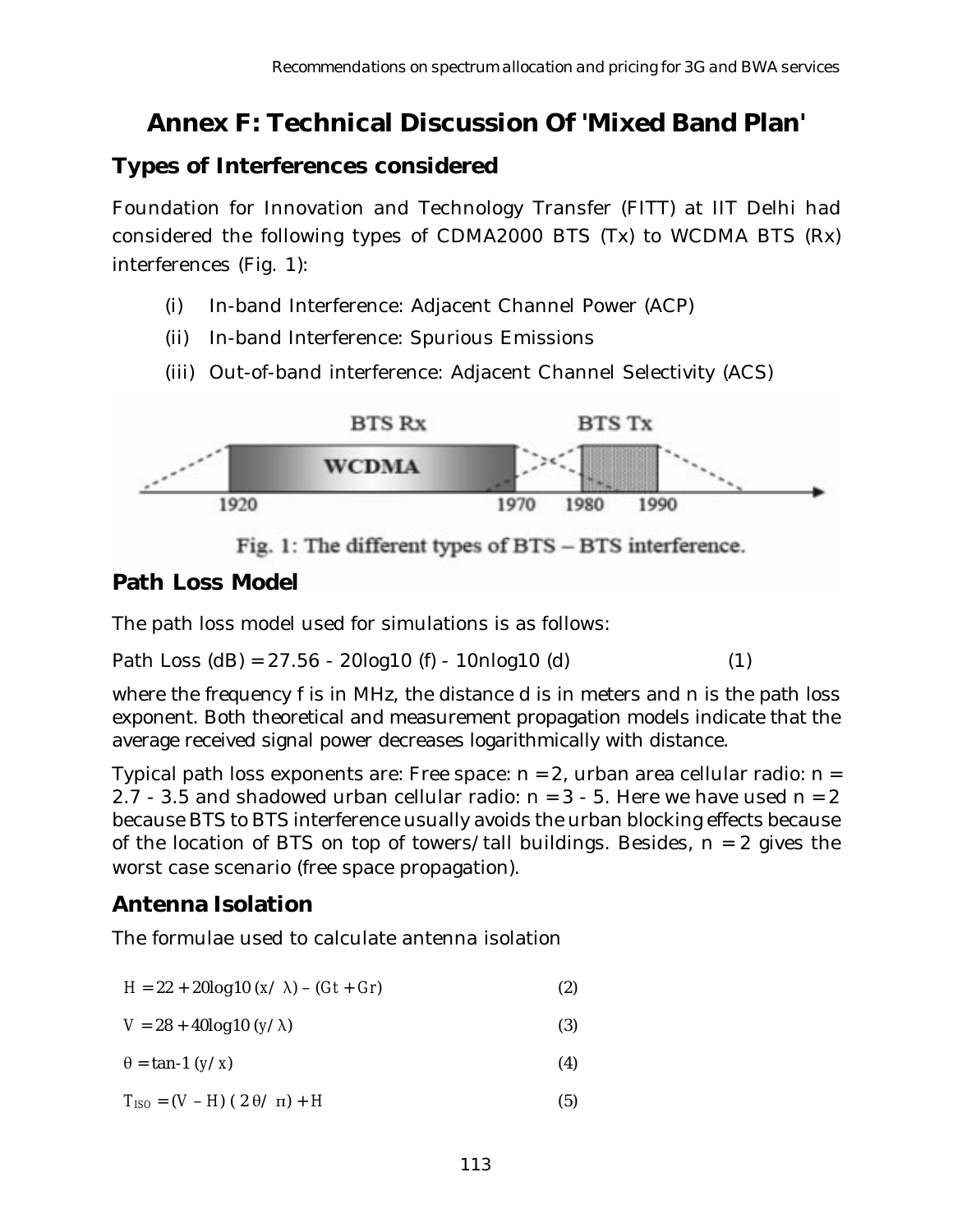where H is the isolation due to horizontal antenna separation, V is the isolation due to vertical antenna separation, TISO is the total isolation due to vertical and horizontal antenna separation, Gt and Gr are the Transmit antenna and the Receive antenna gains respectively.

### **Simulation Parameters**

The various simulation parameters and the corresponding sources (if any) are given in Table 1.

| Parameter                                          | Value                  | <b>Remarks</b>                     |
|----------------------------------------------------|------------------------|------------------------------------|
| Transmit Power of cdma2000<br>(interferer)         | 42 dBm                 | Typical                            |
| <b>Spurious Emission</b><br>(interferer)           | 13 dBm/MHz             | From 3GPP2, pg 4-13                |
| Adjacent channel selectivity<br>(WCDMA)            | $-40$ dBm              | From 3GPP, pg 36                   |
| Frequency Separation (Guard<br>Band)               | 5 MHz and 10 MHz       | <b>From TRAI</b>                   |
| ACLR (5 MHz guard band)                            | 50                     | From 3GPP, pg 20                   |
| ACLR (10 MHz guard band)                           | 45                     | From 3GPP, pg 20                   |
| <b>WCDMA BTS Receiver</b><br>sensitivity (for ACS) | $-121$ dBm             | From 3GPP, Table 7.5.1,<br>page 36 |
| Wanted Signal Mean Power<br>(for ACS)              | $-115$ dBm             | From 3GPP, Table 7.5.1,<br>page 36 |
| <b>Boltzmann Constant</b>                          | $1.38 \times 10^{-23}$ | Typical                            |
| Temperature                                        | 300 K                  | Typical                            |
| Effective BW of WCDMA                              | $3.84 \times 10^{6}$   | Typical                            |
| Noise Figure                                       | $\overline{4}$         | Typical                            |
| Additional Margin for Noise                        | 10dB                   | Typical                            |
| Transmitter Antenna Gain                           | 16 dB                  | <b>From TRAI</b>                   |
| Receiver Antenna Gain                              | 16dB                   | <b>From TRAI</b>                   |
| Minimum Coupling Loss                              | 30 dB                  | From 3GPP, page 29                 |

## **In-band Interference: Adjacent Channel Power (ACP)**

The in-band interference due to adjacent channel leakage power is calculated using the following equations:

For co-located antennas: 
$$
P_{ACP} = P_T - A_{CLR} - MCL
$$
 (6a)

For spatially separated antennas:  $P_{ACP} = P_T - T_{ISO} - A_{CLR}$  (6b)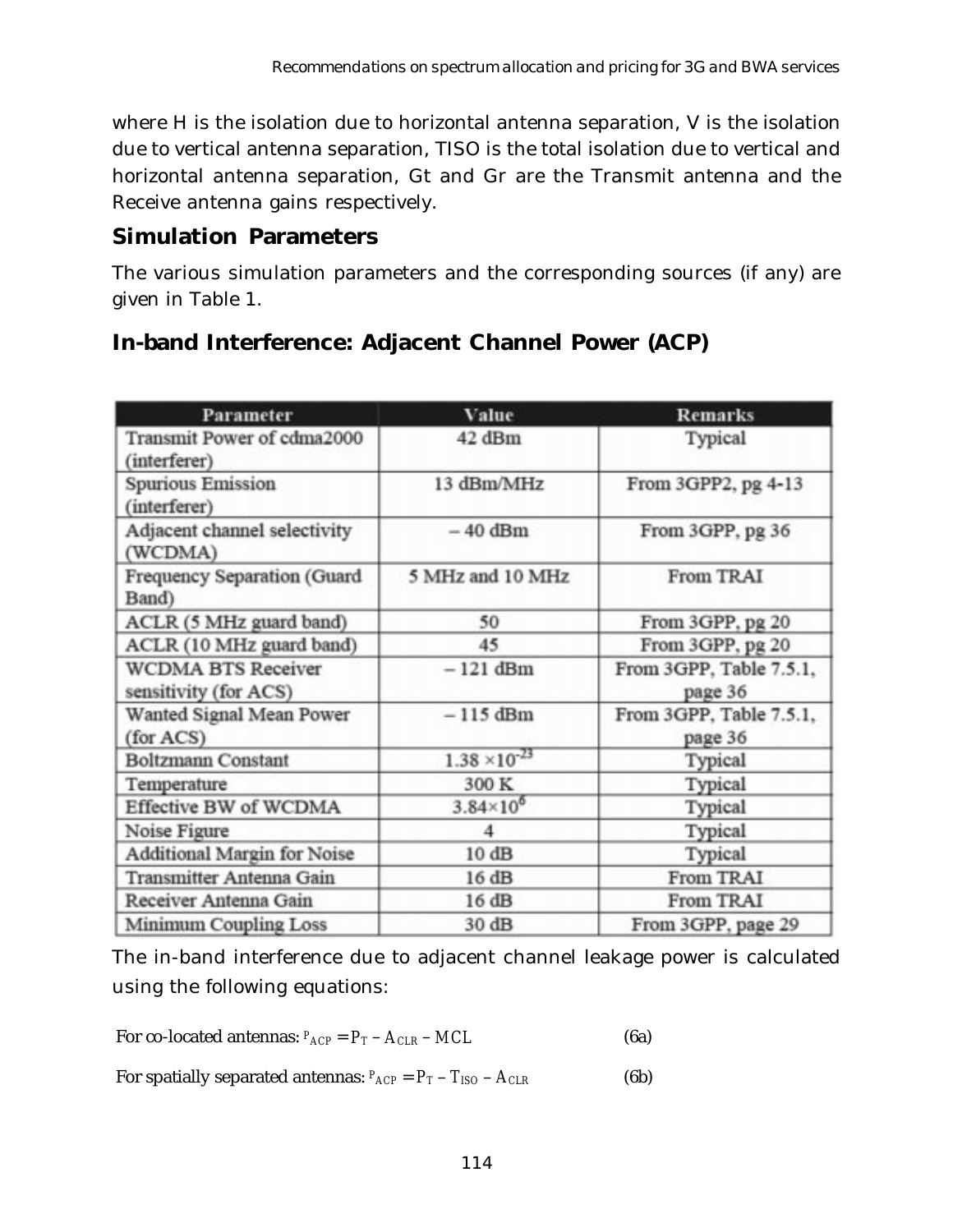where PT is the CDMA2000 BTS Transmit Power, *T<sub>ISO</sub>* is the total isolation due to vertical and horizontal antenna separation, *ACLR* is the Adjacent Channel Leakagepower Ratio (from 3GPP standard, pg 20) and *MCL* is the Minimum Coupling Loss. It is noted that typically *PT* is specified in dBm, *TISO*, *ACLR*, *MCL* are specified in dB, and *PACP* is specified in dBm. Wherever applicable *MCL* = 30 dB (from 3GPP, page 29) has been used. It should be noted that *TISO* includes the path loss. The WCDMA Noise floor at 300° K is given by

Thermal Noise Floor = *kTB* (7)

 $= (1.38 \times 10 - 23)$  (300) (3.84 $\times$  106) Watts

 $= 1.59 \times 10 - 11$  mW  $= -108$  dBm

Using a Noise Figure of 4 dB, the effective Noise Floor becomes – 104 dBm. Adding a 10 dB margin to the Noise Floor yields the target noise floor level

 $NF = -114$  dBm. (8)

In-band Interference: Spurious Emission by CDMA2000 BTS Tx

From 3GPP2 standard (pg 4-13), the CDMA2000 Spurious Emission is 13 dBm / MHz. For a 3.84 MHz WCDMA band, the total received Spurious Emission *PS* = – 7 dBm (If Spurious Emission = 15 dBm / MHz is considered the total received Spurious Emission comes to -9 dBm). The WCDMA Noise floor is at  $PN = -104$ dBm and adding to that a 10 dB margin yields *NF* = – 114 dBm.

The in-band interference due to spurious emission is calculated using the following equations:

For co-located antennas:  $P_{SP} = P_S - MCL$  (9a)

For spatially separated antennas:  $P_{SP} = P_S - T_{ISO}$  (9b)

where *PS* is the CDMA2000 BTS Spurious Power, *T<sub>ISO</sub>* is the total isolation due to vertical and horizontal antenna separation and *MCL* is the Minimum Coupling Loss. includes the path loss. We note that typically  $P_S$  is specified in dBm,  $T_{ISO}$ , *MCL* are specified in dB, and *PSP* is specified in dBm.

Total In-band Interference

The total inband interference is the sum of the two independent interference sources (i) ACP and (ii) Spurious Emission.

Thus, 
$$
P_{INB} \text{ (mW)} = P_{ACP} \text{ (mW)} + P_{SP} \text{ (mW)}
$$
 (10)

If *PACP* and *PSP* are specified in dBm. To convert dBm value to mW, then powers are added and then converted back to dBm. Equations (6a,b) and (9a,b) can be used to calculate power in dBm, the total in-band interference (in dBm) is given by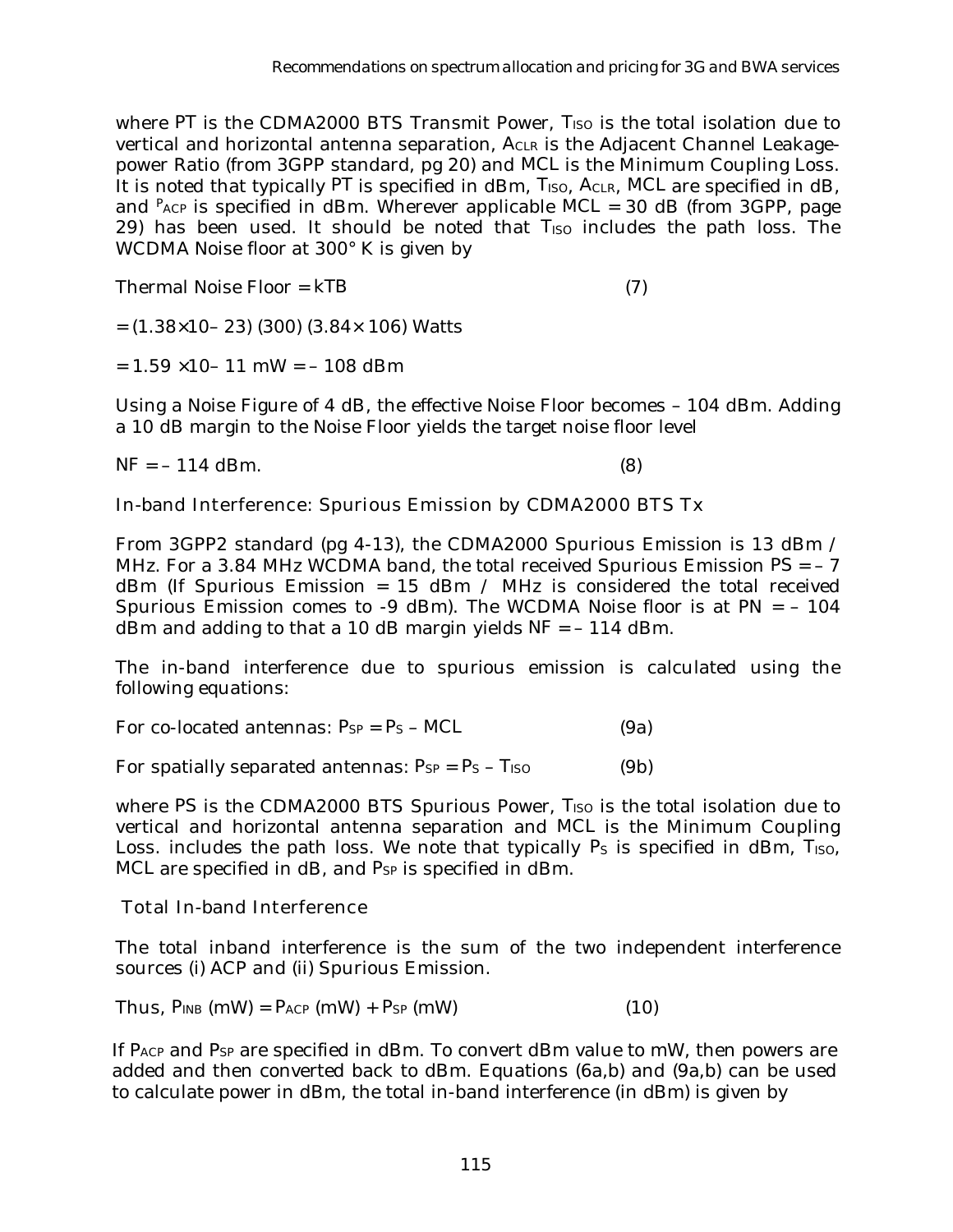$P_{INB} = 10 \log_{10}[10^{(P_{ACP}/10)+} 10^{(P_{SP}/10)}]$  $(11)$ 

Thus, the RF filter to be deployed at the CDMA2000 BTS to mitigate the total inband interference would have the rejection requirement

 $R_{I\!N\!B} = P_{I\!N\!B} - NF$  (12)

Out-of-band Interference: Adjacent Channel Selectivity (ACS) / Blocking

From the 3GPP standard (page 36), the WCDMA BTS Receiver sensitivity  $P_{RS} = -$ 121 dBm (wide area), – 111 dBm (medium range) and – 107 dBm (local area). Here we have considered the worst case, i.e., *PRS* = - 121 dBm. For ACS, the Wanted Signal Mean Power  $P_W = -115$  dBm. Thus, there is  $P_{NR} = 6$  dB Noise Rise for  $-40$ dBm of interfering signal (Source 3GPP standard, Table 7.5.1, page 36). This also requires a guard band of 10 MHz, which is present in the scenario that we are considering. The interfering signal must be blocked such that the resulting interfering signal mean power  $P_{ACS} = -40$  dBm. For a GB of 5 MHz, we have used  $P_{ACS} = -52$  dBm (UK WP8F pg 5). Let the CDMA2000 BTS Transmit Power be  $P_T$ . The received out-of-band power by the WCDMA BTS is given by

For co-located antennas:  $P_{OUT} = P_T - MCL$  (13a)

For spatially separated antennas:  $P_{OUT} = P_T - T_{ISO}$  (13b)

Typically *PT* is specified in dBm, *TISO*, *MCL* are specified in dB, and *POUT* is specified in dBm. Hence, the Blocking specification required is

 $B = P_{OUT} - P_{ACS}$  (14)

However, this forces the WCDMA BTS to perform at  $P_{NR} = 6$  dB above its noise

sensitivity (at – 115 dBm versus – 121 dBm). Thus, the total blocking (rejection) filter requirement at the WCDMA BTS is

$$
R_{OUT} = P_{OUT} - P_{ACS} - P_{NR}
$$
 (15)

FITT, IIT Delhi have carried out simulation study considering one WCDMA BTS surrounded by 16 non co-sited CDMA BTS (interfering BTS) within a radius of 1 km. These interfering BTSs have been classified into tier 1 (300 m), tier 2 (440 m), tier 3 (600m) and tier 4 (1000 m). for this study guard band of 5 MHz and 10 MHz have been considered. Based on the observations following findings are given

#### **Findings**

 (i) For co-located Interfering BTS (IBTS), mixed band allocation is not practically viable because of stringent design requirements on RF filters for both CDMA2000 BTS and WCDMA BTS. By 'co-located' we mean that the horizontal and vertical separations between the interfering BTS and the victim BTS are zero, i.e.,  $2x = 0$ and  $?y = 0$ . This is possible when the two antennas (interfering BTS and victim BTS) are attached on the same mast, same height, and back-to-back.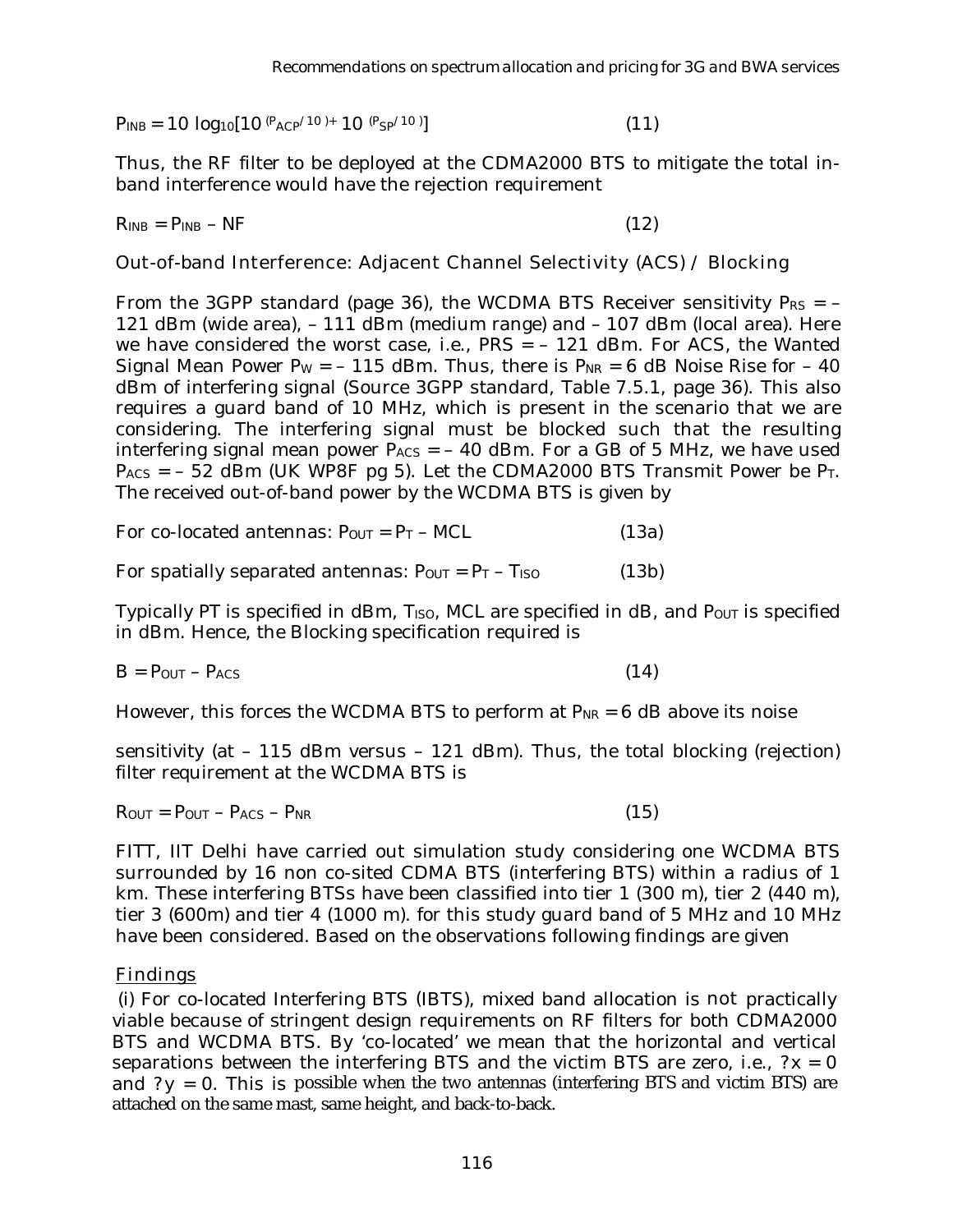(ii) For a realistic scenario (central Delhi) with one IBTS sharing the **same mast** (1 m vertical separation) and 15 other **non co-located** IBTS, the mixed band allocation (MBA) is feasible provided we ensure that there is:

 (a) 5 MHz of Guard Band (GB) together with RF filters with rejection greater than 65 dB deployed both at the CDMA2000 BTS and WCDMA BTS.

### **OR**

 (b) 10 MHz of GB together with RF filters with rejection greater than 62 dB deployedboth at the CDMA2000 BTS and WCDMA BTS.

 There are no restrictions on the transmit power but a *minimum vertical separation of 1 m is required between the antennas on the same mast*. Also, the closest non co-sited IBTS is approximately 300 m away from the victim BTS. However, antennas located closer than 0.5 m on the same mast will pose an extraordinarily stringent filter requirement (>65 dB).

 (iii) For **non co-sited** IBTS, mixed band allocation (MBA) is practically viable if RF filters are deployed at both CDMA2000 BTS and WCDMA BTS, as well as site coordination is used. MBA is feasible provided we ensure that there is:

 (a) 5 MHz GB and a minimum separation of 350 m between base stations (coupled with 60 dB filtering at the IBTS). This assumes 3 simultaneous IBTS are active. The blocking filter required at the victim BTS should have a rejection of 52 dB.

### **OR**

 (b) 10 MHz GB and a minimum separation of 250 m between base stations (coupled with 60 dB filtering at the IBTS). This assumes 3 simultaneous IBTS are active. The blocking filter required at the victim BTS should have a rejection of 40 dB.

For co-located interfering BTS (IBTS), mixed band allocation is not practically viable because of stringent design requirements on RF filters for both CDMA2000 BTS and WCDMA BTS. By 'colocated' we mean that the horizontal and vertical separations between the interfering BTS and the victim BTS are zero, i.e.,  $\Delta x = 0$  and  $\Delta y = 0$ . This is possible when the two antennas (interfering BTS and victim BTS) are attached on the same mast, same height, and back-to-back.

For a realistic scenario (central Delhi) with one IBTS sharing the same mast (1 m vertical separation) and 15 other non co-located IBTS, the MBA is feasible provided we ensure that there is:

- (i) 5 MHz of Guard Band (GB) together with RF filters with rejection greater than 65 dB deployed both at the CDMA2000 BTS and WCDMA BTS, or
- (ii) 10 MHz of GB together with RF filters with rejection greater than 62 dB deployed both at the CDMA2000 BTS and WCDMA BTS.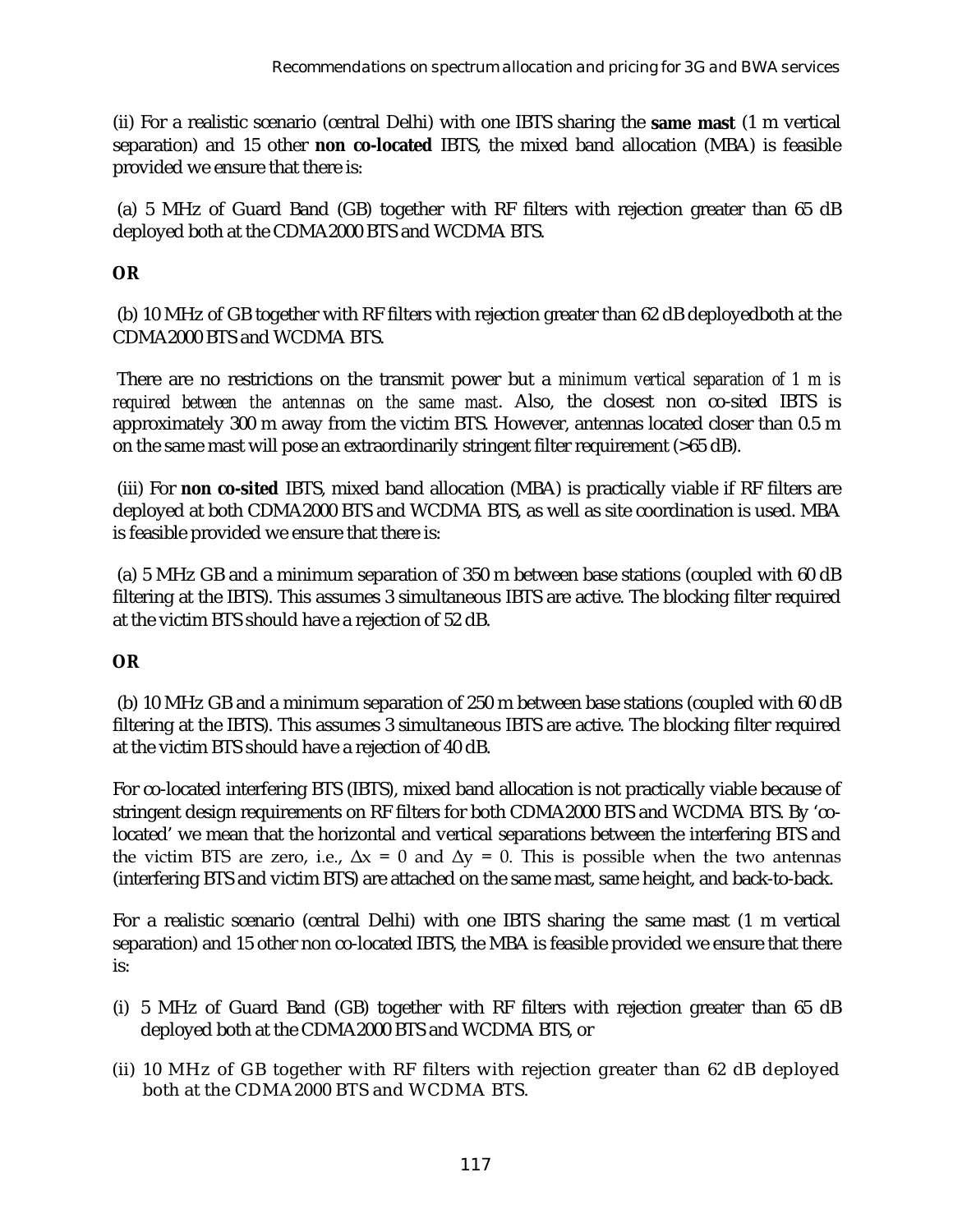There are no restrictions on the transmit power but a minimum vertical separation of 1 m is required between the antennas on the same mast. Also, the closest non co-sited IBTS is approximately 300 m away from the victim BTS. However, antennas located closer than 0.5 m on the same mast will pose an extraordinarily stringent filter requirement  $(> 65$  dB).

For non co-sited IBTS, mixed band allocation is practically viable if RF filters are deployed at both CDMA2000 BTS and WCDMA BTS, as well as site coordination is used. MBA is feasible provided we ensure that there is:

- (i) 5 MHz GB and a minimum separation of 350 m between base stations (coupled with 60 dB filtering at the IBTS). This assumes 3 simultaneous IBTS are active. The blocking filter required at the victim BTS should have a rejection of 52 dB, or
- (ii) 10 MHz GB and a minimum separation of 250 m between base stations (coupled with 60 dB filtering at the IBTS). This assumes 3 simultaneous IBTS are active. The blocking filter required at the victim BTS should have a rejection of 40 dB.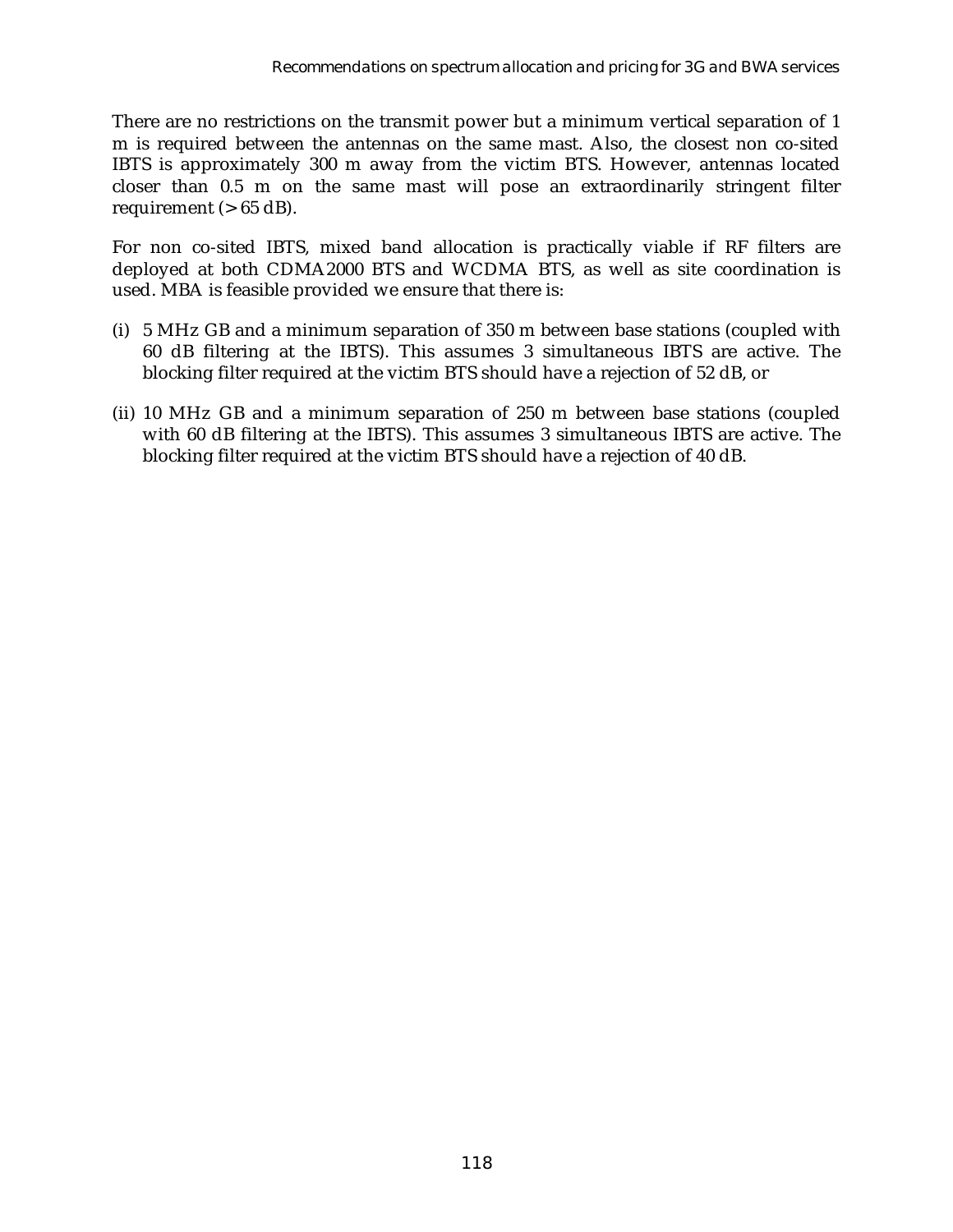|                         | <b>MTNL</b> | <b>BSNL</b> | <b>Reliance</b> | <b>Tata</b><br>Infocomm Teleservices Infocom Telelink | <b>HFCL</b> | <b>Shyam</b> |
|-------------------------|-------------|-------------|-----------------|-------------------------------------------------------|-------------|--------------|
| Delhi                   | ✓           |             | ✓               | ✓                                                     |             |              |
| Mumbai                  |             |             |                 |                                                       |             |              |
| Chennai                 |             |             |                 |                                                       |             |              |
| Kolkata                 |             |             |                 |                                                       |             |              |
| Maharashtra             |             |             |                 |                                                       |             |              |
| Gujarat                 |             |             |                 |                                                       |             |              |
| Andhra Pradesh          |             |             |                 |                                                       |             |              |
| Karnataka               |             |             |                 |                                                       |             |              |
| <b>Tamil Nadu</b>       |             |             |                 |                                                       |             |              |
| Kerala                  |             |             |                 |                                                       |             |              |
| Punjab                  |             |             |                 |                                                       |             |              |
| Haryana                 |             |             |                 |                                                       |             |              |
| UP(W)                   |             |             |                 |                                                       |             |              |
| UP(E)                   |             |             |                 |                                                       |             |              |
| Rajasthan               |             |             |                 |                                                       |             |              |
| Madhya Pradesh          |             |             |                 |                                                       |             |              |
| WB & AN                 |             |             |                 |                                                       |             |              |
| <b>Himachal Pradesh</b> |             |             |                 |                                                       |             |              |
| <b>Bihar</b>            |             |             |                 |                                                       |             |              |
| Orissa                  |             |             |                 |                                                       |             |              |
| Assam                   |             |             |                 |                                                       |             |              |
| <b>North East</b>       |             |             |                 |                                                       |             |              |
| Jammu & Kashmir         |             |             |                 |                                                       |             |              |

# **Annex G: India's CDMA Operators**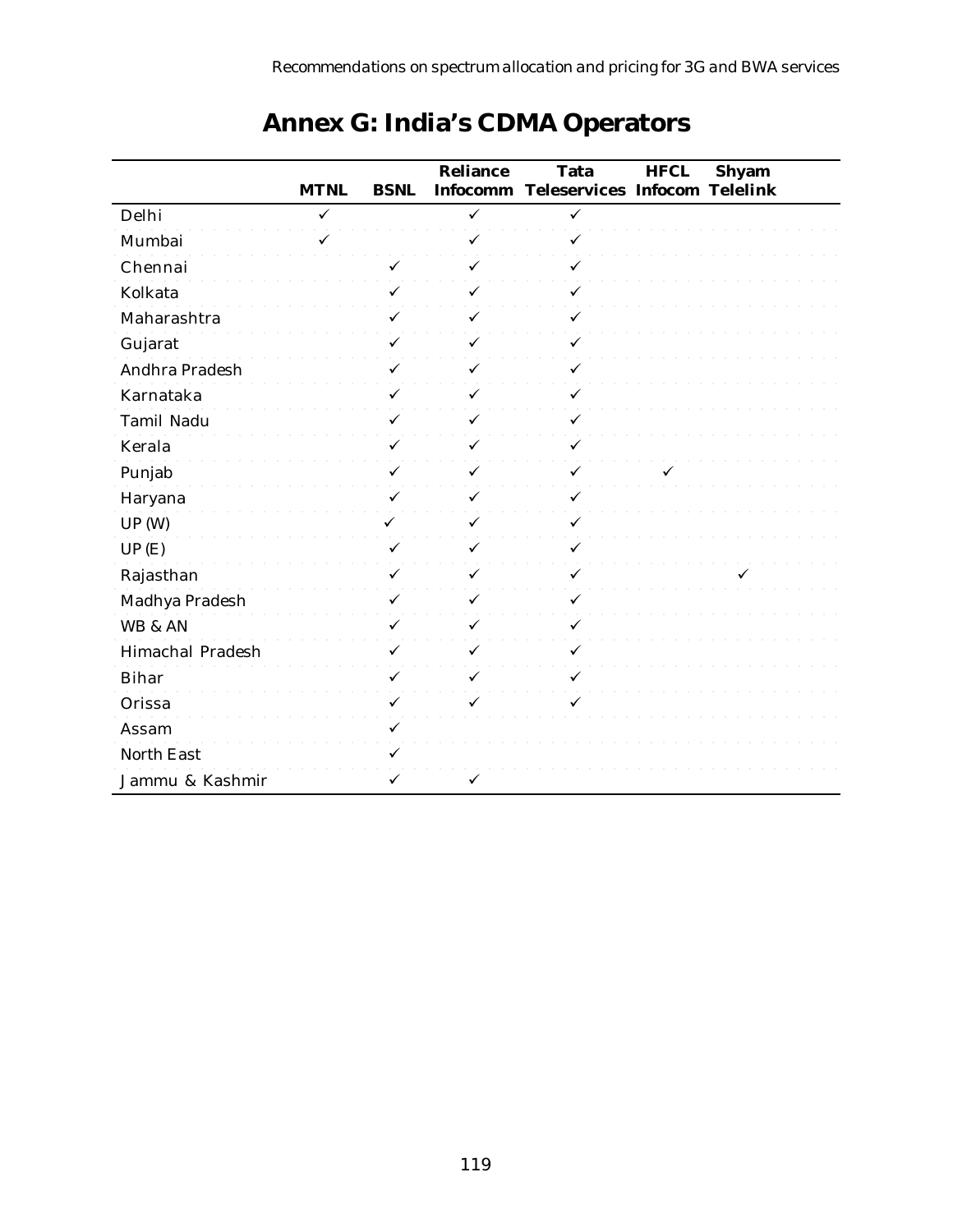# **Annex H: Proposed 15-carrier plan for 800 MHz band**

The proposed 15-carrier plan in Figure 15 is based on the following principles:

- 1. This plan ensures availability of 7 out of the existing 14 carrier plan adopted and assigned by WPC
- 2. First and last 6 carriers be allocated to the major operator and three middle carriers may be allocated to third operator
- 3. Inter-operator carrier spacing is 1.5 MHz and 1.53 MHz, which may lead to some capacity degradations. However, this problem can be overcome if infrastructure is shared and sites are collocated.
- 4. There is no change in the carrier spacing between last CDMA carrier and fist GSM carrier.



#### CDMA Frequency Assignment plan in the Down Link

**Figure 15: Proposed 15 carrier plan in the 800 MHz band**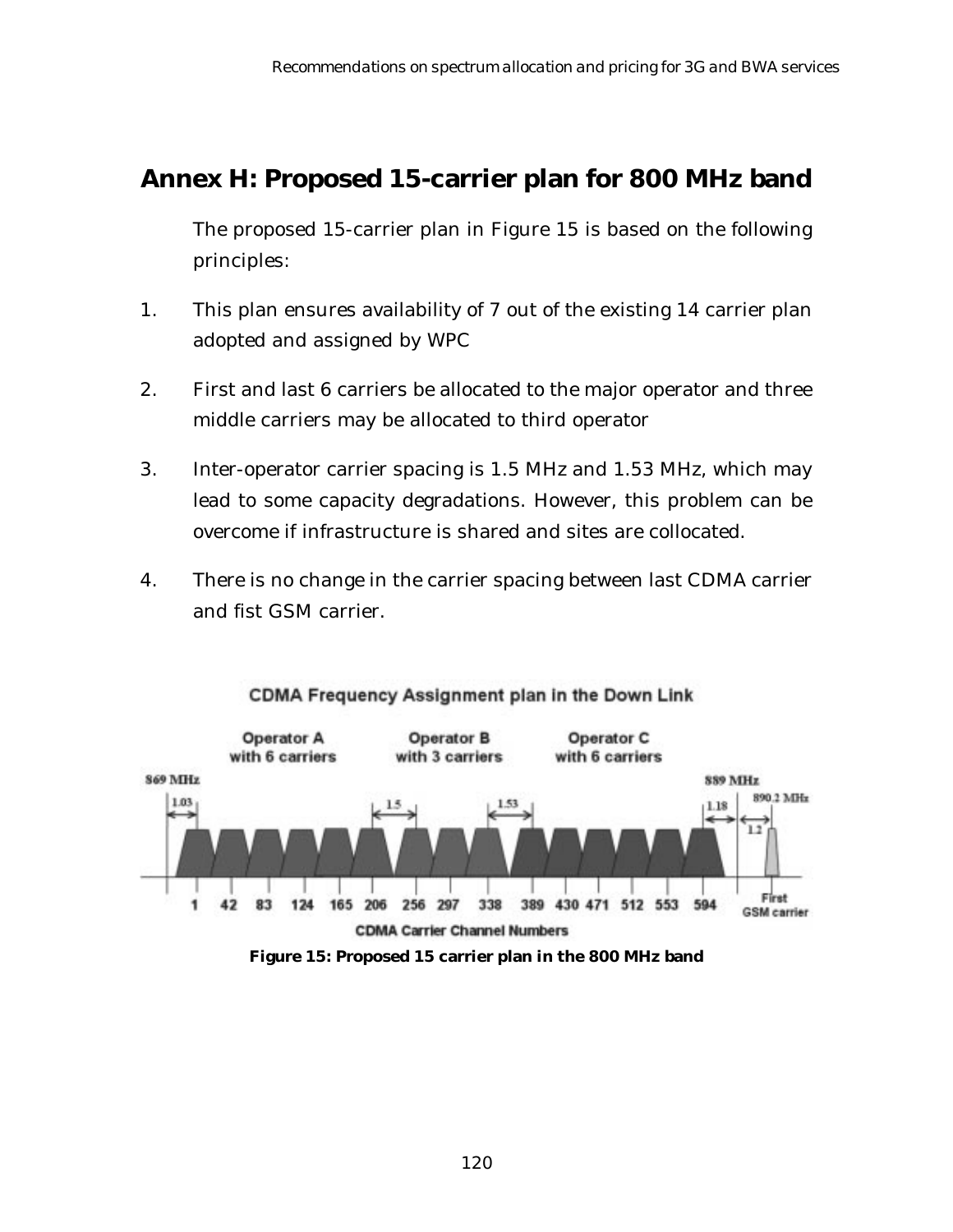# **Annex I: Spectrum requirement In 800 MHz based on present usage, growth, and future subscriber projection**

*Disclaimer*: The growth projections of subscriber base have been done only to estimate the 2G spectrum requirements in December 2007. This should not be interpreted as a forecast of market share or growth potential of any CDMA operator.

|                     |             |                       | <b>July 2006</b>                       | December 2007 (estimates) |                                     |                                        |  |
|---------------------|-------------|-----------------------|----------------------------------------|---------------------------|-------------------------------------|----------------------------------------|--|
| <b>Circle</b>       | Operator    | 2G subs<br>(millions) | <b>Carriers after</b><br>normalization | 2G subs<br>(millions)     | <b>Carriers</b><br>needed<br>for 2G | <b>Carriers</b><br>available<br>(est.) |  |
| Delhi               | <b>MTNL</b> | 0.05                  | $\boldsymbol{2}$                       | 0.05                      | $\boldsymbol{2}$                    |                                        |  |
|                     | <b>RIC</b>  | 1.88                  | $\mathbf 5$                            | 2.10                      | $\bf 5$                             |                                        |  |
|                     | Tata        | 1.57                  | $\boldsymbol{4}$                       | 2.20                      | $\bf 6$                             | $\boldsymbol{2}$                       |  |
| Mumbai              | <b>MTNL</b> | 0.03                  | $\boldsymbol{2}$                       | 0.03                      | $\boldsymbol{2}$                    |                                        |  |
|                     | <b>RIC</b>  | 1.87                  | $\mathbf 5$                            | 2.50                      | 6                                   |                                        |  |
|                     | Tata        | 0.82                  | 3                                      | 1.04                      | 4                                   | $\bf{3}$                               |  |
| Chennai             | <b>BSNL</b> | 0.01                  | $\boldsymbol{2}$                       | 0.01                      | $\boldsymbol{2}$                    |                                        |  |
|                     | <b>RIC</b>  | 0.58                  | 3                                      | 0.62                      | 3                                   |                                        |  |
|                     | Tata        | 0.24                  | $\boldsymbol{2}$                       | 0.25                      | $\boldsymbol{2}$                    | 8                                      |  |
| Kolkatta            | <b>BSNL</b> | 0.02                  | $\boldsymbol{2}$                       | 0.02                      | $\boldsymbol{2}$                    |                                        |  |
|                     | <b>RIC</b>  | 0.90                  | 3                                      | 1.01                      | 4                                   |                                        |  |
|                     | Tata        | 0.60                  | 3                                      | 0.91                      | $\bf 3$                             | 6                                      |  |
| Maharashtra         | <b>BSNL</b> | 0.04                  | $\boldsymbol{2}$                       | 0.04                      | $\boldsymbol{2}$                    |                                        |  |
|                     | <b>RIC</b>  | 1.72                  | $\bf 5$                                | 2.89                      | $\bf 6$                             |                                        |  |
|                     | Tata        | 0.82                  | 3                                      | 1.31                      | 4                                   | 3                                      |  |
| Gujarat             | <b>BSNL</b> | 0.01                  | $\boldsymbol{2}$                       | 0.01                      | $\boldsymbol{2}$                    |                                        |  |
|                     | <b>RIC</b>  | 1.25                  | 4                                      | 2.16                      | $\bf 6$                             |                                        |  |
|                     | Tata        | 0.57                  | 3                                      | 0.75                      | 3                                   | $\boldsymbol{4}$                       |  |
| Andhra Pradesh BSNL |             | 0.03                  | $\boldsymbol{2}$                       | 0.03                      | $\boldsymbol{2}$                    |                                        |  |
|                     | <b>RIC</b>  | 2.09                  | $\bf 5$                                | 3.40                      | $\bf 6$                             |                                        |  |
|                     | Tata        | 1.01                  | $\boldsymbol{4}$                       | 1.61                      | $\bf 5$                             | $\boldsymbol{2}$                       |  |
| Karnataka           | <b>BSNL</b> | 0.01                  | $\boldsymbol{2}$                       | 0.01                      | $\boldsymbol{2}$                    |                                        |  |
|                     | <b>RIC</b>  | 1.34                  | $\boldsymbol{4}$                       | 2.18                      | 6                                   |                                        |  |
|                     | Tata        | 0.68                  | 3                                      | 0.90                      | 3                                   | 4                                      |  |
| Tamil Nadu          | <b>BSNL</b> | 0.01                  | $\boldsymbol{2}$                       | 0.01                      | $\boldsymbol{2}$                    |                                        |  |
|                     | <b>RIC</b>  | 1.16                  | $\overline{\mathbf{4}}$                | 2.29                      | 6                                   |                                        |  |
|                     | Tata        | 0.32                  | 3                                      | 0.48                      | 3                                   | 4                                      |  |
| Kerala              | <b>BSNL</b> | 0.05                  | $\boldsymbol{2}$                       | 0.05                      | $\boldsymbol{2}$                    |                                        |  |
|                     | <b>RIC</b>  | 1.13                  | $\boldsymbol{4}$                       | 1.59                      | 4                                   |                                        |  |
|                     | Tata        | 0.34                  | 3                                      | 0.54                      | 3                                   | 6                                      |  |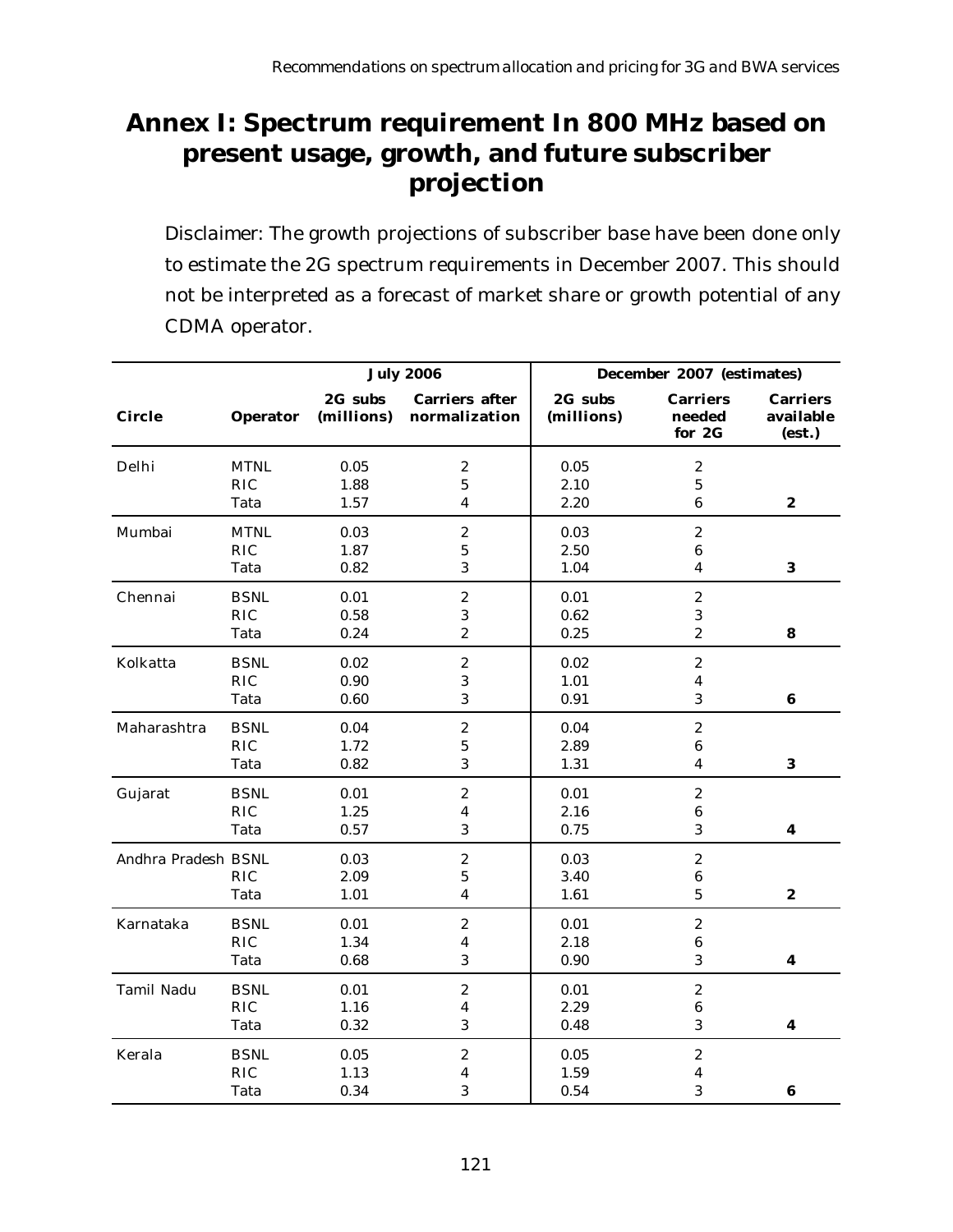|               |                     |                       | <b>July 2006</b>                       | December 2007 (estimates) |                                     |                                        |
|---------------|---------------------|-----------------------|----------------------------------------|---------------------------|-------------------------------------|----------------------------------------|
| <b>Circle</b> | Operator            | 2G subs<br>(millions) | <b>Carriers after</b><br>normalization | 2G subs<br>(millions)     | <b>Carriers</b><br>needed<br>for 2G | <b>Carriers</b><br>available<br>(est.) |
| Punjab        | <b>BSNL</b>         | 0.01                  | $\boldsymbol{2}$                       | 0.01                      | $\boldsymbol{2}$                    |                                        |
|               | <b>RIC</b>          | 0.70                  | 3                                      | 0.73                      | 3                                   |                                        |
|               | <b>HFCL</b><br>Tata | 0.06<br>0.39          | $\boldsymbol{2}$<br>3                  | 0.00<br>0.87              | $\boldsymbol{2}$<br>3               | $\boldsymbol{4}$                       |
| Haryana       | <b>BSNL</b>         | 0.01                  | $\boldsymbol{2}$                       | 0.01                      | $\boldsymbol{2}$                    |                                        |
|               | <b>RIC</b>          | 0.35                  | $\bf 3$                                | 0.46                      | $\bf 3$                             |                                        |
|               | Tata                | 0.33                  | 3                                      | 0.59                      | 3                                   | 7                                      |
| UP(W)         | <b>BSNL</b>         | 0.01                  | $\boldsymbol{2}$                       | 0.01                      | $\boldsymbol{2}$                    |                                        |
|               | <b>RIC</b>          | 1.07                  | $\overline{\mathbf{4}}$                | 2.09                      | $\bf 5$                             |                                        |
|               | Tata                | 0.44                  | 3                                      | 1.13                      | $\overline{\mathbf{4}}$             | $\overline{\mathbf{4}}$                |
| UP(E)         | <b>BSNL</b>         | 0.02                  | $\overline{c}$                         | 0.02                      | $\overline{c}$                      |                                        |
|               | <b>RIC</b>          | 1.46                  | 4                                      | 2.56                      | $\bf 6$                             |                                        |
|               | Tata                | 0.38                  | 3                                      | 1.00                      | 3                                   | $\boldsymbol{4}$                       |
| Rajasthan     | <b>BSNL</b>         | $0.05\,$              | $\boldsymbol{2}$                       | 0.05                      | $\boldsymbol{2}$                    |                                        |
|               | RIC                 | 0.96                  | 3                                      | 1.39                      | $\boldsymbol{4}$                    |                                        |
|               | Shyam               | 0.03                  | $\overline{\mathbf{c}}$                | 0.03                      | $\boldsymbol{2}$                    |                                        |
|               | Tata                | 0.41                  | 3                                      | 1.11                      | 4                                   | $\boldsymbol{2}$                       |
| <b>MP</b>     | <b>BSNL</b>         | 0.13                  | $\boldsymbol{2}$                       | 0.13                      | $\boldsymbol{2}$                    |                                        |
|               | <b>RIC</b>          | 1.06                  | 4                                      | 1.78                      | $\bf 5$                             |                                        |
|               | Tata                | 0.29                  | $\boldsymbol{2}$                       | 0.53                      | 3                                   | $\bf{5}$                               |
| West Bengal   | <b>BSNL</b>         | 0.01                  | $\boldsymbol{2}$                       | 0.01                      | $\boldsymbol{2}$                    |                                        |
|               | <b>RIC</b>          | 0.47                  | 3                                      | 1.07                      | 4                                   |                                        |
|               | Tata                | 0.22                  | $\boldsymbol{2}$                       | 0.65                      | 3                                   | 6                                      |
| HP            | <b>BSNL</b>         | 0.00                  | $\boldsymbol{2}$                       | 0.00                      | $\boldsymbol{2}$                    |                                        |
|               | <b>RIC</b>          | 0.04                  | $\boldsymbol{2}$                       | 0.14                      | $\boldsymbol{2}$                    |                                        |
|               | Tata                | 0.05                  | $\boldsymbol{2}$                       | 0.21                      | $\boldsymbol{2}$                    | 9                                      |
| <b>Bihar</b>  | <b>BSNL</b>         | $0.01\,$              | $\boldsymbol{2}$                       | 0.01                      | $\boldsymbol{2}$                    |                                        |
|               | <b>RIC</b>          | 0.79                  | $\bf 3$                                | 1.51                      | 4                                   |                                        |
|               | Tata                | 0.26                  | $\boldsymbol{2}$                       | 0.90                      | $\sqrt{3}$                          | 6                                      |
| Orissa        | <b>BSNL</b>         | 0.00                  | $\boldsymbol{2}$                       | 0.00                      | $\overline{c}$                      |                                        |
|               | <b>RIC</b>          | 0.27                  | $\boldsymbol{2}$                       | 0.32                      | $\bf 3$                             |                                        |
|               | Tata                | 0.13                  | $\boldsymbol{2}$                       | 0.31                      | 3                                   | 7                                      |
| Assam         | <b>BSNL</b>         |                       |                                        |                           | N/A                                 |                                        |
| NE            | <b>BSNL</b>         |                       |                                        |                           | N/A                                 |                                        |
| J&K           | <b>BSNL</b>         |                       |                                        |                           | N/A                                 |                                        |
|               | <b>RIC</b>          |                       |                                        |                           | N/A                                 |                                        |

*Note*: Since Assam, North East, and Jammu and Kashmir circles have one or two operators, the question of a spectrum shortage before December 2007 does not come about and hence the projections for these circles are not calculated.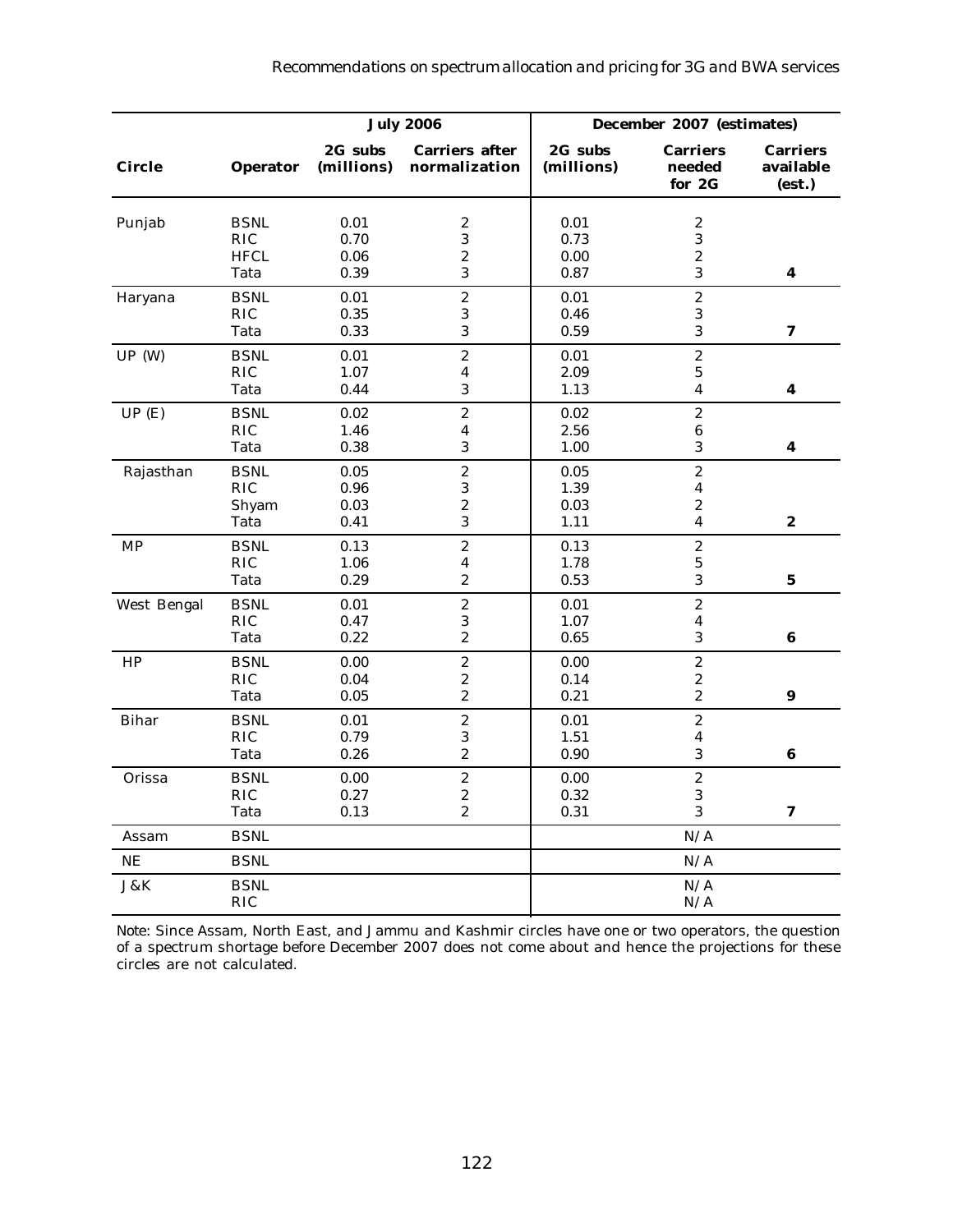| <b>Annex J: EV-DO Operators in 450 MHz</b> |  |  |
|--------------------------------------------|--|--|
|--------------------------------------------|--|--|

| <b>Country</b>        | <b>Operator</b>                       | <b>Status</b>     | <b>Infrastructure Vendor (s)</b> |
|-----------------------|---------------------------------------|-------------------|----------------------------------|
| Argentina             | Telecom Argentina                     | <b>Trial</b>      | Huawei                           |
| Argentina             | Telefonica Argentina                  | <b>Trial</b>      | Huawei                           |
| Azerbaijan            | Aztrank LLC                           | Launch TBA        |                                  |
| <b>Belarus</b>        | <b>BelCel JV</b>                      | Launch TBA        |                                  |
| Cameroon              | <b>CAMTEL</b>                         | Launch 1Q 2007    | Huawei                           |
| <b>Czech Republic</b> | Telefónica O2 Czech<br>Republic       | Commercial        | <b>Nortel</b>                    |
| Finland               | Nordisk Mobiltelefon                  |                   |                                  |
|                       | Finland                               | Trial             | Ericsson, Lucent, Nortel         |
| Kyrgyzstan            | <b>AkTel LLC</b>                      | <b>Launch TBA</b> |                                  |
| Laos                  | Lao<br>Telecommunications             | Launch TBA        |                                  |
| Latvia                | Telekom Baltija                       | Commercial        | Huawei                           |
| Madagascar            | <b>Telecom Malagasy</b>               |                   |                                  |
|                       | SA. (Telma)                           | Launch TBA        | Huawei                           |
| Mali                  | Sotelma                               | Commercial        | ZTE                              |
| Namibia               | <b>Telecom Namibia</b>                | Trial             | Huawei                           |
| <b>Norway</b>         | Nordisk Mobiltelefon                  |                   |                                  |
|                       | <b>Norway</b>                         | Commercial        |                                  |
| <b>Norway</b>         | Nordisk Mobiltelefon<br><b>Norway</b> | Launch TBA        |                                  |
| Oman                  | Oman                                  |                   |                                  |
|                       | Telecommunications                    |                   |                                  |
|                       | Company                               | Launch 1Q 2006    | Huawei                           |
| Pakistan              | <b>DVCOM</b>                          | Launch 4Q 2006    | Huawei                           |
| Pakistan              | <b>Great Bear</b>                     |                   |                                  |
|                       | <b>International Services</b>         | Launch 2Q 2006    |                                  |
| Portugal              | Radiomovel                            | Commercial        |                                  |
| Romania               | <b>Telemobil</b>                      | Commercial        | Huawei, Lucent                   |
| Russia                | Delta Telecom                         | Commercial        | Lucent                           |
| Russia                | <b>JSC Apex</b>                       | Commercial        | <b>Nortel</b>                    |
| Russia                | <b>Kuzbass Cellular</b>               |                   |                                  |
|                       | Communications (KCC) Launch TBA       |                   |                                  |
| Russia                | <b>Moscow Cellular</b>                |                   |                                  |
|                       | Communications                        | Trial             |                                  |
| Russia                | <b>UralWestcom</b>                    | Commercial        | Nortel                           |
| Uganda                | <b>Uganda Telecom</b>                 | Launch TBA        |                                  |
| Vietnam               | Vietnam Power                         |                   |                                  |
|                       | Telecom                               | Launch TBA        | Huawei, Lucent, ZTE              |
| Zambia                | <b>ZAMTEL</b>                         | Launch 3Q 2006    | ZTE                              |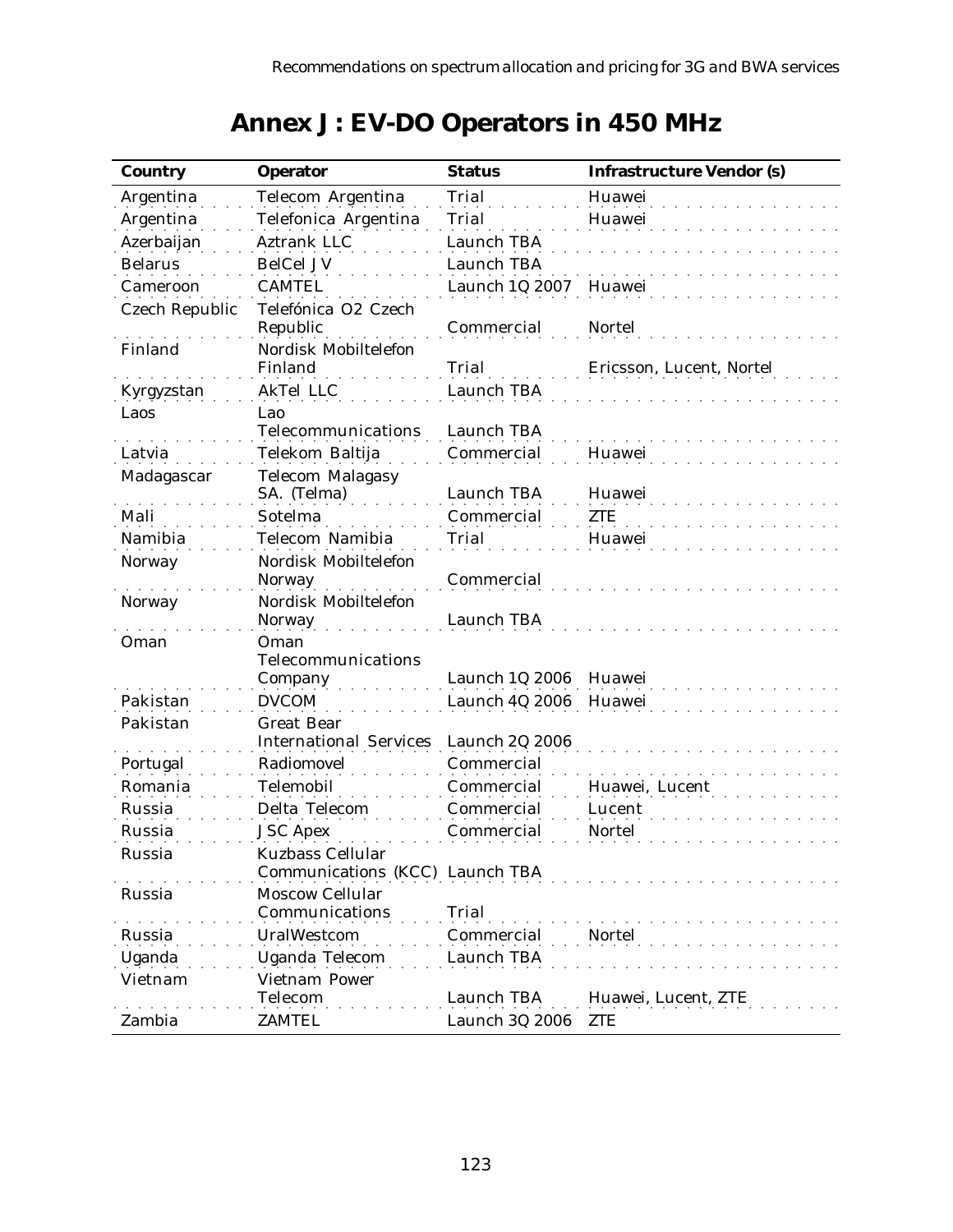

**Annex K: Levels Of Competition and number of service providers**

**Figure 16: HHI figures and number of cellular operators in each circle**

Figure 16 shows the HHI figures for each circle in India, and compares them with the number of distinct cellular operators in that circle. An HHI close to 0.0 indicates perfect competition, while HHI close to 1.0 indicates pure monopoly.

Consequently, we find that in the case of mobile telephone service provision the presence of more than five distinct operators ensure HHI of below 0.3 in a circle.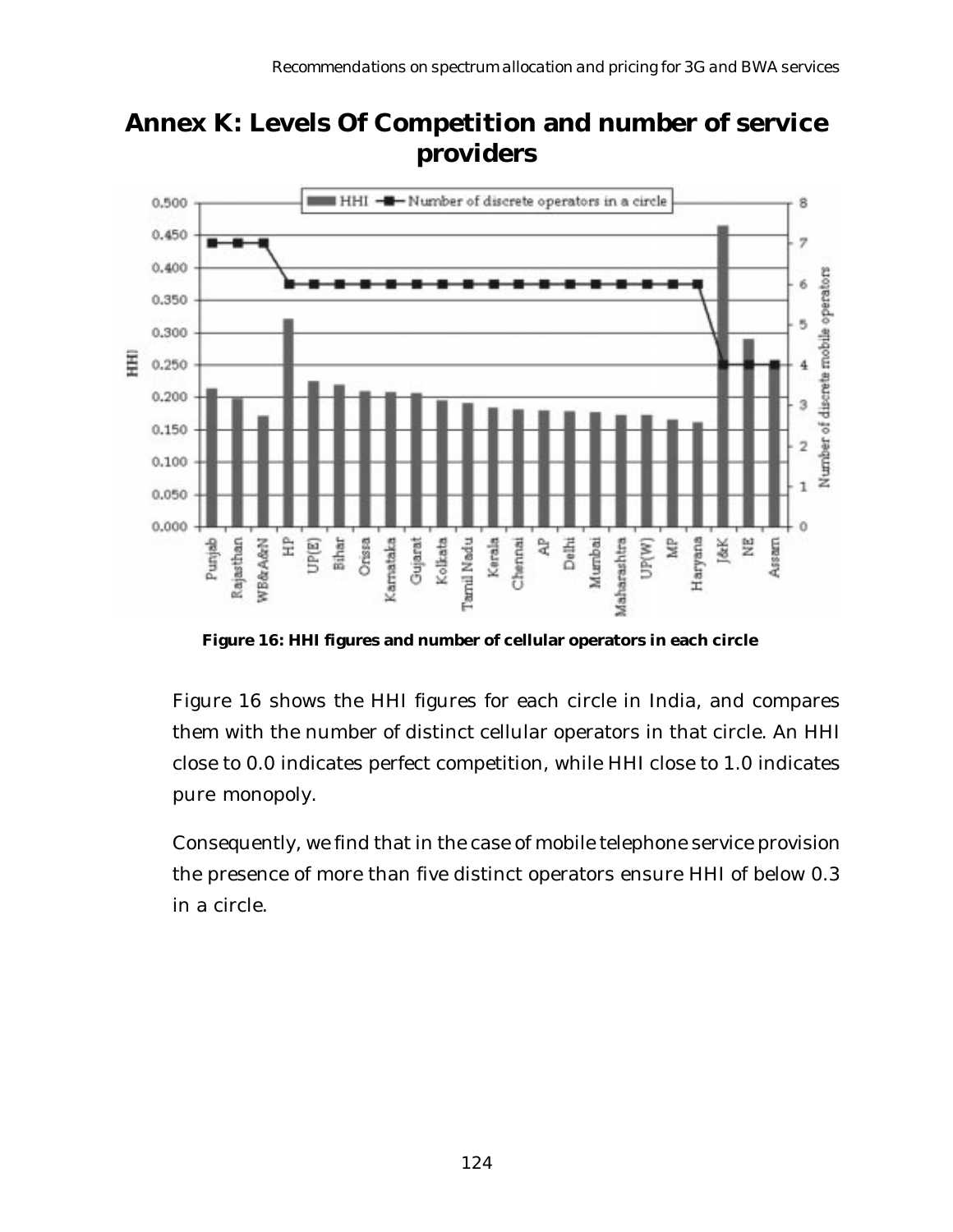| Auction            | <b>Beauty Contest</b> | <b>Fixed Fee</b> |
|--------------------|-----------------------|------------------|
| Australia          | Chile                 | Finland          |
| Austria            | Croatia               | France           |
| Belgium            | China                 | <b>Hong Kong</b> |
| Canada             | Estonia               | Korea            |
| Croatia            | Finland               | Portugal         |
| Denmark            | France                | Spain            |
| Germany            | Indonesia             |                  |
| Greece             | Ireland               |                  |
| Israel             | Japan                 |                  |
| Italy              | Korea                 |                  |
| <b>New Zealand</b> | Luxembourg            |                  |
| Poland             | Malaysia              |                  |
| Slovenia           | Norway                |                  |
| Switzerland        | Portugal              |                  |
| Taiwan             | Slovakia              |                  |
| The Netherlands    | Slovenia              |                  |
| UK                 | Spain                 |                  |
| <b>USA</b>         | Sweden                |                  |
| Venezuela          |                       |                  |

# **Annex L: 3G Spectrum allocationmethods internationally**

Source: ITU, 3G Licensing In Various Economies, available at: http://www.itu.int/ITU-D/imt-2000/MiscDocuments/new\_licensing.PDF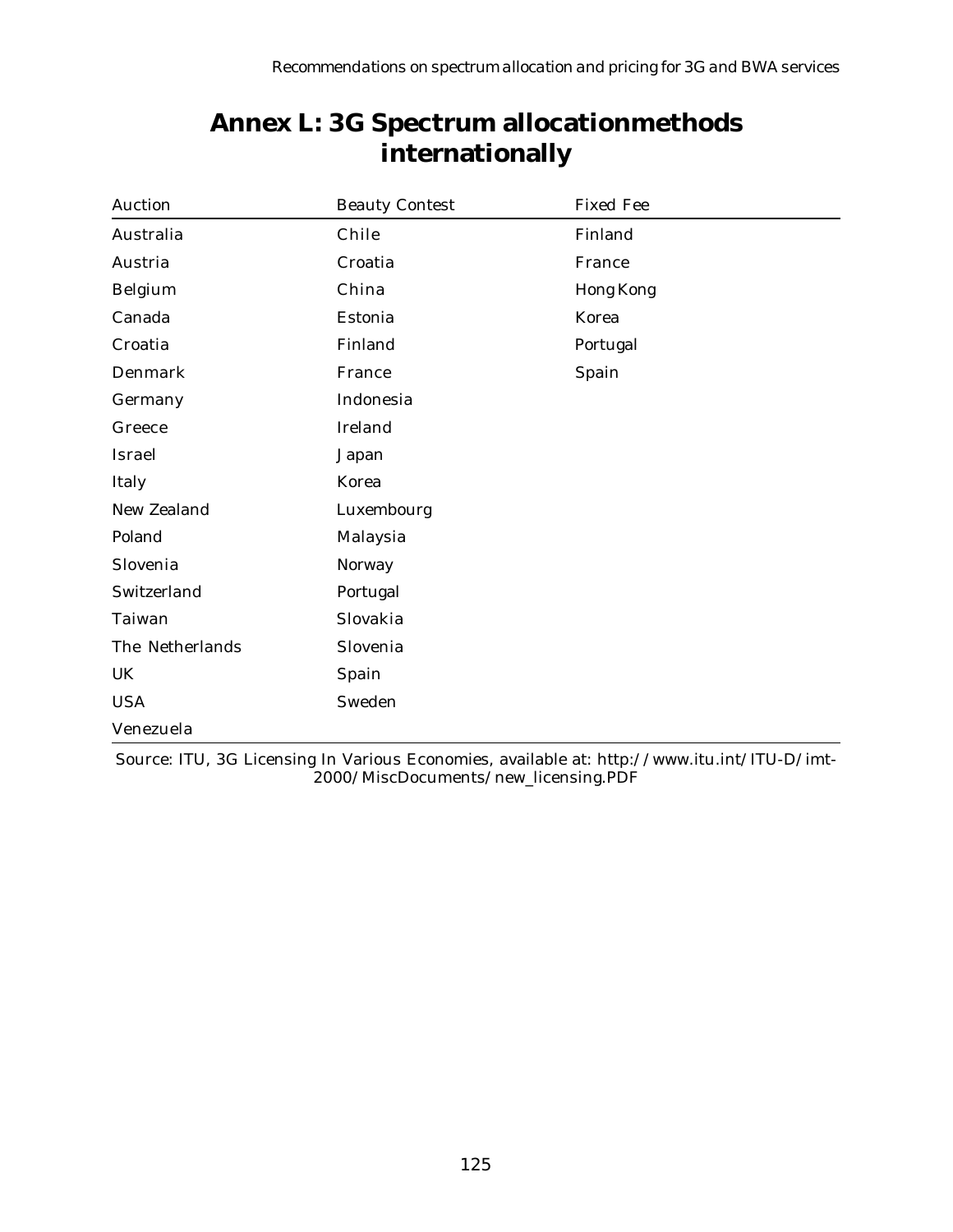# **Annex M: Spectrum allocation methods**

There were four methods of allocating exclusive-use spectrum that the Authority considered for 3G spectrum in India:<sup>62</sup>

- (i) A multi stage auction
- (ii) A one stage auction (or tender process)
- (iii) Beauty contest
- (iv) Fixed fee

It might also be possible to have a hybrid of these methods, for example, having a fixed one-time spectrum acquisition fee but awarding it to the party that offers the highest revenue share. A number of countries have chosen these different methods to allocate spectrum. Below, we discuss these different options and their consequences. A list of countries that followed auctions, beauty contests, and fixed fee allocation is provided in Annex L.

### **Multi-stage Auctions**

Auctions are widely considered to be the most transparent and economically efficient method of allocating not only spectrum, but a variety of resources.63 For any auction, an initial price is set, called the reserve price and the auction either proceeds in an ascending or descending fashion from this starting point. The reserve price can be set in a similar fashion to the spectrum acquisition fee discussed previously. In case the demand exceeds supply, an auction is conducted to select the winner (s). In case the number of operators is less than or equal to the number of blocks available, no auction is required, and the spectrum can be allocated at the reserve price. Such a situation occurred in Hong Kong in 2001, when only four bidders showed up for an auction for four blocks of spectrum.<sup>64</sup>

<sup>62</sup> http://www.itu.int/ITU-D/imt-2000/MiscDocuments/new\_licensing.PDF

 $63$  For an introduction to the idea of allocation of spectrum by auctions, see Coase, R. H., The Federal Communications Commission, Journal of Law and Economics, Vol. 2, p. 1-40, 1959

<sup>&</sup>lt;sup>64</sup> Financial Times (London), HK awards 3G mobile licences without auction, September 20, 2001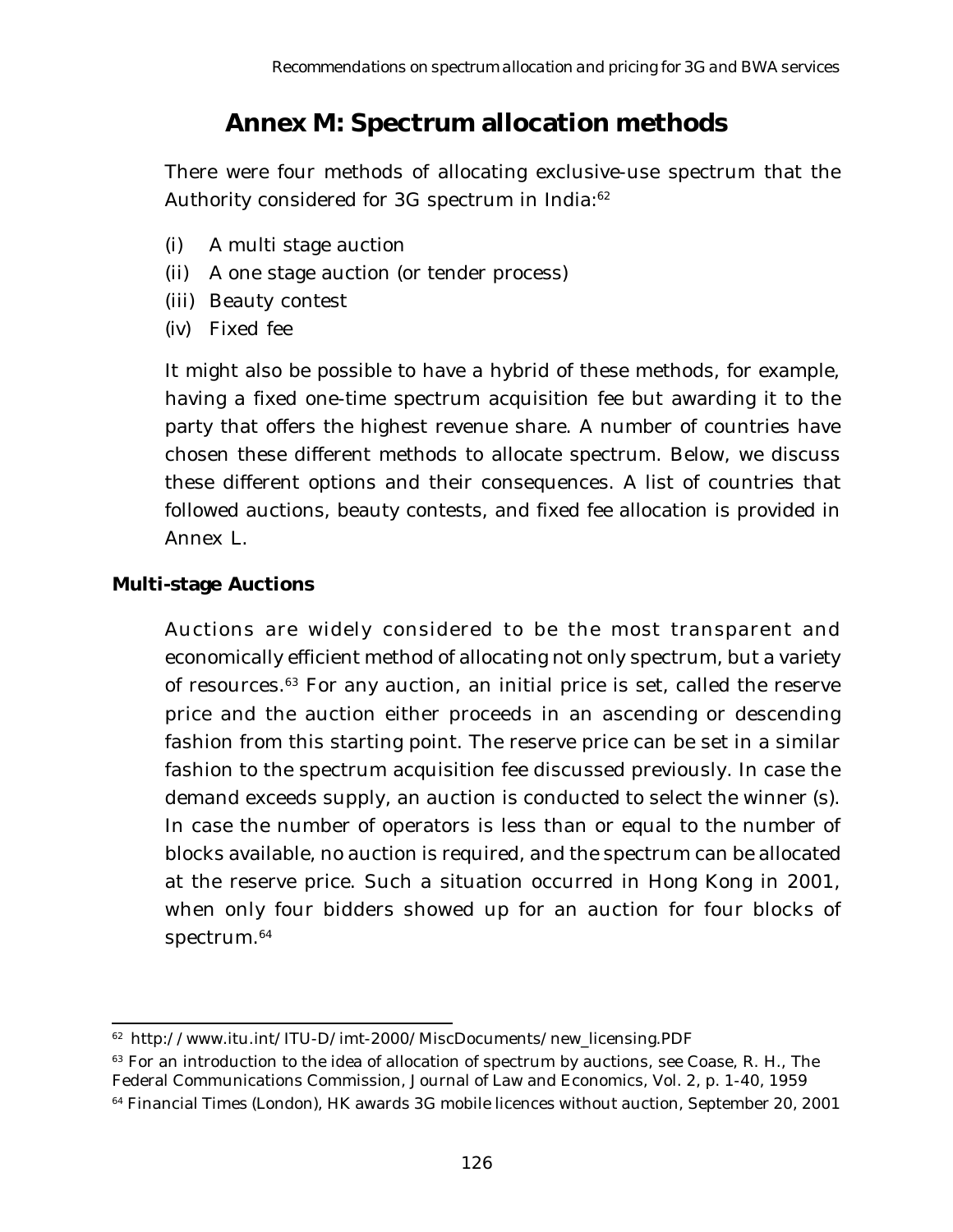A few stakeholders in their comments have suggested auctions.<sup>65</sup> Some of the respondents were not in favour of auctions, however, especially since they were concerned that auctions would drive the prices of spectrum up and impact the affordability of services.<sup>66</sup> There is evidence that spectrum auctions do not lead to increased price of service.<sup>67</sup> However, auctions have led to high spectrum costs in the past (e.g. Germany and England). This might impact affordability only moderately, but it will certainly have an effect on the viability of operators' business plans.

The Authority is not in favor of organizing an auction to allocate spectrum because given the importance of releasing the spectrum in the 1900 and 2100 bands to operators quickly to ensure continued growth of cellular services, it is essential that operators concentrate their efforts and investments in network infrastructure and not in spectrum acquisition. While an auction will promote efficient allocation and utilization, it might not be the best path given the constraints existing in the Indian environment.

### **One stage auction (Tender process)**

In the standard tendering process, the single buyer floats a tender, which requests interested parties to state the least they can offer a service for. This is a monopsony situation with one buyer and multiple sellers. However, in the present case, the situation is reversed and is a monopoly, i.e. there is one seller (the DoT) and multiple buyers (operators). As a result, the winning tender could be the highest bid. Bids could be invited for different parameters, for example the spectrum acquisition amount, or annual spectrum charge revenue share percentage.

Tendering processes have been used for many contract awards, and have been at times successful and at times controversial. A few stakeholders mentioned in their comments to the Authority that a tender bidding process might be useful as an allocation strategy.<sup>68</sup>

<sup>&</sup>lt;sup>65</sup> Comments of ASC, IDFC, Mahesh Uppal, Rekha Jain, Sidharth Sinha, TIA, Zee Networks

<sup>&</sup>lt;sup>66</sup> Comments of Nokia, RRN Prasad

<sup>&</sup>lt;sup>67</sup> Kwerel, E., Spectrum Auctions Do Not Raise the Price of Wireless Services: Theory and Evidence, Office of Plans and Policy, Federal Communications Commission, October 2000, available at: http://wireless.fcc.gov/auctions/data/papersAndStudies/ SpectrumAuctionsDoNotRaisePrices.pdf

<sup>68</sup> Comments of VSNL, DB Sehgal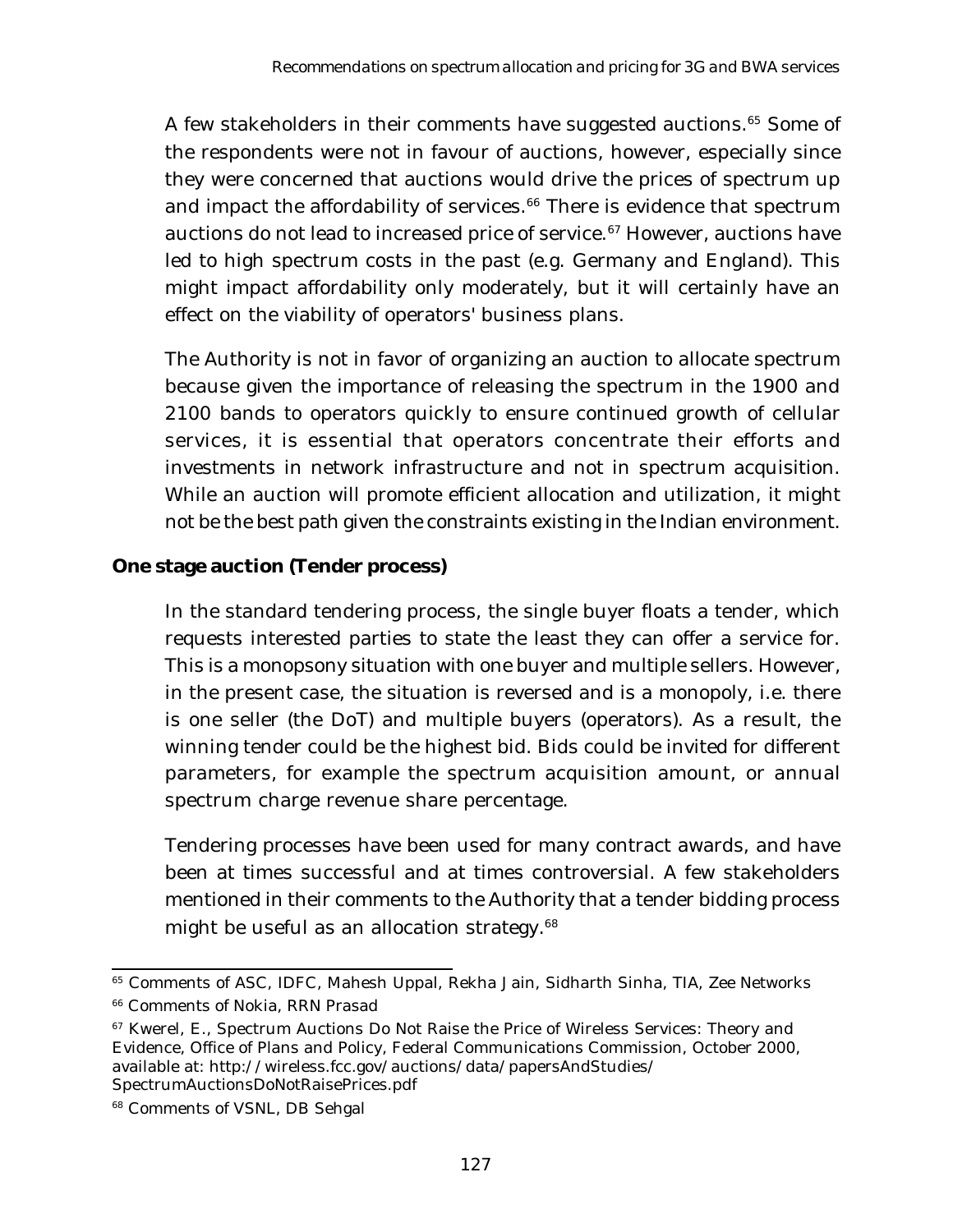### **Beauty contest**

In simple terms, a beauty contest is a process of selection where winners are selected based on how they score on a list of parameters other than the price the contestant is willing to pay for the license. In the case of this spectrum allocation, these parameters could be viability of the business plan, proposed rural coverage, willingness to share infrastructure, or other parameters. For example, in 2002 Malaysia evaluated bids on their proposals for service rollout and coverage, infrastructure sharing, roaming, financial consideration, industry development, and management and technical experience.<sup>69</sup> The operator who scores the highest across these different parameters gets the spectrum.

Beauty contests can be quite open - the criteria for evaluation are known beforehand, as is the price of the resource. However, a drawback is that licenses are awarded typically on the basis of promises about future performance, leading to possible opportunistic behaviour and a credibility problem with beauty contests. In addition, the criteria and selection process in beauty contests might be subjective and open to controversy, especially if the process is opaque.

However, countries still choose the beauty contest method because it allows them to select the specific parameters they want to encourage, and it circumvents the problem of high costs resulting from auctions.70

There are two problems with beauty contests:

(1) Since beauty contests seek operators' estimates of future deployments, they might over estimate their potential to deploy their networks. It is possible to incorporate penalties and incentives to ensure that operators stick to their commitments, but the risk of operators being too optimistic and failing, but simultaneously preventing others from deploying is too great.

<sup>69</sup> Spectrum Allocation For 3G In Malaysia, 2002, available at http://www.3g.co.uk/PR/ August2002/3892.htm

 $70$  Bjuggren, P-O., Allocation of 3G Rights, Credibility and the Rules of the Game Experiences of the Swedish 3G Beauty Contest, The 21st Annual Conference of the European Association of Law and Economics (EALE)/CESIS Electronic Working Paper Series, Paper No. 41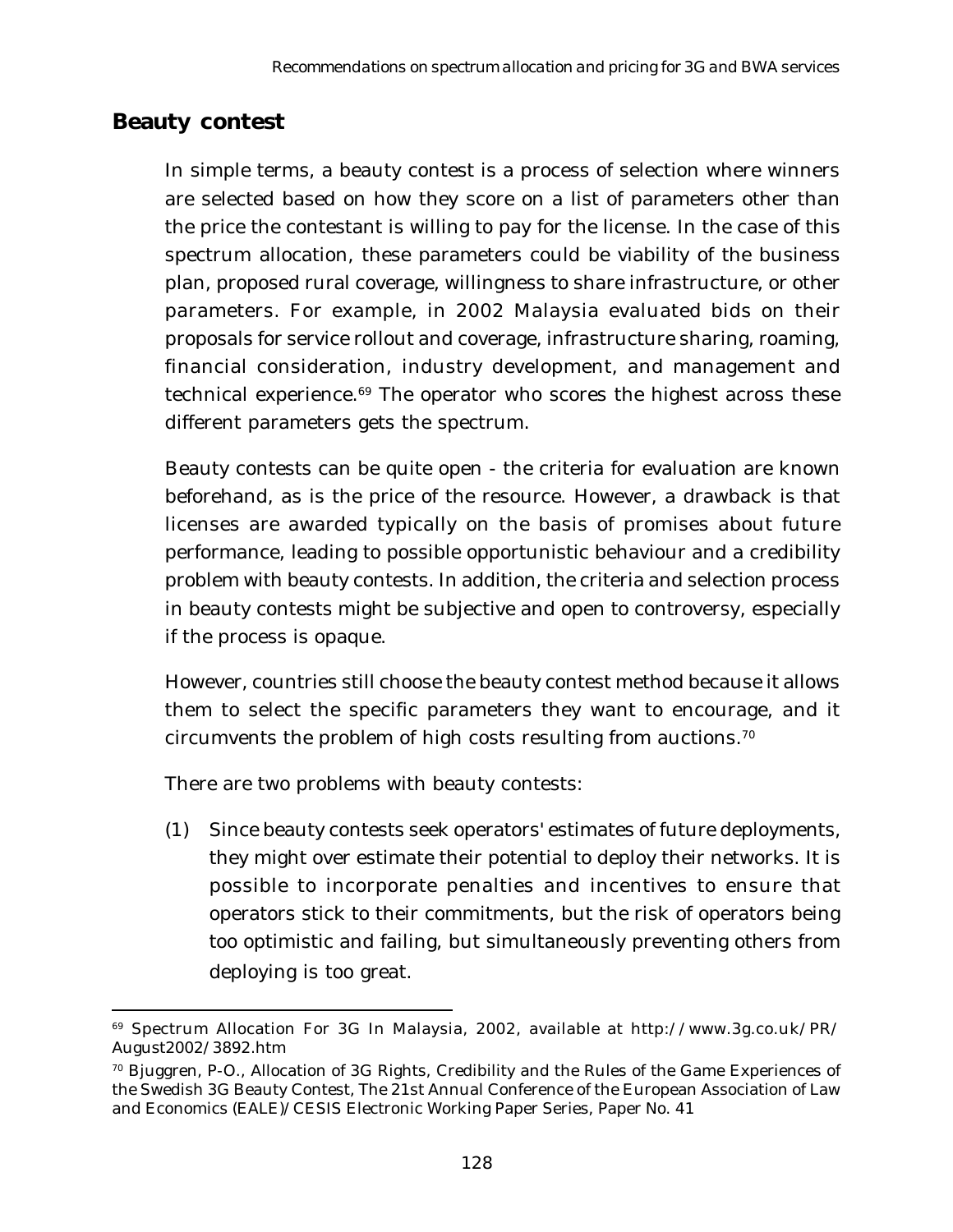(2) It is difficult to organize an open and transparent process. Although criteria, bids, and evaluation process could be kept in the public domain, it might be difficult to convince prospective operators to disclose their business plans.

## **Fixed fee**

Some countries have chosen to use a fixed fee approach, where a fixed spectrum acquisition fee is stated, and any interested party can pay that fee and acquire the spectrum. This is not a very commonly employed method because the demand for spectrum typically exceeds supply. In the fixed fee approach, there is no way to discriminate between buyers - anyone who can afford the fee will get spectrum. Sometimes, countries resort to fixed fee allocation when the actual demand does not meet expectations (e.g. Hong Kong). One possible discrimination technique in fixed fee approaches is to set the price of spectrum so high that only very serious and established operators might be able to acquire it. However, this approach is detrimental to the consumer interest because it hinders affordability of the roll out and service provision.

The fixed fee approach can also be construed as meaning that the DoT allocates spectrum at no fee (i.e. fixed fee is zero). Some respondents have suggested that spectrum allocations in the 1900 and/or 2100 bands should be considered as extensions of current allocations and hence should be without an upfront spectrum acquisition fee, just as expansion of 2G spectrum has been handled. The Authority does not agree with this contention because the current license conditions for cellular mobile or unified access service providers clearly specify that only the 800 MHz, 900 MHz and 1800 MHz bands are included in the terms of the license. Further, in the Indian scenario, there are some costs associated with vacating existing users of these spectrum bands and hence, it will not be possible to allocate spectrum in the 1900 and 2100 bands for free.

The fixed fee concept cannot be applied to the Indian scenario because there will be greater demand than supply of spectrum. The fixed fee does not ensure selectivity and it is possible that a number of operators could pay the fee. It is possible to set the fee high enough that only a few operators can acquire spectrum, but this would make 3G services expensive to deploy.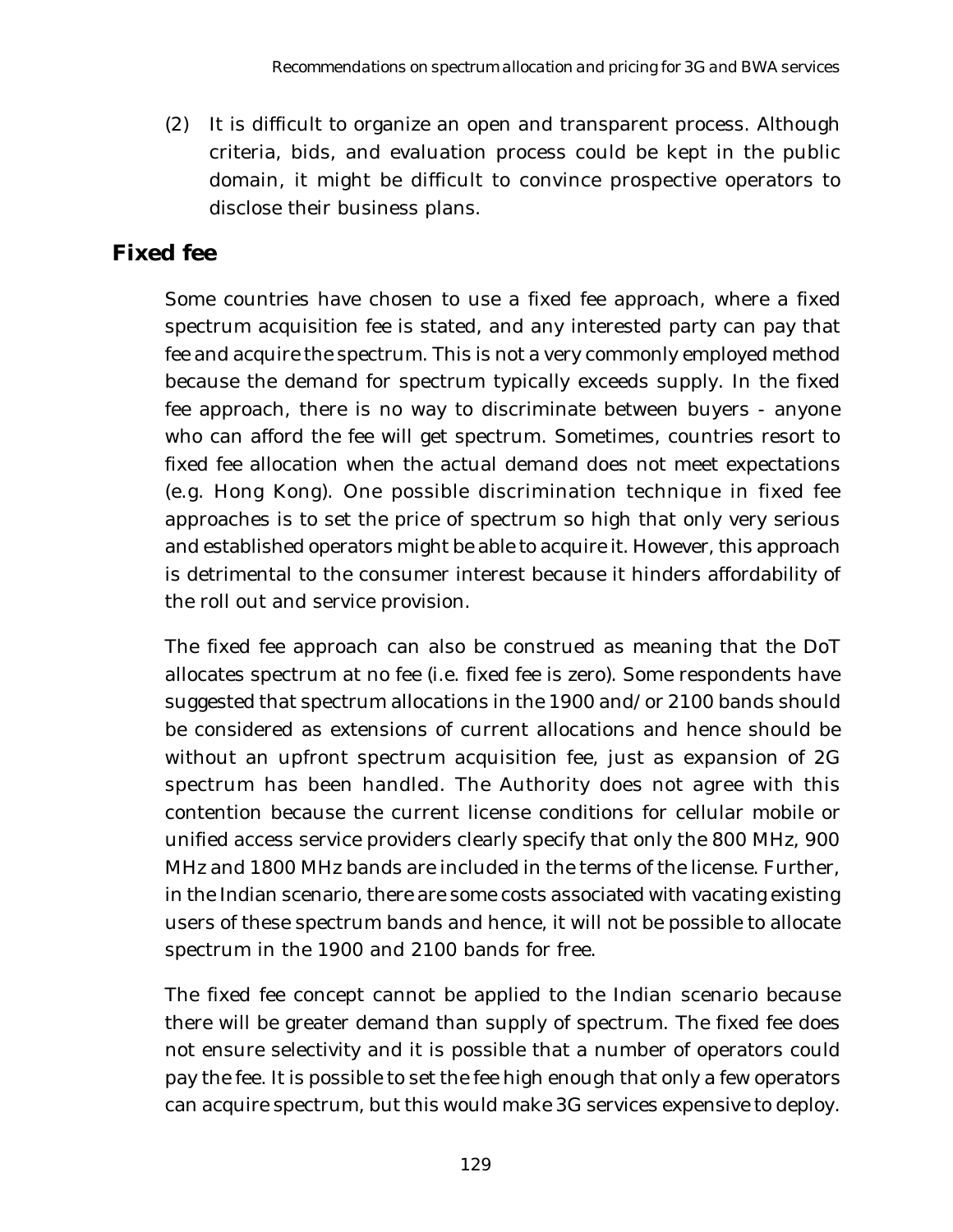## **Hybrid allocation methods**

Another possibility that we examine briefly is a hybrid allocation method. It might be possible to combine two of the above methods to derive their individual benefits while reducing their risks. For example, one could have a beauty contest-auction mix, where only pre-qualified bidders will be allowed for the auction. This might be useful in reducing the chance of non-serious or unqualified players entering an auction to drive up spectrum costs; yet, it allows transparency and efficient allocations. Another option might be to set a fixed fee for the spectrum acquisition, but have an auction for the percentage an operator is willing to pay as the annual spectrum fee.

Hong Kong, for example, had a hybrid beauty contest-auction mechanism to "help weed out under-funded, overly ambitious companies who might take on more debt than they can handle… allow the free market to operate, allowing those who value[d] the licenses most to bid as high as their pocketbooks allow[ed]."71 France has also allocated spectrum using a beauty contest-fixed fee hybrid, "in which licensees are chosen through a beauty contest but charged a high fee."72

|                       | <b>Beauty contest</b>                                               | <b>Fixed fee</b>                                                          |
|-----------------------|---------------------------------------------------------------------|---------------------------------------------------------------------------|
| Auction               | Pre-qualification by<br>beauty contest + auction<br>for acquisition | Fixed acquisition fee +<br>auction for annual<br>spectrum charges         |
| <b>Beauty contest</b> |                                                                     | Select operators by<br>beauty contest + charge<br>a fixed acquisition fee |

Different hybrid approaches are possible, as follows:

The Authority believes that an auction will be best suited for the Indian situation because an auction will ensure that spectrum is allocated using a transparent and efficient mechanism. The specific auction mechanism recommended for allocation of 2.1 GHz spectrum in India is discussed in Annex N.

 $71$  Futch, A., Hard lessons: Guiding America's approach to third generation wireless policy, 2001 Duke Law & Technology Review, Vol. 33, October 2001

 $72$  Cave, M. & Valletti, T., Are spectrum auctions ruining our grandchildren's future?, info, Volume 2, No. 4, August 2000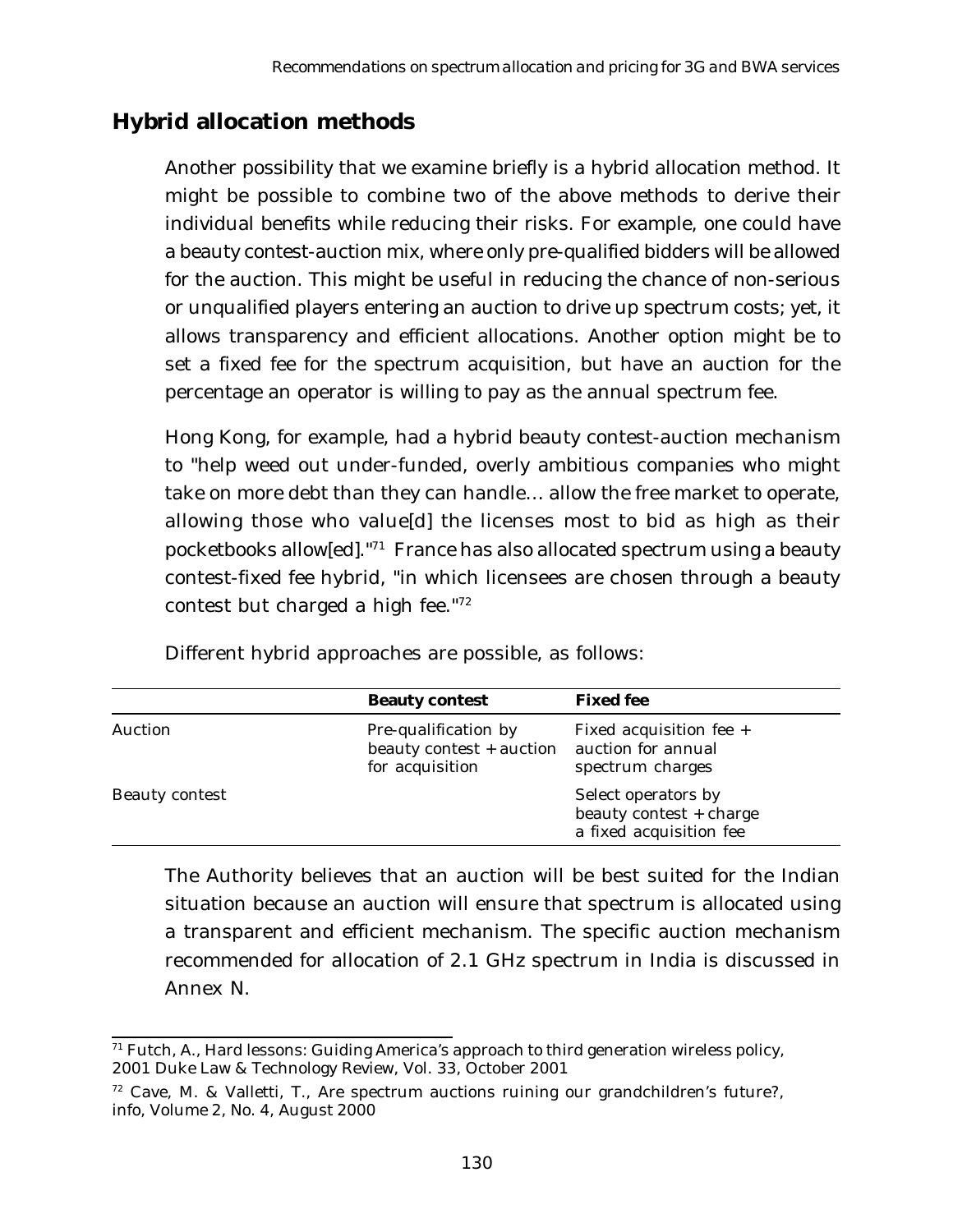# **Annex N: Recommended auction mechanism**

The Authority has recommended that the auction for the 2.1 GHz spectrum should be a simultaneous ascending auction (SAA). This method was first developed for the U.S. FCC's spectrum auctions and used by them since 1994.73 The method has been refined with experience, and extended to the sale of divisible goods in electricity, gas, and environmental markets.<sup>74</sup> Keeping in mind the specific circumstances surrounding the allocation of the 2.1 GHz band in India, and the concerns outlined in 4.45, the Authority has recommended an auction mechanism based on the SAA mechanism, and incorporating features that have been successful in previous communication related auctions such as the 4th cellular operator auction and the FM Phase II auction.

The auction's rules should at least include the following:

- 1. All eligible operators interested in acquiring spectrum in the 2.1 GHz band should be present for the auction.
- 2. The reserve prices for the auction is set for each license area, and in no case shall any bid go below this reserve price.
- 3. The bids are to be submitted for in terms of Rupees per 2 x 5 MHz of spectrum.
- 4. Every bidder should deposit an earnest money guarantee of 25 per cent of the reserve price for the auctions they are participating in.
- 5. Winning bidders have to deposit 25 per cent of the successful bid amount immediately at the close of the auction, and the balance in seven calendar days.
- 6. No bidder can withdraw a bid after placing, and no bidder can reduce a bid in subsequent rounds. If a bidder withdraws a bid at any point of time, it will forfeit the earnest money and bid deposit.
- 7. Bidders should be unconnected from each other in order to prevent collusion and cartelization in the acquisition of spectrum.
- 8. The auctioneer shall disqualify anyone violating these rules.

<sup>73</sup> http://wireless.fcc.gov/auctions/default.htm?job=about\_auctions&page=2

<sup>74</sup> Cramton, P., Simultaneous Ascending Auctions, in Peter Cramton, Yoav Shoham, and Richard Steinberg (eds.), Combinatorial Auctions, Chapter 4, 99-114, MIT Press, 2006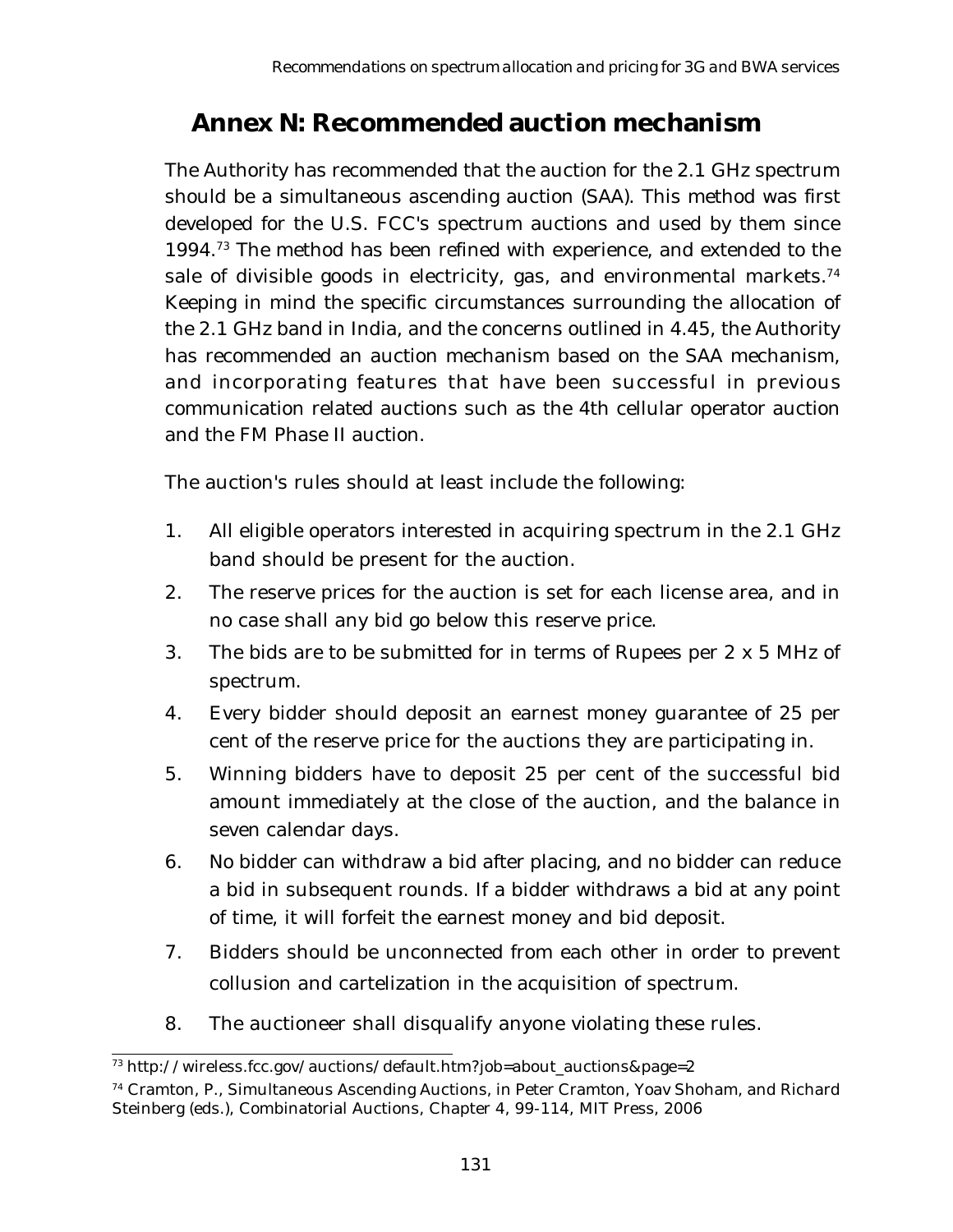The auction proceeds as follows:

- (1) In the first round, all bidders place their bids for 2 x 5 MHz in the 2.1 GHz band
- (2) If the number of bids is less than or equal to five, the spectrum should be allocated at the reserve price, but according to the order determined in (9). If the number of bids is greater than five, the auction proceeds as follows.
- (3) The lowest bidder is waitlisted for spectrum in the 2.1 GHz band when it is available in the future
- (4) The second-lowest bid and the highest bid are made public (only bid amount)
- (5) In the next round, bidders can increase their bids or keep them at their older value, with the reserve price as the second-lowest bid of the last round
- (6) The lowest bidder is waitlisted for spectrum in the 2.1 GHz band when it is available in the future
- (7) If the number of bidders remaining is five, the auction closes, else the steps (3)- (5) continues until only five bidders are left
- (8) Allocation price is based on each operator's final bid amount if it is not less than 75 per cent of the highest winning bid. If one of the final remaining bidders' bid is less than 75 per cent of the highest winning bid, then that bidder has an opportunity to, after the auction closes, come up to this level. If the bidder does not wish to do so, it can be waitlisted, and the higher of the previously waitlisted bidders is given a similar opportunity. This process continues until five bidders for blocks in the 2.1 GHz band are chosen
- (9) The top five bidders are called in decreasing order of their bids to choose which block of spectrum they wish.

If there is a tie between more than one low bidders, the bidder with the lower subscriber base should be waitlisted while the bidder with the higher subscriber base should be permitted to participate in the next round. If even the subscriber base is tied, then the bidder with higher AGR in the quarter prior to the auction should be allowed to continue, while the other bidder (s) should be waitlisted.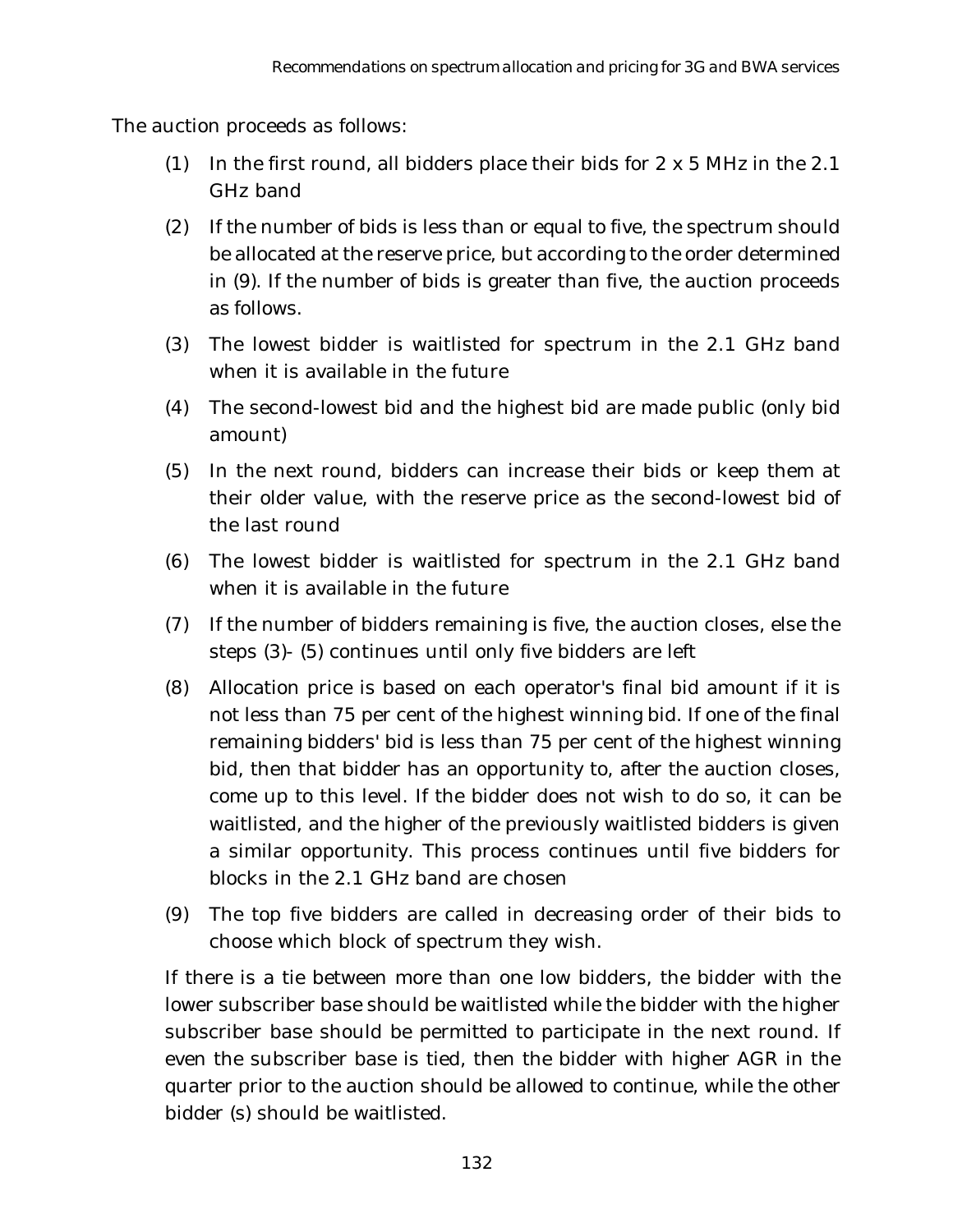#### **Example of auction mechanism**

Consider a circle with seven operators who wish to bid for spectrum blocks in the 2.1 GHz band.

In this circle, reserve price is Rs. 100 Crore for one block of spectrum. The table below shows how operators O1 to O7 bid and progress in the auction described.

|                   | Operators and their bids |                |                |           |                |                |     |                                         |
|-------------------|--------------------------|----------------|----------------|-----------|----------------|----------------|-----|-----------------------------------------|
|                   | O <sub>1</sub>           | O <sub>2</sub> | O <sub>3</sub> | <b>O4</b> | O <sub>5</sub> | O <sub>6</sub> | O7  | Disclosed information                   |
| Round 1           | 130                      | 150            | 120            | 110       | 170            | 105            | 115 | Reserve = $100$ (Cr)                    |
|                   |                          |                |                |           |                |                |     | Second lowest $= 110$ .<br>high = $170$ |
| Round 2           | 150                      | 165            | 130            | 140       | 180            |                | 125 |                                         |
|                   |                          |                |                |           |                |                |     | High = $180, 75\%$ is $135$             |
| <b>Bid amount</b> | 150                      | 165            | 130            | 140       | 180            |                |     |                                         |
|                   | 83%                      | 92%            | 72%            | 78%       | 100%           |                |     |                                         |
| Final price       | 150                      | 165            | 135            | 140       | 180            |                |     |                                         |
|                   |                          |                | 75%            |           |                |                |     |                                         |

In this auction, O6 and O7 get waitlisted because their bids were the lowest in Rounds 1 and 2 respectively. In Round 3, O3 bids and is at 72% of the highest bid, which is Rs. 180 Crore. Hence, O3 gets the choice of matching 75% of this high bid, i.e. coming to Rs. 135 Crore or getting waitlisted. If it chooses to be waitlisted, O7 is first given a chance to match to Rs. 135 Crore, and if it does not exercise this option, O6 has a chance.

The other bidders (O1, 2, 4, 5) pay their respective bids and are allocated spectrum.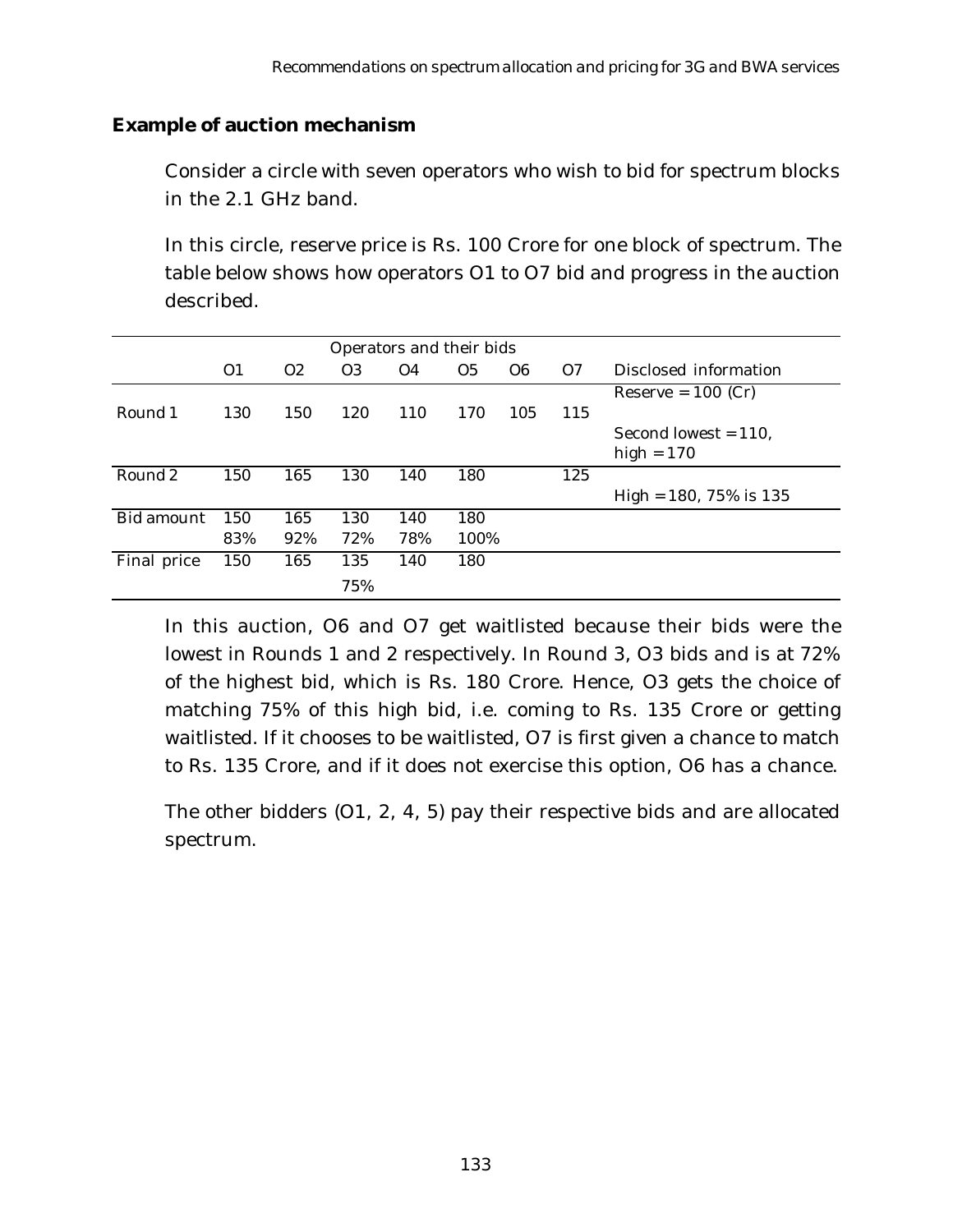| <b>Country</b>  | <b>Year of allocation</b> | S/Hz              |
|-----------------|---------------------------|-------------------|
| Ireland         | 2002                      | \$3.41            |
| Luxemborg       | 2002                      | \$0.01            |
| Malaysia        | 2002                      | \$0.39            |
| Slovakia        | 2002                      | \$1.10            |
| Taiwan          | 2002                      | \$8.99            |
| <b>Estonia</b>  | 2003                      | \$0.16            |
| <b>Norway</b>   | 2003                      | \$0.40            |
| <b>Bulgaria</b> | 2004                      | \$0.94            |
| Croatia         | 2004                      | \$0.53            |
| Hungary         | 2004                      | S <sub>2.82</sub> |
| Denmark         | 2005                      | S <sub>2.67</sub> |
| Latvia          | 2005                      | \$0.03            |
| Lithuania       | 2006                      | \$0.03            |
| <b>Morocco</b>  | 2006                      | \$1.37            |
| Romania         | 2006                      | \$0.88            |
| Sri Lanka       | 2006                      | \$0.17            |

# **Annex O: International spectrum prices**

Average  $\frac{\text{S}}{\text{Hz}}$  internationally since  $2002 = \text{S1.49} \approx \text{Rs.} 68$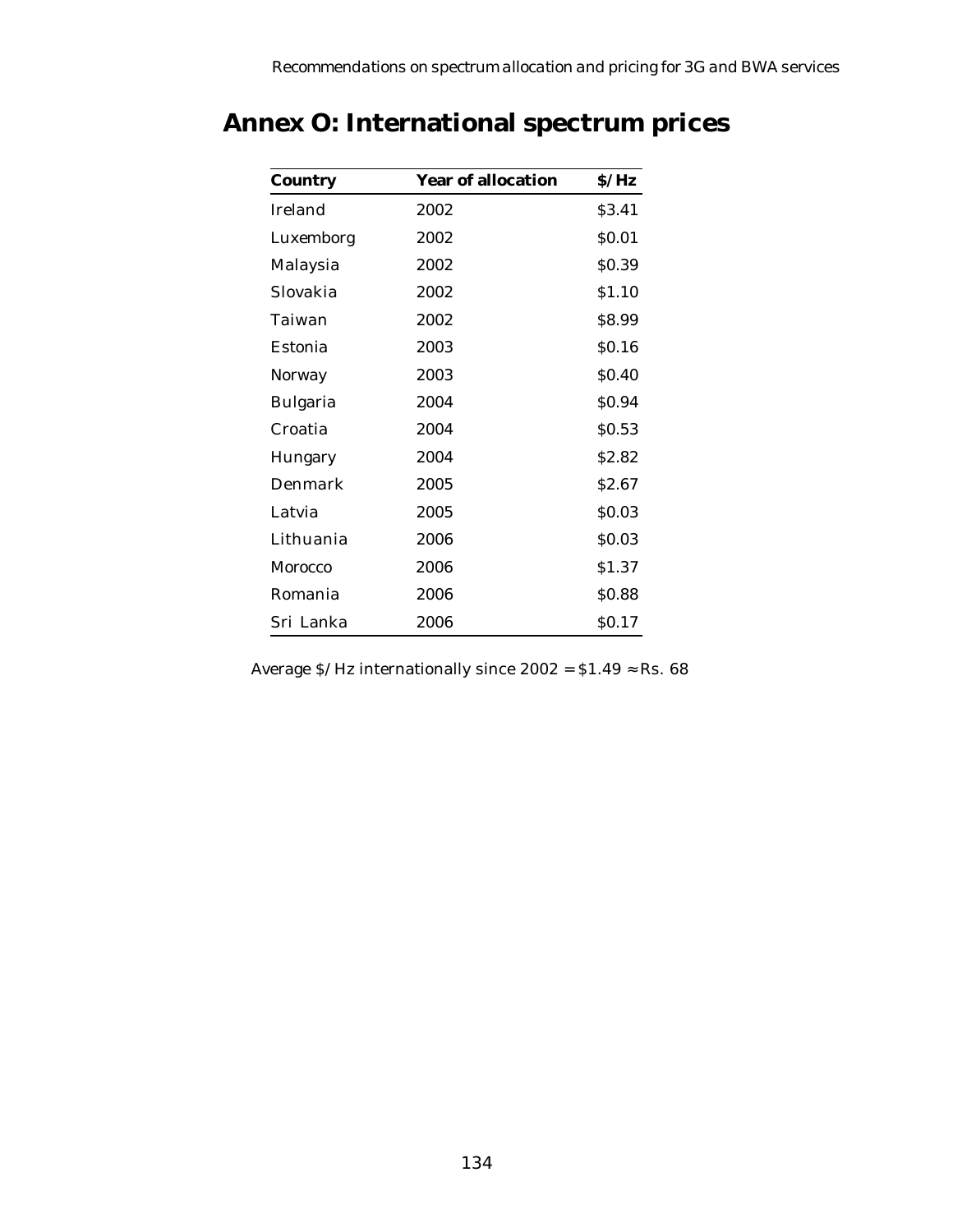| <b>Country</b> | <b>Coverage conditions specified in 3G licenses</b> |                                               |                                      |                                               |  |  |  |  |  |
|----------------|-----------------------------------------------------|-----------------------------------------------|--------------------------------------|-----------------------------------------------|--|--|--|--|--|
|                | <b>Population</b><br>coverage (%)                   | <b>Deadline</b><br>(years from<br>allocation) | <b>Population</b><br>coverage<br>(%) | <b>Deadline</b><br>(years from<br>allocation) |  |  |  |  |  |
| Denmark        | 30                                                  | 1                                             | 80                                   | $\overline{5}$                                |  |  |  |  |  |
| France         | 35                                                  | 1                                             | 58                                   | $\boldsymbol{2}$                              |  |  |  |  |  |
| Greece         | 50                                                  | 1                                             |                                      |                                               |  |  |  |  |  |
| Holland        | 80                                                  | 3                                             |                                      |                                               |  |  |  |  |  |
| Ireland        | 53                                                  | 1                                             | 80                                   | 3                                             |  |  |  |  |  |
| Italy          | 17                                                  | 1                                             | 30                                   | $\boldsymbol{4}$                              |  |  |  |  |  |
| Korea          | 30                                                  | 1                                             |                                      |                                               |  |  |  |  |  |
| Poland         | 20                                                  | 3                                             |                                      |                                               |  |  |  |  |  |
| Portugal       | 40                                                  | $\boldsymbol{2}$                              | 60                                   | $\overline{4}$                                |  |  |  |  |  |
| Switzerland    | 50                                                  | 1                                             |                                      |                                               |  |  |  |  |  |
| Spain          | 50                                                  | $\boldsymbol{2}$                              | 90                                   | 5                                             |  |  |  |  |  |
| England        | 80                                                  | 5                                             |                                      |                                               |  |  |  |  |  |
| Sweden         | 99                                                  | 1                                             |                                      |                                               |  |  |  |  |  |
| Germany        | 50                                                  |                                               |                                      |                                               |  |  |  |  |  |
| Austria        | 25                                                  | 1                                             | 50                                   | $\boldsymbol{2}$                              |  |  |  |  |  |

# **Annex P: Roll out obligations for 3G networks around the world**

Source: StelaCon, UMTS development: From an international perspective, December 2005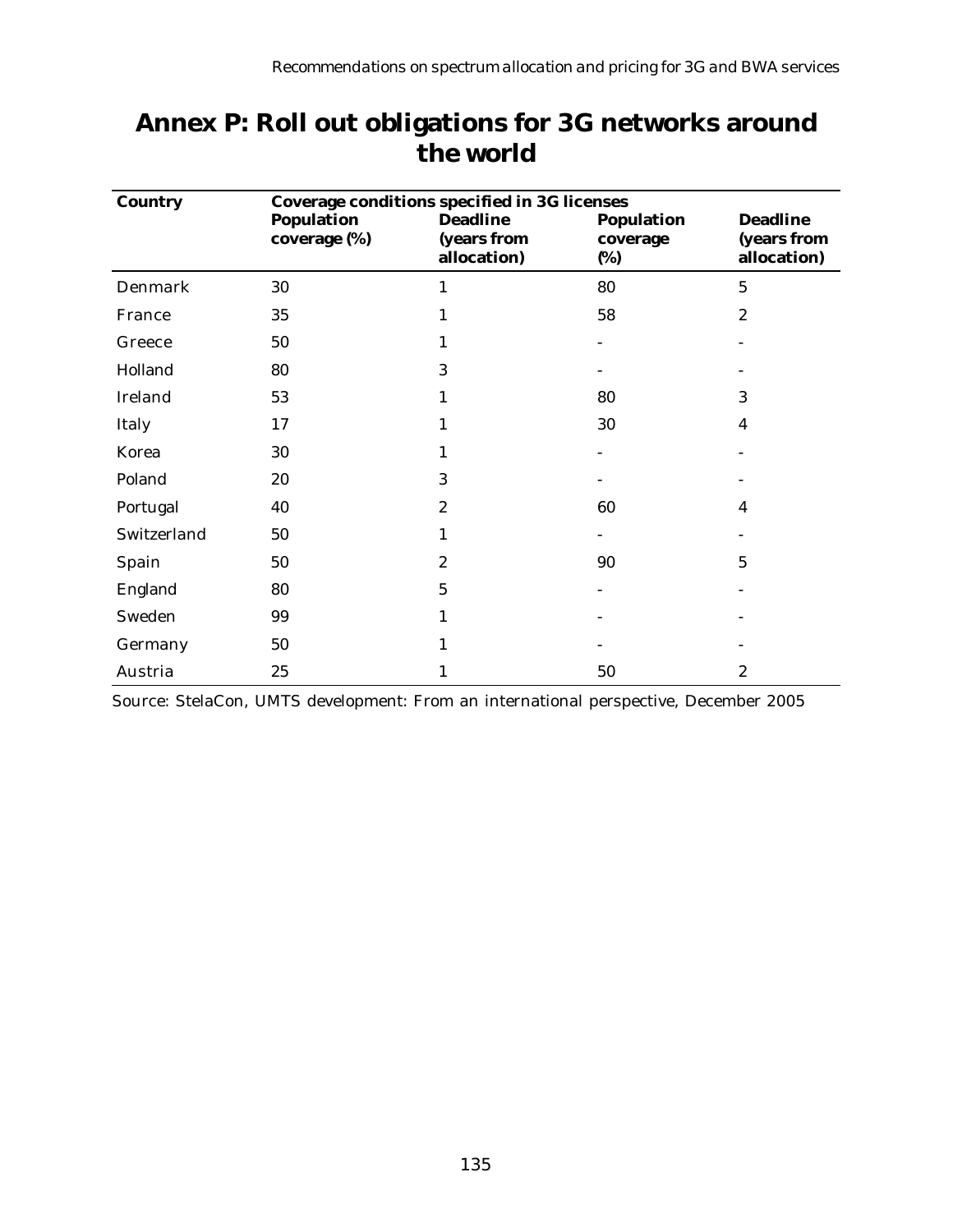# **Annex Q: Assignments in the 3.3-3.4 GHz band**

| <b>Spectrum Assigned</b> | <b>OPERATOR</b>   | <b>AREA OF LICENCE</b>                                                                                                                                                                                                                                                                                                                                                                                                                                                                                                                                                                                                                                                                                                                                                                                                                                                                                                                                                                                                                                                                                                                                                                                                     |
|--------------------------|-------------------|----------------------------------------------------------------------------------------------------------------------------------------------------------------------------------------------------------------------------------------------------------------------------------------------------------------------------------------------------------------------------------------------------------------------------------------------------------------------------------------------------------------------------------------------------------------------------------------------------------------------------------------------------------------------------------------------------------------------------------------------------------------------------------------------------------------------------------------------------------------------------------------------------------------------------------------------------------------------------------------------------------------------------------------------------------------------------------------------------------------------------------------------------------------------------------------------------------------------------|
| 2x6 MHz                  | <b>VSNL/TTSL</b>  | NAVI MUMBAI, ANDHERI, BHUBANESWAR, NASIK, SURAT,<br>RAIPUR, RAJKOT, BARODA, KOLKATA, INDORE, AHMEDABAD,<br>GANDHINAGAR, BHOPAL, JHANSI, GWALIOR, KANPUR,<br>UDAIPUR, LUCKNOW, JAIPUR, GURGAON, NEW DELHI, DELHI,<br>MOHALI, LUDHIANA, SHIMLA, JALANDHAR, AMRITSAR, CHOTA<br>SHIMLA, NOIDA, TRIVANDRUM, KOLLAM, KOTTAYAM,<br>ERNAKULAM, COCHIN, TRICHY, COIMBATORE, TRIPURA,<br>CALICUT, ERODE, CUDDALORE, KANNUR, MYSORE, BANGALORE,<br>CHENNAI, GOA, HYDERABAD, PONDICHERRY, PUNE, MUMBAI,<br>NAVI MUMBAI, HUBLI, CHANDI                                                                                                                                                                                                                                                                                                                                                                                                                                                                                                                                                                                                                                                                                                  |
| 2x5MHz                   | <b>SPECTRANET</b> | BANGALORE, MUMBAI, FARIDABAD, GURGAON, NEW DELHI,<br>DELHI, GHAZIABAD                                                                                                                                                                                                                                                                                                                                                                                                                                                                                                                                                                                                                                                                                                                                                                                                                                                                                                                                                                                                                                                                                                                                                      |
| 2x6 MHz                  | <b>RCIL</b>       | BANGALORE, CHENNAI, HYDERABAD, PUNE, MUMBAI, SURAT,<br>GUJARAT, BARODA, KOLKATA, AHMEDABAD, DELHI, NEW DELHI                                                                                                                                                                                                                                                                                                                                                                                                                                                                                                                                                                                                                                                                                                                                                                                                                                                                                                                                                                                                                                                                                                               |
| $2x6$ MHz                | Dishnet DSL       | MADURAI, DINDUGUL, ETTAYAPURAM, RV PURAM, TRIVANDRUM,<br>NAGERCOIL, TRICHY, TANJAVR, NAGAPATTANAM, COIMBATORE,<br>PODANUR, VELLORE, ERODE, COONOOR, OOTY, CHIDAMBARAM,<br>SALEM, CUDDALORE, PONDICHERRY, NYVELI, MYSORE,<br>ARRAKONAM, CHENNAI, TIRUNAVELI, TUTICORIN, HOSUR,<br>BANGALORE, KANCHIPURAM, MANGALORE, VELLORE,<br>RAMESWARAM, SRIPERUMPUDUR, TUMKUR, CHIKAMANGALORE,<br>DEVAN GIRI, UDIPI, KARAIKKAL, CHOLAVARAM, THIRUTHANI,<br>KANYAKUMARI, SIVAKASI, SEVERAL OTHER PLACES IN TN,<br>SHIMOGA, HOSEPET, BIDAR, GADAG, BELGAUM, TIRUMALA,<br>TIRUPATHI, CHITTUR, SRIKALAHSTHI, PUTTUR, HINDUPUR,<br>AANTHAPURAM, CUDDAPAH, GUDUR, NELLORE, BELLARY,<br>KURNOOL, GOA, PRAKASAM, SRISAILAM, AMRAVATI,<br>MACHILIIPATNAM, RAICHUR, KRISHNA DISTRICT, VIJAYWADA,<br>WEST GODAVARI, MAHABOOB NAGAR, NALGONDA, KAKINADA,<br>RAJAHMUNDRY, KHAMMAM, GULBARGA, SECUNDRABAD,<br>HYDERABAD, MEDAK, WARANGAL, RANGA REDDY,<br>VIJAYANAGARAM, NIJAMABAD, ADILABAD, EAST GODAVARI,<br>PUNE, MUMBAI, NASIK, AURANGABAD, NAGPUR, BARODA,<br>AHMEDABAD, VALSAD, BHAVNAGAR, RAJKOT, JUNAGADH,<br>SURENDRANAGAR, GODHRA, NAVSARI, NADIAD, ANKLESHWARI,<br>BHARUCH, BHOPAL, INDORE, SIHOR, LUCKNOW, JAIPUR,<br>CHANDIGADH, DELHI |
| 2x6 MHz                  | <b>SIFY</b>       | KERALA, MADHURAI, COCHIN, COIMBATOR, SALEM, KANNUR,<br>CALICUT, MYSORE, MANGOLORE, BANGALORE, CHENNAI,<br>SHIMOGA, DEVANGIRI, HUBLI, GOA, BELGAUN, GUNTUR,<br>VIJAYAWADA, HYDERABAD, SECUNDRABAD, PUNE, WARANGAL,<br>MUMBAI, THANE, NASIK, BHUVANESHWAR, NAGPUR, SURAT,<br>RAIPUR, JAMNAGAR, KOLKATA, INDORE, BHOPAL, AHMEDABAD,<br>KOTA, PATNA, GUWAHATI, JODHPUR, KANPUR, LUCKNOW,<br>JAIPUR, AGRA, FARIDABAD, NEW DELHI, GHAZIABAD,<br>PANCHKULA, CHANDIGADH, LUDHIANA                                                                                                                                                                                                                                                                                                                                                                                                                                                                                                                                                                                                                                                                                                                                                  |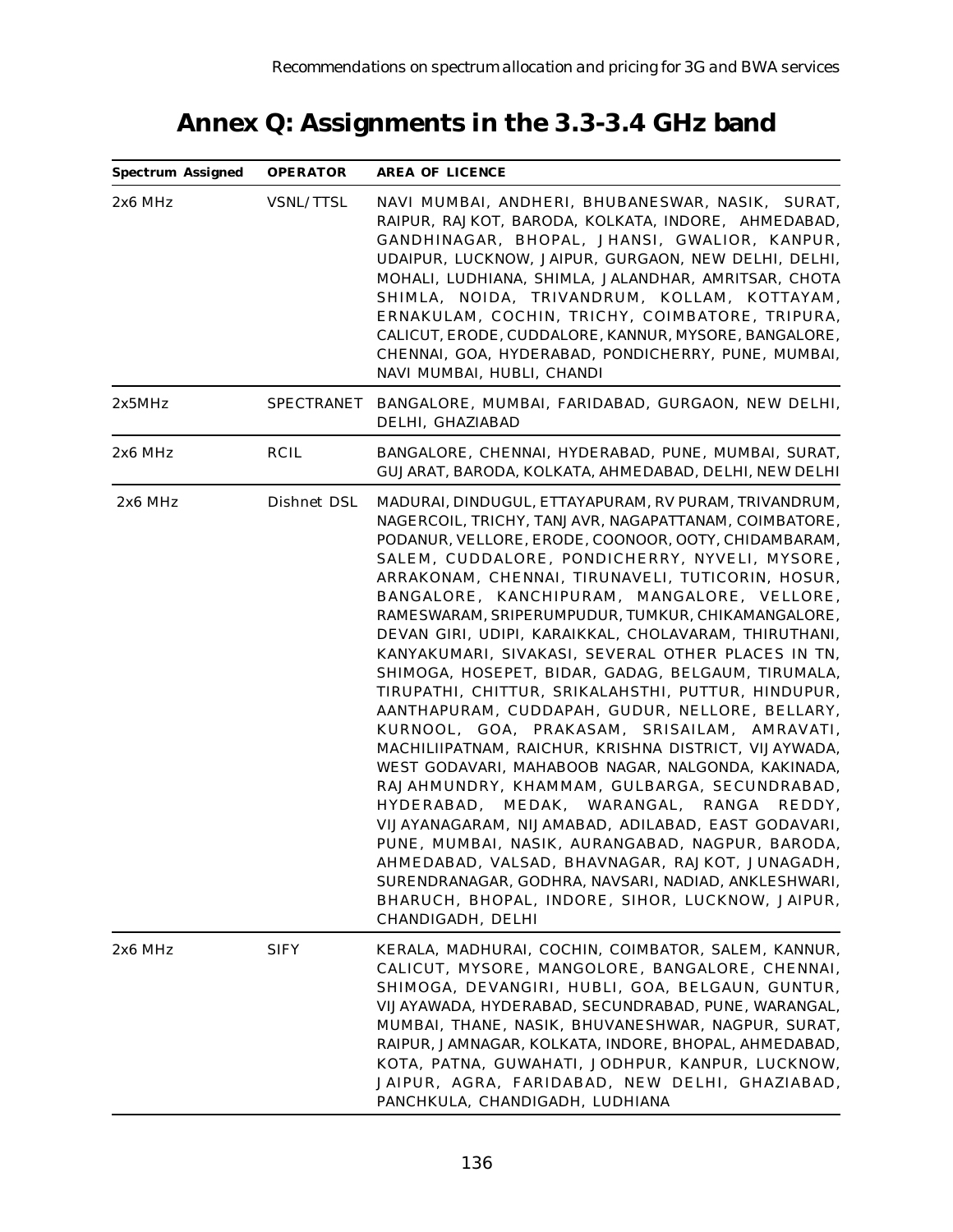| <b>Spectrum Assigned</b> | <b>OPERATOR</b> | <b>AREA OF LICENCE</b>                                                                                                                                                                                                                                                                                                                                                                                                                                                                                                                                                                                                                                                                                                                                                                                                                                                                                                                                                                                                                                                                                                                                                                                                                                                                                                                                                                                                                                                                                                                                                                                                                                                                                                                                                                                                                                                                                                                                                                                                                                                                                                                                                                                                                                                                                                                                                                                                                                                                                                                                                                                       |
|--------------------------|-----------------|--------------------------------------------------------------------------------------------------------------------------------------------------------------------------------------------------------------------------------------------------------------------------------------------------------------------------------------------------------------------------------------------------------------------------------------------------------------------------------------------------------------------------------------------------------------------------------------------------------------------------------------------------------------------------------------------------------------------------------------------------------------------------------------------------------------------------------------------------------------------------------------------------------------------------------------------------------------------------------------------------------------------------------------------------------------------------------------------------------------------------------------------------------------------------------------------------------------------------------------------------------------------------------------------------------------------------------------------------------------------------------------------------------------------------------------------------------------------------------------------------------------------------------------------------------------------------------------------------------------------------------------------------------------------------------------------------------------------------------------------------------------------------------------------------------------------------------------------------------------------------------------------------------------------------------------------------------------------------------------------------------------------------------------------------------------------------------------------------------------------------------------------------------------------------------------------------------------------------------------------------------------------------------------------------------------------------------------------------------------------------------------------------------------------------------------------------------------------------------------------------------------------------------------------------------------------------------------------------------------|
| $2x7$ MHz                | <b>BSNL</b>     | ERNAKULAM, BANGALORE, CHENNAI, HYDERABAD, PUNE,<br>NOIDA, MUMBAI, AHMEDABAD, KOLKATA, GURGOAN, AGRA,<br>AHMEDNAGAR, AIZWAL, AJMER, AKOLA, ALIGADH, ALLAHABAD,<br>ALLEPPY, AMBALA, AMRAVATI, AMRITSAR, ANAND, ARIYALUR,<br>ASSANSOLE, AURANGABAD, BANGALORE, BAREILY (UP-W),<br>BEHRAMPUR (ORRISA), BELGAON (KTK), BELLARY (KTK),<br>BHAGALPUR (BIHAR), BHARUCH (GUJARAT), BHATINDA (PUNJAB),<br>BHAVNAGAR (GUJARAT), BHILWARA (RAJ), BHIMAVARAM (AP),<br>BHOPAL (MP), BHUBNESHWAR (ORISSA), BIJAPUR (KTK),<br>BIKANER (RAJ), BILASPUR (C'GARH), BOKARO (JKD), CALICUT<br>(KERALA), CANNANORA (KERALA), CHANDIGARH, CHANDRAPUR<br>(MAH), CHENNAI, COIMBATORE (TN), COLLAM (KERALA),<br>CUDDALORE (TN), CUDDAPH (AP), CUTTAK (ORISSA), DARBHANGA<br>(BIHAR), DEHRADUN (UCHL), DEVANAGERE (KTK), DHANBAD<br>(JKD), DHARAMSHALA (HP), DHARMAPURI (TN), DHARWAD (KTK),<br>DHULE (MAH), DIBRUGARH (ASSAM), DIMAPUR (NE-2), DINDIGUL<br>(TN), DURG (C'GARH), DURGAPUR (WB), ERNAKULAM (KERALA),<br>ERODE (TN), FARIDABAD, FEROZPUR (PUNJAB), GANDHIDHAM<br>(GUJ), GANDHINAGAR (GUJ), GANGTOK (WB), GAYA (BIHAR),<br>GHAZIABAD, GODHARA (GUJ), GORAKHPUR (UP-E), GULBARGA<br>(KTK), GUNTUR (AP), GURGAON (HARYANA), GUWAHATI (ASSAM),<br>GWALIOUR (MP), HALDIA (WB), HARIDWAR (UCHL), HASSAN (KTK),<br>HIMMATNAGAR (GUJ), HISSAR (HARYANA), HOSHIARPUR<br>(PUNJAB), HYDERABAD, IMPHAL (NE-2), INDORE (MP), ITANAGAR<br>(NE-2), JABALPUR (MP), JAIPUR (RAJ), JALANDHAR, JALGAON<br>(MAH), JAMMU (J&K), JAMNAGAR (GUJ), JAMSHEDPUR (JKD),<br>JHANSI (UP-E), JODHPUR (RAJ), JORHAT (ASSAM), JUNAGARH<br>(GUJ), KALYAN (MAH), KANCHIPURAM (TN), KANPUR (UP-E),<br>KANYAKUMARI (TN), KARAIKUDI (TN), KARIMNAGAR (AP),<br>KARNAL (HARYANA), KARRAIKAL (TN), KARUR (TN), KATIHAR<br>(BIHAR), KHAMMAM (AP), KOHIMA (NE-2), KOLHAPUR (MAH),<br>KOLKATA, KORAPUT (ORISSA), KOTA (RAJ), KOTTYAM (KERALA),<br>KUMBAKONAM (TN), KURNOOL (AP), LATUR (MAH), LUCKNOW (UP-<br>E), LUCKNOW (UP-E), LUDHIANA, MADURAI (TN), MALAPURAM<br>(KERALA), MANGALORE (KTK), MATHURA (UP-W), MEERUT (UP-<br>W), MEHBOOBNAGAR (AP), MEHSANA (GUJ), MOGA (PUNJAB),<br>MORADABAD (UP-W), MUMBAI, MUZAFFARPUR (BIHAR), MYSORE<br>(KTK), NAGAPATTINAM (TN), NAGERCOIL (TN), NALGONDA (AP),<br>NAMAKKAL (TN), NANDED (MAH), NANITAL (UCHL), NASIK (MAH),<br>NAVSARI (GUJ), NELLORE (AP), NILGIRIS (TN), NIZAMABAD (AP),<br>NOIDA (UP), ONGOLE (AP), OOTY (TN), PALGHAT (KERALA),<br>PANIPAT (HARYANA), PANJIM (MAH), PATHANKOT (PUNJAB),<br>PATIALA (PUNJAB), PATNA (BIHAR), PERAMBALUR (TN),<br>PONDICHERRY (TN), PORTBLAIR (A&N), PUDDUKOTTAI (TN), |
|                          |                 | PUNE, RAICHUR (KTK), RAIGAD (MAH), RAIPUR (C'GARH),                                                                                                                                                                                                                                                                                                                                                                                                                                                                                                                                                                                                                                                                                                                                                                                                                                                                                                                                                                                                                                                                                                                                                                                                                                                                                                                                                                                                                                                                                                                                                                                                                                                                                                                                                                                                                                                                                                                                                                                                                                                                                                                                                                                                                                                                                                                                                                                                                                                                                                                                                          |
|                          |                 | RAJAHMUNDRY (AP), RAJKOT (GUJ), RAMNAD (TN), RANCHI<br>(JKD), RATLAM (MP), RATNAGIRI (MAH), RAURKELA (ORISSA),<br>SAHARANPUR (UP-W), SALEM (TN), SAMBALPUR (ORISSA), SANGLI                                                                                                                                                                                                                                                                                                                                                                                                                                                                                                                                                                                                                                                                                                                                                                                                                                                                                                                                                                                                                                                                                                                                                                                                                                                                                                                                                                                                                                                                                                                                                                                                                                                                                                                                                                                                                                                                                                                                                                                                                                                                                                                                                                                                                                                                                                                                                                                                                                  |
|                          |                 | (MAH), SANGRUR (PUNJAB), SATARA (MAH), SHILLONG (NE-1),<br>SHIMLA (HP), SHIMOGA (KTK), SHIVAGANGA (TN), SILCHAR                                                                                                                                                                                                                                                                                                                                                                                                                                                                                                                                                                                                                                                                                                                                                                                                                                                                                                                                                                                                                                                                                                                                                                                                                                                                                                                                                                                                                                                                                                                                                                                                                                                                                                                                                                                                                                                                                                                                                                                                                                                                                                                                                                                                                                                                                                                                                                                                                                                                                              |
|                          |                 | (ASSAM), SILIGURI (WB), SOLAN (HP), SOLAPUR (MAH),                                                                                                                                                                                                                                                                                                                                                                                                                                                                                                                                                                                                                                                                                                                                                                                                                                                                                                                                                                                                                                                                                                                                                                                                                                                                                                                                                                                                                                                                                                                                                                                                                                                                                                                                                                                                                                                                                                                                                                                                                                                                                                                                                                                                                                                                                                                                                                                                                                                                                                                                                           |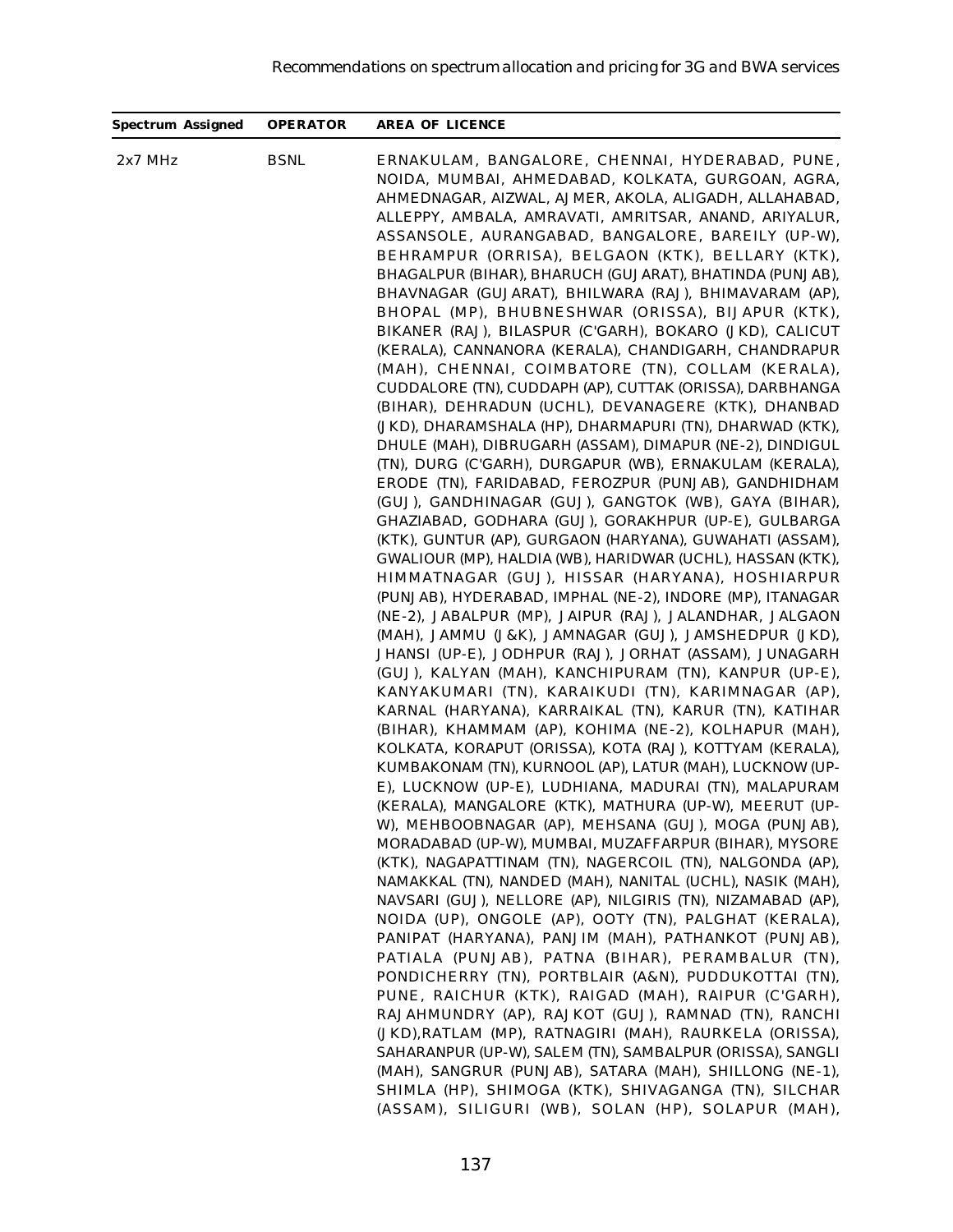| <b>Spectrum Assigned</b> | <b>OPERATOR</b> | <b>AREA OF LICENCE</b>                                                                                                                                                                                                                                                                                                                                                                                                                                                                                                                                                                                                                                                                                                                   |
|--------------------------|-----------------|------------------------------------------------------------------------------------------------------------------------------------------------------------------------------------------------------------------------------------------------------------------------------------------------------------------------------------------------------------------------------------------------------------------------------------------------------------------------------------------------------------------------------------------------------------------------------------------------------------------------------------------------------------------------------------------------------------------------------------------|
|                          |                 | (RAJ), SRINAGAR<br>SRIGANGANAGAR<br>$(J & K)$ .<br>SURAT.<br>SURENDARNAGAR (GUJ), TANJORE (TN), THANJAUR (TN), THENI<br>(TN), THIRUVALLA (KERALA), THIRUVARUR (TN), TINSUKHIYA<br>(ASSAM), TIRUNELVELI (TN), TIRUPATI (AP), TIRUPUR (TN),<br>TIRUVANNAMALAI (TN). TRICHUR (KERALA). TRICHY (TN).<br>TRIVALLUR (TN), TRIVANDRUM (KERALA), TUMKUR (KTK),<br>TUTICORIN (TN), UDAIPUR (RAJ), UDHAMSINGHNAGAR (UCL),<br>UDIPI (KTK), UJJAIN (MP), UTTRAKANNADA (KTK), VADODRA,<br>VALSAD (GUJ), VARANASI (UP-E), VELLORE (TN), VIJAYWADA (AP),<br>VIRUDHUNAGAR (TN), VISHAKHAPATNAM (AP), WARANGAL (AP),<br>YAMUNANAGAR (HARYANA), YEOTMAL (MAH)                                                                                              |
| $2x6$ MHz                | <b>BHARTI</b>   | TRIVANDRUM (KERALA), MADURAI (TN), ERNAKULAM, TRICHY<br>(TN), COIMBATORE (TN), CALICUT, SALEM (TN), PONDICHERRY<br>(TN). MYSORE (KTK). MANGALORE (KTK). VELLORE (TN).<br>CHENNAI, NELLORE (AP), HUBLI, GOA, DALGAON, GUNTUR (AP),<br>VIJAYWADA (AP), GANDHINAGAR (GUJ), HYDERABAD,<br>VISHAKHAPATNAM (AP), WARANGAL (AP), NASIK (MAH),<br>BHUBANESHWAR, SURAT, RAIPUR (C'GARH), BILASPUR (C'GARH),<br>BARODA, KOLKATA, UDAIPUR (RAJ), INDORE (MP), AHMEDABAD,<br>BHOPAL, KOTA (RAJ), VARANASI (UP-E), ALLAHABAD, GWALIOUR<br>(MP), LUCKNOW, AGRA, AMBALA, CHANDIGARH, LUDHIANA,<br>JALANDHAR, AMRITSAR, KAPURTALA, HYDERABAD, BANGALORE,<br>GOREGAON (EAST), FARIDABAD, NOIDA, GURGAON (HARYANA).<br>NEW DELHI, DELHI, GHAZIABAD, MUMBAI |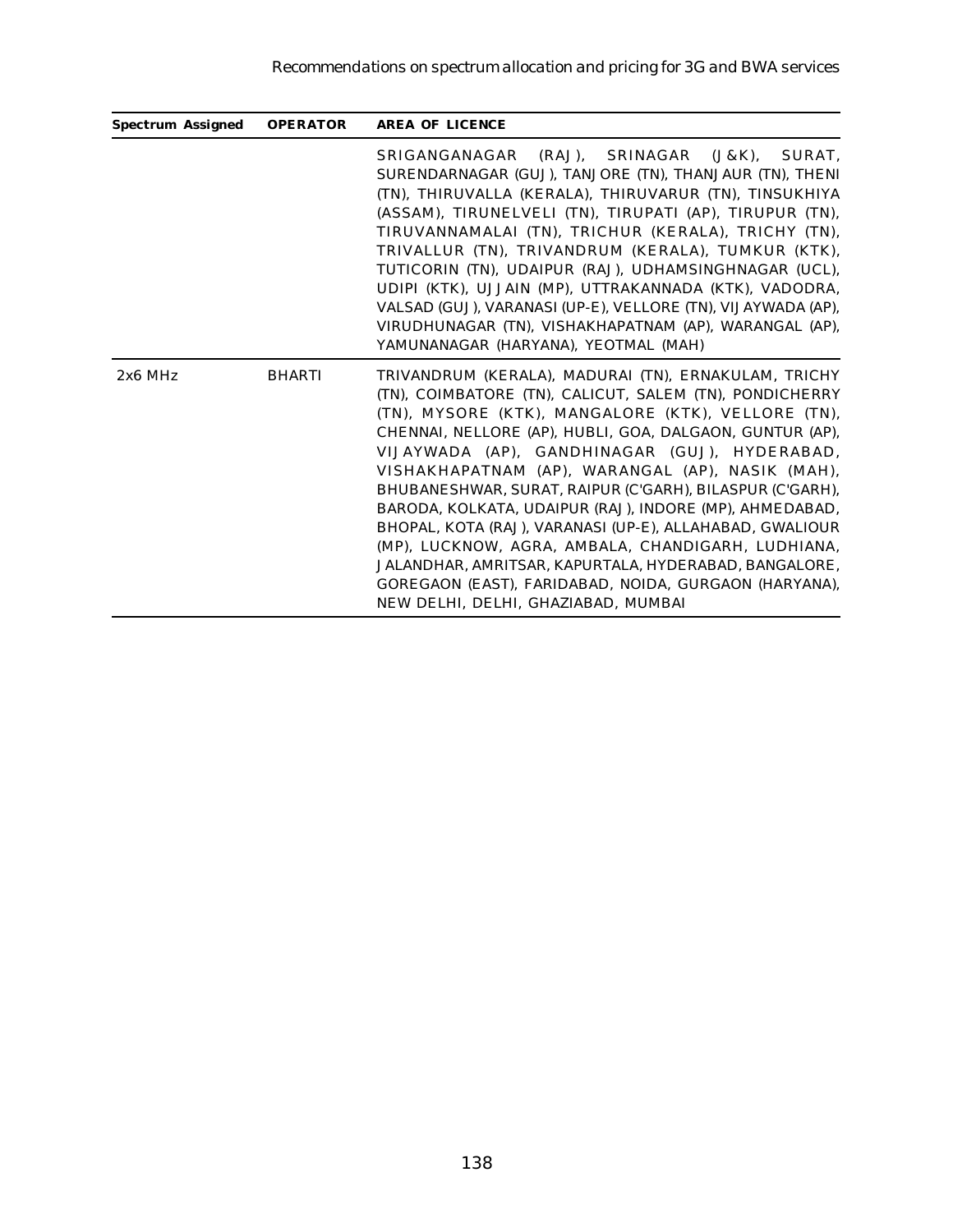| <b>Estimated BWA spectrum requirement in 2007 in Mumbai</b> |                |                 |
|-------------------------------------------------------------|----------------|-----------------|
| Population (2006e)                                          | 16,000,000     |                 |
| <b>Growth rate</b>                                          | 5.00%          |                 |
| Population (2007e)                                          | 16,800,000     |                 |
| Broadband policy goal (2007)                                | 9,000,000      |                 |
| Bombay subs broadband % of policy goal (2007)               | 20%            |                 |
| Bombay subs broadband (2007)                                | 1,800,000      |                 |
| Bombay BWA subs as % of broadband subs (2007)               | 40%            |                 |
| Bombay BWA subs (2007)                                      | 720,000        |                 |
| <b>Subs</b>                                                 | 720,000        | $[1636/km^2]$   |
| Per sub download data rate                                  | 0.25           | mbps            |
|                                                             | 256            | kbps            |
| Duty cycle (what % of time the channel is active)           | 25%            |                 |
| Peak time customers                                         | 25%            |                 |
| Max download data throughput needed                         | 11,250         | mbps            |
| Download/Upload traffic channel bandwidth ratio             | 3.00           | :1              |
| <b>Total data throughput needed</b>                         | 15,000         | mbps            |
| Cell radius                                                 | 2.00           | km              |
| Cell area                                                   | 10.39          | km <sup>2</sup> |
| <b>Area of Bombay</b>                                       | 440.00         | km <sup>2</sup> |
| Number of cells                                             | 42.34          |                 |
| <b>Throughput per cell</b>                                  | 354.27         | mbps            |
| Spectral efficiency                                         | 2.00           | bps/Hz          |
| Spectrum needed per cell                                    | 185,740,939.64 | Hz              |
| <b>Estimated spectrum needed per cell</b>                   | 185.74         | <b>MHz</b>      |

# **Annex R: BWA spectrum requirements in Mumbai**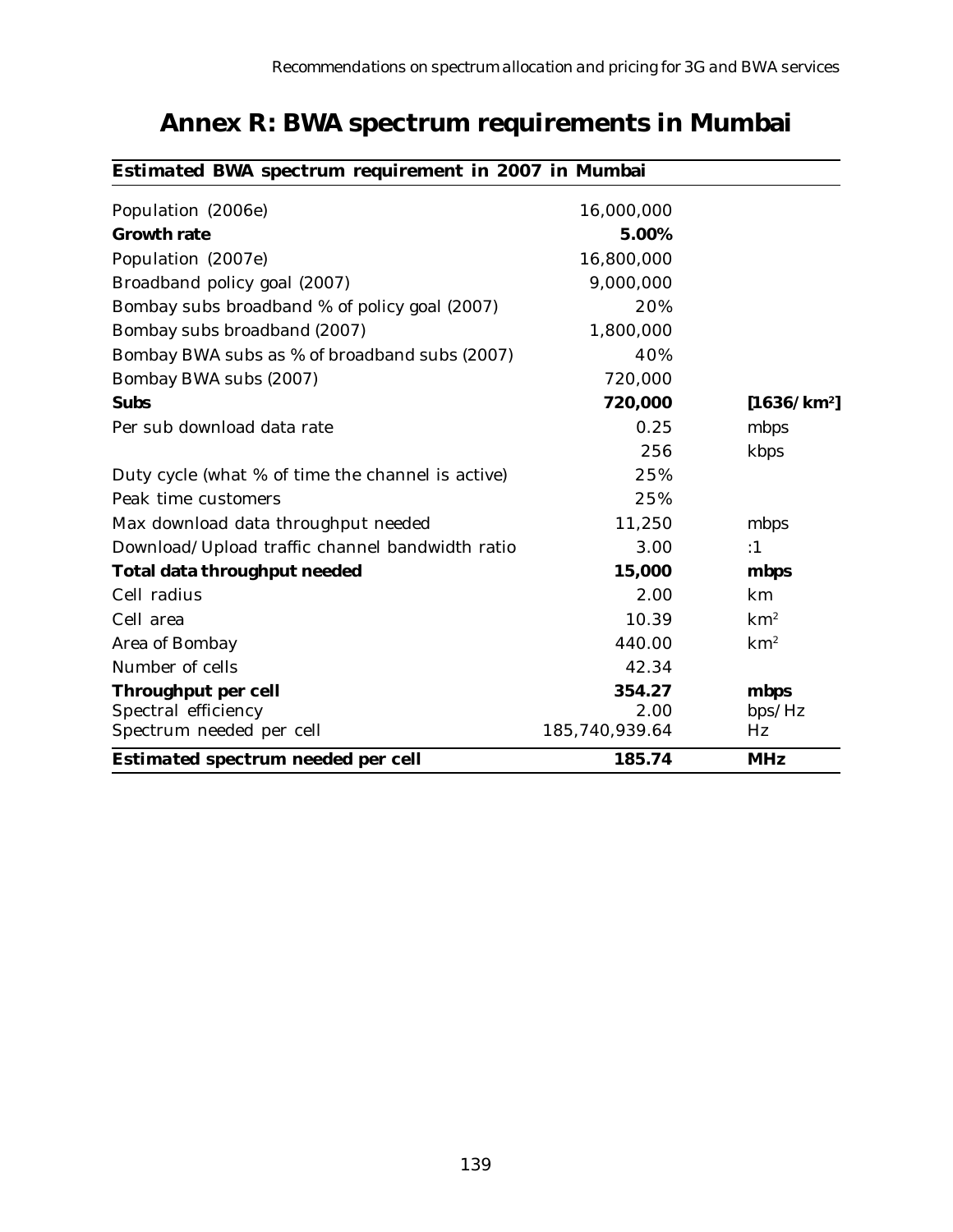| Estimated BWA Spectrum Requirement In 2010 In Mumbai |                |                         |
|------------------------------------------------------|----------------|-------------------------|
| Population (2006e)                                   | 16,000,000     |                         |
| <b>Growth rate</b>                                   | 5%             |                         |
| Population (2010e)                                   | 19,448,100     |                         |
| Broadband policy goal (2010)                         | 20,000,000     |                         |
| Bombay subs broadband % of policy goal (2010)        | 10%            |                         |
| Bombay subs broadband (2010)                         | 2,000,000      |                         |
| Bombay BWA subs as % of Bband subs (2010)            | 50%            |                         |
| Bombay BWA subs (2010)                               | 1,000,000      |                         |
| <b>Subs</b>                                          | 1,000,000      | [2273/km <sup>2</sup> ] |
| Per sub download data rate                           | 0.25           | <b>Mbps</b>             |
|                                                      | 256.00         | <b>Kbps</b>             |
| Duty cycle (what % of time the channel is active)    | 25%            |                         |
| Peak time customers                                  | 25%            |                         |
| Max download data throughput needed                  | 15,625.00      | <b>Mbps</b>             |
| Download/Upload traffic channel bandwidth ratio      | 3.00           | :1                      |
| <b>Total data throughput needed</b>                  | 20,833.33      | <b>Mbps</b>             |
| Cell radius                                          | 2.00           | km                      |
| Cell area                                            | 10.39          | km <sup>2</sup>         |
| <b>Area of Bombay</b>                                | 440            | km <sup>2</sup>         |
| Number of cells                                      | 43             |                         |
| <b>Throughput per cell</b>                           | 492.05         | mpb                     |
| Spectral efficiency                                  | 2.00           | bps/Hz                  |
| Spectrum needed per cell                             | 257,973,527.27 | Hz                      |
| <b>Estimated spectrum needed per cell</b>            | 257.97         | <b>MHz</b>              |

#### 140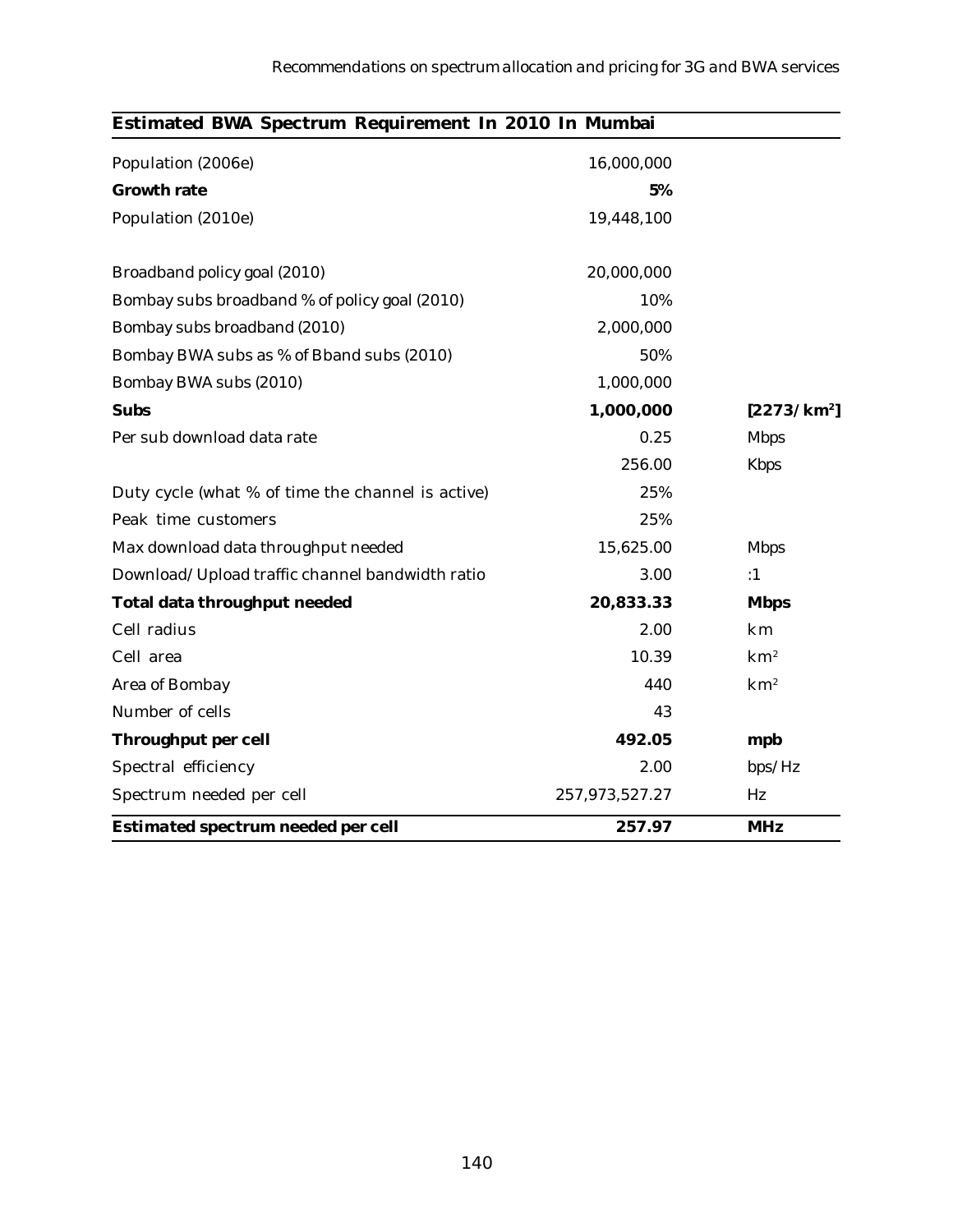| BWA spectrum requirement per operator in 2010 in Mumbai |             |                        |
|---------------------------------------------------------|-------------|------------------------|
| Population (2006e)                                      | 16000000    |                        |
| <b>Growth rate</b>                                      | 5%          |                        |
| Population (2010e)                                      | 19448100    |                        |
| Broadband policy goal (2010)                            | 20000000    |                        |
| Bombay subs broadband % of policy goal (2010)           | 10%         |                        |
| Bombay subs broadband (2010)                            | 2000000     |                        |
| Bombay BWA subs as % of Bband subs (2010)               | 50%         |                        |
| Bombay BWA subs (2010)                                  | 1000000     |                        |
| Market share of one operator                            | 10%         |                        |
| <b>Subs</b>                                             | 100000      | [227/km <sup>2</sup> ] |
| Per sub download data rate                              | 0.25        | <b>Mbps</b>            |
|                                                         | 256         | <b>Kbps</b>            |
| Duty cycle (what % of time the channel is active)       | 0.25        |                        |
| Peak time customers                                     | 0.25        |                        |
| Max download data throughput needed                     | 1562.5      | <b>Mbps</b>            |
| Download/Upload traffic channel bandwidth ratio         | 3.00        | :1                     |
| <b>Total data throughput needed</b>                     | 2083.333333 | <b>Mbps</b>            |
| Cell radius                                             | 1.71        | <b>Km</b>              |
| Cell area                                               | 7.55        | $Km^2$                 |
| <b>Area of Bombay</b>                                   | 440         | Km <sup>2</sup>        |
| Number of cells                                         | 58          |                        |
| <b>Throughput per cell</b>                              | 35.76278706 | mbps                   |
| Spectral efficiency                                     | 2.5         | bps/Hz                 |
| Spectrum needed per cell                                | 15000000    | Hz                     |
| <b>Estimated Spectrum needed per cell</b>               | 15          | <b>MHz</b>             |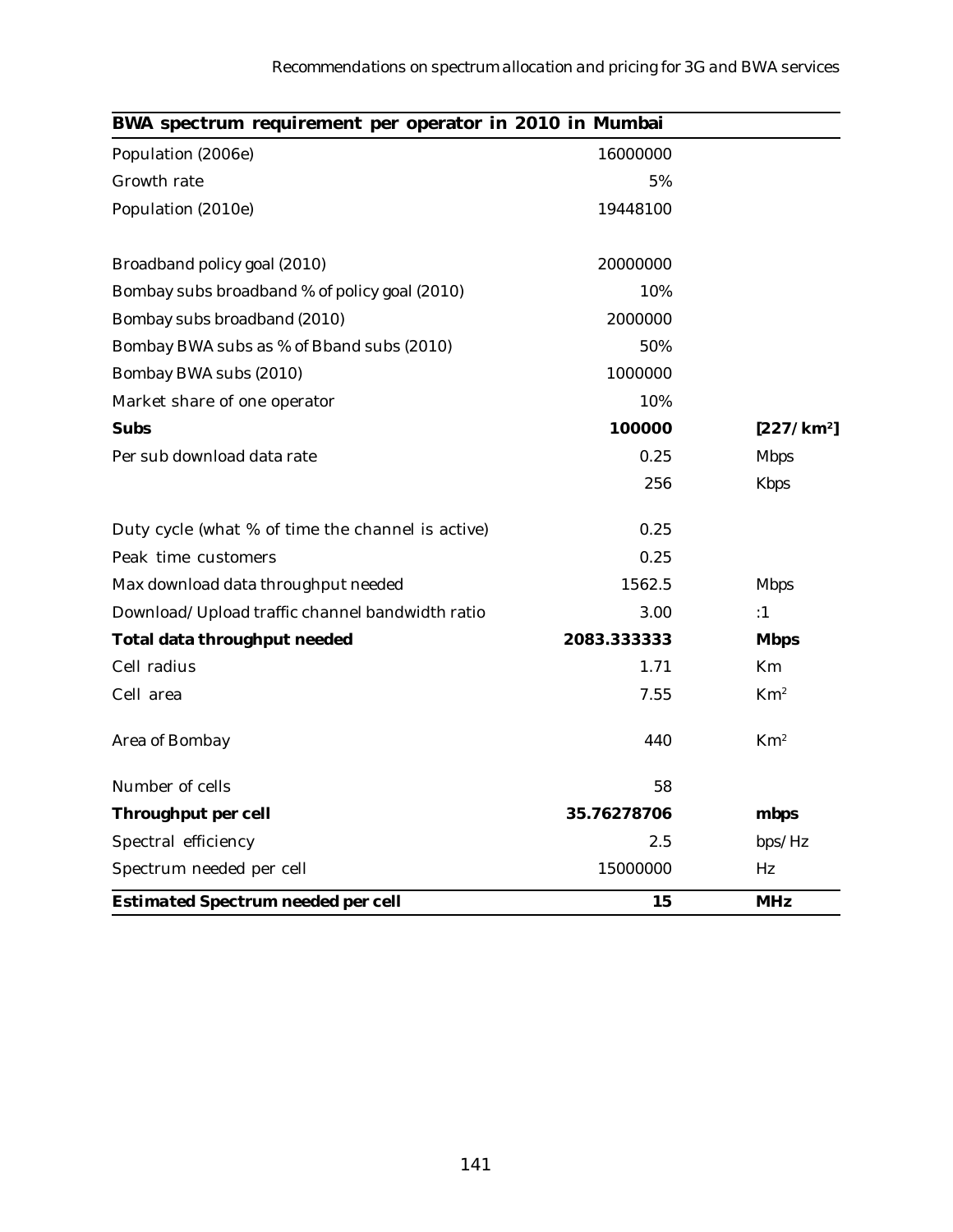## **Annex S: ISP subscriber base**

There were 153 ISPs licensed and operating throughout the country as of March 31, 2006. Of these, only 52 had a subscriber base above 1,000 and only 20 had a subscriber base above 10,000. Given that spectrum is a valuable and scarce resource, it is necessary to ensure that only serious and long-term players have access to it. This is especially true since ISP licenses are only Re. 1, and non-serious players might be able to delay allocation or hoard spectrum. Hence, it is necessary to ensure that only serious and well-established ISPs acquire spectrum, because only they will probably have the capacity to invest in and deploy BWA networks.

As of mid-2006, the top few ISPs together commanded almost 95 per cent of the total Internet subscriber base.

| <b>UASLs/CMSPs</b> | <b>ISPs</b>         | <b>Internet subscribers</b> | <b>Broadband subscribers</b> |  |
|--------------------|---------------------|-----------------------------|------------------------------|--|
| <b>BSNL</b>        | <b>BSNL</b>         | 2,929,299                   | 734,752                      |  |
| <b>MTNL</b>        | MTNL <sup>75</sup>  | 984,020                     | 280,510                      |  |
|                    | <b>Sify</b>         | 898,708                     | 42,237                       |  |
|                    | <b>VSNL</b>         | 556,227                     | 113,225                      |  |
| <b>Bharti</b>      | <b>Bharti</b>       | 392,470                     | 235,421                      |  |
| Reliance           | Reliance            | 359,784                     | 15,910                       |  |
|                    | Data Infosys        | 245,908                     | 243                          |  |
|                    | <b>BG</b> Broadband | 116,851                     | 108.974                      |  |
|                    | Hathway             | 61,986                      | 50,868                       |  |
|                    | <b>HCL</b>          | 42,272                      | 39                           |  |

The total Internet subscriber base of these ISPs is 6,587,525, which is 95 per of the total Internet subscriber base of 6.934 million.

<sup>&</sup>lt;sup>75</sup> MTNL is the only ISP in this table that does not have an all-India footprint because it operates only in Delhi and Mumbai. Subscriber information as of March 2006, TRAI data.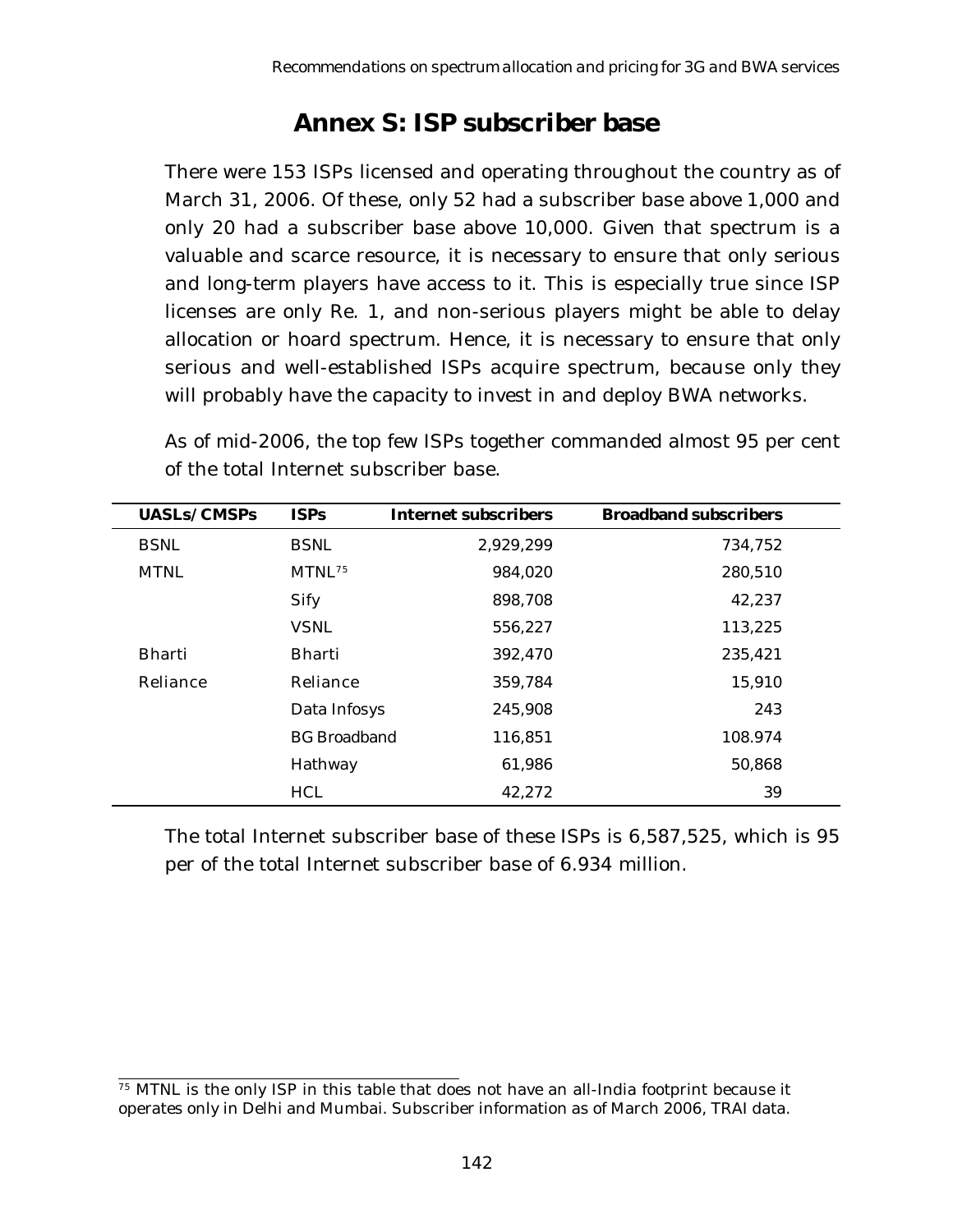# **Annex T: Price of BWA spectrum internationally**

|                             | <b>Entry fee per Hz</b> | <b>Annual</b> fee |
|-----------------------------|-------------------------|-------------------|
| <b>S</b> Korea              | \$11.40                 |                   |
| Australia                   | \$0.37                  |                   |
| Taiwan                      | ~50.00                  |                   |
| Malaysia                    | ~50.00                  |                   |
| <b>New Zealand</b>          | \$0.02                  |                   |
| <b>Singapore</b>            | \$0.05                  |                   |
| <b>Brazil</b>               | \$0.33                  |                   |
| Venezuela                   | \$0.13                  |                   |
| China                       | Free                    |                   |
| Greece                      | \$0.08                  |                   |
| Finland                     | \$0.18                  |                   |
| France                      | \$0.16                  |                   |
| UK                          | \$0.14                  |                   |
| Hungary                     | \$0.08                  |                   |
| Spain                       | ~50.00                  | low annual fee    |
| Austria                     | ~50.00                  | low annual fee    |
| Poland                      | ~50.00                  | low annual fee    |
| <b>Ireland</b>              | ~50.00                  | low annual fee    |
| <b>Denmark</b>              | ~50.00                  | low annual fee    |
| Sweden                      | ~50.00                  | low annual fee    |
| Average without South Korea | \$0.08                  |                   |
| Average with South Korea    | \$0.65                  |                   |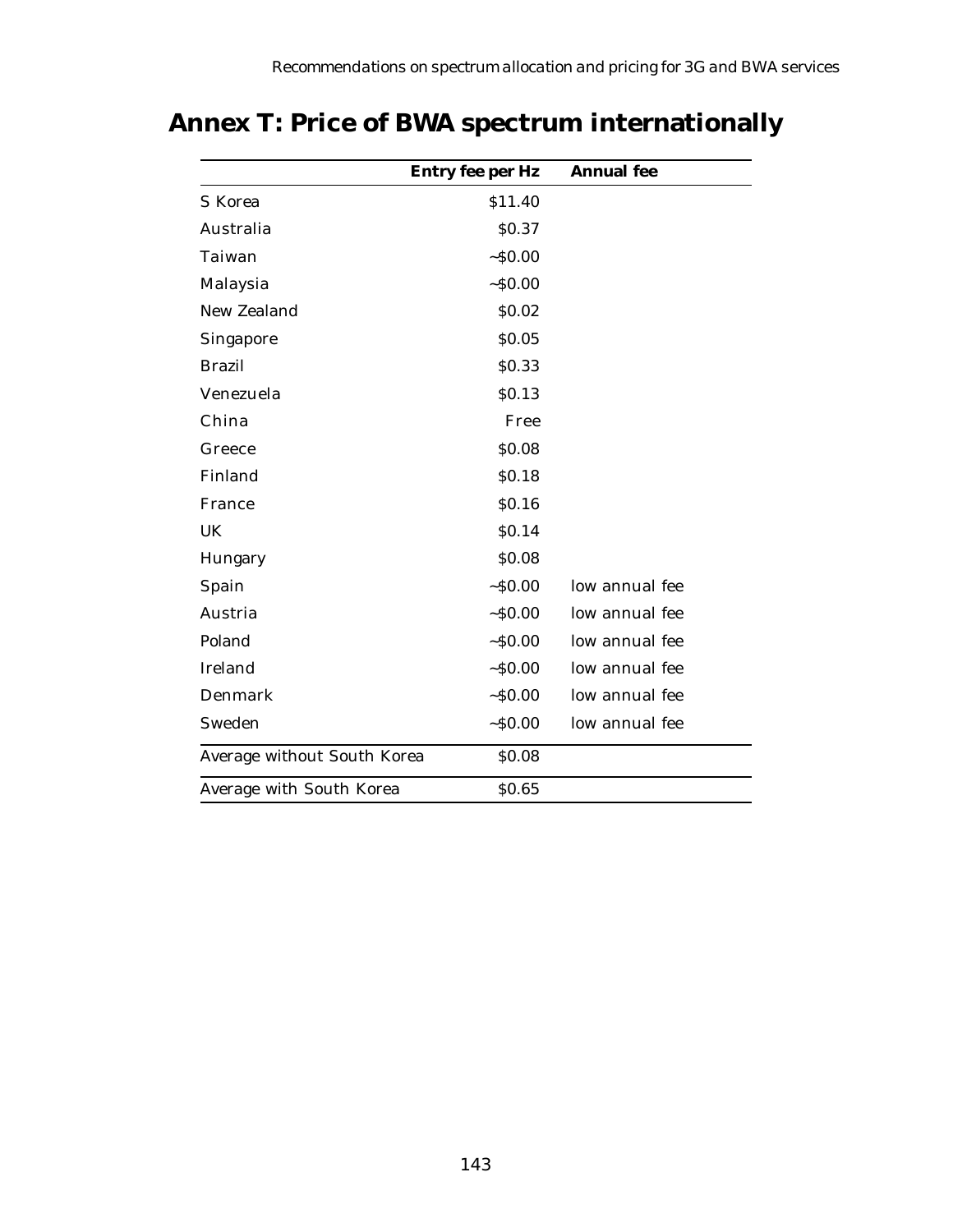## **TELECOM REGULATORY AUTHORITY OF INDIA**

### **September 27, 2006**

#### **PRESS RELEASE NO. 92 /2006**

### **TRAI issues Recommendations on 'Allocation and pricing of spectrum for 3G services and Broadband Wireless Access'**

- The recommendations are based on the following principles: *Maximization of consumer interest including affordability*, *Responsible and efficient use of spectrum, Aiding growth of the sector particularly in rural areas, ensure technology and service neutrality/convergence, Recovery of costs and pricing of spectrum, Orient spectrum policy to the future, Competition*:, *Keeping a level playing field, Sharing of infrastructure.*
- In order to provide long-term vision and planning for spectrum availability and its efficient usage, a National Frequency Management Board may be constituted.
- Spectrum identified for 3G should be treated as a stand-alone allocation and not as an extension of earlier spectrum allocation of 2G.
- Department of Telecom should realize a spectrum acquisition fee from telecom service providers.
- The spectrum for immediate allocation in case of 3G services should be in 450 MHz, 800 MHz and 2.1 GHz. As per present estimates 2X32.5 MHz of spectrum will be available in a time scenario of 6 to 9 months for 3G services.
- Five blocks of 2x5 MHz in 2.1 GHz band, one block of 2x5MHz in 450 MHz band and two blocks of 2X1.25 MHz in 800 MHz band to be made available through a prescribed auction procedure as detailed in the recommendations.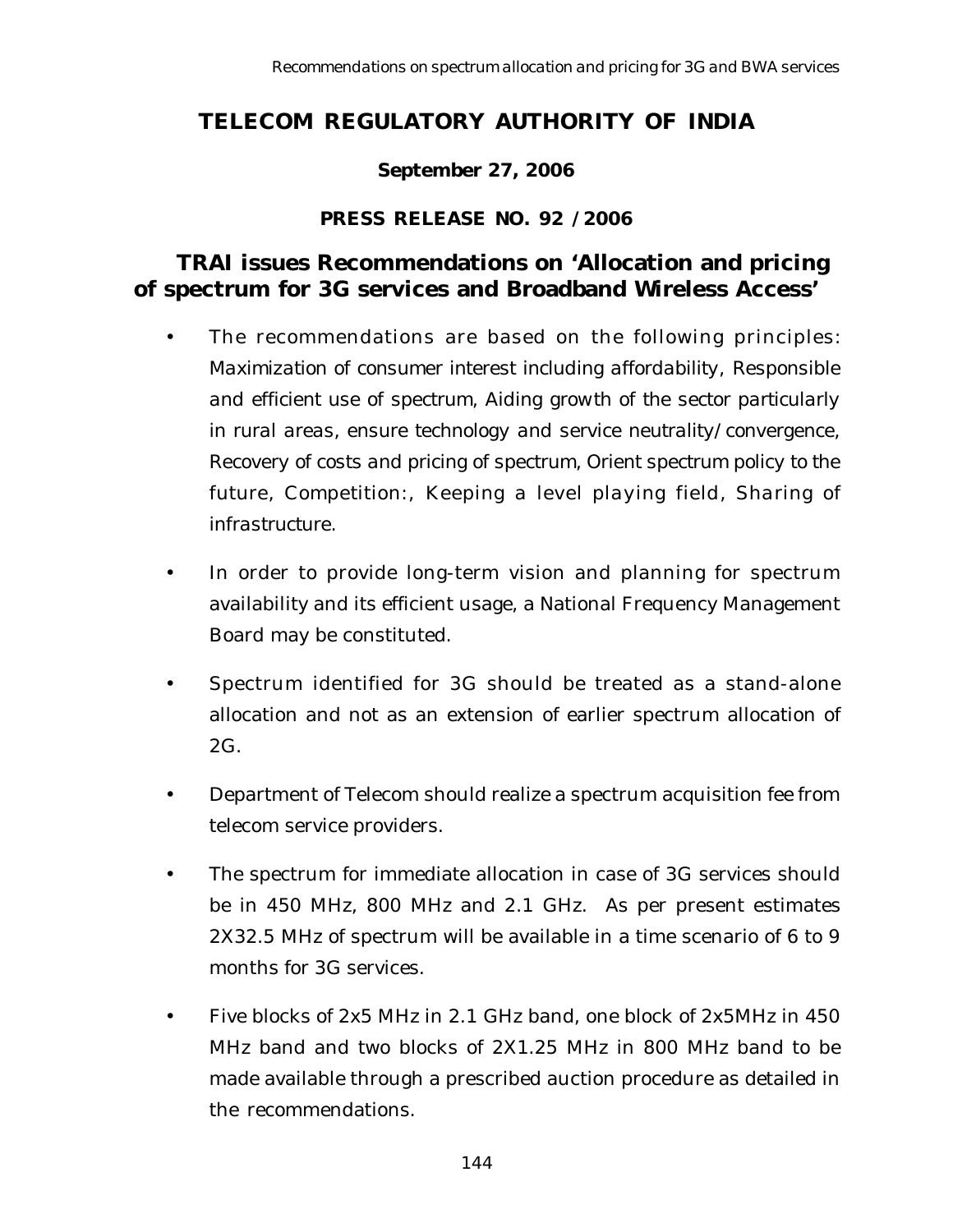- Rural roll out obligation imposed as part of overall roll out obligation in a time bound manner.
- Base price for acquisition of spectrum for 3G services recommended at Rs. 80 crore for category 'A' circles, Delhi and Mumbai metro, Rs. 40 crore for category 'B' circle and metro Chennai and Kolkata and Rs. 15 crore for category 'C' circle.
- Broadband Wireless Access (BWA) given a high priority. The Authority has identified 200 MHz of spectrum in 3.3-3.4 GHz and 3.4-3.6 GHz bands to about 13 carriers in contiguous blocks of 15 MHz each.
- On grounds of non-availability in a short-term time frame and also on account of technical issues particularly in mixed band plan, the Authority has not immediately taken into account PCS 1900 MHz, 2.3 GHz, 2.5 GHz and 700 MHz for 3G and BWA services.
- Stiff penalty for de-hoarding and non-compliance of roll out obligations.

The Authority has released its recommendations on the allocation and pricing of spectrum for 3G and BWA services. The recommendations focus on level playing field, technological neutrality and affordability while ensuring that spectrum is available to telecom operators wishing to provide 3G and BWA and thus deepening the penetration of telecom services in rural and urban India. The Authority gave a high priority to a forward looking but pragmatic long-term road map identifying bands of spectrum for immediate and future use thus ensuring that the benefits of technology is spread all over the country. Keeping with the broad working guidelines of the Authority, the recommendations fulfill the objectives of healthy competition, sectoral growth, level playing field and maintaining a technologically neutral stance. The key theme of the recommendation is that the consumer must reap the benefits of affordable and varied services.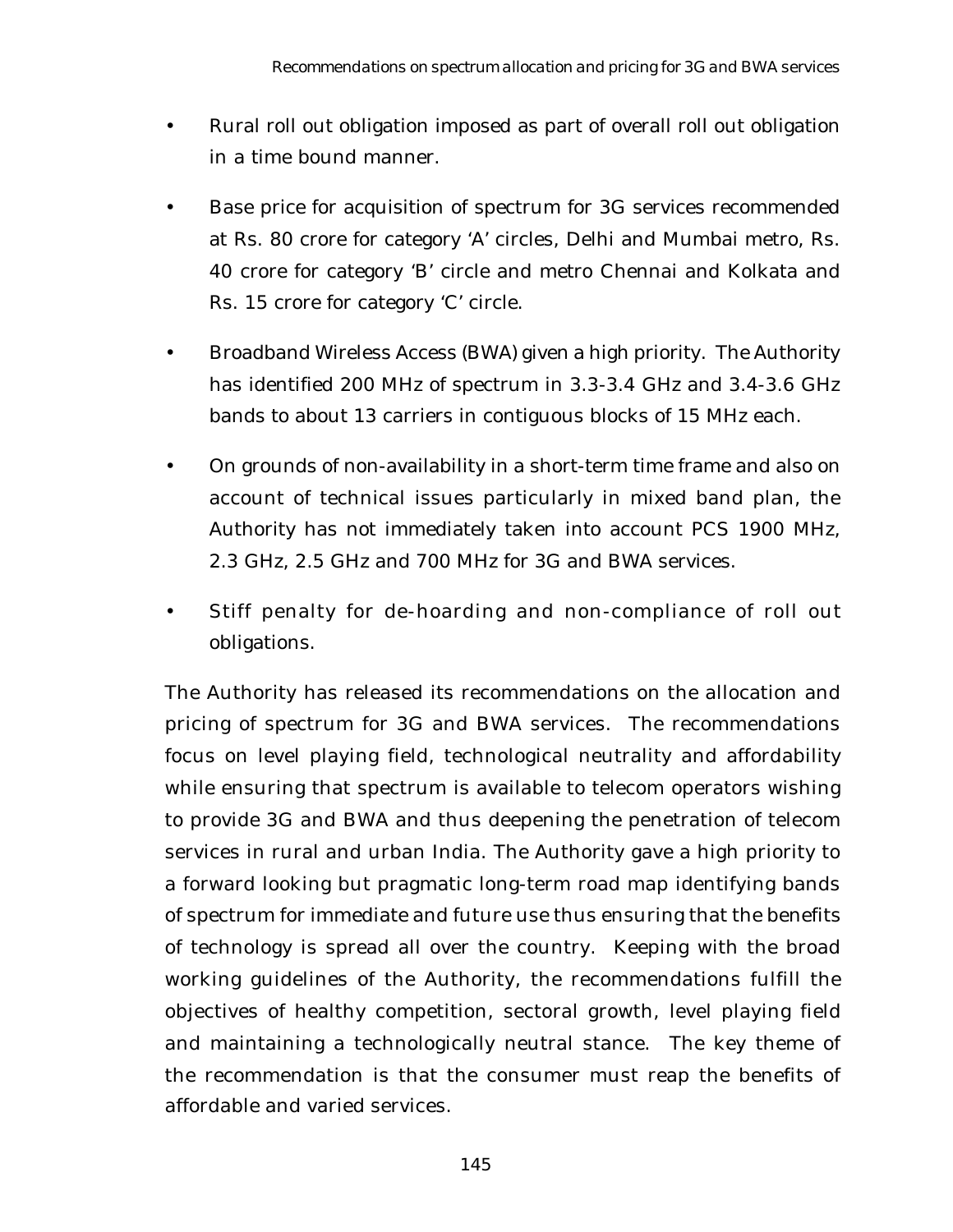It is evident to all that the spectrum is a scarce commodity and allocation should be considered in a holistic manner and any piecemeal or ad-hoc solutions should not find place in future planning. Accordingly, the Authority has also made suo-moto suggestions on the wider issue of management spectrum.

The salient features of the recommendations by the Authority are:

- (i) The allocation of 3G has to be treated as a stand alone exercise and not as an extension of 2G spectrum. Accordingly allocation criteria has to be specified separately coupled with the basis of spectrum acquisition fee.
- (ii) For 3G services 3 bands i.e. 450 MHz, 800 MHz and 2.1 GHz have been identified. The total available spectrum presently is 2x32.5 MHz in a time scenario of 6 to 9 months for 3G services.
- (iii) The DoT should take immediate steps for allocation of 5 blocks in 2x25 MHz of spectrum in 2.1 GHz band.
- (iv) Allocation for 3G services should also be made in 450 MHz (one block of 2x5 MHz) and 800 MHz (2 carriers of 2x1.25 MHz).
- (v) As already requested by TRAI, DoT to verify technical feasibility of coexistence of mixed band allocation. In case found feasible then DoT should work towards refarming of the PCS 1900 bands, specifically 2x10 MHz in the medium-term scenario for allocation to telecom service operators with CDMA technology.
- (vi) The allocation and also the waiting list if any of telecom service operators should be determined through a process of auction. Only licensed telecom service operators will have the eligibility for participation in the auction. Reserve price for spectrum in the 2.1 GHz band shall be:
	- Rs. 80 Crore for Mumbai, Delhi, Category A circles,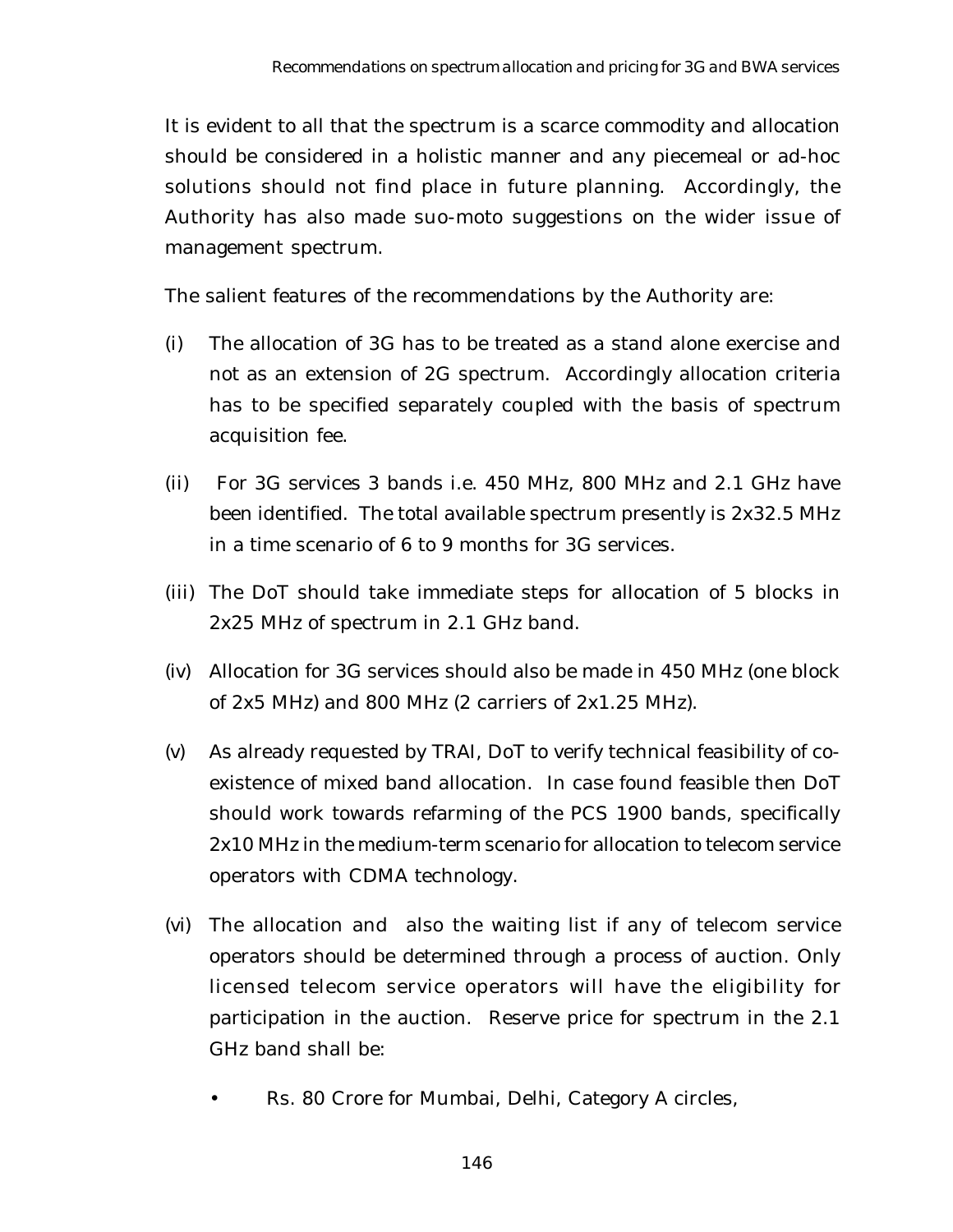- Rs. 40 Crore for Chennai, Kolkatta, Category B circles and
- Rs. 15 Crore for Category C circles.
- (vii) UASL CDMA operators to be given an option of one carrier for EV-DO services in the 800 MHz band and one block of 2x5 MHz in the 450 MHz band subject to specified conditions. If there are more UASL CDMA operators claiming the available spectrum in 450 MHz or 800 MHz band then a one stage bid process will be organized.
- (viii) In case UASL CDMA operators bids and succeeds for 450 MHz band, such an operator would not be eligible for participation in the auction of 2.1 GHz band.
- (ix) The Authority has requested to DoT for immediate resumption of unused spectrum so that additional spectrum is available in 800 MHz band for the growth of CDMA services. The resumption of unused spectrum should be implemented in a time bound manner in next 3 months. It will be possible to free some carriers in 800 MHz, reallocate them to the fast growing operators, and thus open the possibility to separately earmark two to three carriers for 3G services in the 800 MHz band.
- (x) The Authority also examined the option of adding one more carrier to the existing 800 MHz without making major adjustments to increase the total number of carriers available in this band from 14 to 15 . The Authority recommended that DoT may coordinate with the operators in the next three months to modify the existing 800 MHz band plan, adjusting guard bands to add one additional carrier. Hence, at least two carriers, i.e. 2 x 2.5 MHz, can exclusively be dedicated for 3G (EV-DO) services in the 800 MHz band in all circles.
- (xi) DoT should take steps for vacating 2 x 5 MHz of spectrum in the 900 MHz band in order to re-farm GSM operations within the band, and then allocate an additional 2 x 5 MHz for CDMA operations in the 800 MHz band.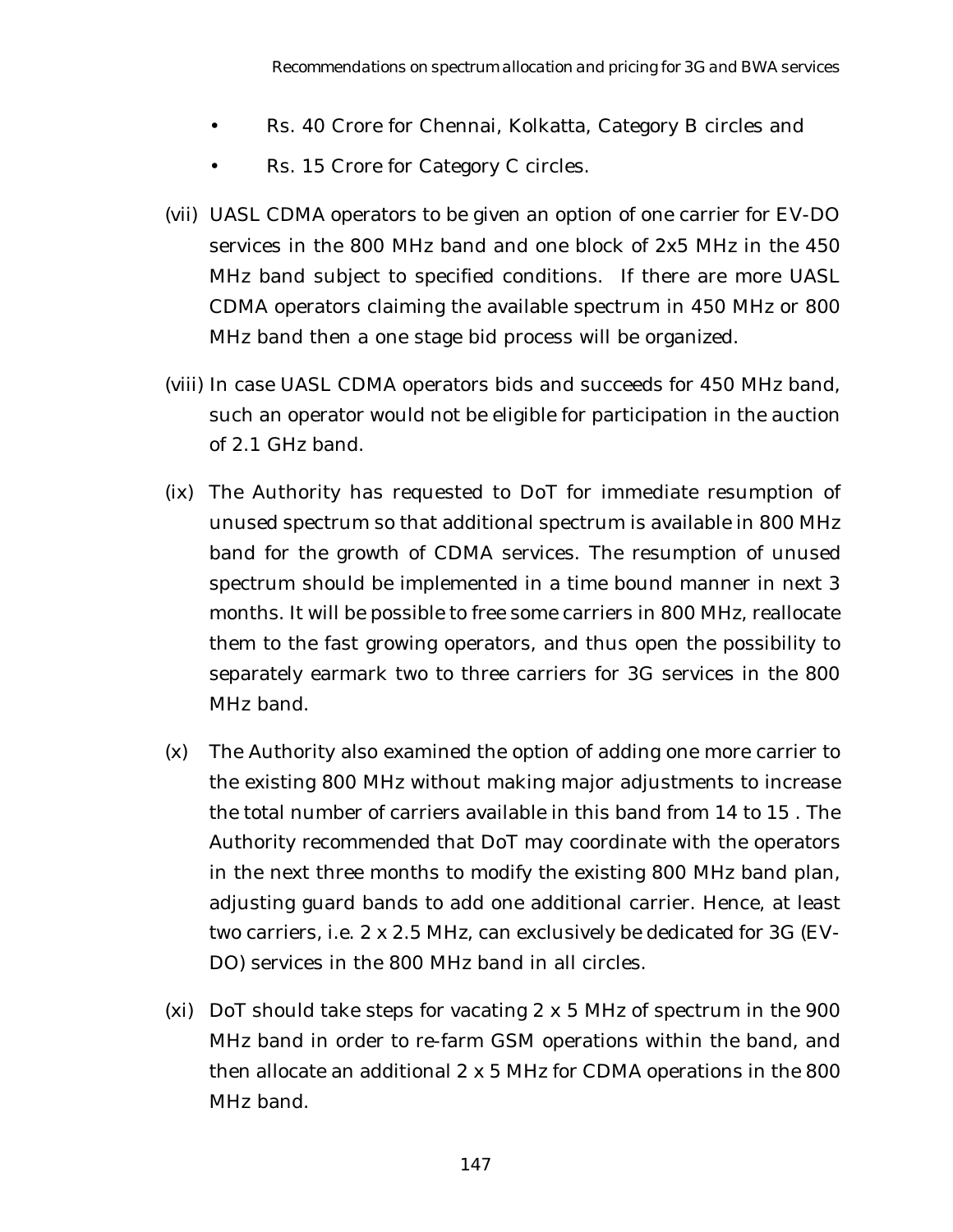- (xii) DoT should grant a one year moratorium on incremental annual spectrum fees for 3G spectrum from the time of spectrum assignment. After this one year, the DoT should charge operators an additional annual spectrum charge of 1 per cent of the operator's total annual gross revenue (AGR).
- (xiii) For operators in 2.1 GHz band, Rollout obligations of covering 90% of area in Metros and in circles 50% of the DHQs or cities in the circle out of which 15% should be rural, at the end of 5 years. At the end of 3 years, 30% of the DHQ or within the circle out of which at least 10% should be rural.
- (xiv) At least 200 MHz of spectrum should be made available for BWA to accommodate growth requirement until 2007, and additional 100 MHz of spectrum should be earmarked by 2010.
- (xv) Operators with current spectrum assignments in the 3.3-3.4 GHz band should be given the option to migrate to circle-wide operations by December 2006, and the DoT should then allocate this spectrum for BWA technologies.
- (xvi) The DoT should get 100 MHz for broadband wireless applications in the 3.4 – 3.6 GHz band, coordinated with Department of Space urgently and make appropriate allocations.
- (xvii)200 MHz of spectrum in the 3.3-3.4 GHz and 3.4-3.6 GHz bands may be allocated to 13 operators in contiguous blocks of 15 MHz each. The majority of BWA spectrum as identified should be allocated among UASLs, CMSPs, or Category A and B ISPs and for circle level deployments. One block of BWA spectrum for allocation among captive networks, which can operate in any Secondary Switching Area (SSA).
- (xviii) DoT should organize a one-stage sealed bid auction for every circle to allocate BWA spectrum for circle-wide licensees.